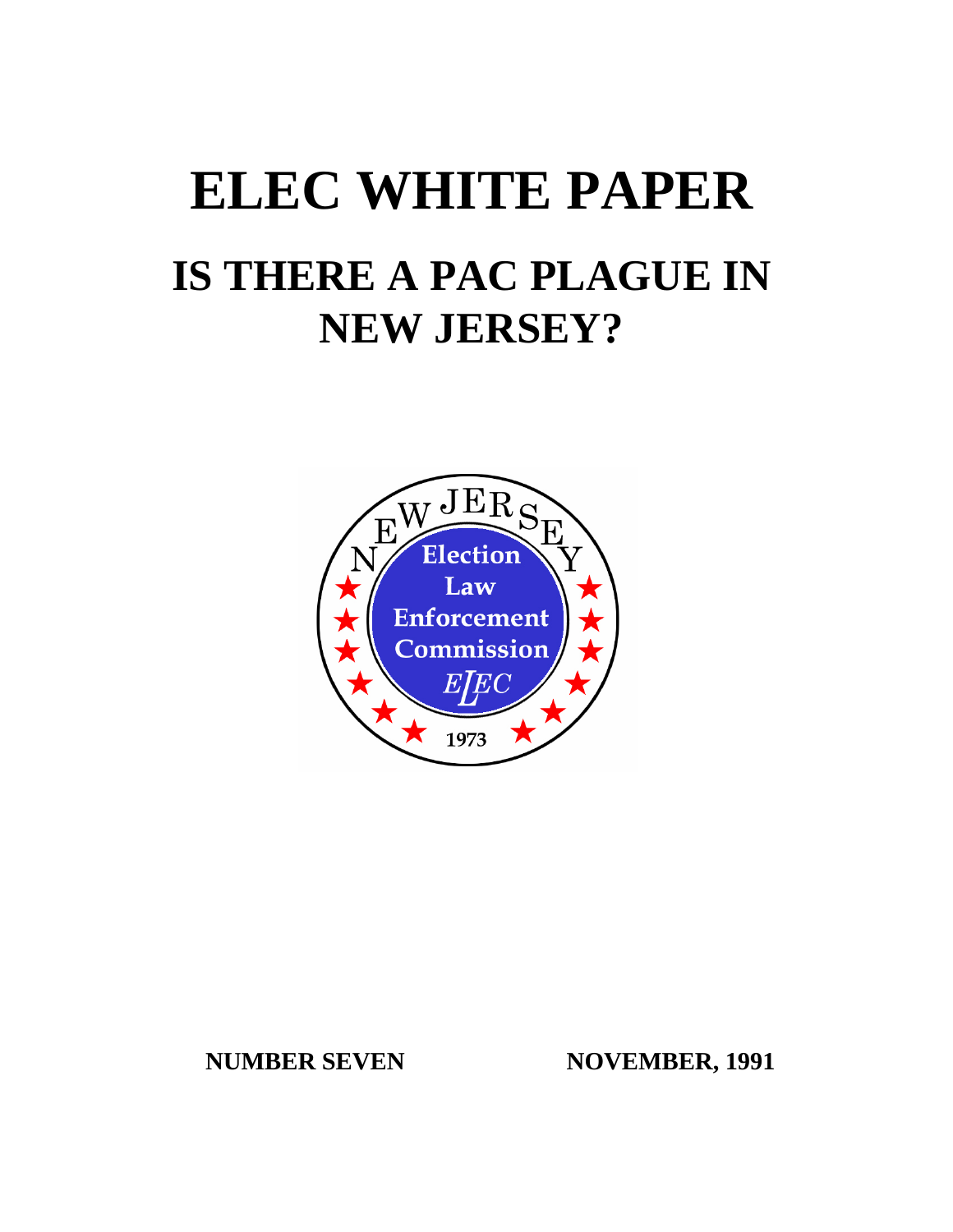

# **ELECTION LAW ENFORCEMENT COMMISSION**

**OWEN V. McNANY, III Chairman** 

**STANLEY G. BEDFORD Commissioner** 

> **DAVID LINETT Commissioner**

NATIONAL STATE BANK BLDG., 12<sup>th</sup> FLOOR 28 W. STATE STREET, CN 185 TRENTON, NEW JERSEY 08625-0185

(609) 292-8700

**FREDERICK M. HERRMANN, Ph.D. Executive Director** 

> **JEFFREY M. BRINDLE Deputy Director**

**GREGORY G. NAGY Legal Director** 

**EDWARD J. FARRELL Counsel** 

# Acknowledgment and Statement of Purpose

The Commission would like to take this opportunity to thank its staff members who produced this outstanding report. Deputy Director Jeffrey M. Brindle authored this study. As with his other fine work in this series, it reflects his thorough background and experience in the field of campaign financing

Senior Research Intern Steven B. Kimmelman provided necessary background research, while Summer Intern Andrew L. Roberts developed various statistical materials. Systems Administrator Anthony R. Chianese contributed essential computer assistance and Associate Director of Compliance and Information Virginia Wilkes did important work on numerous statistical applications. Legal Director Gregory E. Nagy contributed his excellent proofreading skills as did Director of Administration Barbra Fasanella. Wordprocessing was provided by Senior Secretarial Associate Josephine A. Hall and former employee Carol A. Killingsworth. The general editor was Executive Director Frederick M. Herrmann.

This paper is part of a series of analyses that the Commission is publishing on topics of interest in the field of public disclosure. These studies are based on staff research as well as work by outside persons such as university professors and graduate students. Analyses written by external sources are published with a disclaimer. It is ELEC's goal to contribute substantive research for the ongoing debate on improving the way our State regulates the impact of money on its political process. The Commission is not necessarily taking a formal position on any of the issues raised and is presenting this paper to promote formal discussion.

For further reading about PACs and their role in the political system, the Commission suggests referring to the "COGEL Campaign Financing and Lobbying Bibliography" compiled by ELEC's executive director.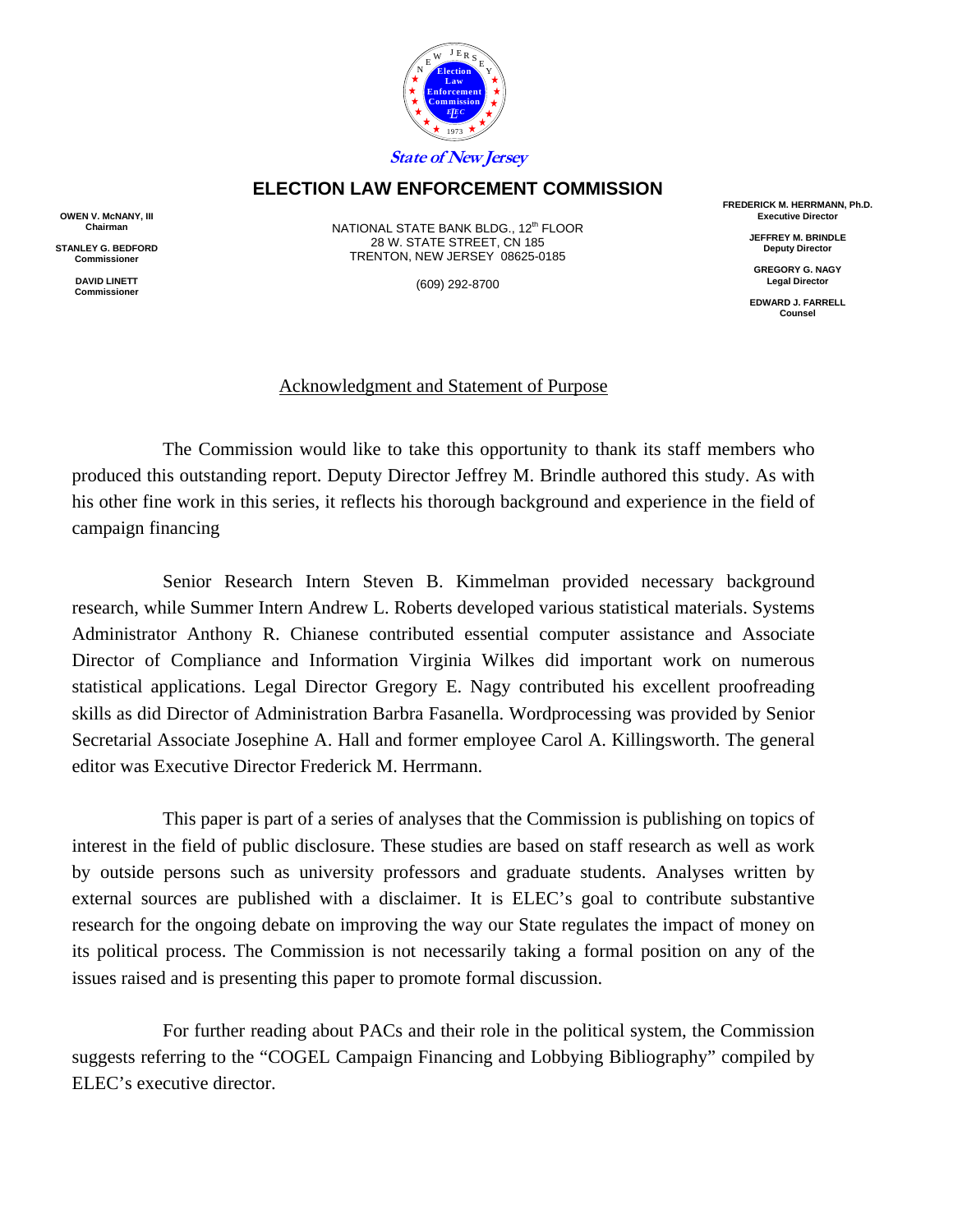# **TABLE OF CONTENTS**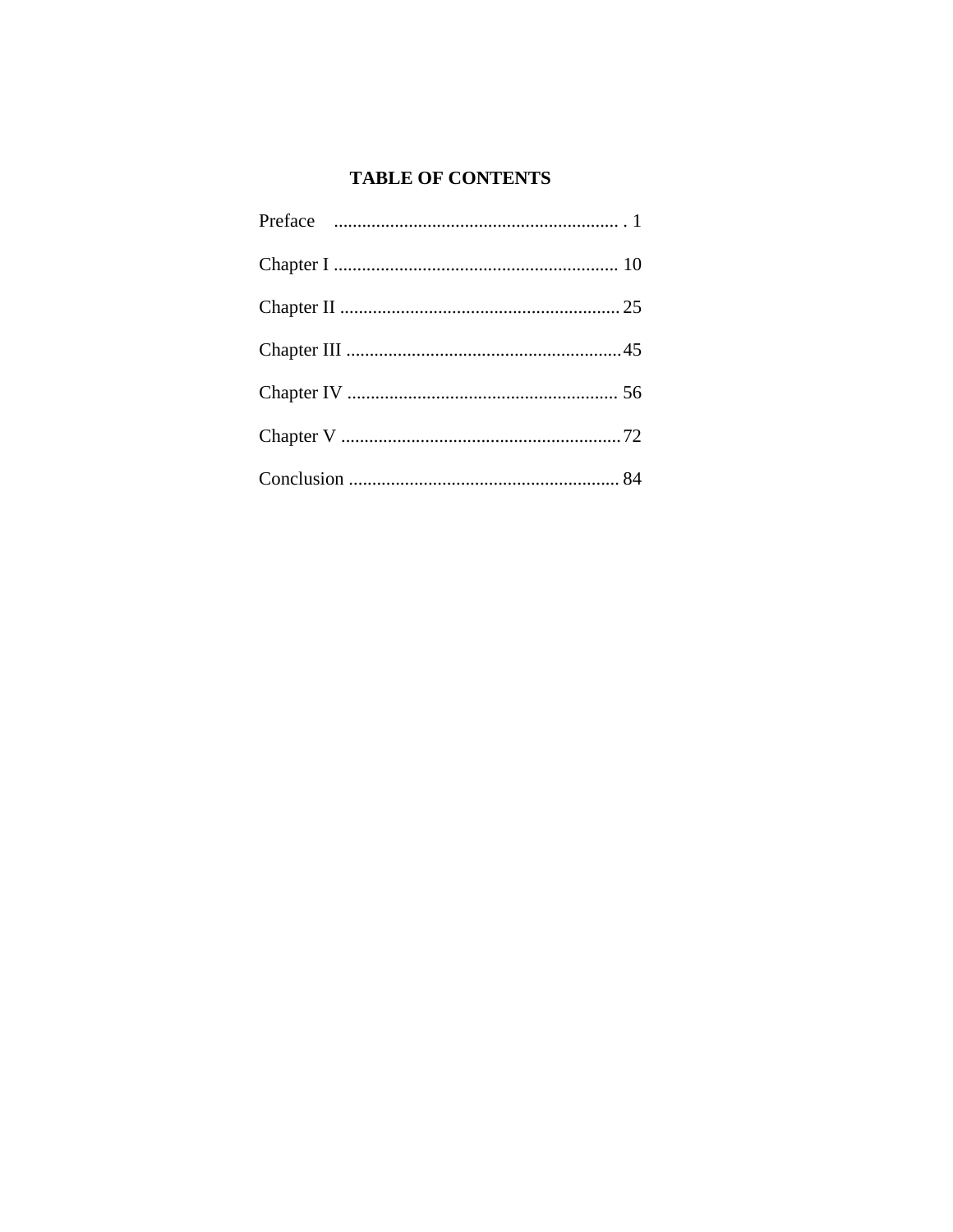# **TABLES**

| Table 1: Number of PACs and Amount               |    |
|--------------------------------------------------|----|
| Contributed to Assembly General Election         |    |
| Candidates: 1985 and 198                         | 28 |
| Table 2: Number of PACs and Amount               |    |
| Contributed to Senate and Assembly General       |    |
| Election Candidates: 1983 and 1987               | 29 |
| Table 3: Increase in Average and Median          |    |
| PAC Contribution vs. Increase in Overall         |    |
| PAC Contributions: 1985 and 1989                 | 32 |
| Table 4: Change in Contributor Activity by       |    |
| Contributor Type: 1985 and 1989                  | 34 |
| Table 5: Contribution Totals and                 |    |
| Proportion of Total Assembly Contributions       |    |
| by Contributor Type: 1985 and 1989               | 37 |
| Table 6: Proportion of Increase in Contributions |    |
| by Contributor Type: 1985 and 1989               | 41 |
| Table 7: PAC Contributions to Winners:           |    |
| 1985 and 1989                                    | 46 |
| Table 8: PAC Contributions to Incumbents:        |    |
| 1985 and 1989                                    | 47 |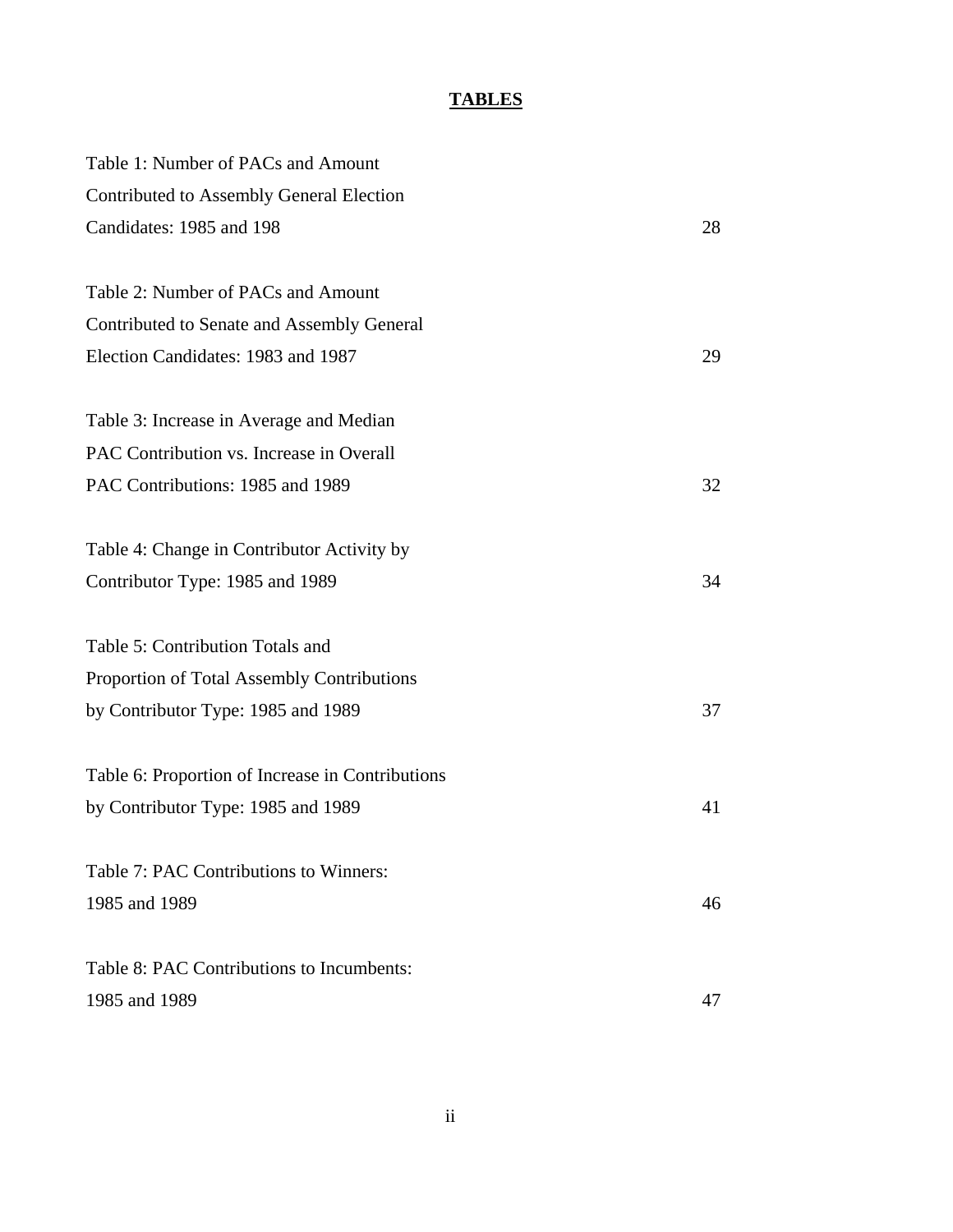| Table 9: PAC Contributions in Targeted      |    |
|---------------------------------------------|----|
| Districts: 1985 and 1989                    | 48 |
| Table 10: Contributions to Winners          |    |
| by NON-PAC Contributors: 1985 and 1989      | 50 |
| Table 11: Contributions to Incumbents       |    |
| by Contributor Types Other than PACs:       |    |
| 1985 and 1989                               | 52 |
| Table 12: NON-PAC Contributions in          |    |
| Targeted Districts: 1985 and 1989           | 53 |
| Table 13: Financial Activity by             |    |
| State Party Committees: 1985 and 1989       | 58 |
| Table 14: Financial Activity by             |    |
| Legislative Party Committees: 1985 and 1989 | 59 |
| Table 15: Amount and Proportion             |    |
| of Contributions to State Party Committees  |    |
| and Legislative Party Committees Made       |    |
| by PACs: 1985 and 1989                      | 61 |
| Table 16: Proportion of Contributions       |    |
| to State Party Committees by Contributor    |    |
| Type: 1985 and 1989                         | 64 |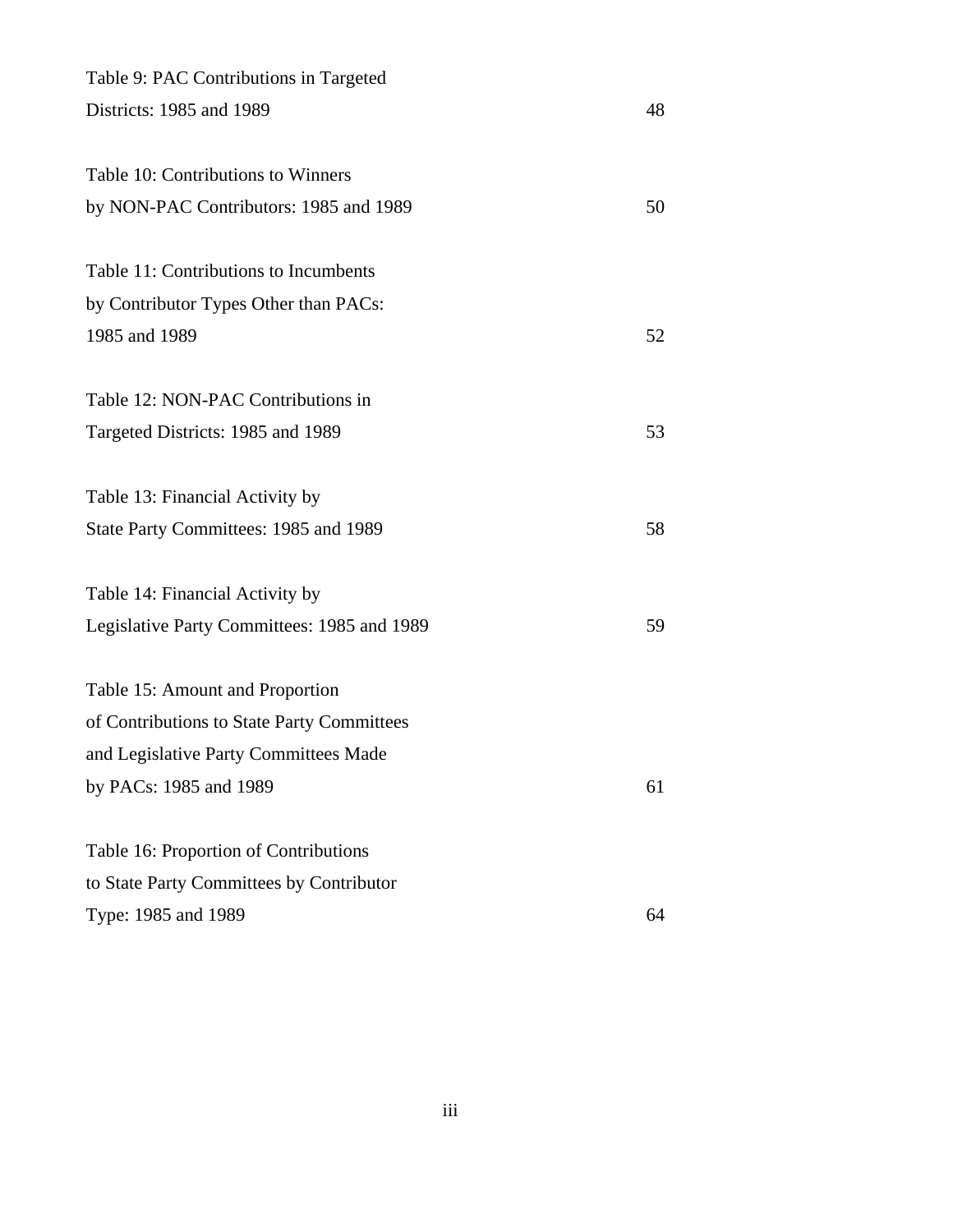Table 17: Proportion of Contributions to Legislative Party Committees by Contributor Type: 1985 and 1989 64

Table 18: Proportion of Increase in Contributions to Legislative Party Committees by Contributor Type: 1985 and 1989 69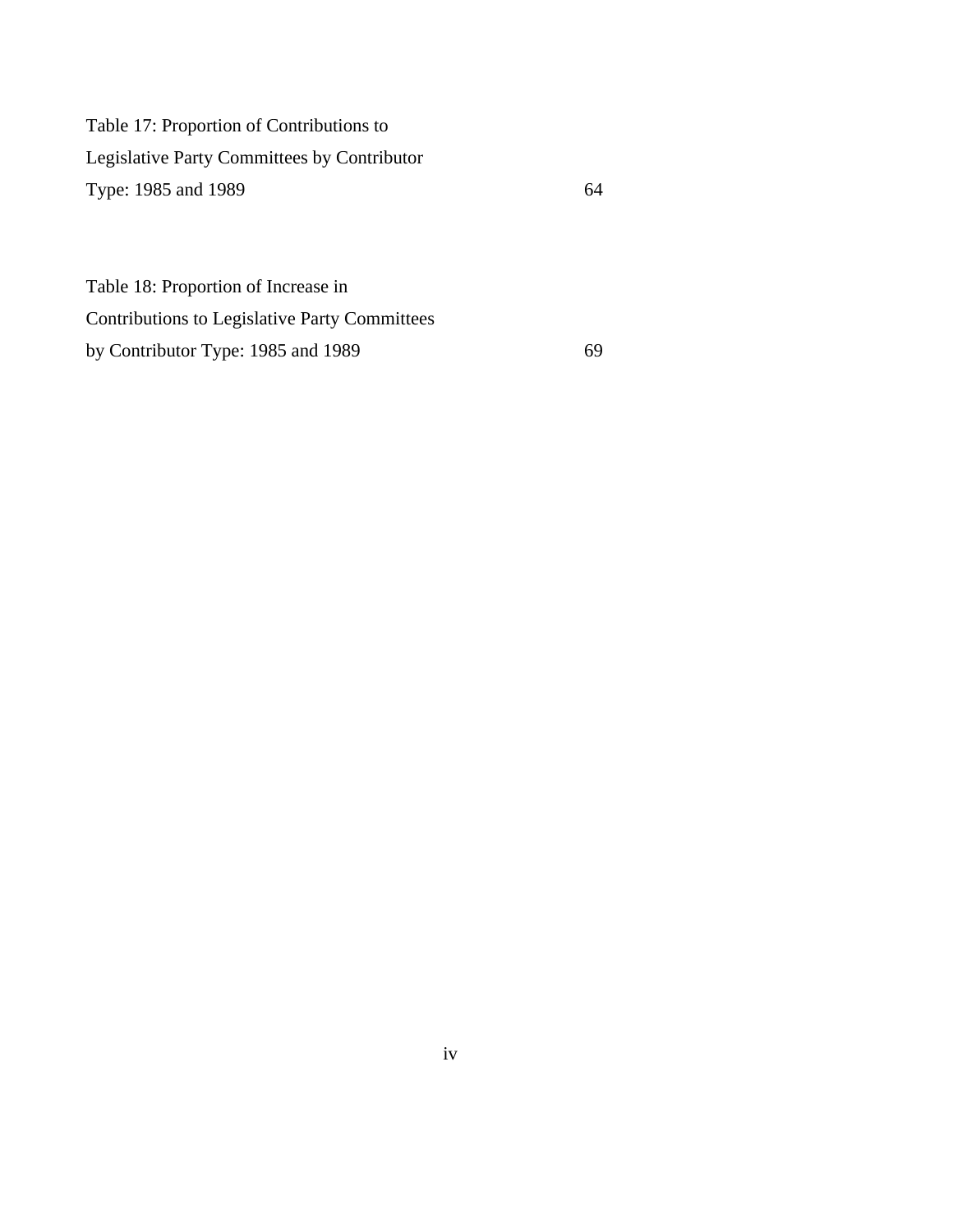#### **PREFACE**

Political Action Committees (PACs) are corrupting the electoral system in New Jersey. They are driving up the cost of elections, causing candidates at all levels to spend outrageous sums on their campaigns, and contributing to the lack of voter confidence in elected officials. If a general sense of malaise exists among the voting public, it is the PACs that have caused it.

The PACs, icons of the special interests, have weakened the political parties, relegating them to a secondary role in the campaign process, and have appropriated unto themselves such unchallenged influence over elected officials as to weaken the integrity of the process of government. A basic tool of lobbyists, the PACs, through their large contributions, help these purveyors of parochial concerns stampede the State House and overwhelm officeholders in ways that can only be described as undermining the general welfare. The only way to cleanse the system of this unstoppable, ever-rising deluge of campaign cash, and rid the process of the disproportionate influence wielded by the special interests, is to abolish the PACs. Through this simple step, elections will become more competitive and elected officials more responsive to the broad interests of the public rather than the narrow concerns of the pressure groups.

These often repeated claims about the "PAC plague" in New Jersey may carry a certain appeal, but do they withstand analytical scrutiny? Can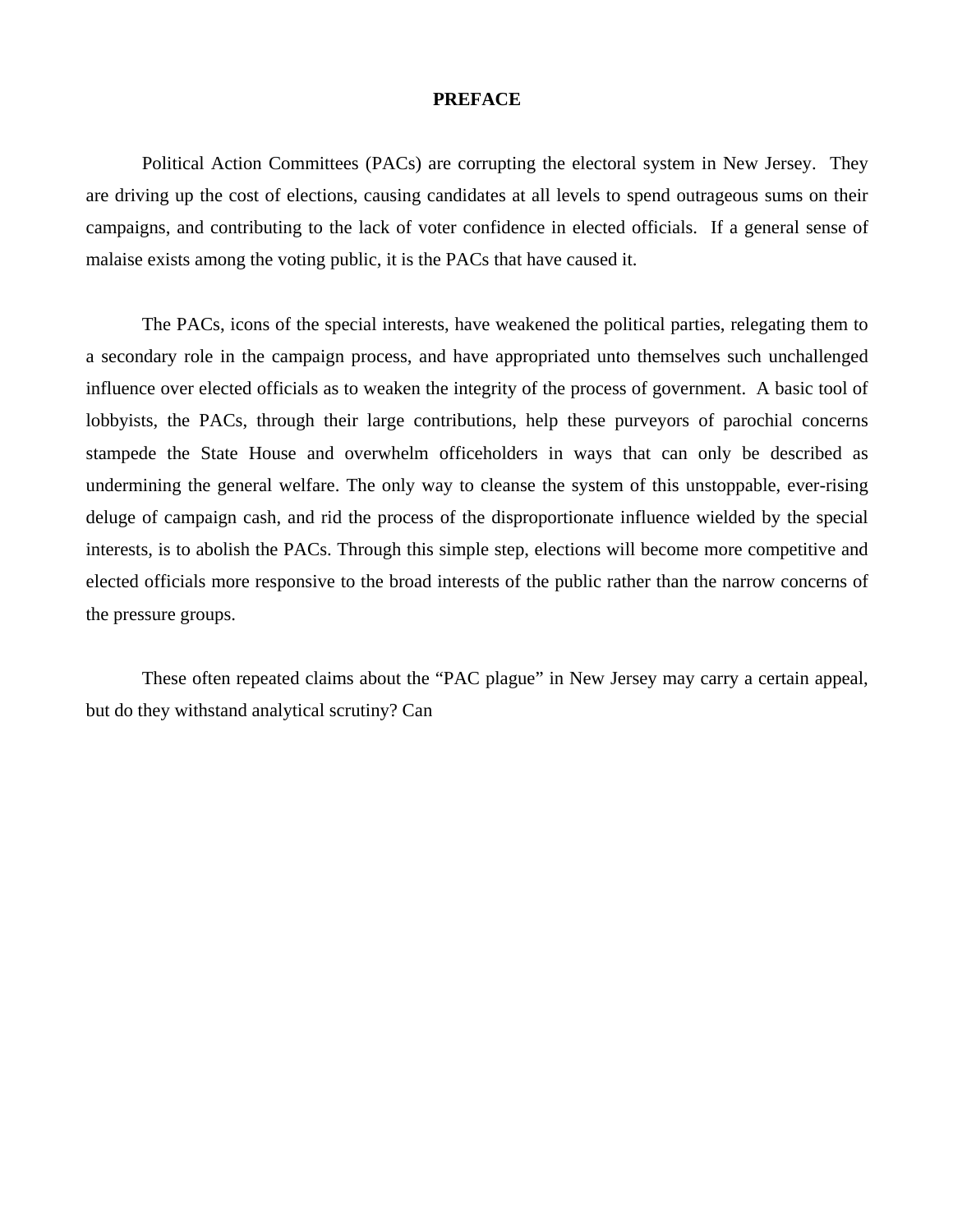the PACs justifiably be blamed for all of the problems, real or perceived, that are troubling the State's electoral system?

 "The appearance of PACs on the political scene in New Jersey is virtually a development of the 1980's."1 It was largely during this decade that campaigns became candidate-centered, as opposed to party-centered, and money-intensive, as opposed to volunteer-intensive. In turn, it was during this period that campaign spending became an issue of consequence and the focus of much public and media attention.

 In the first three years of the 1980's, the number of PACs operating in New Jersey barely reached  $100<sup>2</sup>$  By the end of the decade, in 1989, there were close to 300 PACs involved in Garden State politics.<sup>3</sup>

 Naturally, as the number of PACs increased, so did their financial activity. Regarding contributions to candidates for the Legislature alone, this activity reached \$2.8 million dollars in the 1987 Senate and Assembly general elections, up from \$1.5 million in the 1983 contests.<sup>4</sup> Total PAC contributions to all candidates, political parties, and committees from being minimal in the early 1980's climbed to \$4.4 million in 1987 and to \$7 million in 1989.<sup>5</sup>

 Mirroring this increase in PAC activity was a similar increase in overall campaign financial activity during this period. Spending by legislative candidates jumped from \$8.3 million in the 1983 Senate and Assembly general elections to \$11.5 million in the 1987 contests.<sup>6</sup> Overall,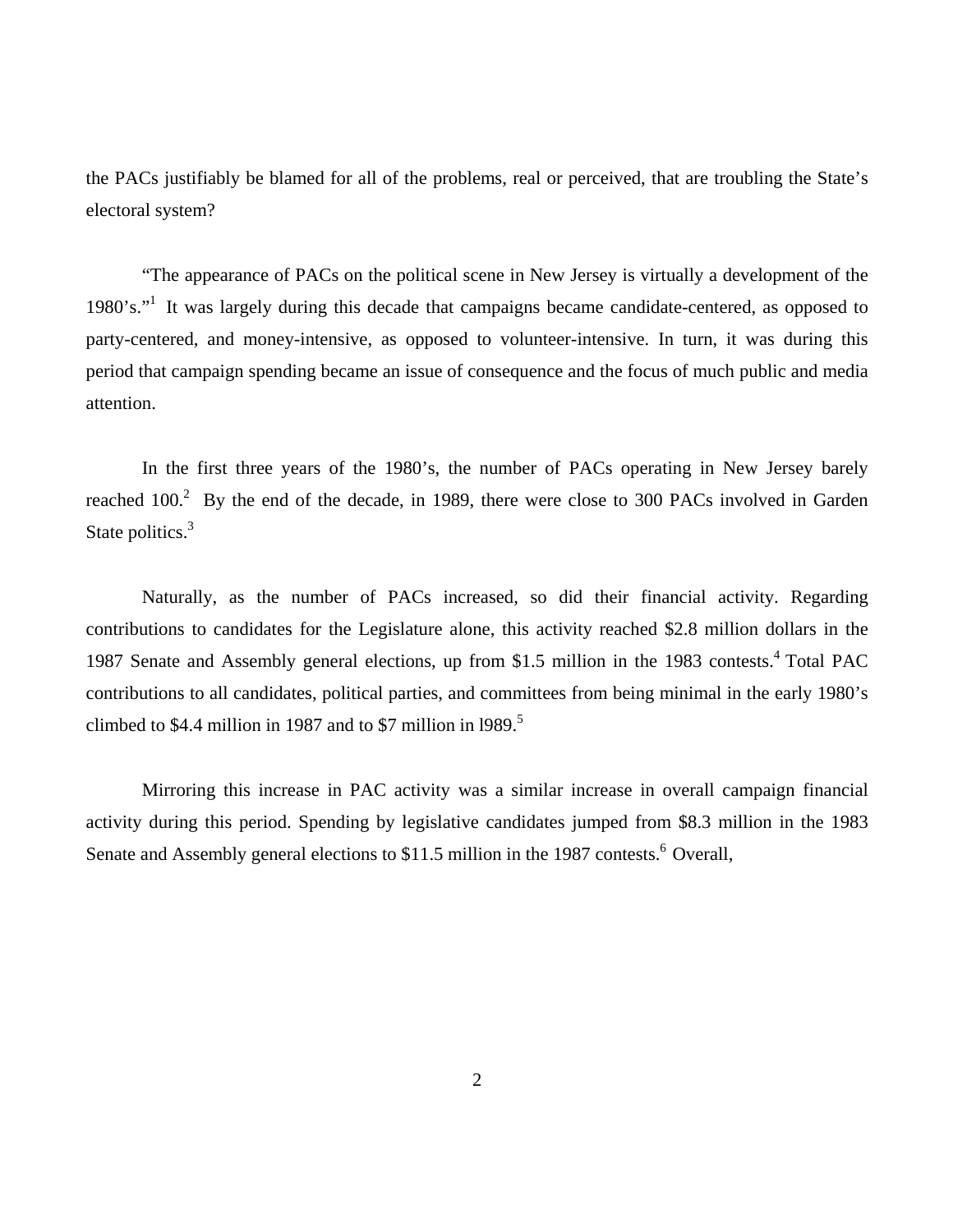campaign-related financial activity rose significantly during this period as well. For example, approximately \$30 million was spent by general election candidates at all levels in 1989 compared with \$18.5 million in 1985.<sup>7</sup> Moreover, these figures do not include the increased activity by party committees or by the officeholder PACs and Legislative Party Committees, whose advent in the 1980's introduced further financial activity into the campaign process.

As noted above, campaign spending has become an issue of concern to New Jersey residents. A poll taken in 1988 indicated that the public was deeply concerned about spending in legislative elections, for instance. At that time, limits on contributions and spending had attracted the support of the electorate.<sup>8</sup>

Echoing this concern, many journalists have written about the topic, often pointing out the dangers to the system of unfettered growth in campaign spending. Moreover, numerous political experts and students of New Jersey elections have discussed the issue. And, numerous bills have been introduced into the Legislature which would, through a variety of approaches, work to curtail campaign spending. An Ad Hoc Commission was even established by legislative leaders in 1990 to study the issue and make recommendations for reforming the process.

Acknowledging that "the problem" exists at all levels, the (Trenton) Times, in a 1987 editorial focusing on spending at the Congressional level, said:

3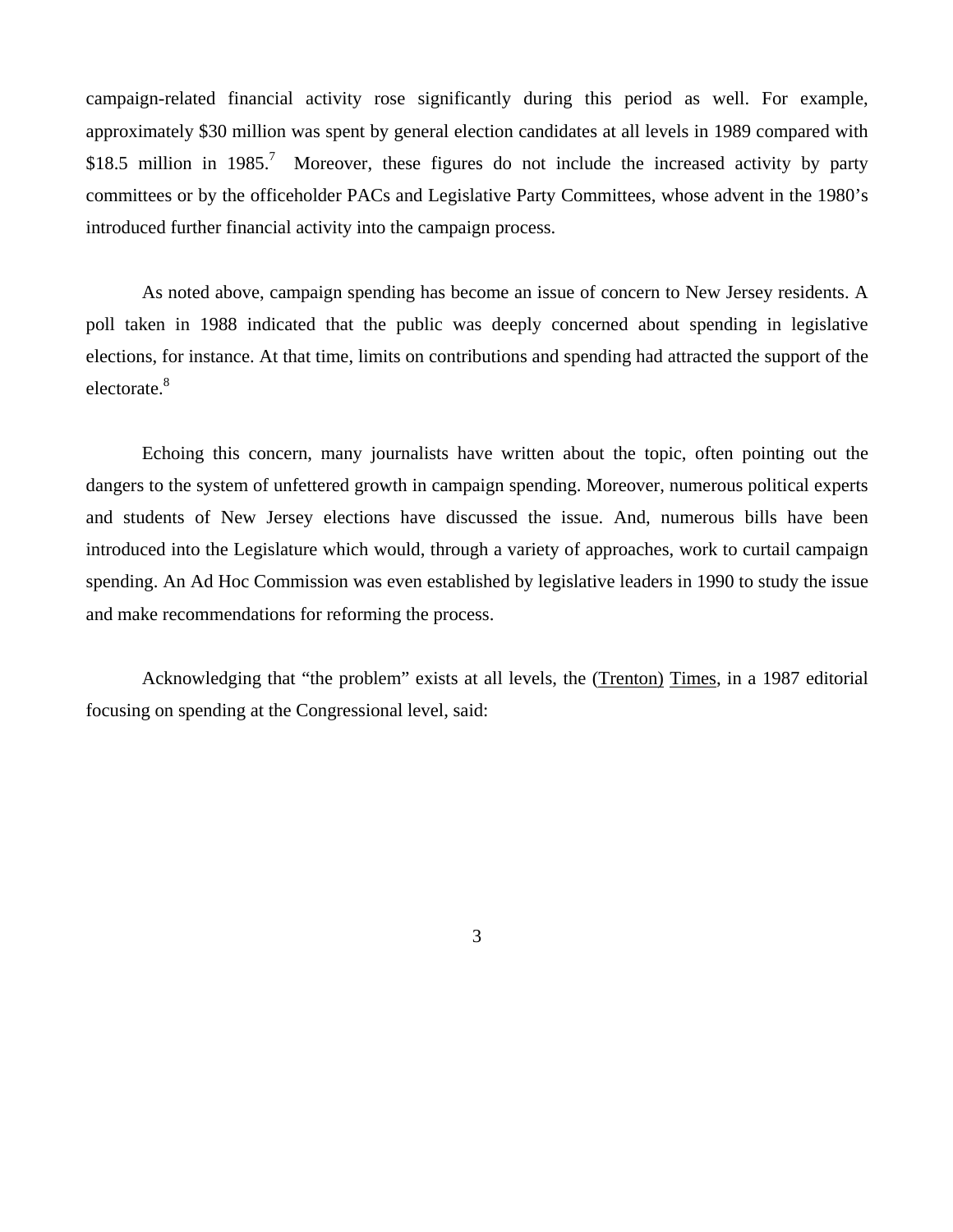*Money is the mother's milk of politics, the old saying goes. But reformers put it differently: Money is the sour milk of politics. Increasingly, the need of candidates to raise huge sums in order to get themselves elected and reelected is corrupting the process of representative government.9*

 In attempting to provide a solution to the problem, at least on the federal level, the Times said in the same editorial, "What's the answer? The answer is to restrict PAC giving and offer public funding to congressional candidates who agree to limit overall campaign spending and use of their own personal fortunes."<sup>10</sup>

A more recent article published in the (Bergen) Record predicts:

*spending by Senate and Assembly candidates on television and radio advertising, direct mail, polls, and consultants could exceed \$20 million this year, according to experts - all to win seats that pay \$35,000.<sup>11</sup>*

The article makes the further point:

*The continued escalation in spending on political campaigns by special interests has prompted sharp criticism from ethics experts and even some politicians, who say that the huge sums threaten to undermine public confidence in the system.12*

 The Ad Hoc Commission on Legislative Ethics and Campaign Finance also recognized campaign spending as an issue. Though stating that the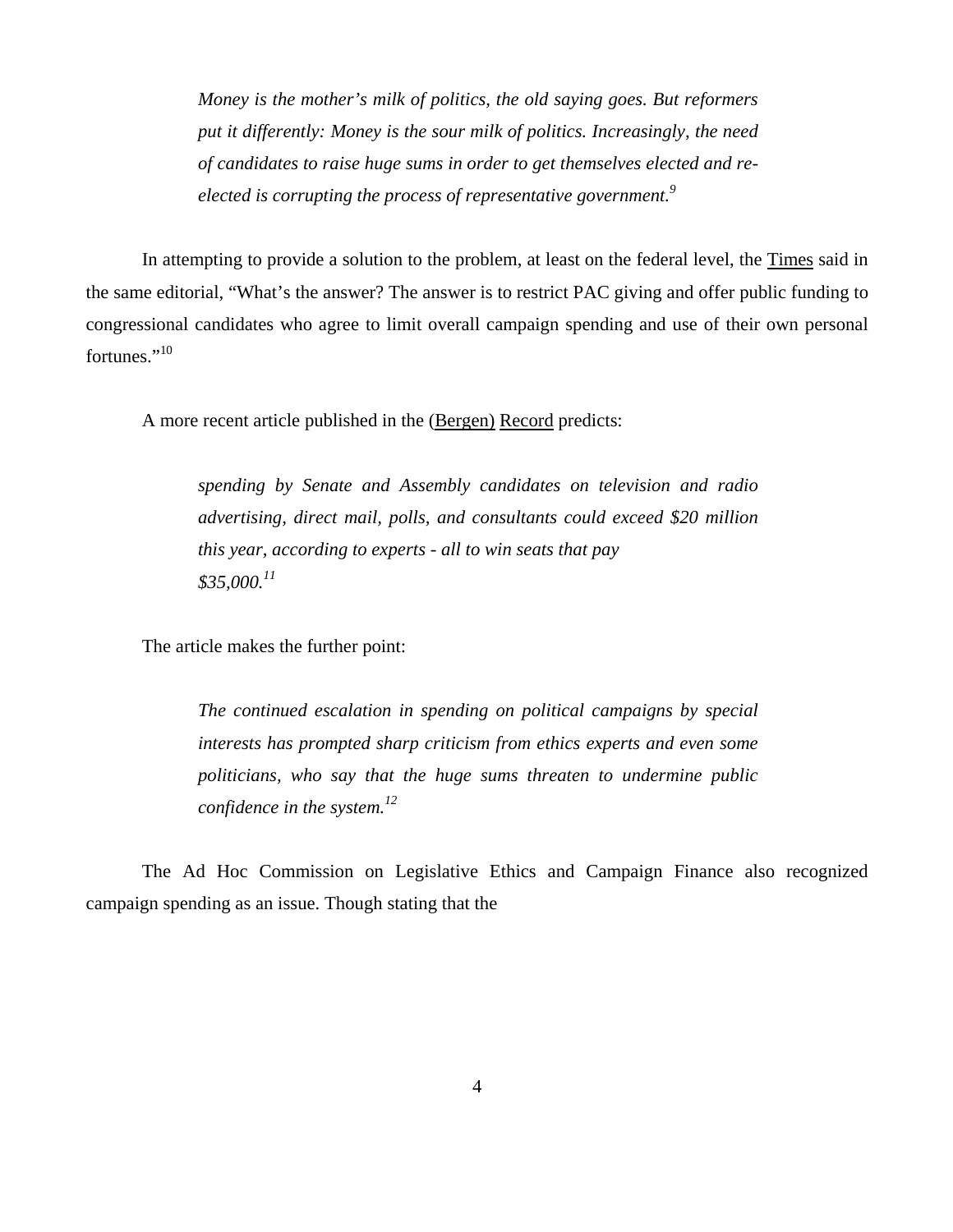increase in campaign costs was understandable, the Ad Hoc Commission nevertheless highlighted this development as one of the assumptions of its report. In the report, the Commission stated:

> *. . . that the most important reason for this increase [candidate financial activity] is the steadily rising cost of campaigning. Every year it becomes more expensive for a candidate to communicate his or her message* .. .. *The Commission notes that the increasing competitiveness of campaigns in New Jersey has also helped to fuel the cost of campaigns.<sup>13</sup>*

 Acknowledging the fact that campaign spending is an issue, and even assuming, for the moment, that the high cost of campaigning is as harmful to the system in New Jersey as many experts contend (not everyone agrees), can this development be placed at the doorstep of the PACs?

 As the Trends in Legislative Campaign Financing: 1977-1987 White Paper shows, PACs have been a major factor in fueling the spending on campaigns, especially as it relates to elections at the legislative level.<sup>14</sup> But are the PACs in New Jersey the arch villains of the electoral process they are often perceived to be? Unlike federal law, New Jersey law does not prohibit corporations or unions from making contributions. Moreover, individual contributors have continued to be tapped for funds by candidates and parties. Finally, officeholder PACs have been shown to be emerging as a factor in electioneering. Thus, the question remains - What of the PACs, have they been fairly or unfairly blamed for the spending spree undertaken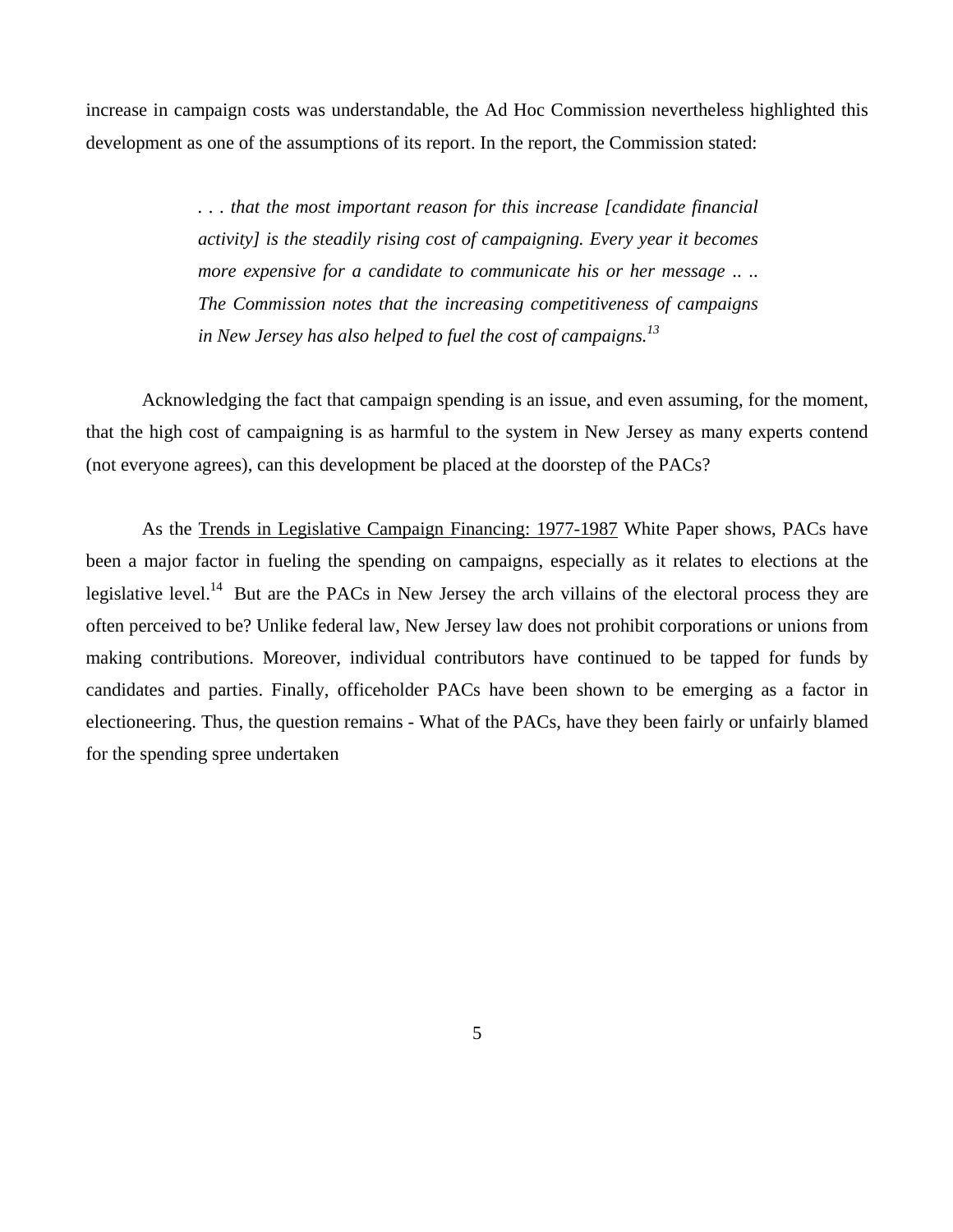by candidates for public office? Is there truly a "PAC plague" in New Jersey?

This paper, by focusing upon PAC activity in two elections, the 1985 and 1989 general elections for the General Assembly, will attempt to answer this important question, with the hope that its findings will contribute to reforming the campaign finance system in New Jersey in ways that will boost public confidence in the electoral process. Though admittedly this study only considers two election years, years when both the Governor and lower house were up for election, and does not delve deeply into activity at the local and county levels, this paper, whose findings greatly mirror findings in other ELEC publications regarding the PACs, should shed some light on the actual experience with PACs in the Garden State.

Many notable and respected individuals are certainly anxious about the role of political action committees in election campaigns. Edward McCool, Executive Director of New Jersey Common Cause, in calling for strict contribution limits for PACs, warned, in testimony before a Senate Committee, that "PAC spending has risen dramatically."<sup>15</sup> In this same testimony he added that in 1987 PACs started the year with \$3.1 million in their accounts and raised \$5.7 million. He said that, overall, PACs spent \$6 million in the 1987 elections. More recently, Rob Stuart, of the New Jersey Public Interest Research Group, warned that PACs are having an increased influence over the process and that "many special interest groups

6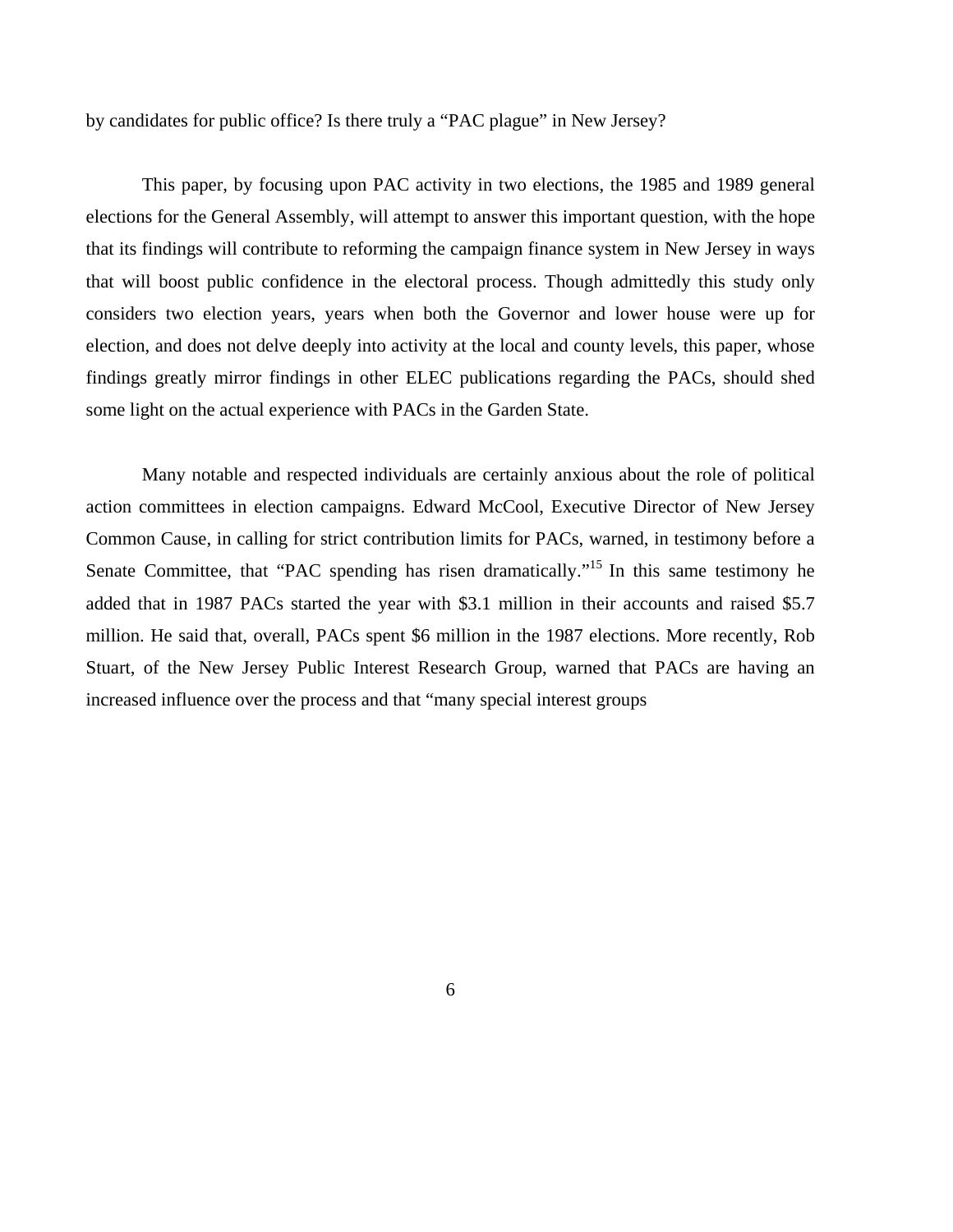have come to realize that concentrated effort in the Legislature can effectuate changes that are very profitable for their businesses."<sup>16</sup>

While there certainly are many experts who decry the emergence of PACs, there are, on the other hand, many reputable people who do not hold such a dim view. Larry J. Sabato, for instance, a noted political science professor at the University of Virginia, wrote that PACs are "natural and inevitable in a free, pluralist democracy" and that "the vibrancy and health of a democracy depends in good part on the flourishing of interest groups and associations among its citizenry."<sup>17</sup> Closer to home, Assemblyman Robert Martin has said that "PACs are a form of collective democracy where the people combined have added weight."<sup>18</sup>

Without a doubt, the activities of Political Action Committees have aroused the emotions of the politically interested in society. Well meaning and knowledgeable people have lined up on both sides of the issue, in some instances calling for the abolition of the PACs, in other instances calling for their severe restriction, and in still other instances hailing them as champions of the democratic process. Of the PACs, however, one thing can surely be said: they are as controversial an entity as ever entered upon the stage of New Jersey politics.

This paper will seek to look at both sides of the PAC issue as it relates to New Jersey and analyze the activities of these groups in that context. In the same spirit of the ancient Greek writer Aesop when he wrote, "Every truth has two sides; it is well to look at both before we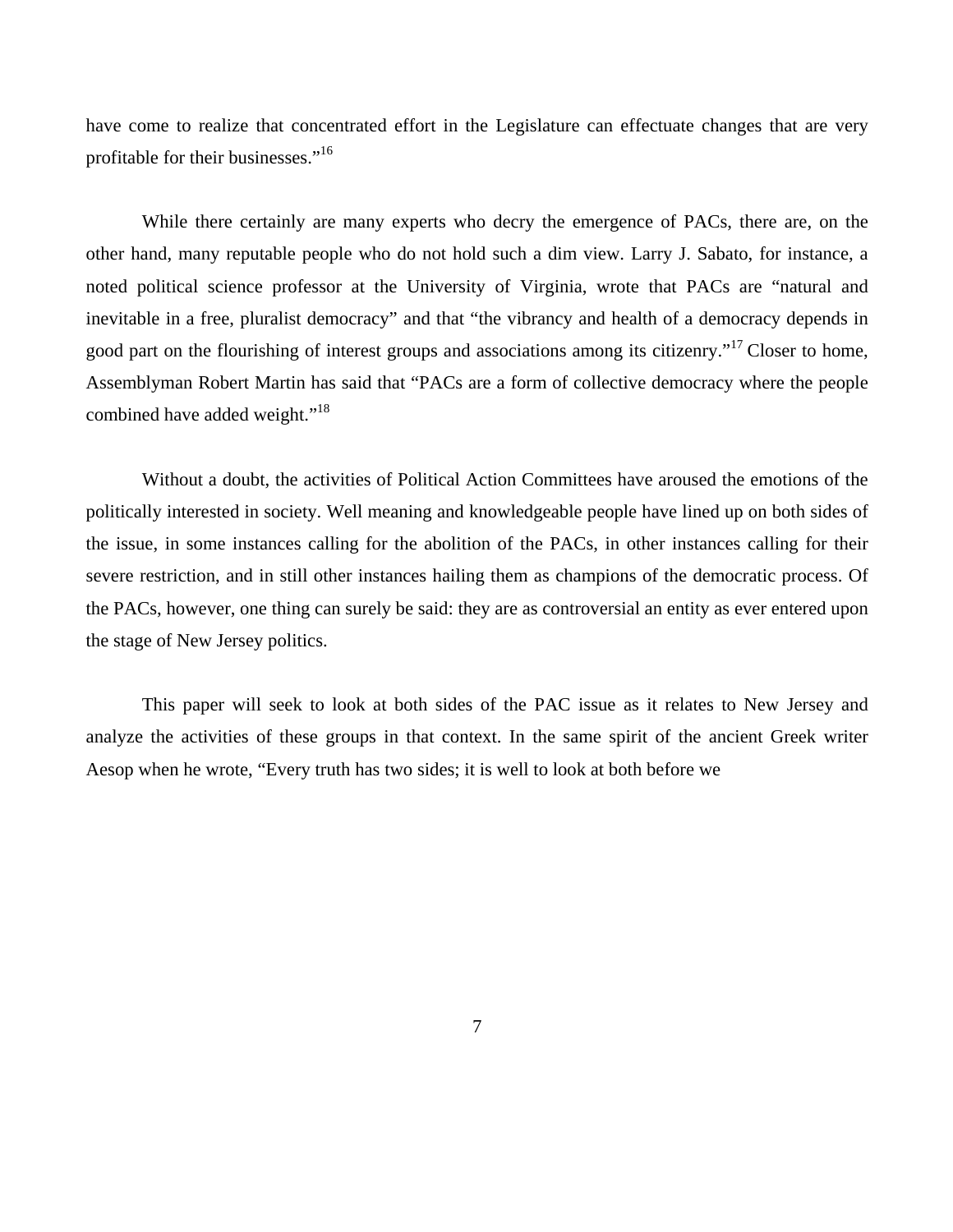commit ourselves to either,"<sup>19</sup> this paper will gauge the role of PACs in New Jersey from many angles of vision before drawing conclusions that will lead to recommendations for reform of New Jersey's campaign finance system. The paper will analyze PAC activity in State-level elections in two election years and compare this activity with that of other players in the process. Moreover, it will undertake such a review in the context of the freedoms guaranteed to the people under a democratic form of government. In a word, this paper will seek to provide a proper perspective on the role of the PACs from which elected officials can draw when endeavoring to implement changes in the electoral system that make sense for New Jersey.

8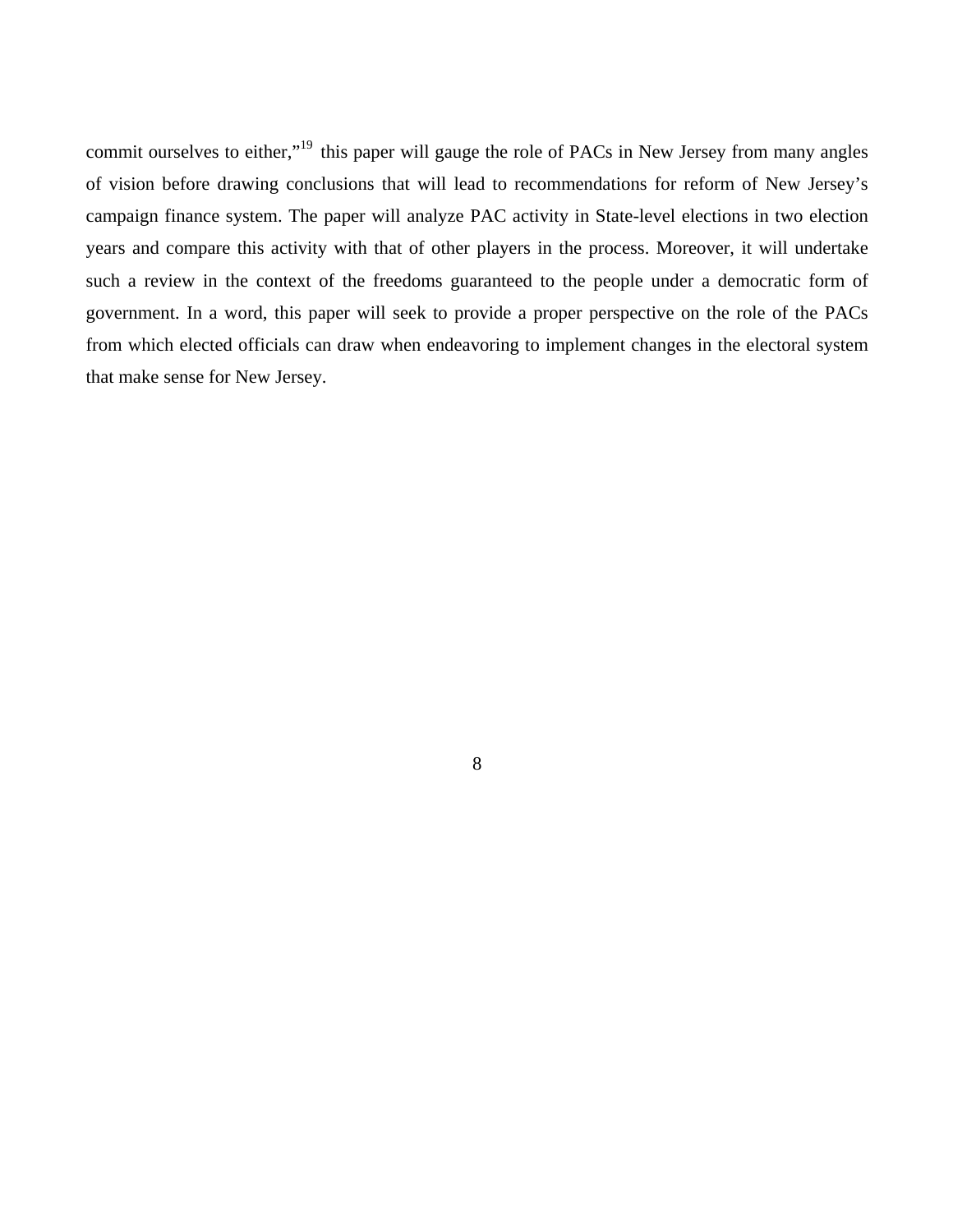# **FOOTNOTES**

- 1. New Jersey Election Law Enforcement Commission, White Paper Number Two; Trends in Legislative Campaign Financing: 1977-1987, May, 1989, p. 16.
- 2. Ibid., p. 17.
- 3. These statistics were derived from New Jersey Election Law Enforcement Commission data.
- 4. White Paper Number Two, p. 17.
- 5. New Jersey Election Law Enforcement Commission, Press Release, March 28, 1990.
- 6. White Paper Number Two. p. 5.
- 7. These statistics were derived from New Jersey Election Law Enforcement Commission summary data on 1989 general election candidates.
- 8. Eagleton/Star-Ledger Poll, June 19, 1988.
- 9. Editorial, (Trenton) Times, May 10, 1987, p. B-2.
- 10. Ibid.
- 11. Chris Mondics, "Election Year Anxieties Boost Fundraising Aims" (Bergen) Record, March 31, 1991, p. A-i.
- 12. Ibid.
- 13. The Ad Hoc Commission on Legislative Ethics and Campaign Finance, Findings and Recommendations of the Ad Hoc Commission on Legislative Ethics and Campaign Finance, October 22, 1990, p. 6.
- 14. White Paper Number Two, pp. 15-27.
- 15. Edward McCool, Testimony before the Senate State Government, Federal and Interstate Relations, and Veterans Affairs Committee, October 27, 1988.
- 16. Charles Jacobs, "PACs Attract Funds and New Attention", New York Times, April 21, 1991, Section 12, p. 1.
- 17. Larry J. Sabato, Paying for Elections: The Campaign Thicket, (New York: Priority Press, 1989), p. 4.
- 18. Assemblyman Robert Martin, Speaking at Assembly State Government Committee, October 20, 1988.
- 19. Aesop.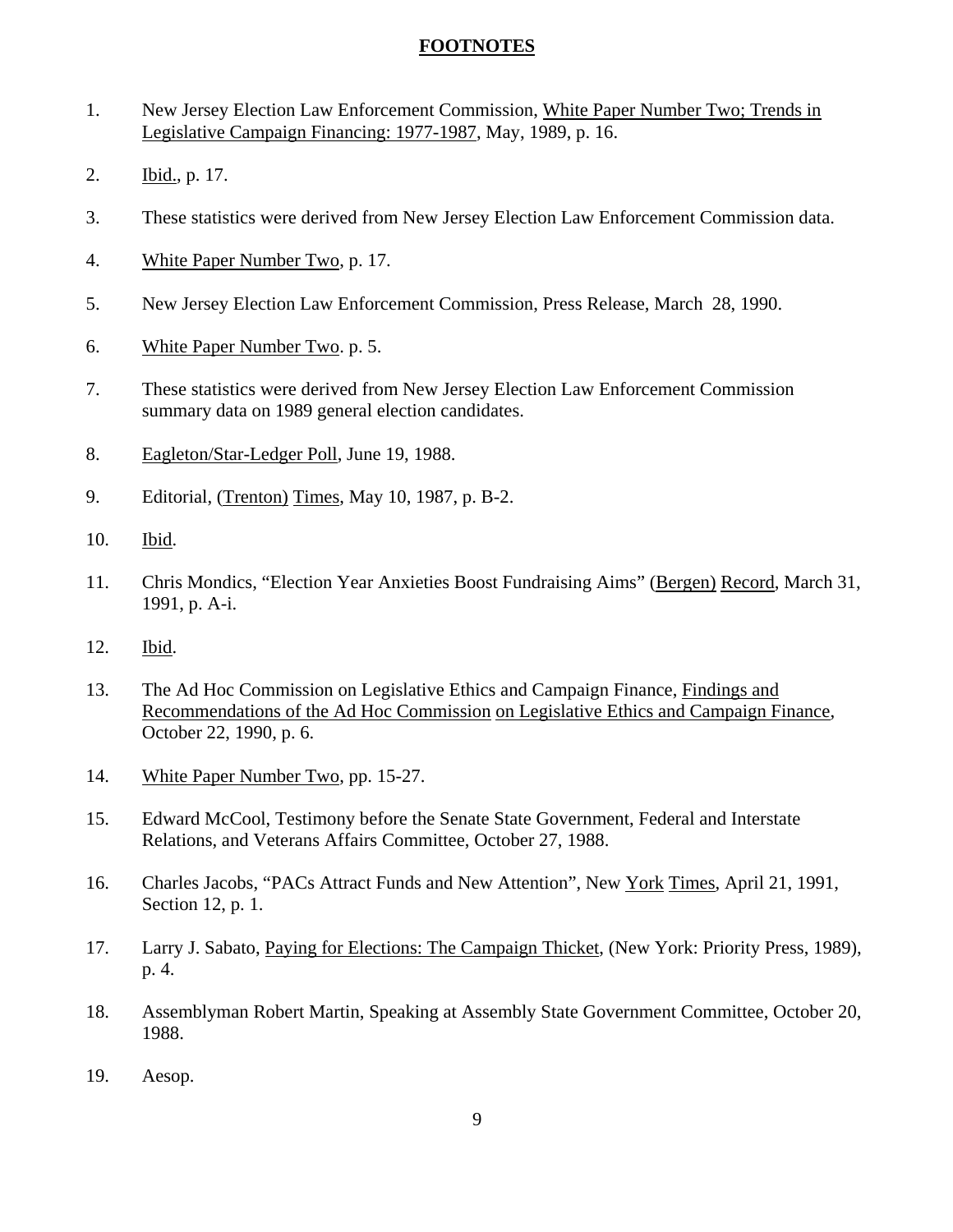## **CHAPTER I**

# **Regulated Industries Prohibited From Contributing**

 The chief executive officer of an insurance company cannot direct political contributions to be made from corporate funds. Neither can the president of a bank, for that matter. In fact, banks, insurance companies, utility companies, and the like; any number of regulated industries in New Jersey, are prohibited by law from making political donations.

Statutory law addresses specifically the question of political activity by insurance companies:

*No insurance corporation or association doing business in this state shall, directly or indirectly, pay or use, or offer, consent or agree to pay or use, any money or property for or in aid of any political party, committee, organization or corporation, or for or in aid of any candidate for political office, or for any political purpose whatsoever* ...<sup>1</sup>

 It also addresses more broadly the prohibition against certain regulated corporations making campaign contributions:

> *No corporation carrying on the business of a bank, savings bank, cooperative bank, trust, trustee, savings indemnity, safe deposit, insurance, railroad, street railway, telephone, telegraph, gas, electric light, heat or power canal or aqueduct company* . . . *shall pay or contribute money or thing of value in order to aid or*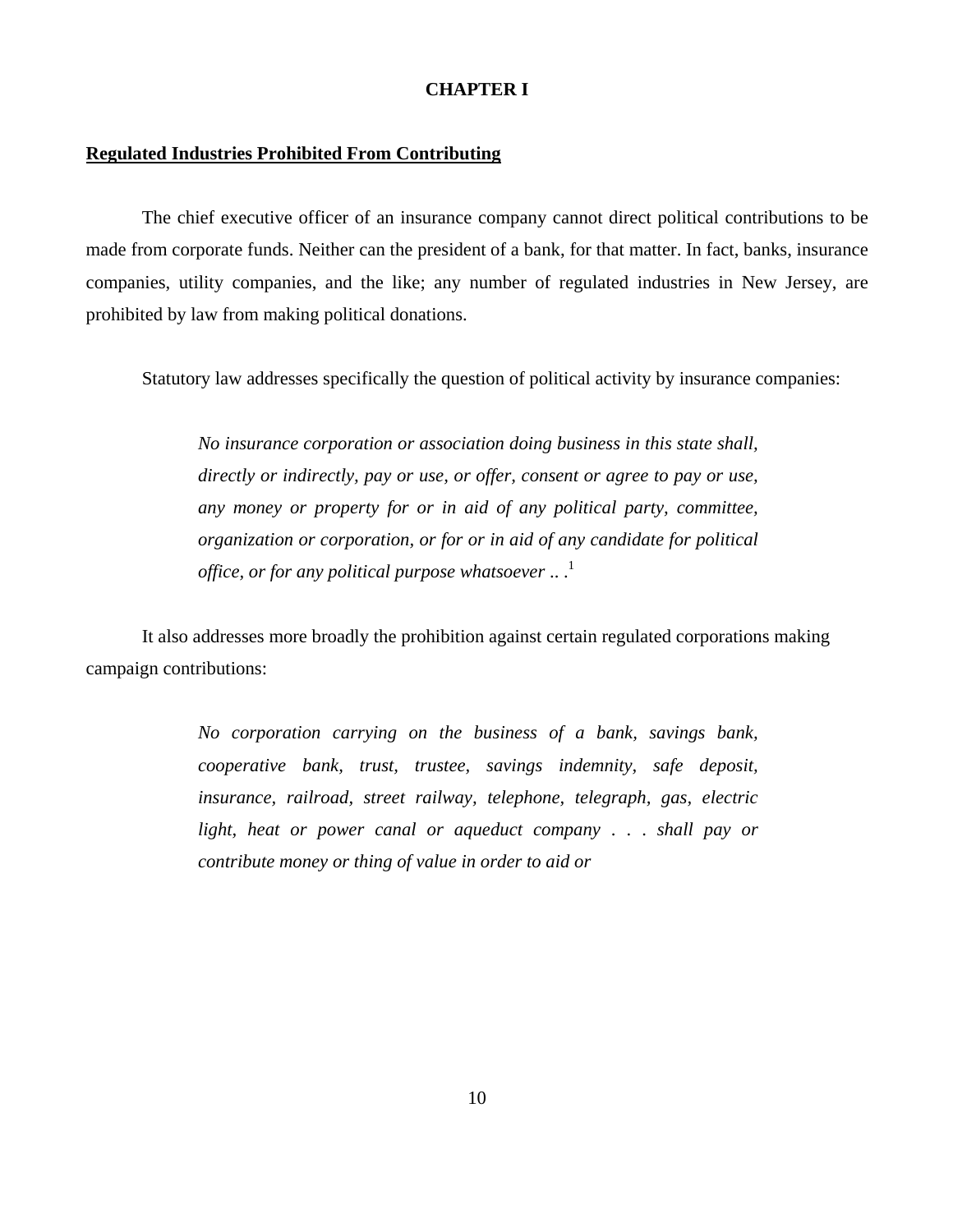*promote the nomination or election of any person, or in order to aid or promote the interest, success or defeat of any political party.*<sup>2</sup>

#### **Prohibited Contributors Indirectly Participate in Financing Elections**

In New Jersey, then, certain regulated corporations are banned from campaign activity. But are they really? By law, funds of these regulated corporations cannot be used politically to advance corporate aims. They cannot be utilized as contributions to candidates or political parties. Yet, this prohibition does not totally prevent an insurance company, bank, or utility company from being a player in the political arena. Though these corporate funds are off limits to political fundraisers, these regulated industries nevertheless have at their disposal several means by which to promote their private interests. Often these means are more indirect, subtle, and in some instances, less traceable to the corporation than would be the case if corporate funds were used directly.

For instance, the President of a bank can contribute an unlimited amount of his or her own money to the candidates and political parties. So can his or her family members. And under New Jersey law, because an individual contributor does not have to identify his or her employer, chances are the public will remain unaware of any connection with the corporate entity or his or her position in it. No doubt the public official will know but probably not the general public.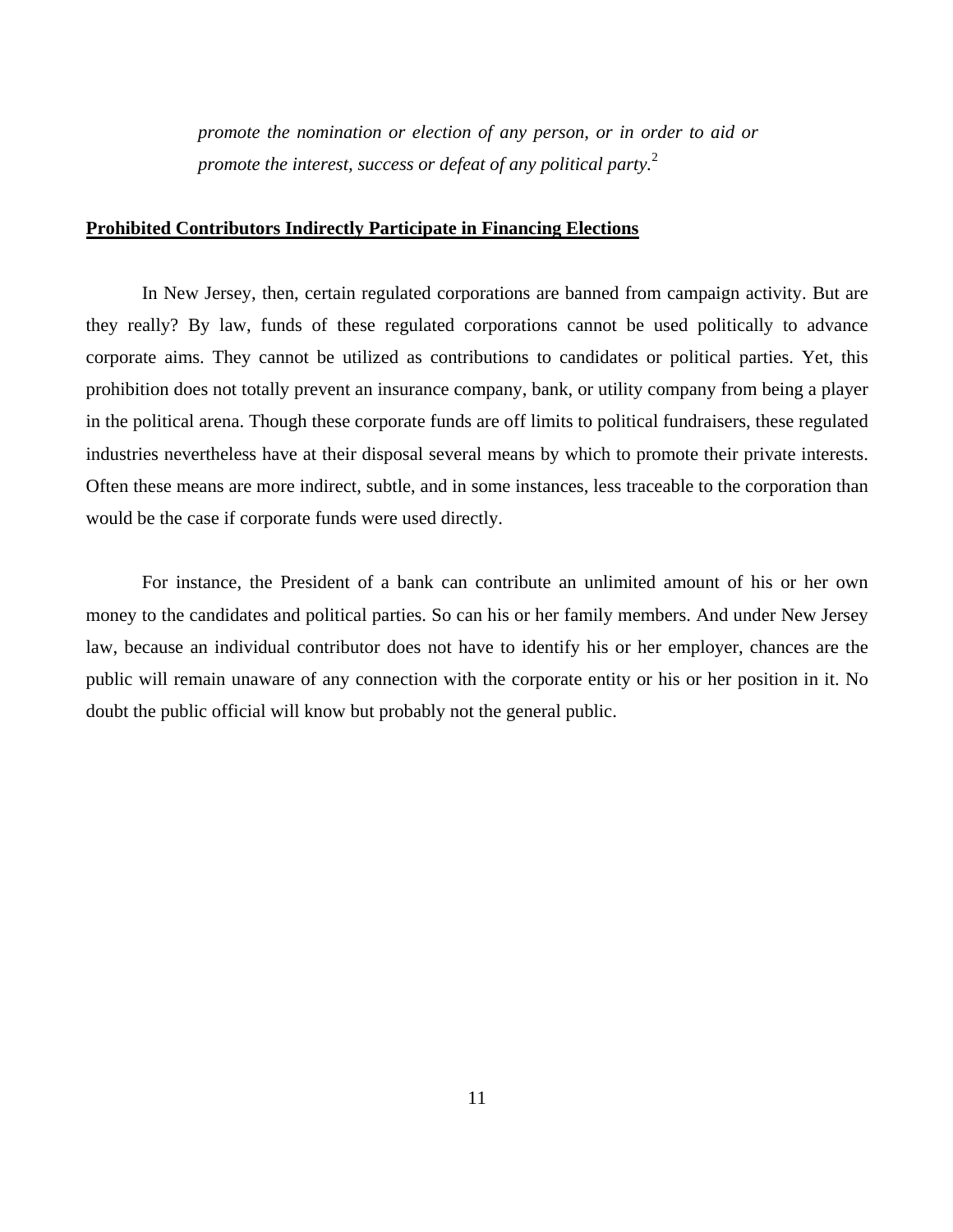Moreover, other employees of that same corporation can contribute politically, as can members of their families. Again, since New Jersey law does not require contributors to identify their place of employment, it becomes very difficult for the public to discern that one of the regulated corporations is indirectly participating in the electoral process. In all probability, the candidates know the identity of certain contributors, but chances are the public does not.

 Another, and even more direct way in which these regulated corporations can effectively participate in the campaign process and still conform to the law is through "bundling." This practice occurs when an individual, perhaps at the workplace, or at a cocktail party in his or her home, collects a number of individual contributions and delivers them to a candidate. Naturally, these contributions are reportable as individual contributions, even though, as in the case of a corporation, they are made in a coordinated fashion by employees of the corporation and presented as such. The candidate understands where the money is coming from, but, again, because the contributions are reported as individual contributions, and the law does not require contributors to identify their employers, the public is essentially in the dark about the fact that the money is coming from individuals with the same economic interest. "Bundling" provides the opportunity for a regulated corporation, through its top executives and management staff, to participate in the campaign process and, as an economic entity, to legally promote its interests. As Fred Barnes wrote about a corporate bundler in the Los Angeles Times, "if he can bundle together scores of \$1,000 contributions he's got clout."3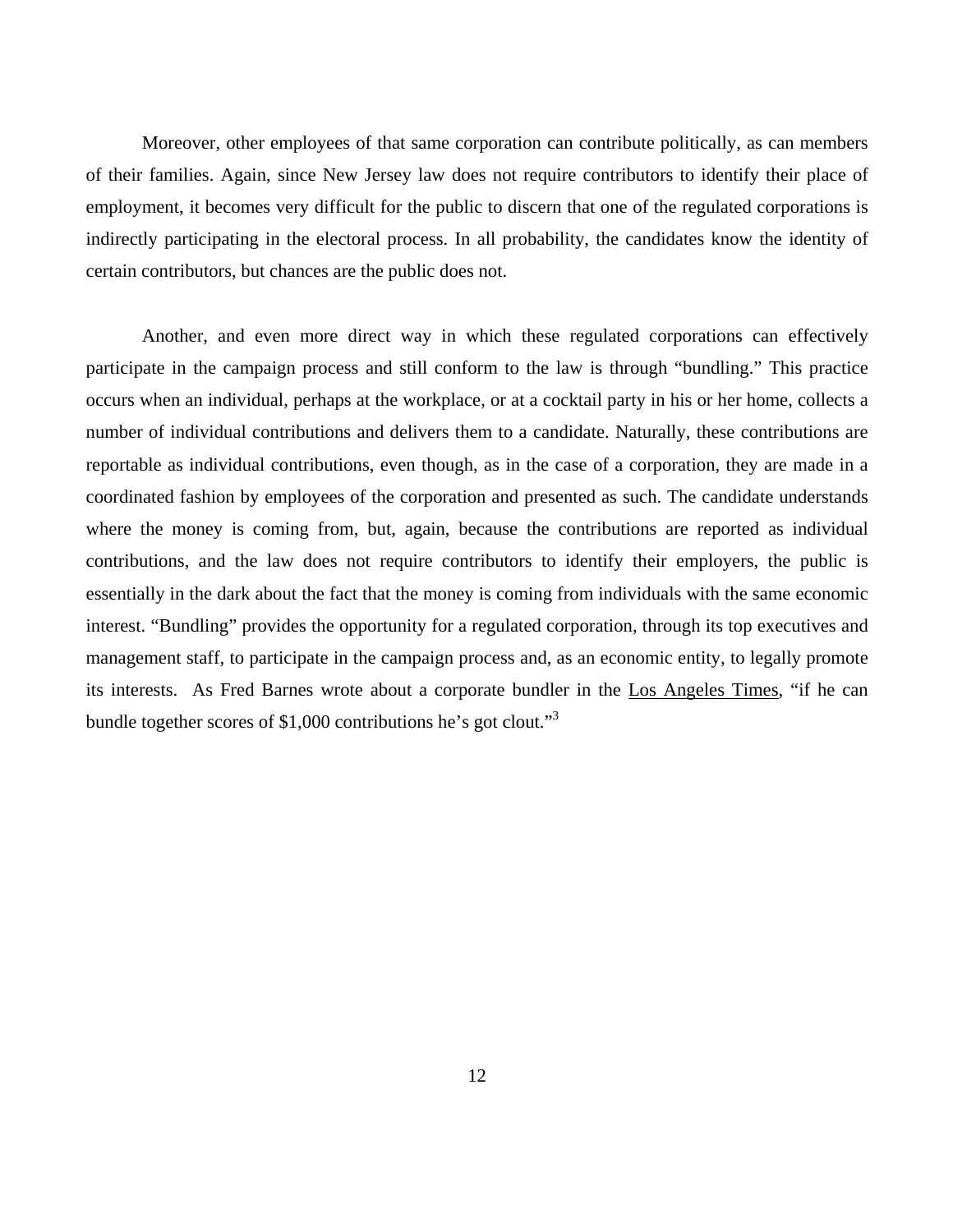# **Employees of Prohibited Contributor Corporations Form PACs**

Finally, the most open way for one of these corporations to indirectly, but legitimately, involve itself in the campaign process is through the formation of an employee PAC. These political action committees, of course, must be formed by employees of the corporation. What is more, in New Jersey, the corporate funds of the regulated business cannot be used to establish, administer, or maintain the PAC. Obviously, such funds may not be given directly to the company PAC. In sum, unlike at the federal level, where all corporations and unions are banned from contributing but where corporate or union funds can be utilized to establish, administer, or maintain PACs, funds from this special class of corporations in New Jersey cannot, in any way, be utilized by the PAC. It must be supported by employees totally.

Despite the fact that funds from a regulated corporation's treasury are not allowed to be used by the PAC, these committees do afford the employees of these corporations, all of whom have the same economic interest, the opportunity to have a collective voice in the political process; and through various means, not the least of which is political donations, to gain important clout for themselves and their industry.

There are any number of these regulated corporations in New Jersey whose employees have formed PACs. Many bank PACs, for instance, have been formed in New Jersey. They include: Chemical Bank NJ PAC, First Fidelity Inc. PAC, Howard Savings Bank Citizens for Good Government PAC, Midlantic

13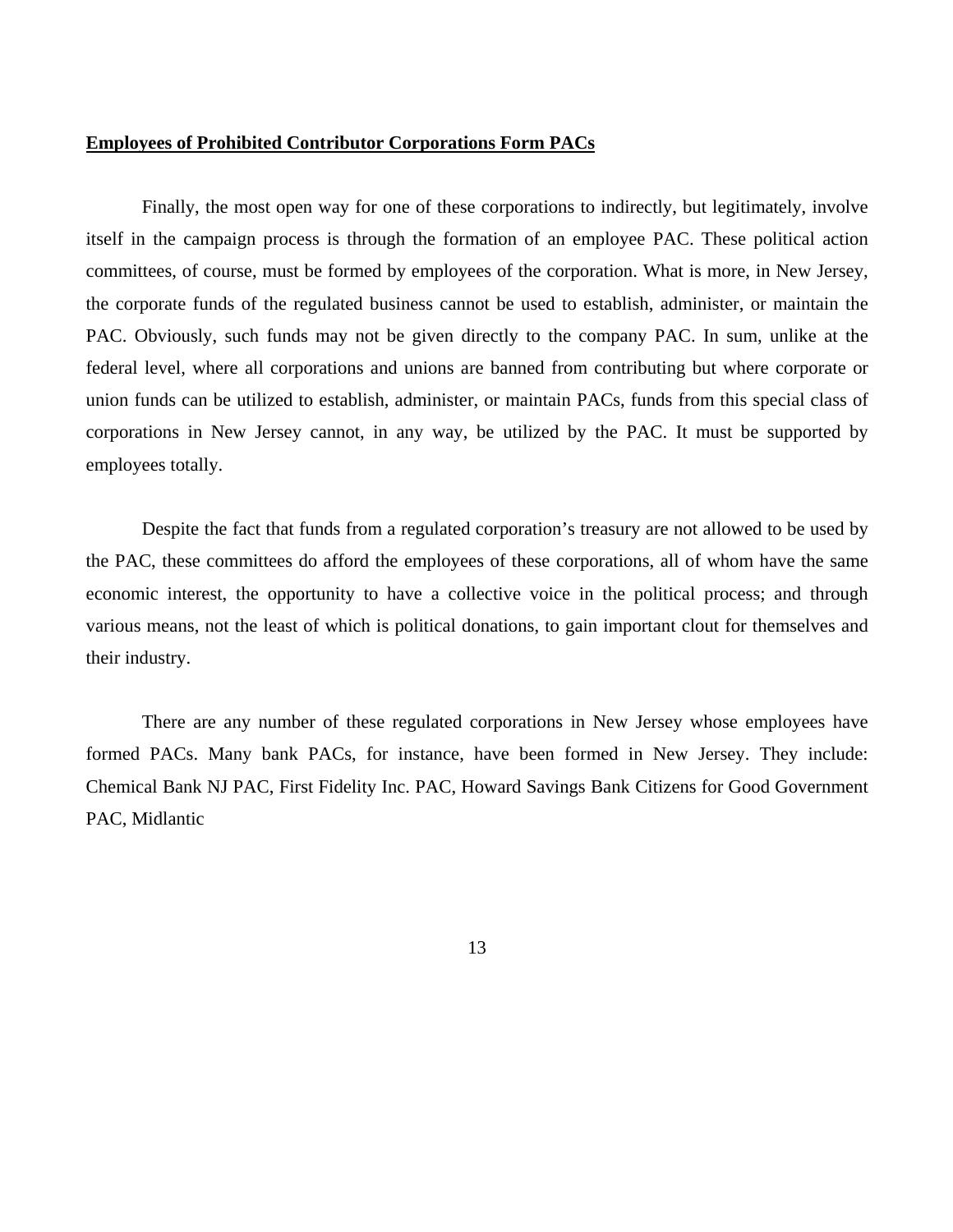State Bank PAC, and N.J. National Bank PAC, to name just a few. Bankers have also formed associational PACs. Altogether, banking and finance industry PACs spent over \$900,000 in New Jersey in 1989.

Insurance companies have also begun to involve themselves in the PAC game. Blue Cross/Blue Shield PAC, Mutual Benefit PAC, and Prudential N.J. PAC were all active in 1989. Among utility companies, AT&T PAC, N.J. Bell PAC, Atlantic City Electric PAC, South Jersey Gas Co. PAC and Rockland Electric Company PAC were active too.<sup>4</sup>

# **First Amendment Protection**

As noted above, the establishment of a PAC by employees of regulated corporations prohibited from making political contributions in New Jersey is a legitimate enterprise. In fact, it is the most open and direct way for employees of these corporations to promote their private interest. It is also activity that in all likelihood is protected by the First Amendment.

The Buckley v. Valeo decision by the United State Supreme Court in 1976 (and other federal court decisions as well) would seem to validate the view that the Constitution protects the formation of these PACs.

With respect to limitations on giving and spending in the Federal Elections Campaign Act, it is written in Buckley v. Valeo: "[5] The First Amendment protects political association as well as political expression."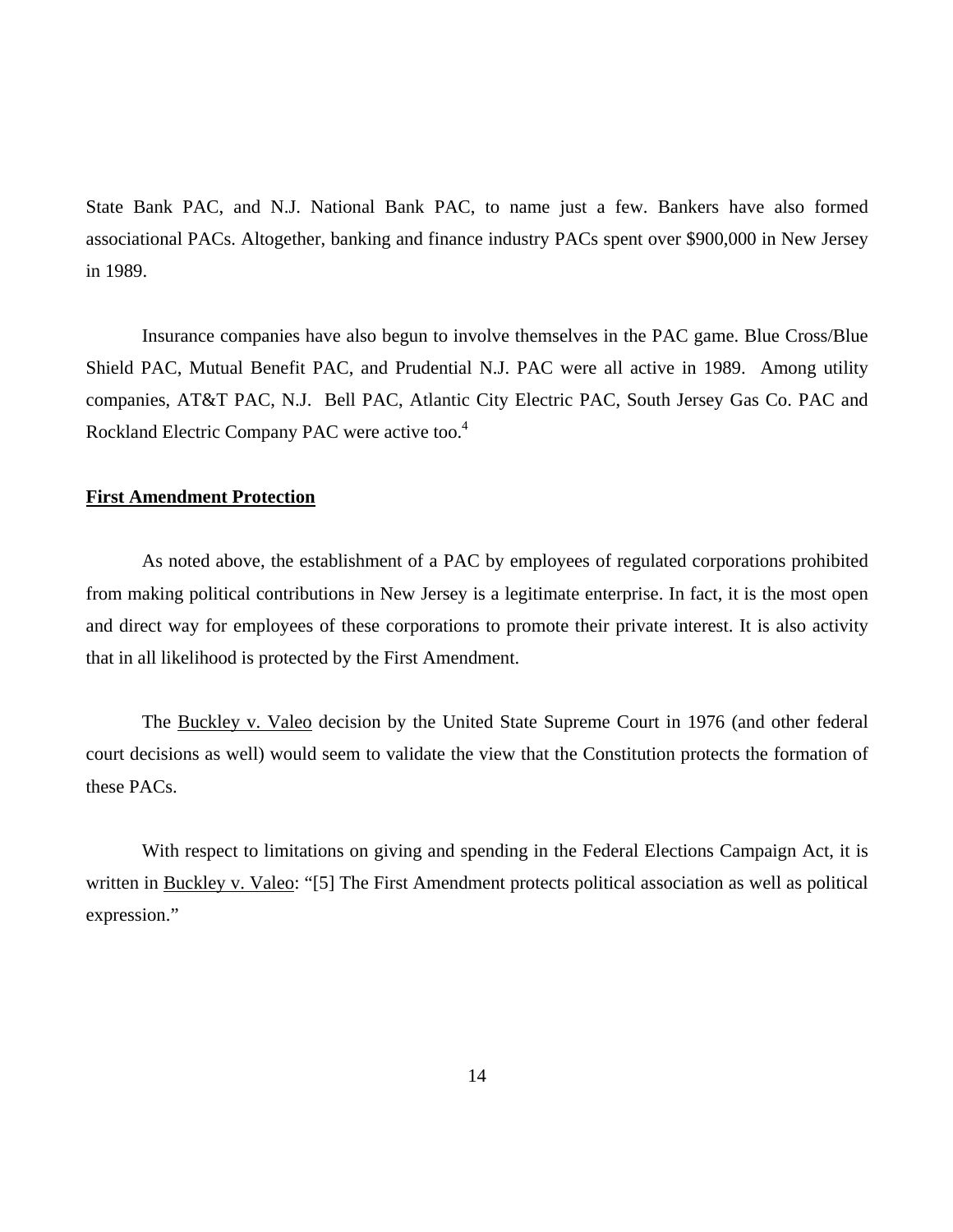The constitutional right of association explicated in NAACP v. Alabama stemmed from the Court's recognition in that case that "[e]ffective advocacy of both public and private points of view, particularly controversial ones, is undeniably enhanced by group association." Subsequent decisions have made clear that the First and Fourteenth Amendments guarantee "'freedom to associate with others for the common advancement of political beliefs and ideas,'" a freedom that encompasses "'[t]he right to associate with the political party of one's choice.'"<sup>5</sup>

Again, Buckley v. Valeo, in reference to other Supreme Court decisions, states:

*The court's decisions involving associational freedoms establish that the right of association is a 'basic constitutional freedom,' that is 'closely allied to freedom of speech and a right which, like free speech, lies at the foundation of a free society.' In view of the fundamental nature of the right to associate, governmental 'action which may have the effect of curtailing the freedom to associate is subject to the closest scrutiny.'6*

The court in Buckley v. Valeo did acknowledge that neither the right of association or political participation is "absolute"<sup>7</sup> and that a "'significant interference' with protected rights of political association" may be sustained if the state demonstrates a sufficiently important interest and employs means closely drawn to avoid unnecessary abridgment of associational freedoms."<sup>8</sup> In the case of the formulation of employee PACs, however, even when they are formed by employees of a regulated corporation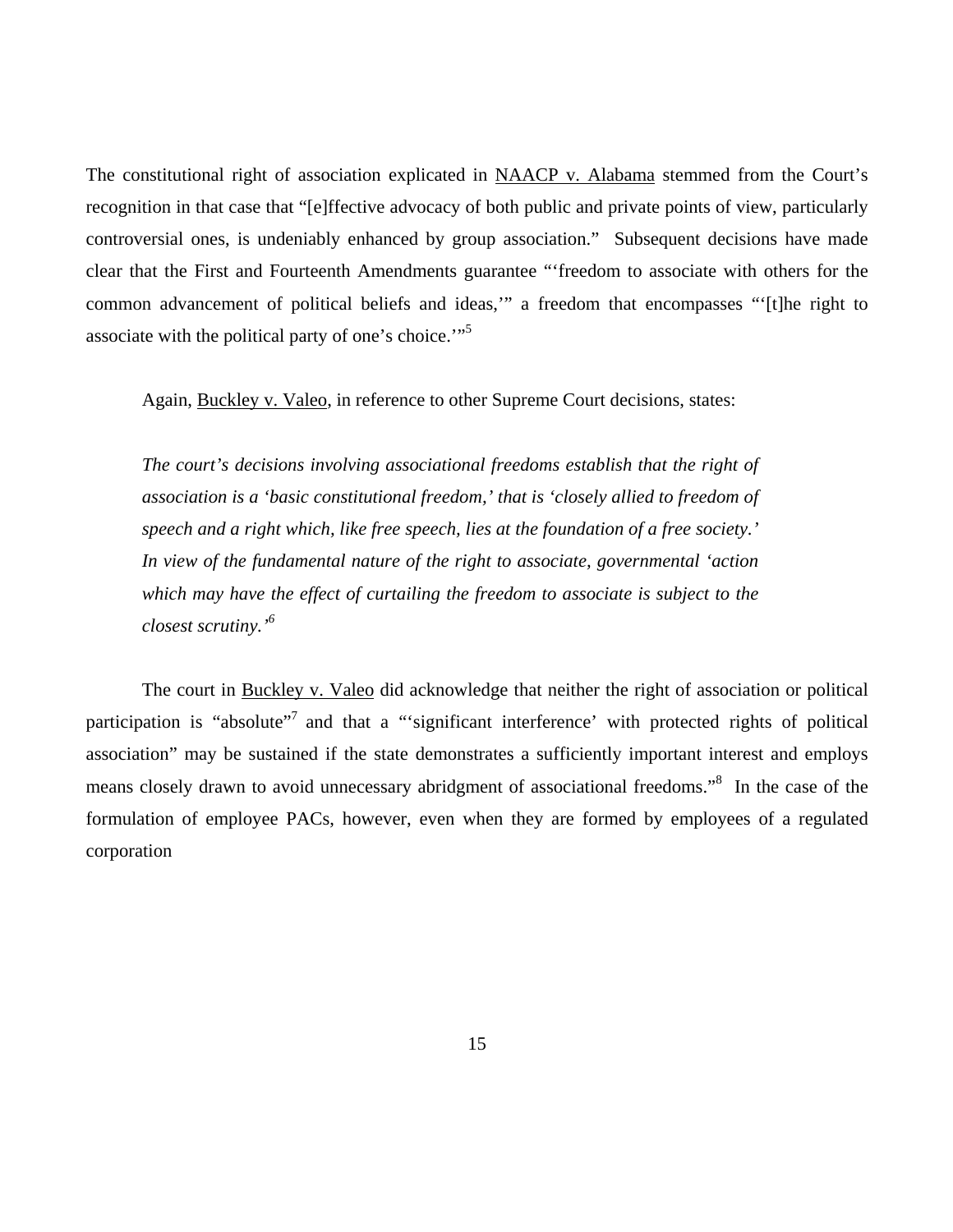prohibited from making contributions, it is relatively safe to assume that the right of these employees to associate and participate politically would be protected. Indeed, the Supreme Court was explicit in protecting the freedom of individuals to associate and spend as much money as desired for purposes related to political goals when, in discussing independent expenditures, it stated, "We find the governmental interest in preventing corruption and the appearance of corruption is inadequate to justify section  $608(e)(1)$ 's ceiling on independent expenditures."<sup>9</sup> Thus, the freedom to associate to promote public and private interests through political expression is basic to the democratic process and most assuredly would be extended to all groups, whether or not the group is comprised of employees of a prohibited contributor. Indeed at the federal level, where all corporations and unions are banned from giving politically, there is no limitation on the rights of employees to associate and form political action committees. It is even permissible, as noted above, for corporate money to be used for administrative purposes. Thus, PACs in New Jersey, whether they are formed by employees of regulated industry, or by the employees or members of corporations or unions permitted by law to contribute, are a fixture in Garden State politics; existing because they have constitutional protections but also because they are a popular means by which people with similar Interests can associate together and participate politically.

# **PACs Are Formed By Interests Other Than Prohibited Contributor Corporations**

 This chapter has highlighted PACs formed by employees of corporations that are prohibited contributors to demonstrate that the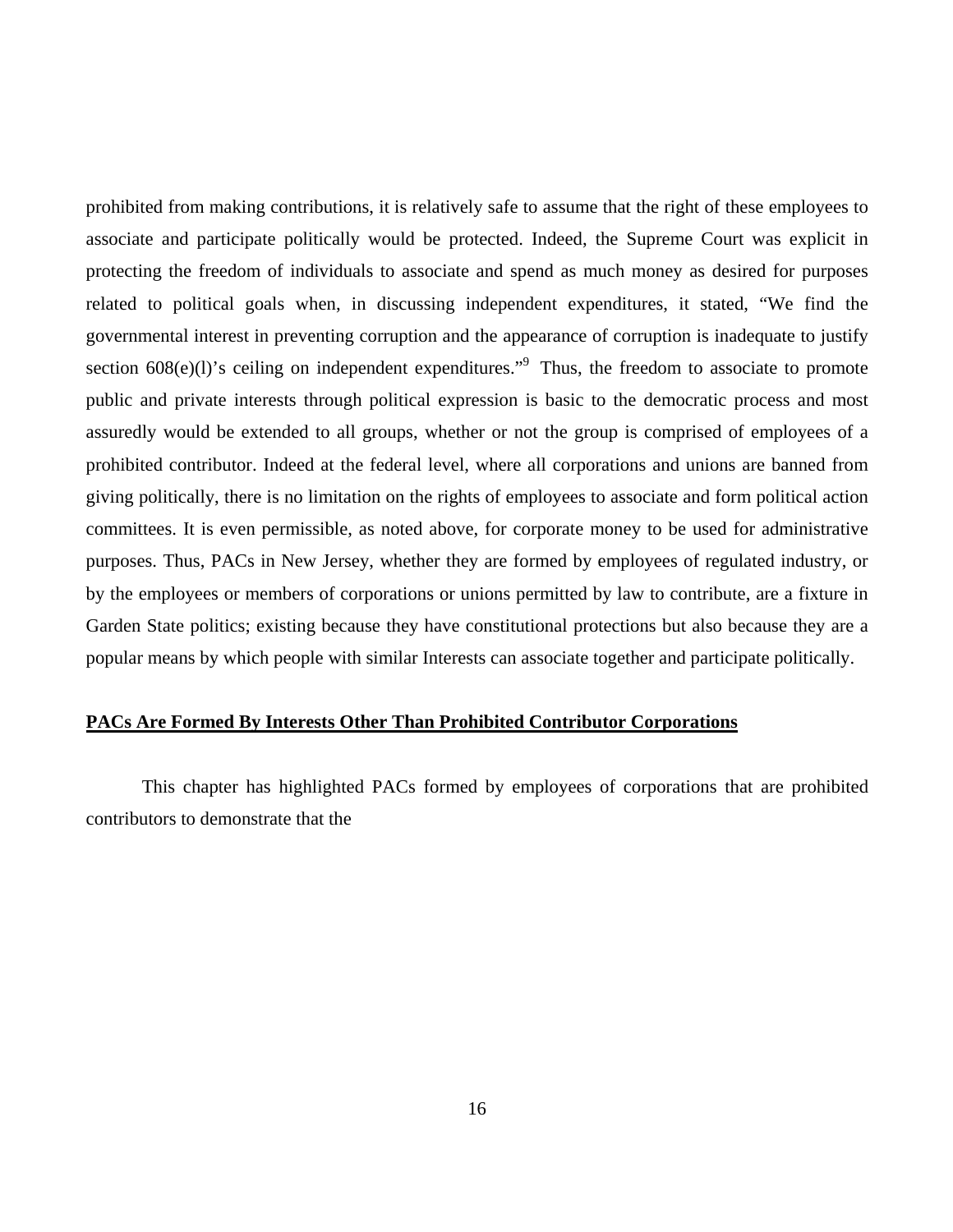political action committee is a popular and effective vehicle for promoting the private, in many instances economic, interest of a corporate grouping prevented by law from participating directly in electoral activity. It is entirely legitimate, and arguably the most preferable way for these employees to pursue collectively political aims. Certainly the causes of disclosure are better served by political action committees reporting their activity in a systematic and organized fashion than individual contributors (not traceable to the same private interest) being reported by a candidate or candidates in an uncoordinated, unconnected way.

Obviously the regulated corporations discussed above are not the only entities whose interests are served by PACs. Many other corporations (and unions) have determined that PACs are both a convenient and effective tool for advancing their political aims. Even though these entities are not prohibited from participating directly in the political process, and using corporate funds to do so, they nevertheless are utilizing PACs to promote their interests. Indeed, there are many more PACs connected with corporations (and unions) that are permitted to participate then are connected with regulated industries. They are simply a solid way to advance a private interest.

In 1989, there were 297 PACs operating in New Jersey. This number had increased from 216 in 1985.<sup>10</sup> As mentioned above, the majority of PACs are connected with corporations and unions that are not prohibited from making contributions from their treasuries. A small number are unconnected PACs that are ideological in nature. There are PACs representing the auto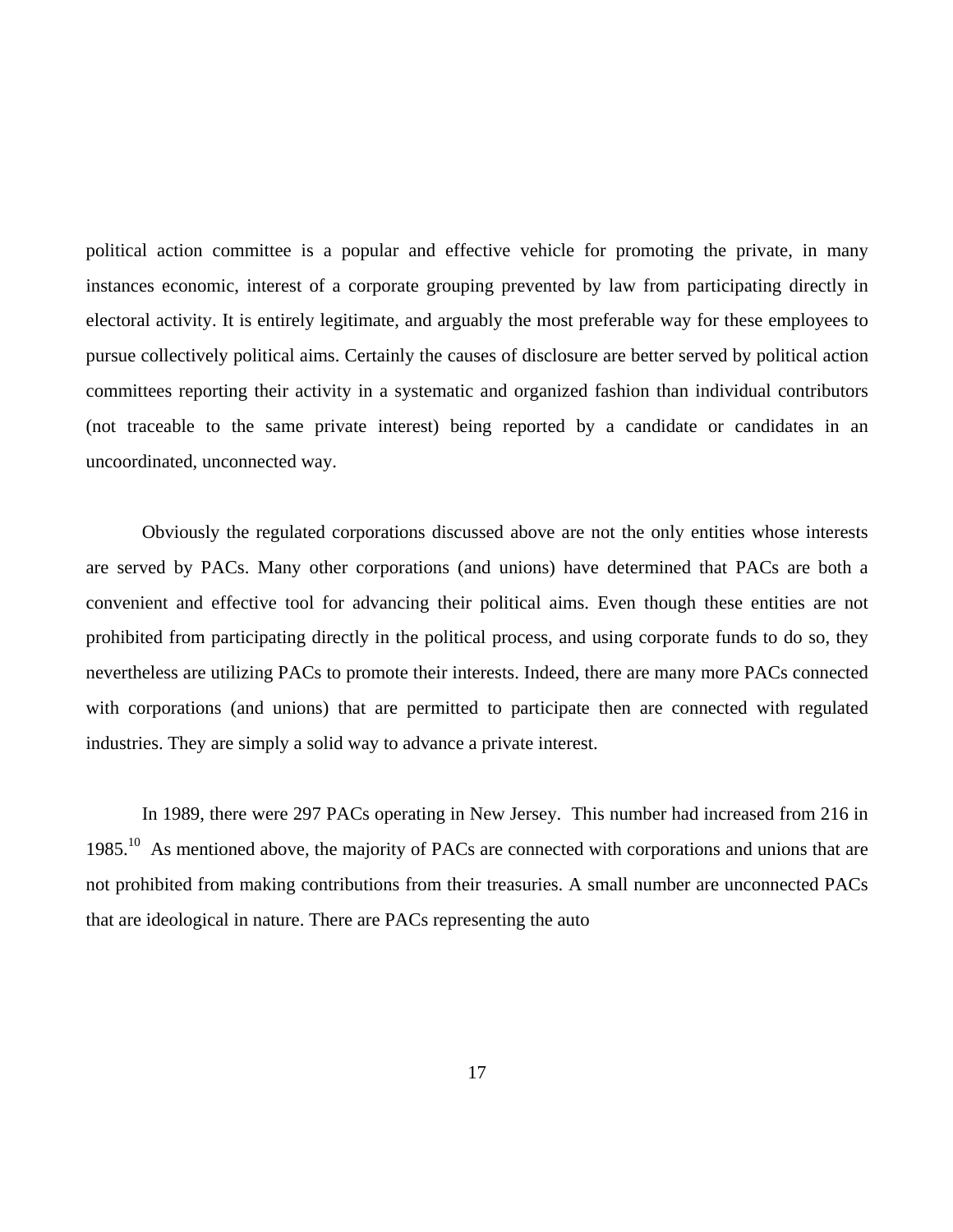industry, the engineering and architectural professions, and the health care professions. Architects, engineers, accountants, and lawyers all have formed PACs, as have builders, teachers, and realtors. The food industry has established PACs, as well as the pharmaceutical, fuel, and chemical industries. Plumbers, longshoremen, carpenters, and roofers, to name a few, have formed union PACs. Political action committees dealing with abortion, women's issues in general, gun control, taxation, and housing are among the groups operating in New Jersey whose orientation is ideological.<sup>11</sup>

PACs in New Jersey "are oriented toward business, unions, professional and trade associations, and ideologies."<sup>12</sup> They are "affiliated with either a corporation or business, a labor union, or trade association."13 If they are ideological, they are not connected with one of these economic interests, but rather are "established to promote a specific issue or set of values."<sup>14</sup>

A very popular and effective means by which corporations, unions, and a variety of other groups can advance their interests, PACs, as Professor Larry J. Sabato suggests, are the modern-day equivalent of "factions" described by James Madison in the Federalist.<sup>15</sup> They are the product of a changing society and the natural tendency of individuals to group themselves with others having similar interests. Moreover, they are the product of a changing political system whose diminished political party structure has left a power vacuum that needs to be filled. In recent years, the political parties, because of inevitable developments in society and reforms to the political system, have been weakened. The PACs have filled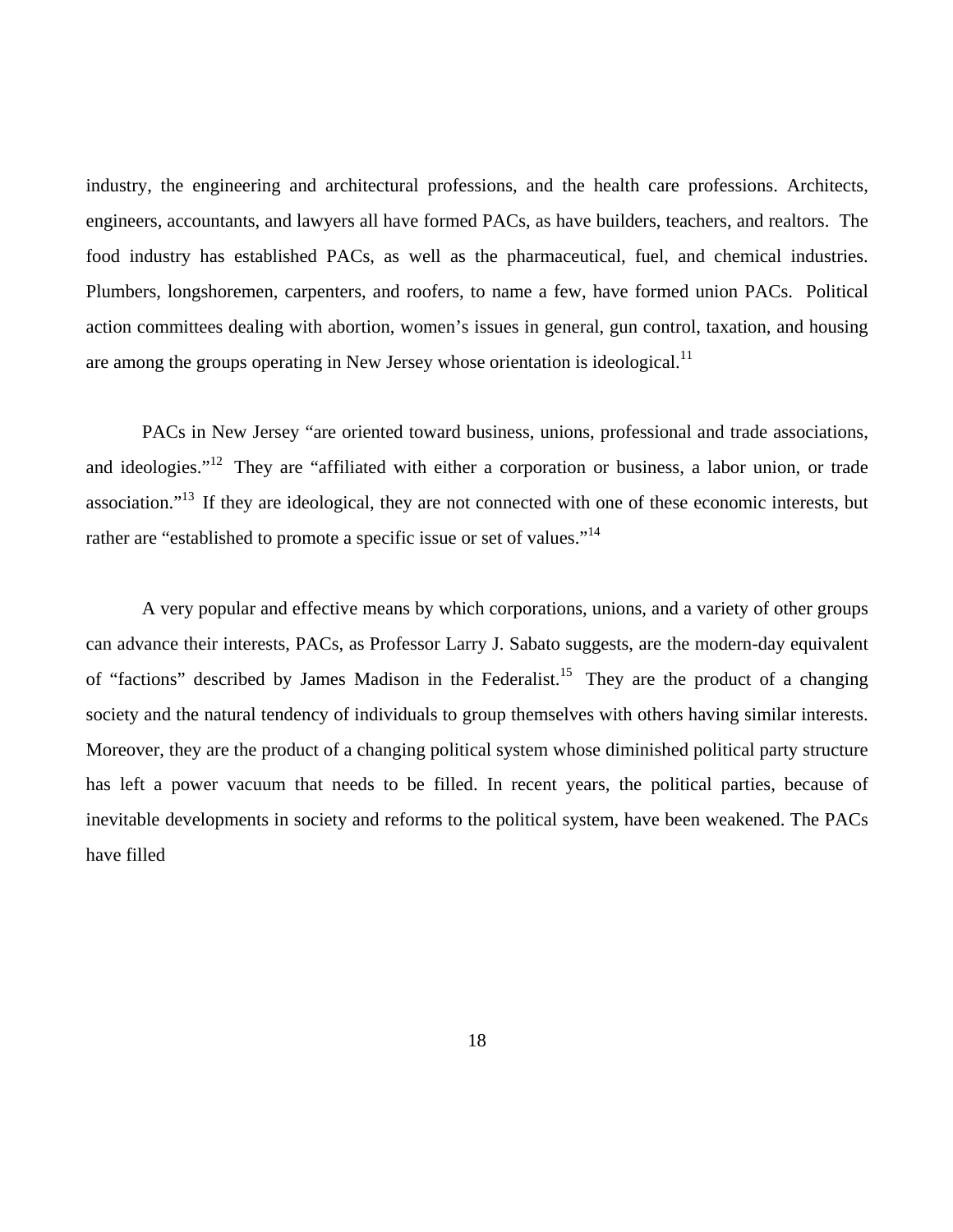the void created by this situation, emerging as a competitor to the parties and responding to a period of candidate-centered campaigns as opposed to the more volunteer-oriented efforts of the past.

With the onset of these changes to the political system that ushered in a new era of candidatecentered campaigns, there arose the need for candidates to find alternative means, other than primarily through party channels, to reach voters and solicit votes. And the alternative to reaching voters through the efforts of party volunteers is reaching them through the use of mass media. Radio, network and cable television, and direct mail have been employed more and more by candidates to communicate with voters, all of which costs money.

Thus, the combination of the weakened party system and the need for candidates to raise large sums of money to pay for their candidate-centered campaigns fostered an environment that was conducive to an increase in PAC activity. Naturally, because of the demands placed upon candidates to raise funds, the PACs seized the initiative and placed great emphasis on raising money. This money could be contributed to candidates, committees, and political parties directly and/or spent on their behalf.

Because unions and most corporations in New Jersey are permitted to make political contributions, there has not been the same degree of PAC proliferation in the State as on the federal level. Nevertheless, PACs have made their presence felt. As noted earlier, PAC activity relative to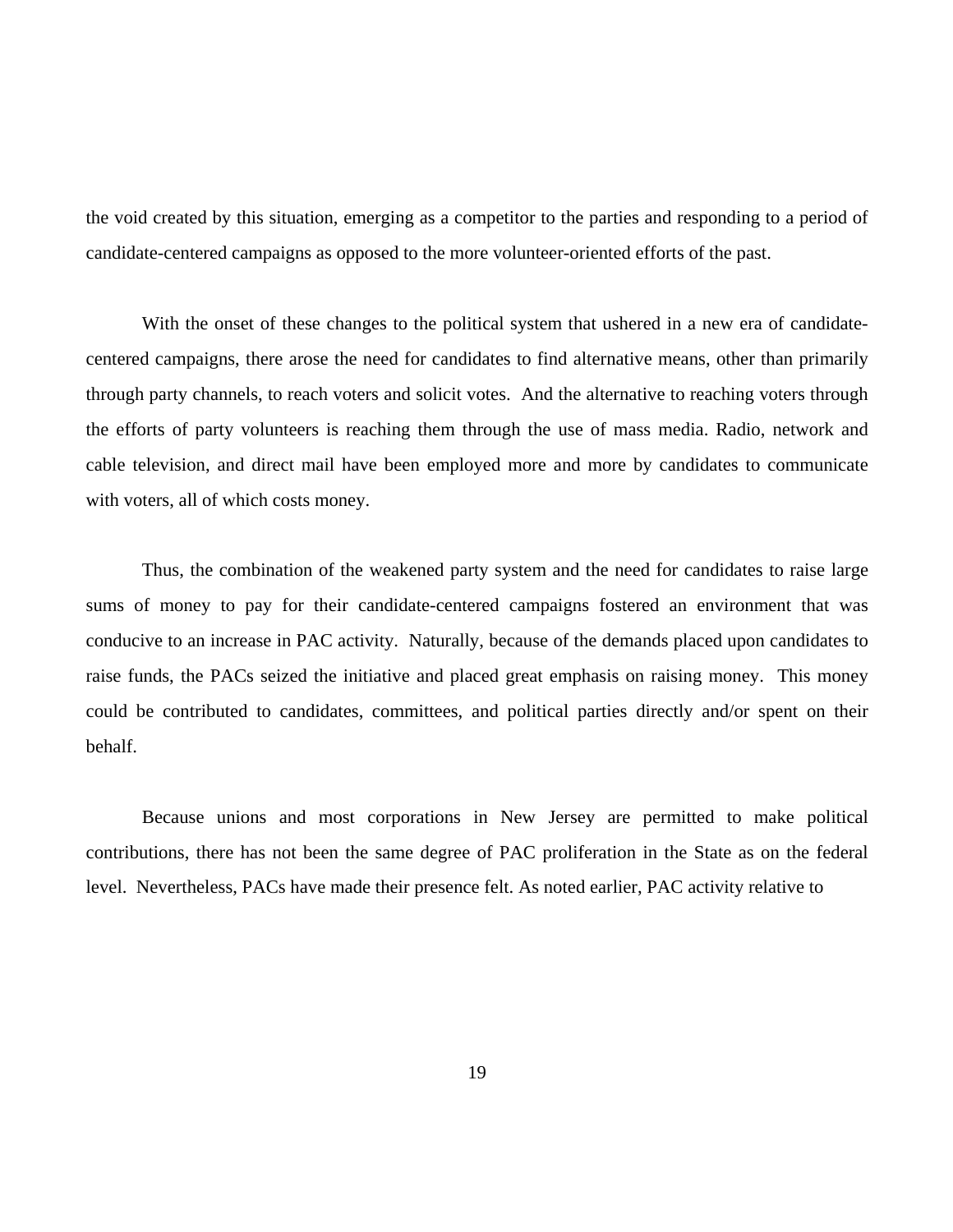candidates was limited in the early 1980's, but climbed to \$4.4 million in 1987 and to \$7 million in 1989.<sup>16</sup>

#### **PACs Provide Money But Also Encourage Citizen Participation**

 Clearly, PACs are engaging intensely in financial activity, using campaign contributions as an important tool in their efforts to influence the governmental process. As part of this effort, PACs often are utilized by lobbyists for the purpose of gaining access to public officials, thereby hoping to exert influence over the process. As noted in Lobbying Reform, ELEC's White Paper Number Five:

*Even though no probable link between PAC contributions and voting by legislators has been shown, and even though other factors have been more readily shown to affect the voting decisions of the representatives, there is no question that lobbyists and their PACs use campaign contributions as a tool in their efforts to gain access and influence over the governmental process. Campaign contributions are a very important part of the special interest lobbyists strategy for success.17*

While it certainly can be said that the primary function of political action committees is to spread money among participants in the campaign process, and through that function exert an influence over policy making, PACs do, nevertheless, serve other functions as well. Even in carrying out their fund raising endeavors, PACs arguably are encouraging participation in the political process and in some cases contributing to a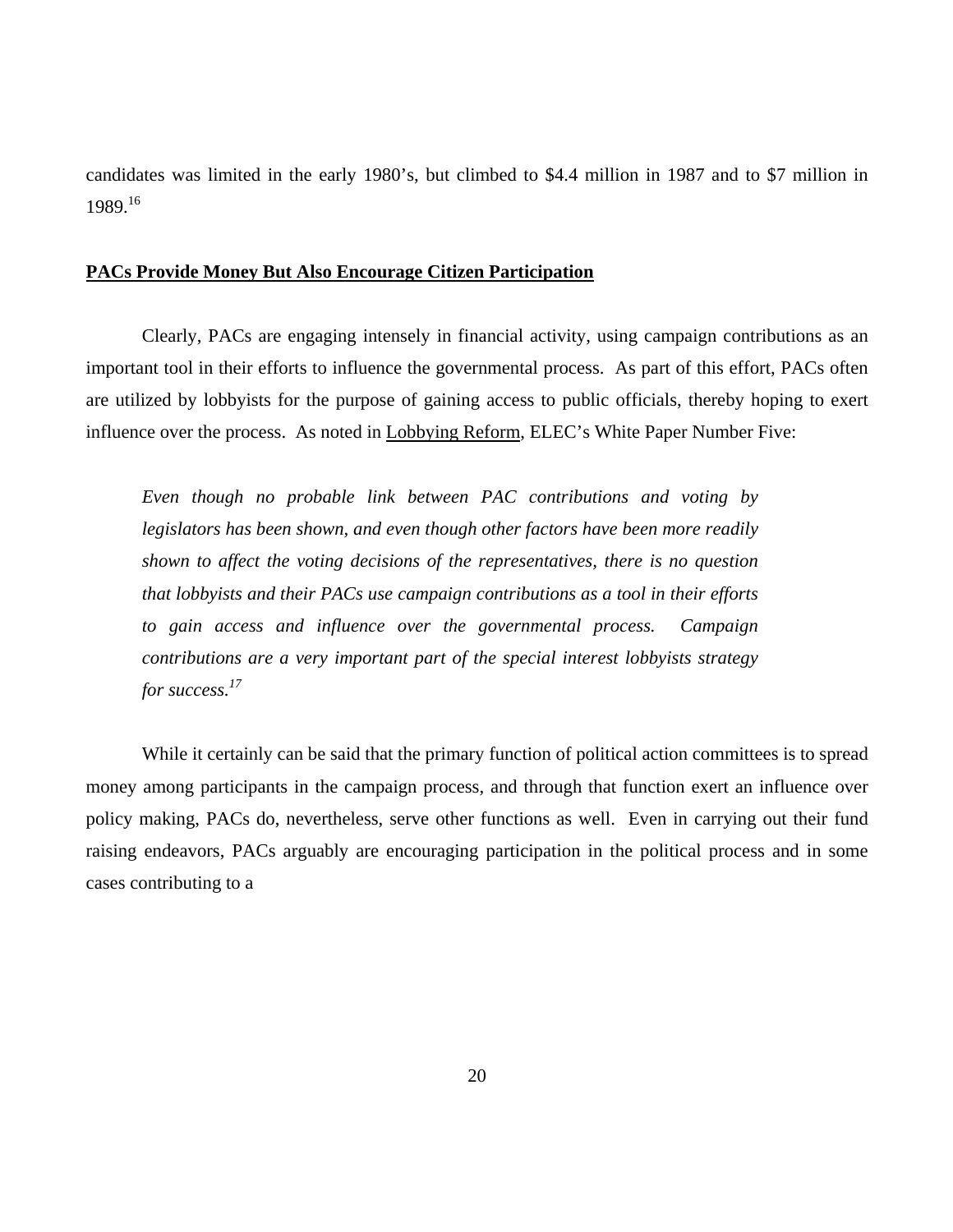more informed electorate. Information, though clipped and one-sided, is provided to constituents through direct mail pieces. Personal contact and group seminars are often used, especially by corporations, to encourage participation and fund-raising. Rallies are a fund raising method of labor unions, where members are solicited for contributions but also provided with information concerning candidates and issue positions.<sup>18</sup> In New Jersey, corporations are now able to raise money for their PACs through payroll deductions because legislation authorizing that activity has been signed by Governor Jim Florio. It certainly is conceivable that employees who opt for making contributions in this manner will be provided with added information about candidates and issues and thereby become more interested in the political process.

 PACs can undertake further measures besides the ones enumerated above to encourage participation in the political process. These measures constitute functions that are either outside or part and parcel of their central function of raising money and distributing it to candidates. PACs can do polls on issues and officeholders and provide the findings to their members. PACs can research the voting records of elected officials, provide the results of this information to their members, and thereby help these voters to use this information as a yardstick for measuring the official performance of a candidate in office. Finally, PACs can conduct voter registration drives, a process that should always be welcomed as healthy for democracy.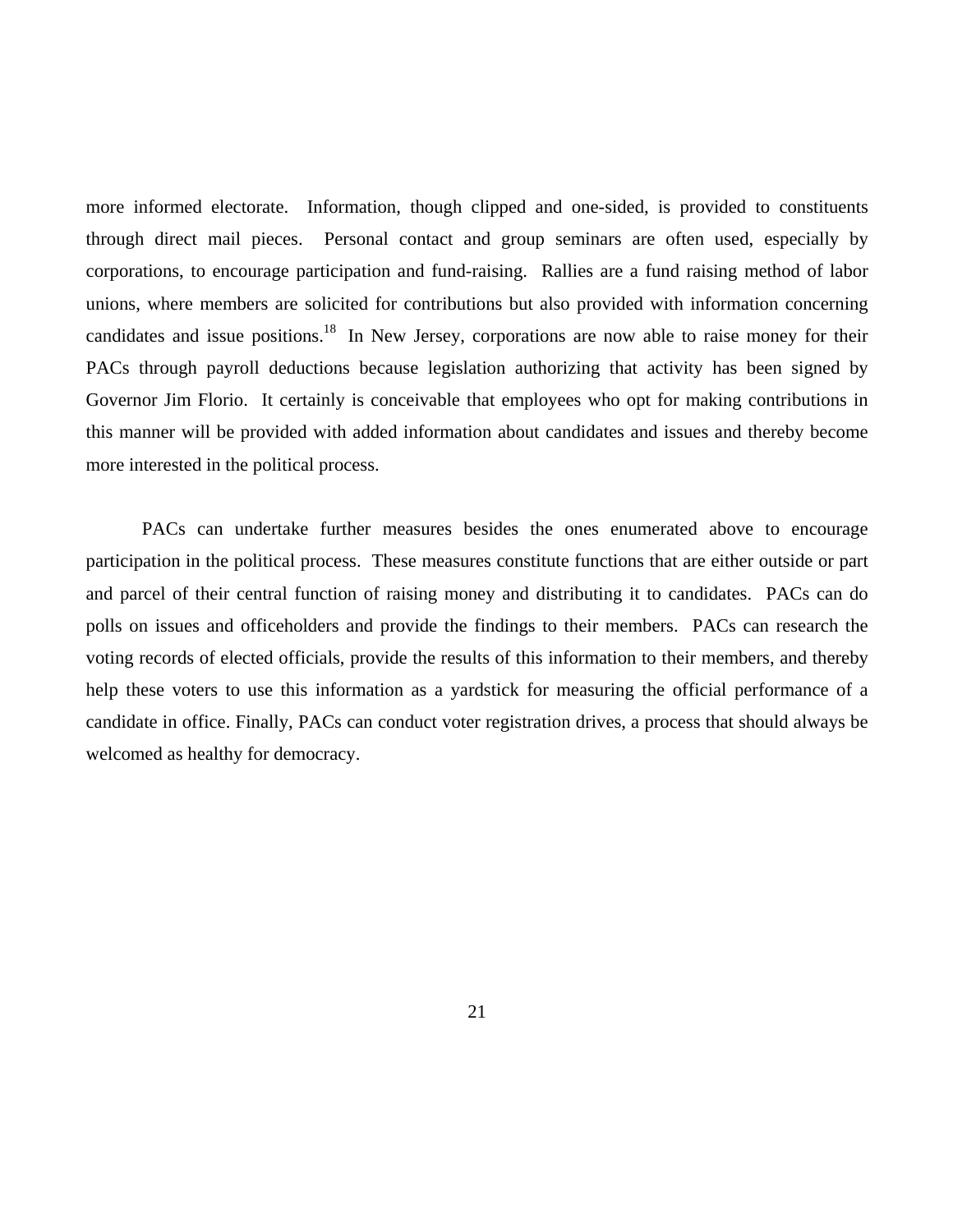# **Pro's And Con's of PACs**

 Political action committees represent as fertile a ground for controversy in New Jersey as they do in other states and on the federal level. Their fund-raising activity can be viewed as obnoxious to the process or good for the process. Through their participation in the campaign system in such ways as the dissemination of information and conduct of voter registration drives, for example, these PACs can be seen as competing with the political parties or helping them. According to Professor Sabato, "PACs tend to act narrowly, parties broadly,"19 because the latter represent broad coalition of interests. He further notes that 'parties can provide PACs with information on candidates and races as well as access that PACs want."<sup>2</sup> PACs, in turn, can provide parties with "money for their organizations and candidates."<sup>21</sup> Finally, through their collaboration with lobbyists who often use them as a tool in their efforts to gain access to public officials and influence over the process, PACs can be viewed as harmful to democracy because of the special interests they help to advance, or as a positive example of a working democracy, where an atmosphere of freedom gives expression to group political participation.

 However PACs are viewed, one thing is evident: their presence is being felt in New Jersey. Whether that presence is overwhelming and dominant is a question that needs exploration. Whether they are the arch villains of the campaign system, spearheading a fund-raising arms race, demands attention. These and other issues will be addressed in the forthcoming chapters, which will analyze their financial activity on the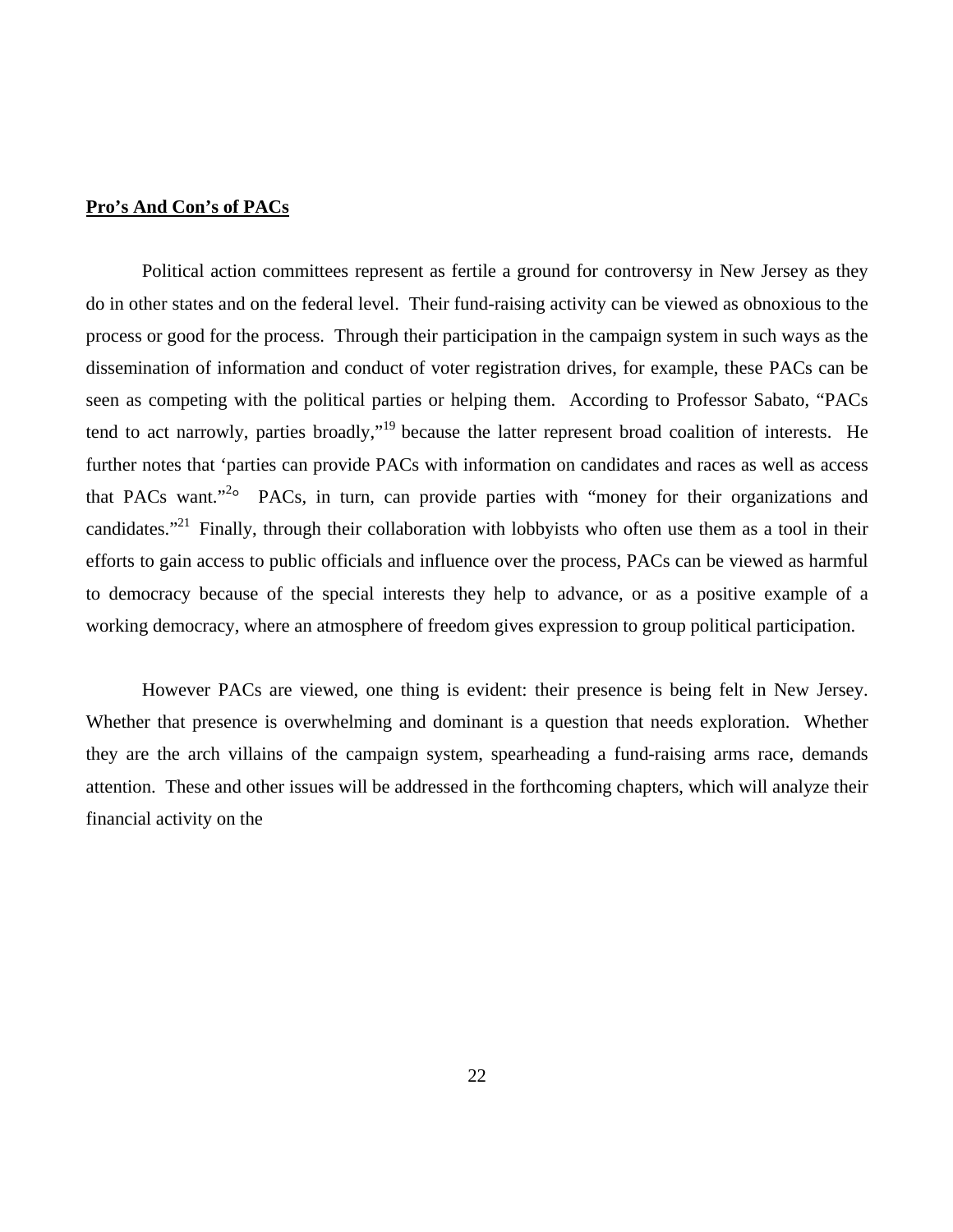legislative level, providing a proper perspective upon which to view the role of the PACs.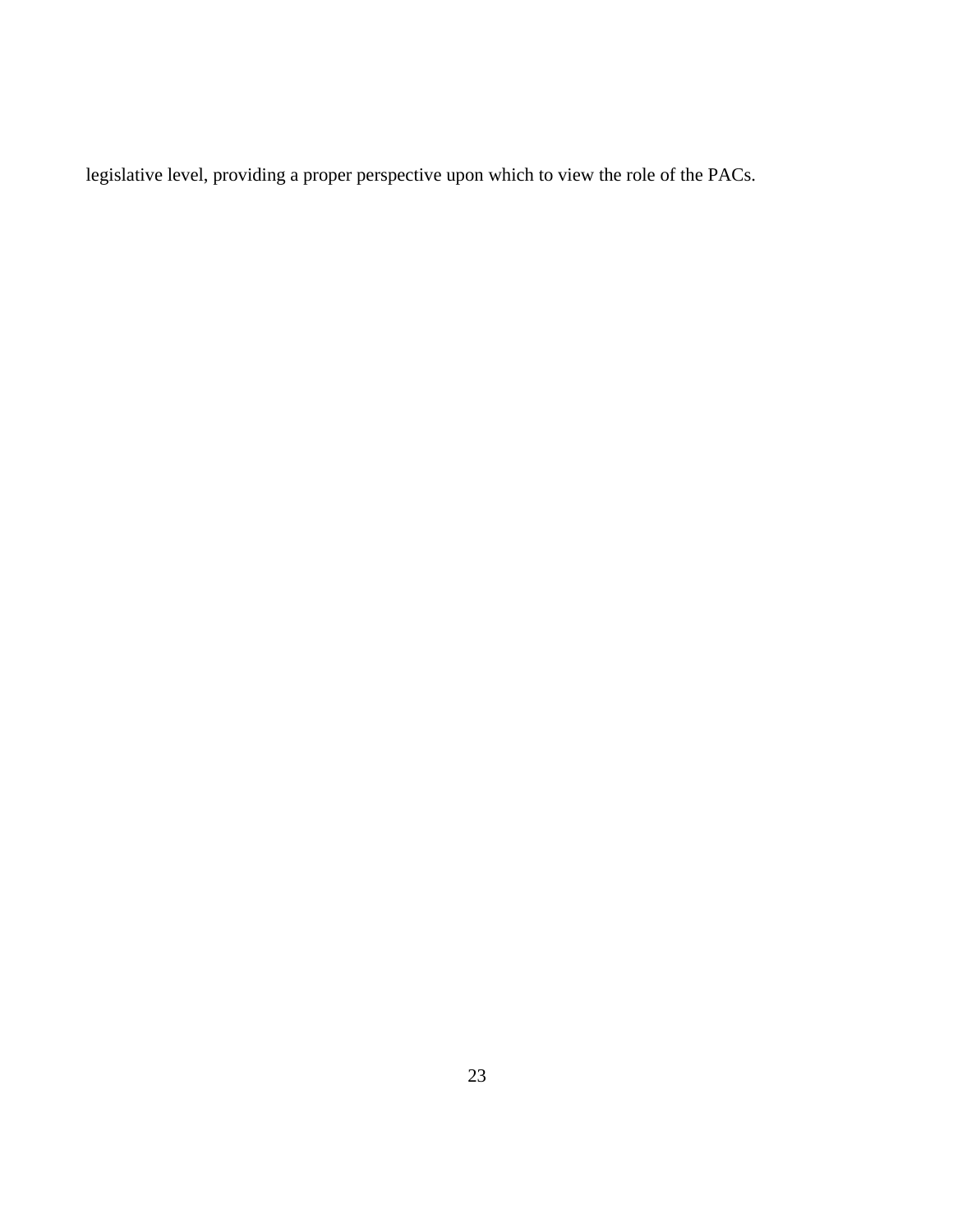# **FOOTNOTES**

- 1. N.J.S.A. 19:34-32. Contributions by Insurance Corporations.
- 2. N.J.SA. 19:34-45. Contributions by Certain Corporations.
- 3. Fred Barnes, "The Political Tinkerers Give Reform a Bad Name," Los Angeles Times, June 19, 1988, p. 5.
- 4. This information is available through files retained by the New Jersey Election Law Enforcement Commission.
- 5. Buckley v. Valeo, 4244 U.S.l, (1976), p. 685.
- 6. Ibid., p. 691.
- 7. Ibid.
- 8. Ibid.
- 9. Ibid., p. 702.
- 10. New Jersey Election Law Enforcement Commission data.
- 11. This information is available in files retained by the New Jersey Election Law Enforcement Commission.
- 12. New Jersey Election Law Enforcement Commission, White Paper Number Two: Trends in Legislative Campaign Financing; 1977:1987, May, 1989, p. 15.
- 13. Ibid.
- 14. Ibid.
- 15. Larry J. Sabato, Paying For Elections: The Campaign Thicket, (New York: Priority Press, 1989) p. 15.
- 16. New Jersey Election Law Enforcement Commission Press Release, March 28, 1990.
- 17. New Jersey Election Law Enforcement Commission, White Paper Number Five: Lobbying Reform, May, 1990, pp. 35-36.
- 18. Larry J. Sabato, PAC Power: Inside the World of Political Action Committees (New York: W.W. Norton, 1984), p. 141.
- 19. Ibid., p. 142.
- 20. Ibid.
- 21. Ibid.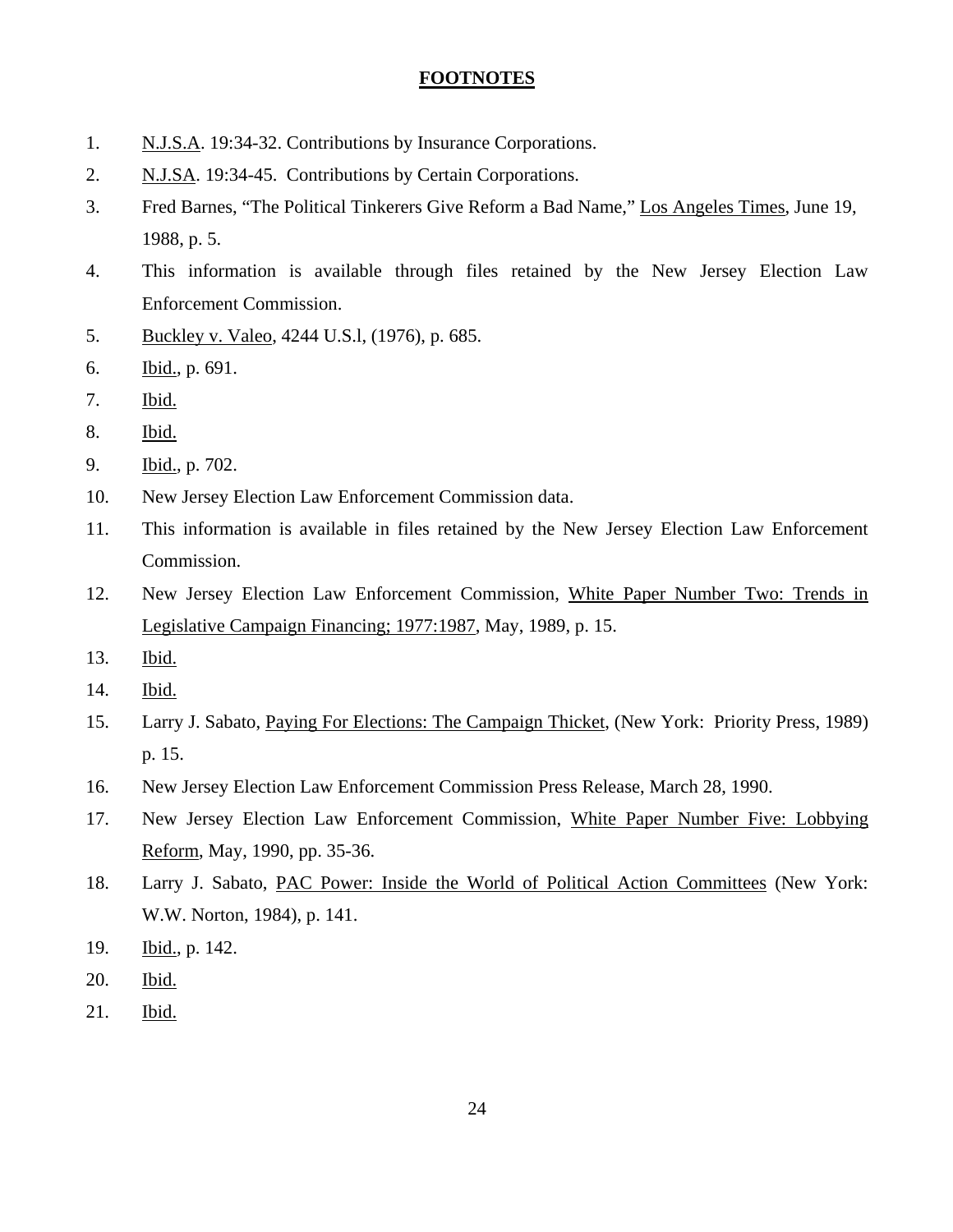# **CHAPTER II**

# **"PAC Plague" In Washington**

 The belief that there is a "PAC plague" inside the Washington Be1~way is shared by elected officials on both sides of the aisle. In fact, no where has the anti-PAC sentiment been expressed more convincingly than in a recent Los Angeles Times article written by Oklahoma Senator David L. Boren. The Democratic Senator pointedly wrote:

*The domination of the fund-raising scene by political action committees and other special-interest contributors further distances a lawmaker from his or her constituency. With virtually unlimited funding available from PACs in Washington, it's hardly surprising that politicians concentrate fundraising efforts inside the Beltway rather than in their home states. Grassroots support for political candidates is in danger of becoming irrelevant.*<sup>1</sup>

Commenting upon this "crisis in our political system,"<sup>2</sup> Senator Boren added:

*The spiraling financial demands of our campaign system don't afford candidates many options. Soliciting small contributions from individual constituents when your opponent has filled his war chest at a few Washington PAC cocktail parties or big-dollar fundraisers in New York and Miami and Los Angeles simply isn't competitive.3*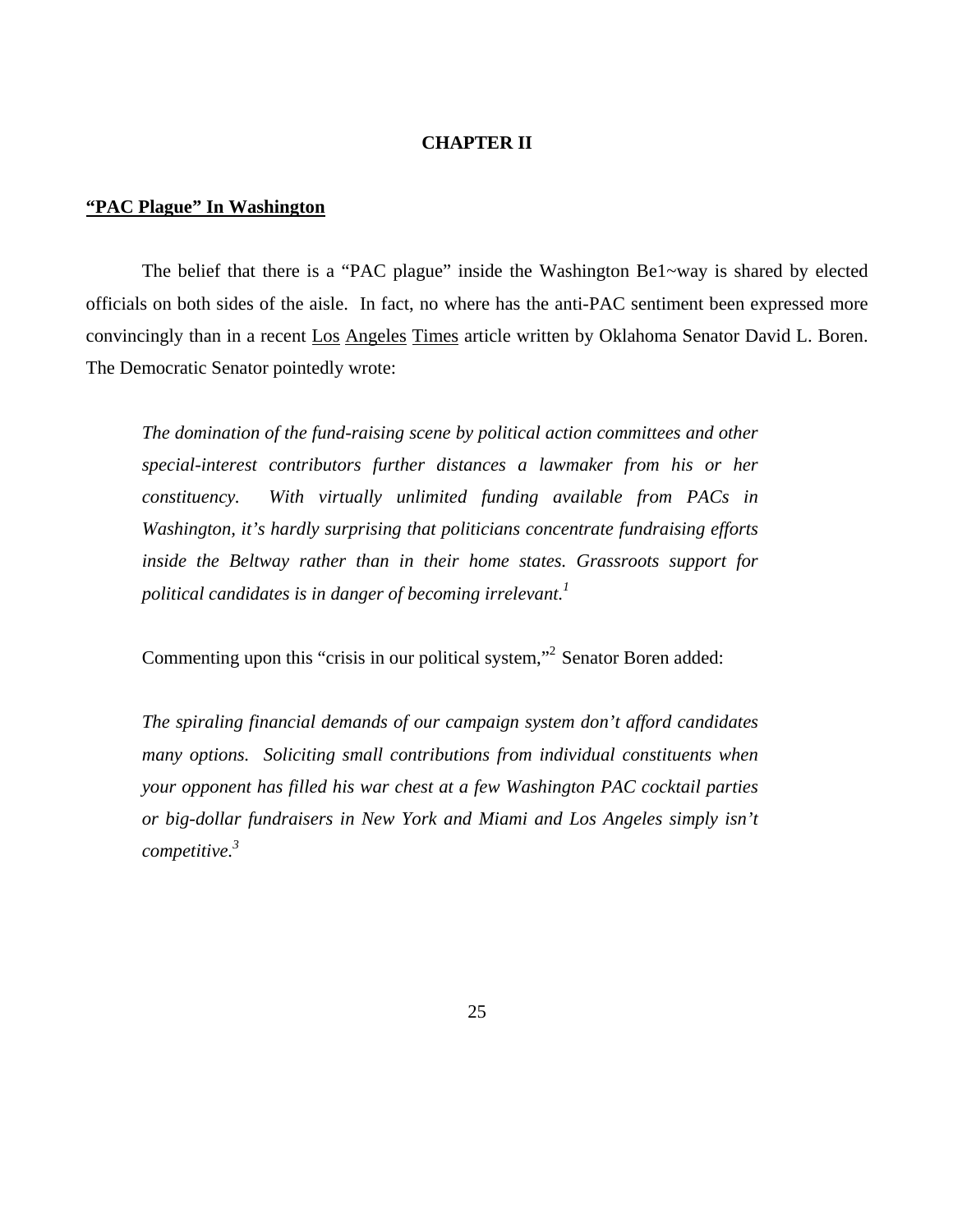As expected, proposals have been put forward by elected officials of both political parties to deal with the "PAC Plague" that purportedly is gripping the nation's capital.

 In the summer of 1989, President George Bush announced a plan for reforming the campaign finance laws that contained a recommendation for abolishing most PACs. "'We need reforms that curtail the role of the special interests, enhance the role of the individual, and strengthen the parties,' Bush said. 'So today, I propose just that: A sweeping system of reform for our system. Among the President's proposals were: (1) banning corporate and union PACs but allowing ideological PACs; (2) limiting the franking privilege of congressional incumbents; and (3) preventing members of Congress from carrying excess campaign funds over from one election to the next.<sup>5</sup>

 More recently, in May of 1991, the United States Senate approved a campaign finance reform bill that included, as one of its main features, a provision to ban contributions from PACs to federal candidates. Senator Boren, the chief sponsor of the legislation, expressed optimism about the chances for reform and suggested that "what is really being said today by the American people through the Congress - is this money chase must stop."<sup>6</sup> In addition to the PAC ban, the bill seeks to hold down campaign expenditures through a provision that would provide reduced television rates for congressional candidates who voluntarily agree to abide by an expenditure limit. These candidates would get vouchers to purchase television advertising time and they would get reduced postal rates.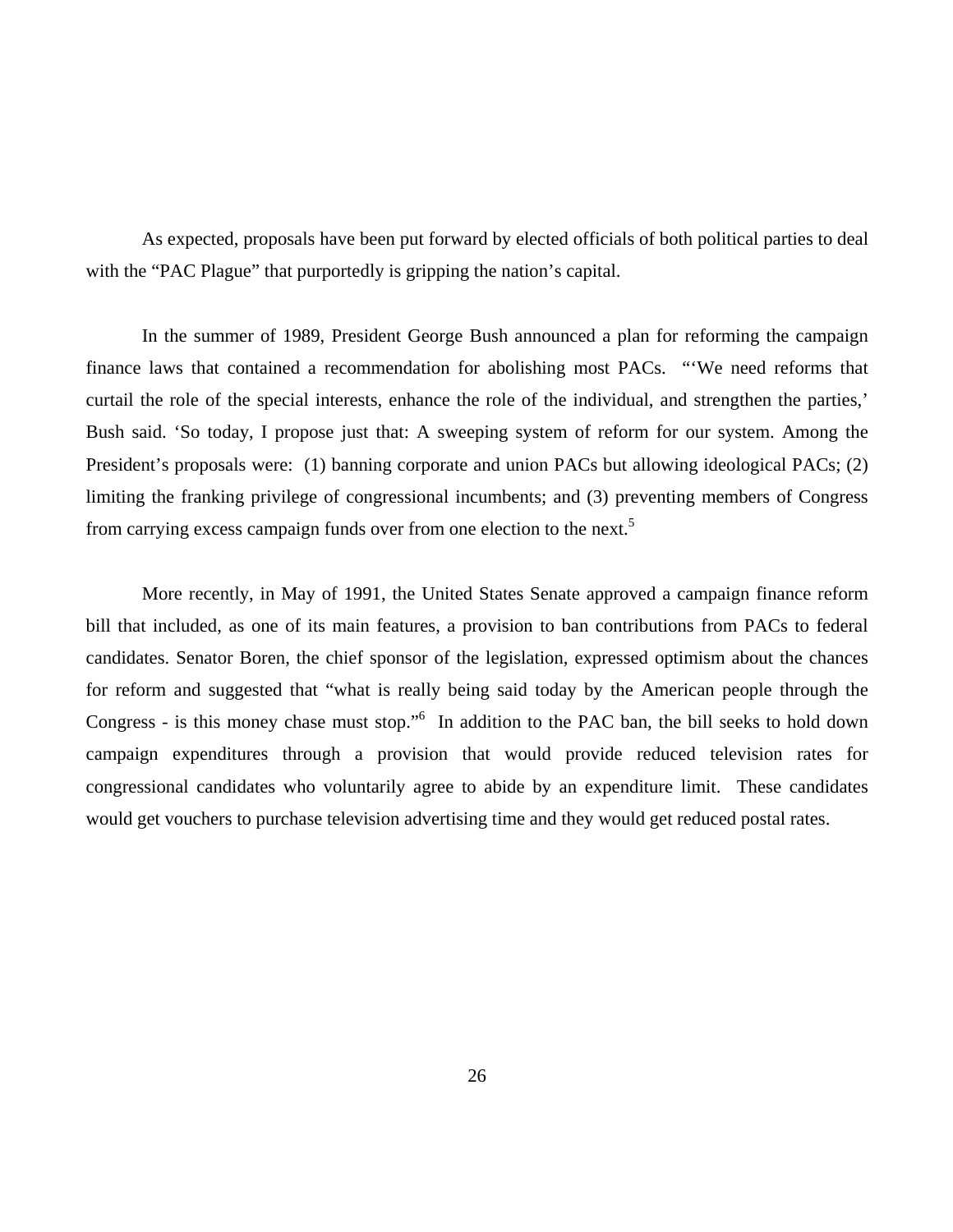Finally, the legislation seeks to curb the use of soft money by political parties for purposes connected with federal election canipaigns.<sup>7</sup>

# **"PAC Plague" In New Jersey?**

 It is obvious that PACs are an issue on the federal level. There is a growing debate about the dominant financial role of the special interests and the actual influence they wage over the process as a result. Despite the dubious constitutionality of abolishing PACs, proposals emanating from both political parties contain recommendations to do just that. These recommendations are the primary symbols of their efforts to bring about campaign reform. To be sure, this concern about a "PAC plague" has spread from within the Beltway north to the Garden State. But with respect to the financial activity of PACs in New Jersey, is this anxiety justified?

## **Funding By PACs Grows**

 There were 297 political action committees reporting to the Election Law Enforcement Commission by the 1989 general election for the Assembly. Consistent with a decade long trend in New Jersey, this number represents an increase over previous years. Beginning with 1983, there were 109 PACs operating within the State during that year. In 1985, 216 PACs reported to ELEC and in 1987, that number had risen again to  $238$ .<sup>8</sup> As noted in the ELEC White Paper Trends In Legislative Campaign Financing: 1977-1987,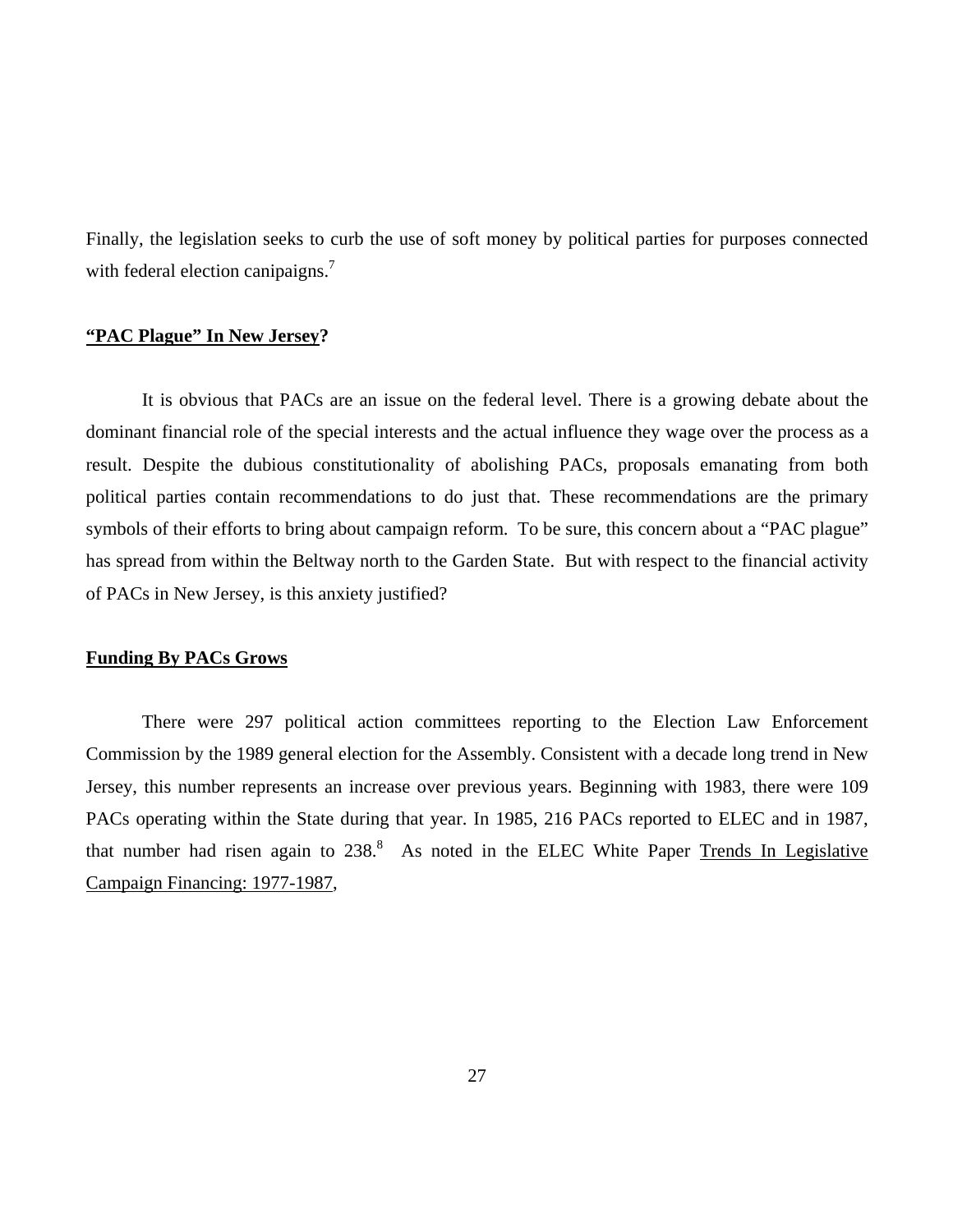PACs emerged "as a force and an issue in the State"<sup>9</sup> during the period 1983-87.

 As the number of PACs reporting to the Commission grew, and, as money became more and more central to running effective campaigns for the Legislature, the funding levels of the political action committees in New Jersey obviously grew, particularly so during the PAC developmental decade of the 1980's. For instance, in the 1989 general election, the later year focused upon in this study, PACs contributed \$2.3 million to candidates for the Assembly. Four years earlier, in 1985, the most recent year when only the Assembly was subject to election, general election Assembly candidates received \$1.3 million from the PACs. Thus, in these similar electoral years, PACs, as shown in Table 1, increased their contributions to candidates for the Assembly by 77 percent.

# **Table 1 Number of PACs and Amount Contributed to Assembly General Election Candidates: 1985 and 1989**

| Year | <u>No.</u> | Percentage of<br>Increase | Percentage of<br>Contributions* | Increase |
|------|------------|---------------------------|---------------------------------|----------|
| 1985 | 216        | $\overline{\phantom{0}}$  | \$1.3                           |          |
| 1989 | 297        | $+38%$                    | 2.3                             | 77%      |

\* in millions of dollars

source: ELEC data

 The pattern of PAC giving relative to candidates in the 1985 and 1989 general elections for Assembly is remarkably similar to the pattern displayed between the legislative general elections of 1983 and 1987, two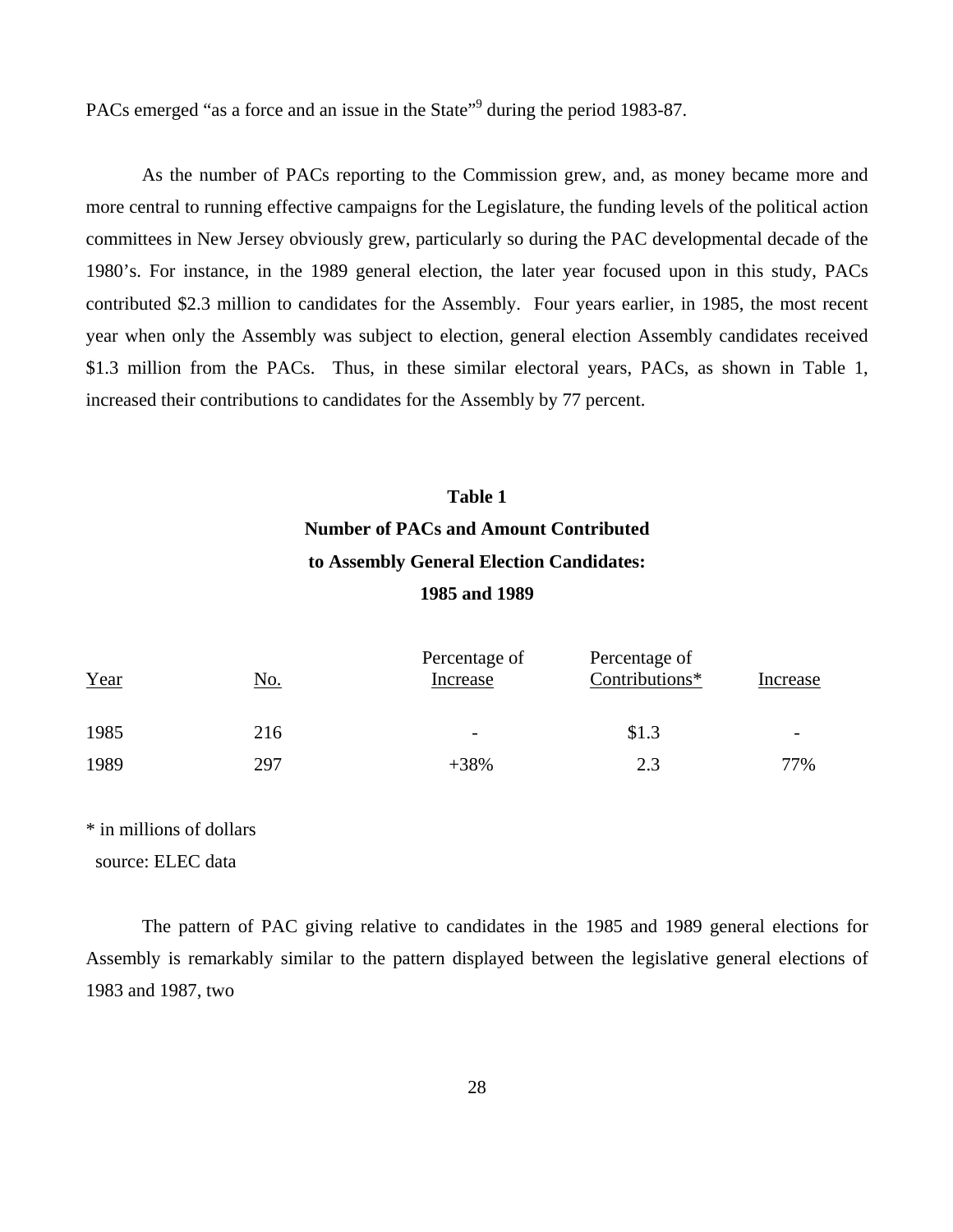contests four years apart when both the Senate and Assembly were up for election. As shown in Table 2, in 1983, Senate and Assembly candidates together raised \$1.5 million from the PACs. In 1987 that number increased to \$2.8 million. What is particularly interesting is that PACs increased their financial activity between Senate and Assembly elections during this four-year period by 87 percent, a percentage increase that is in the same range as the percentage increase of 77 percent realized between the 1985 and 1989 general elections for only the Assembly.

# **Table 2 Number of PACs and Amount Contributed to Senate and Assembly General Election Candidates: 1983 and 1987**

|            | Percentage of            |                | Percentage of            |
|------------|--------------------------|----------------|--------------------------|
| <u>No.</u> | Increase                 | Contributions* | Increase                 |
| 09         | $\overline{\phantom{a}}$ | \$1.5          | $\overline{\phantom{a}}$ |
| 238        | 118%                     | 2.8            | 87%                      |
|            |                          |                |                          |

\* in millions of dollars source: ELEC data

# Does "Process Impact" Strategy Account for PAC Spending Increases?

 To be sure, the figures indicate that financial activity by the PACs rose significantly during the four-year period in question. But why? Did the financial activity by political action committees, both in terms of individual contribution levels and in terms of overall activity, increase solely on the basis of a strategy that by doing so the PACs would increase their influence over the process? Or do other factors account for at least part of the rise in PAC spending?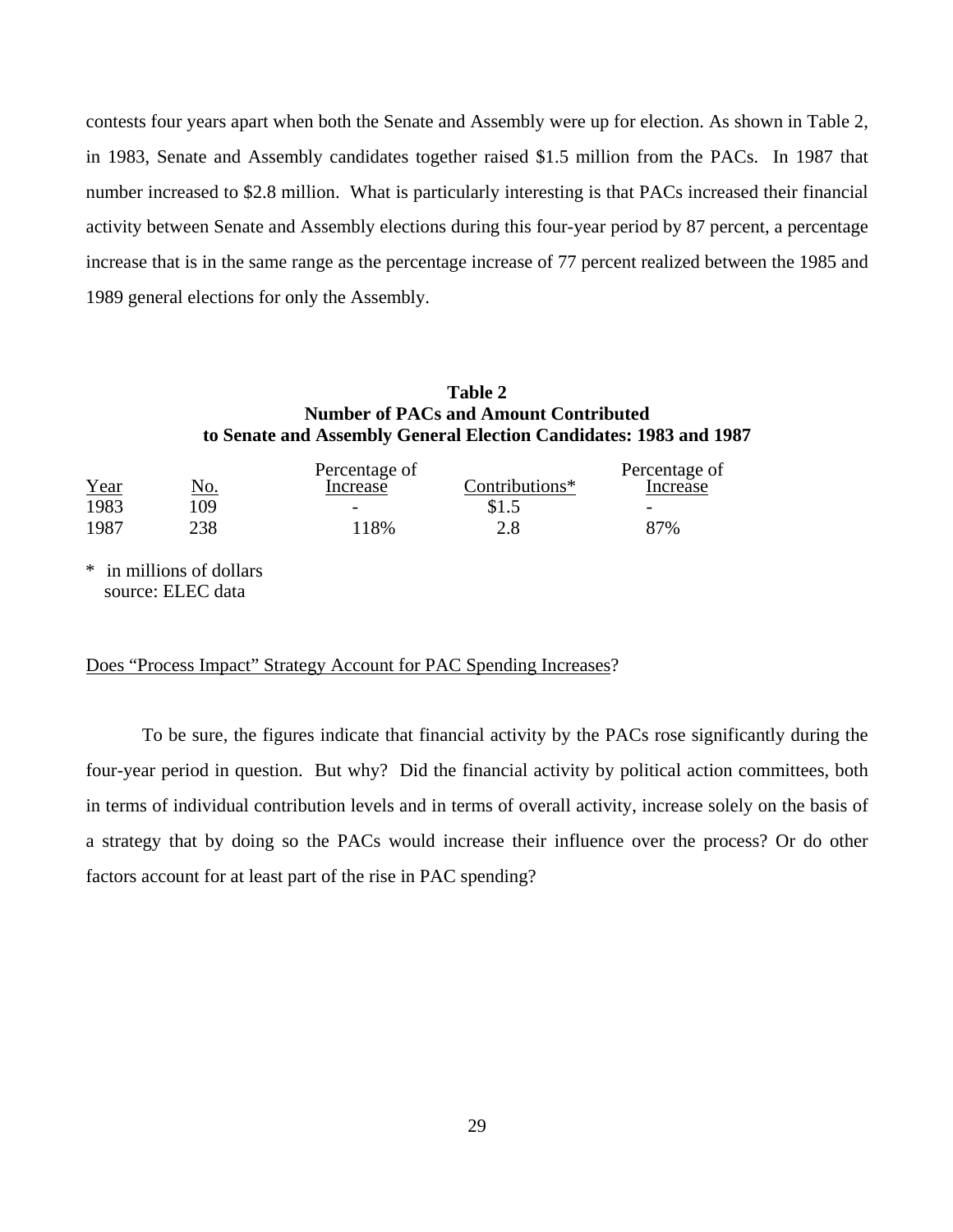To answer these questions, it is helpful to look at the average and median contributions made by the special interests; determining, first, if a "process impact" strategy alone drove these levels up, and second, if these increased average and median contribution levels, in turn, were responsible for the overall increase in PAC activity. Certainly, if a "process impact" strategy is shown to be responsible for the increase in individual PAC contribution levels, and in turn, these higher amounts are shown to account for the overall increase in PAC financial activity, then this information could be used to substantiate the assertion that a "PAC plague" exists in the State. On the other hand, if other factors are also present in accounting for the increase in PAC contribution levels and overall activity, then this situation would seem to cast some doubt on that as sumption.

 During the period 1985 to 1989 the average PAC contribution rose by 46 percent and the median PAC contribution rose by 43 percent (See Table 3). In terms of these increased levels of individual PAC contributions, surely an effort by the PACs to enhance their "process impact" through intensified contributor activity played a part in increasing the average and median PAC contributions during this period. At the same time, however, other factors, such as inflation, and the corresponding pressure from candidates for more money, can assuredly be pointed to as helping to increase the average and median contribution levels. For example, between 1985 and 1989, the consumer price index rose by approximately 15 percent).<sup>10</sup> During this same period, the media unit cost index, which includes unit costs for broadcast and print media advertising, areas which are critical to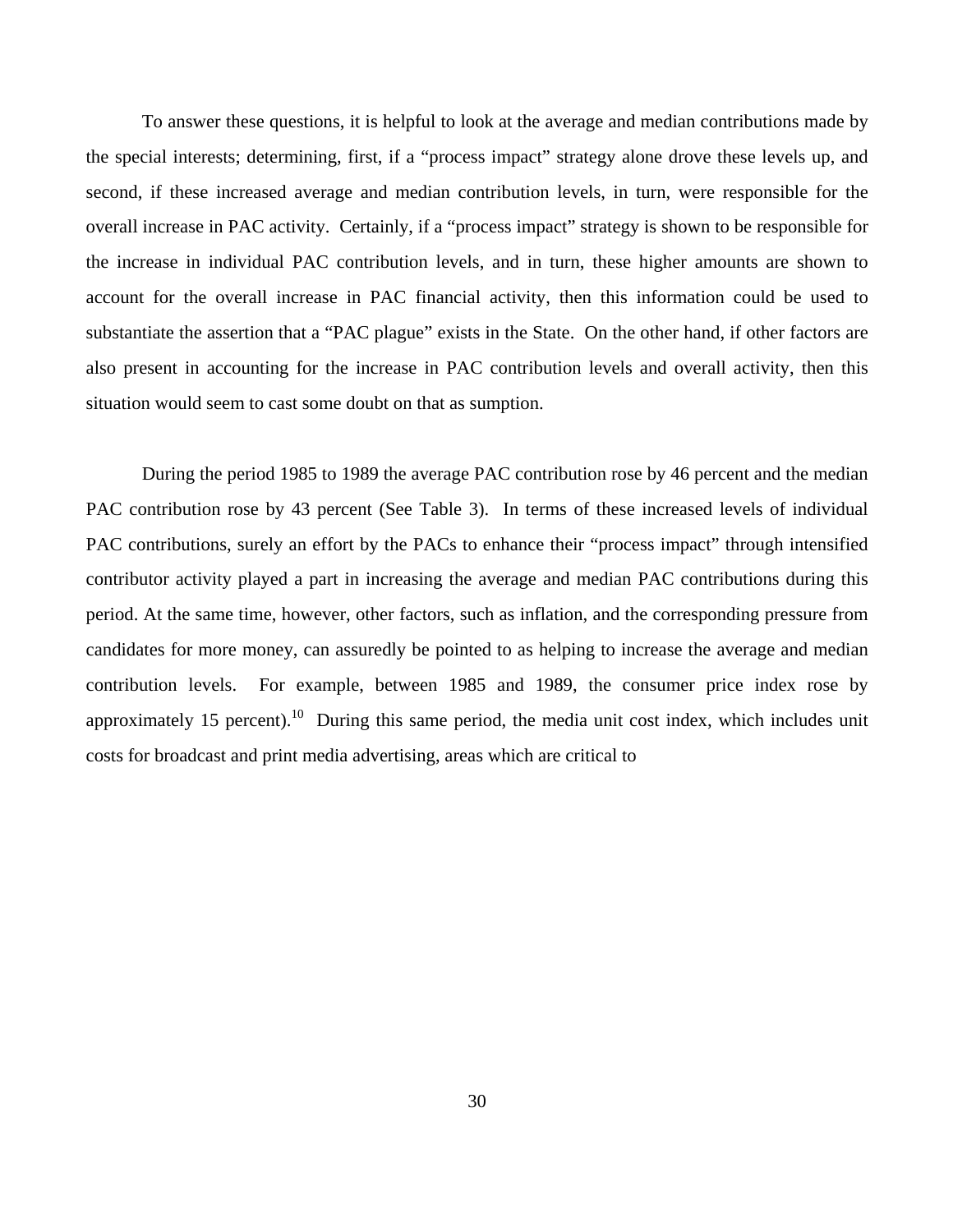modern political campaigns, increased by an estimated 24 percent.<sup>11</sup> It is estimated, therefore, that the cost of campaigns during this four-year period, after taking into account the administrative costs of campaigning as well as media costs, rose by about 20 percent; a factor that in all probability helped individual PAC contribution levels to rise.<sup>12</sup> The inflationary effect, combined with the pressure placed on PACs by candidates to give higher amounts, certainly played a role in increasing the level of individual PAC contributions. Thus, it would seem that inflation, and the pressure from candidates for contributions, as much as a "process impact" strategy, helped to make PAC contributions higher.

At the same time that a full causal relationship cannot be absolutely established between "process impact" and the increase in the average and median PAC contribution levels neither can a full causal relationship be found between these higher individual contribution levels and the overall rise in PAC financial activity. This fact is most evident when comparing the increase in the average and median contribution levels between 1985 and 1989, and the increase in overall activity by PACs between these years. As noted above, overall PAC contributions to Assembly candidates jumped by 77 percent between 1985 and 1989. During this same period, the average PAC contribution rose by 46 percent and the median PAC contribution by a similar 43 percent. Thus, percentage increases in the average and median PAC contributions fell short of the overall rate of increase in PAC financial activity between 1985 and 1989 (See Table 3).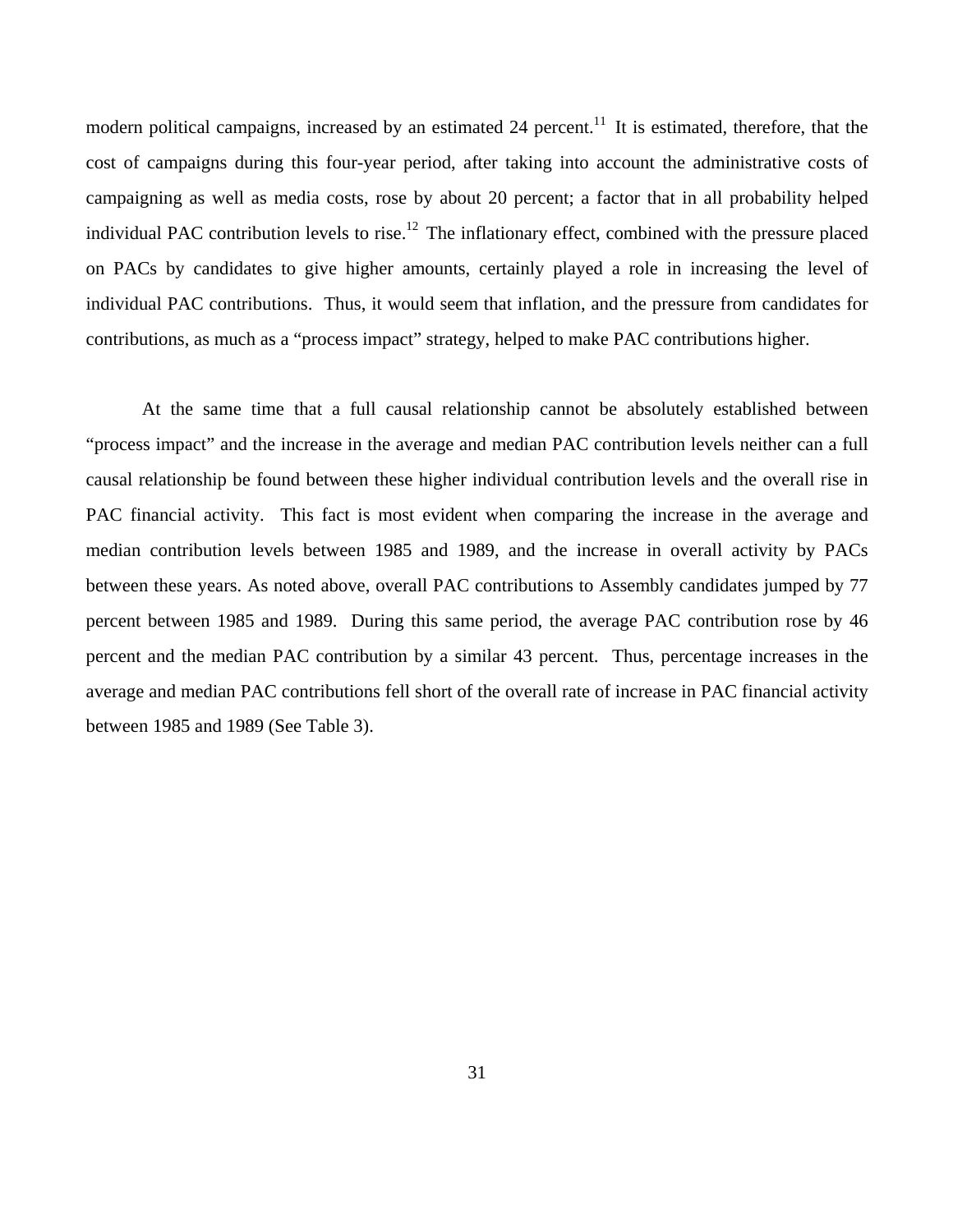# **Table 3 Increase in Average and Median PAC Contribution vs. Increase in Overall PAC Contributions: 1985 and 1989**

| Year | <u>Average</u> | Increase                 | Median | Increase                 | Overall* | Increase                 |
|------|----------------|--------------------------|--------|--------------------------|----------|--------------------------|
| 1985 | \$549          | $\overline{\phantom{0}}$ | \$350  | $\overline{\phantom{0}}$ | 31.J     | $\overline{\phantom{0}}$ |
| 1989 | 804            | 46%                      | 500    | 43%                      | ل و گ    | 77%                      |

\* in millions of dollars source: ELEC data

In a word, these figures indicate that the overall increase in PAC financial activity vis-a-vis Assembly candidates was not due solely to an increase in the level of individual PAC donations. But, if the PACs giving larger contributions to candidates did not alone spur the increase in overall PAC activity, then what other factor or factors came into play?

While an increase in the average and median contributions between 1985 and 1989 provides a partial explanation for the 77 percent overall rise in PAC activity, the fact that the number of PACs functioning in New Jersey increased, giving rise to a 24 percent increase in the total number of PAC contributions to Assembly candidates in 1989 as compared with 1985, accounts for part of this increase as well. Moreover, the increasingly candidate-centered campaigns conducted during the period stimulated a need by more and more candidates for the Assembly to engage heavily in the fundraising game and thus intensify the pressure on the political action committees, as well as other types of contributors, to not only give larger contributions but to give them to more candidates. For example, in 1985 nine candidates for the Assembly raised \$100,000 or more, whereas in 1989, that number rose to 38. This factor contributed to the increase in total special interest PAC contributions.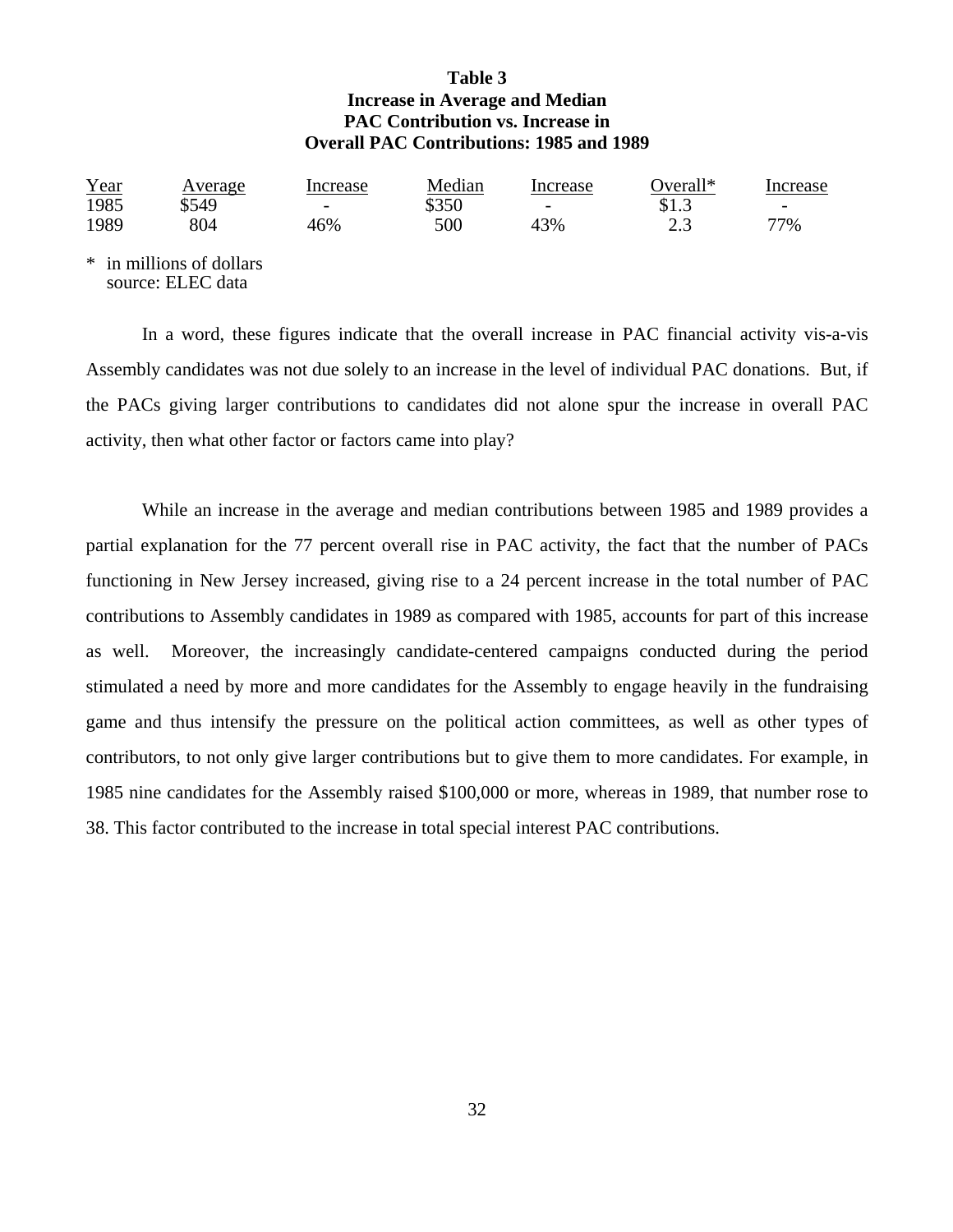In this study, there is no desire to discount the importance of the "process impact" factor in driving up the level of individual PAC contributions between 1985 and 1989. Concomitantly, there is no desire to underestimate the impact of the higher average and median PAC contribution levels on the PACs overall financial activity. Yet, as the above statistics demonstrate, it is equally important to not overstate the significance of these factors in attempts to explain the increase in FAG financial activity during the later part of the 1980's. Other factors have been seen to have played a role in that increase, a fact that should not be overlooked in this process of putting a proper perspective on the role of the PACs in New Jersey as the study evolves toward answering the question: Does a "PAC plague" exist in the Garden State? The fact that a desire on the part of the PACs to influence the process has not been found to be the sole reason for the higher levels of PAC donations, and the fact that these higher levels are not the only reason for the increase in overall activity by the PACs, casts a shadow over the assumption that the PACs are undermining New Jersey's political process and gives impetus to the need to explore this question further.

#### **Non-PAC Contributors Increase Their Contributor Activity**

 In terms of exploring this question more thoroughly, and in the process placing a proper perspective on the role of PACs in New Jersey, it is helpful to profile the financial activity of some other types of contributors during this period to see how their activity compares with that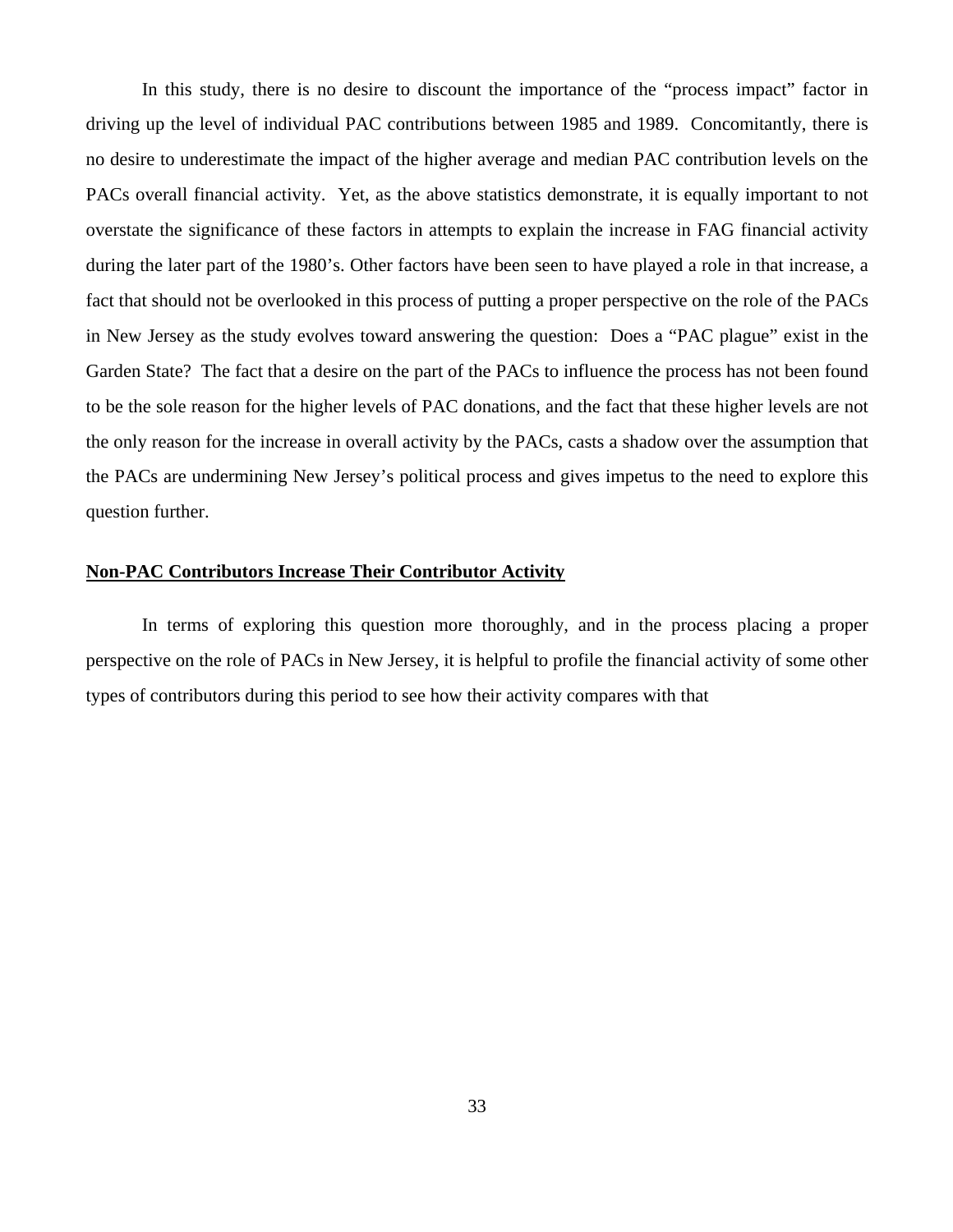of the PACs. Have these other contributor types also increased their financial activity? Are the PACs leading a trend or following a trend?

Table 4 shows that the PACs were not the only contributors to increase their financial activity in the Assembly general election of 1989 compared with the same election in 1985.

# **Table 4 Change in Contributor Activity by Contributor Type: 1985 and 1989**

|                      |            |           | Percentage |
|----------------------|------------|-----------|------------|
| <b>Type</b>          |            | Amount*   | Change     |
|                      | 1985       | 1989      |            |
| PAC <sub>s</sub>     | \$1.3      | \$2.3     | $+77%$     |
| Individual           | .8         | 9.        | $+13$      |
| <b>Business</b>      | .6         | 1.0       | $+67$      |
| Union                | .1         | $\cdot^1$ |            |
| Officeholder         | $\cdot$ .2 | .7        | $+250$     |
| Party                | 1.0        | 2.0       | $+100$     |
| Political committees | .8         | 2.1       | $+163$     |
| Other                | 2.5        | 2.5       |            |
| Total                | \$7.3      | \$11.6    | $+58%$     |
|                      |            |           |            |

\* in millions of dollars source: ELEC data

While individual contributors increased their total amount in contributions by just 13 percent, or \$66,000, for the most part other contributor types increased their contributions at about the same rate as the PACs, or at a much higher rate.

Contributions from business increased by \$400,183, or approximately 67 percent. Contributions directly from union treasuries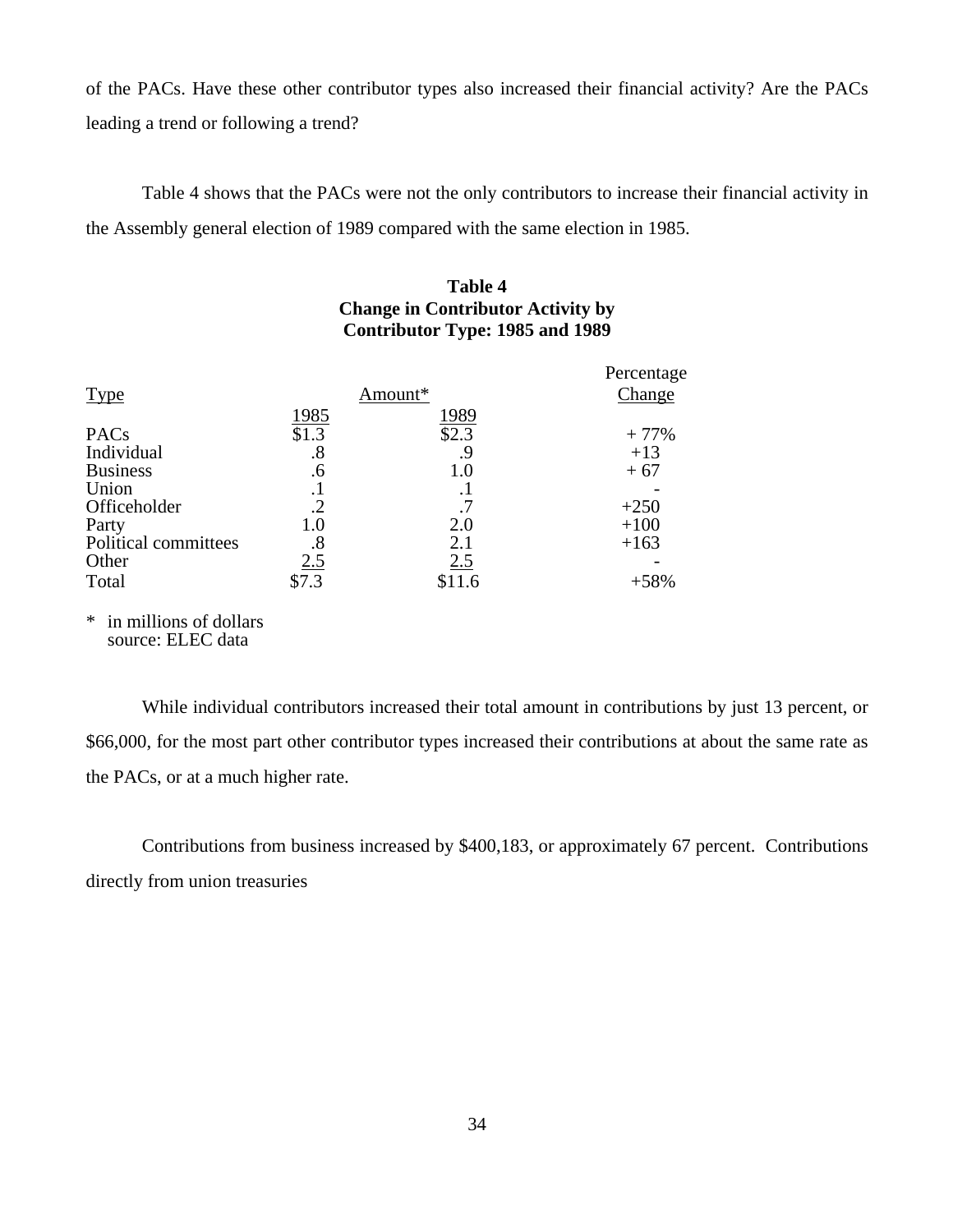remained about the same between these years, increasing by a mere \$12,423 during this period.

Officeholder PACs, though by far not the biggest contributor type, had the fastest-growing contribution activity between 1985 and 1989. These PACs contributed \$481,752 more in the Assembly general election of 1989 then in 1985, a 250 percent increase. Marked gains in contribution activity visa-vis Assembly general election candidates were also registered by the political parties and political committees. Campaign financial activity by these contributor types, fueled for the most part by the State party committees and the legislative party committees, truly played a substantial part in fomenting the overall increase in Assembly campaign spending between the general election of 1985 and 1989. The political parties raised their contribution levels by \$1 million, or 100 percent. Political committees recorded an even sharper rise in their contributor activity. Political committees increased their contributions to general election candidates by \$1.3 million between 1985 and 1989, for a 163 percent rise.

The statistics show that while special interest PACs certainly constituted a main contributor type in the 1985 and 1989 general elections for Assembly, and played an important part in fueling the increase in spending on these elections, other types of contributors recorded gains in their contributor activity as well. In a word, while the special interest PACs increased their contribution activity toward Assembly candidates between 1985 and 1989, so too did non-PAC contributors. The PACs certainly recorded a substantial increase in their campaign financial activity but at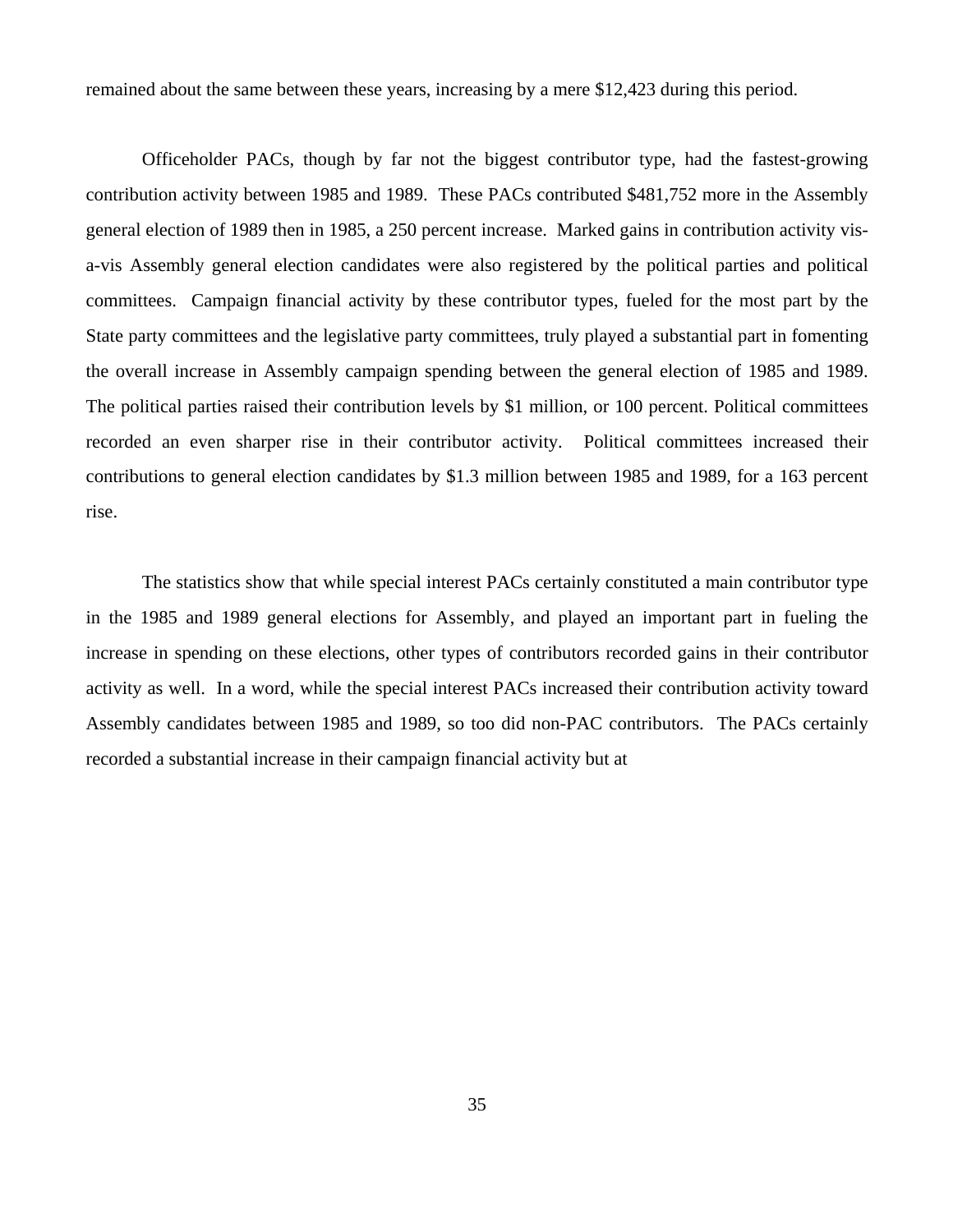rates below that of many non-PAC contributors. This fact casts doubt on the notion that the special interest PACs, though major players in the campaign finance game, are actually leading the trend toward increased contributor activity that inevitably leads to more campaign spending and suggests, instead, that the PACs, like other contributors, are actually following that trend.

#### **PACs Make Largest Proportion of Assembly Contributions**

 Another way of substantiating this view, and in the process answering the "PAC plague" question, is to review the overall contributor activity of the special interest PACs and compare this activity to the activity of other contributor types.

 Total contributions made directly to Assembly general election candidates, and reported by them, including contributions of \$100 or less, amounted to \$11.6 million in 1989. This total amount contributed directly to the Assembly candidates increased by 59 percent over 1985. In 1985, Assembly general election candidates reported receiving \$7.3 million in contributions.

 As shown in Table 5, aside from the category other, which includes contributions of \$100 or less, prior election transfers, interest, and contributions from campaign funds of other candidates, the special interest PACs made the largest amount in direct contributions to Assembly candidates in both 1985 and 1989 of any contributor type.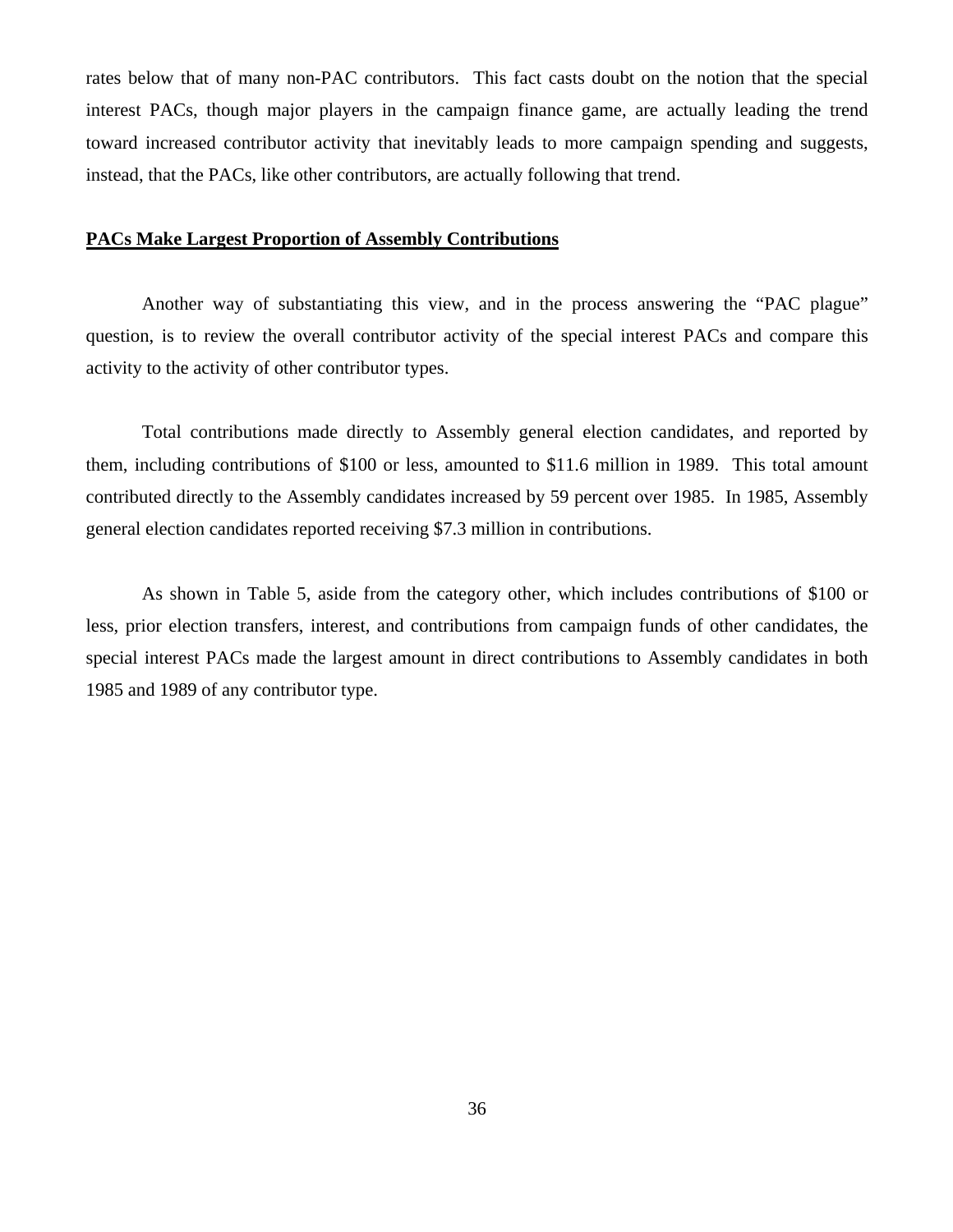## **Table 5 Contribution Totals and Proportions of Totals Assembly Contributions by Contributor Type: 1985 and 1989**

|                     | Year              |                | Year    |            |
|---------------------|-------------------|----------------|---------|------------|
| <b>Type</b>         | 1985*             | Proportion     | 1989    | Proportion |
| PACs                | \$1.3             | 18%            | \$2.3   | 20%        |
| Individual          | $\boldsymbol{.8}$ | 11             | .9      | 8          |
| <b>Business</b>     | .6                | 8              | 1.0     | 9          |
| Union               | $\cdot$           |                | $\cdot$ |            |
| Officeholder        | $\cdot$ .2        | 3              | .7      | 6          |
| Party               | 1.0               | 14             | 2.0     | 17         |
| Political committee | .8                | 11             | 2.1     | 18         |
| Other               | 2.5               | $\frac{34}{5}$ | 2.5     | 22         |
| Total               | \$7.3             | 100%           | \$11.6  | 100%       |
|                     |                   |                |         |            |

\* in millions of dollars source: ELEC data

 In 1989, the PACs contributed approximately \$2.3 million to Assembly candidates, or about 20 percent of all contributions. That percentage was similar to the PACs percentage to the total in 1985, when 18 percent f all contributions were made by them. In 1985, the PACs contributed \$1.3 million.

 By contrast, contributions from individuals, which at \$819,538 in 1985 amounted to 11 percent of all contributions, actually declined as a percentage to total contributions in 1989. In 1989, contributions from individuals to Assembly candidates in the general election totaled \$885,538, or only eight percent of all contributions.

 Other contributor types increased their output, however. Contributions from business, reaching eight percent of total contributions in 1985 increased to nine percent in 1989. In 1985, these contributions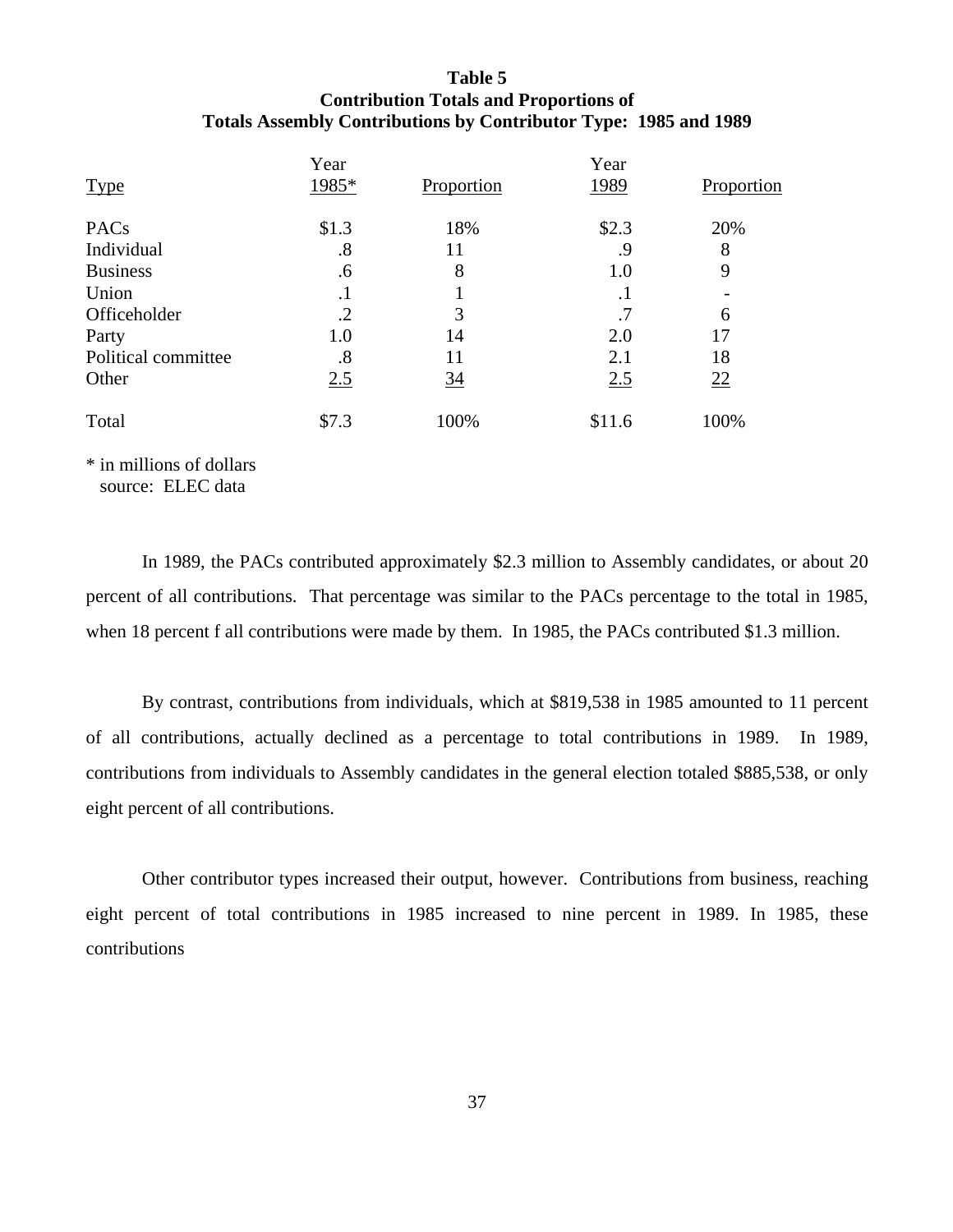amounted to \$601,599 and in 1989 to \$1 million. Political parties, primarily the Democratic State Committee and the Republican State Committee, but not entirely (local parties also contributed) gave 14 percent of all contributions in 1985, or \$988,546. In 1989, the political parties contributed 17 percent of all contributions, or \$2 million. Political committee activity, comprised mainly of the contribution activity of the legislative party committees, jumped by a significant degree in 1989. Though at \$2.1 million that year, a sum that did not equal the contributor activity of the PACs, the political committees did make 18 percent of all contributions. In 1985, these political committees made 11 percent of contributions, at \$782,184. Unions made one percent of all contributions to Assembly candidates, or \$123,171, in 1985, but decreased to less than one percent in 1989, or \$135,594. Finally, officeholder PACs, which, in 1985 contributed \$219,904, or three percent of all contributions, contributed \$701,656, or six percent of all contributions in 1989. The remaining contributions were made up of those made by contributors in the category "other."

These statistics indicate that the special interest PACs, at 18 percent in 1985 and 20 percent in 1989, made the largest proportion of contributions to Assembly candidates of any of the contributor types featured in this study. Without a doubt, this data is significant, and assuredly suggests that the special interest PACs are a major factor in funding legislative election campaigns in New Jersey. But do these statistics alone point to a "PAC plague" in the Garden State?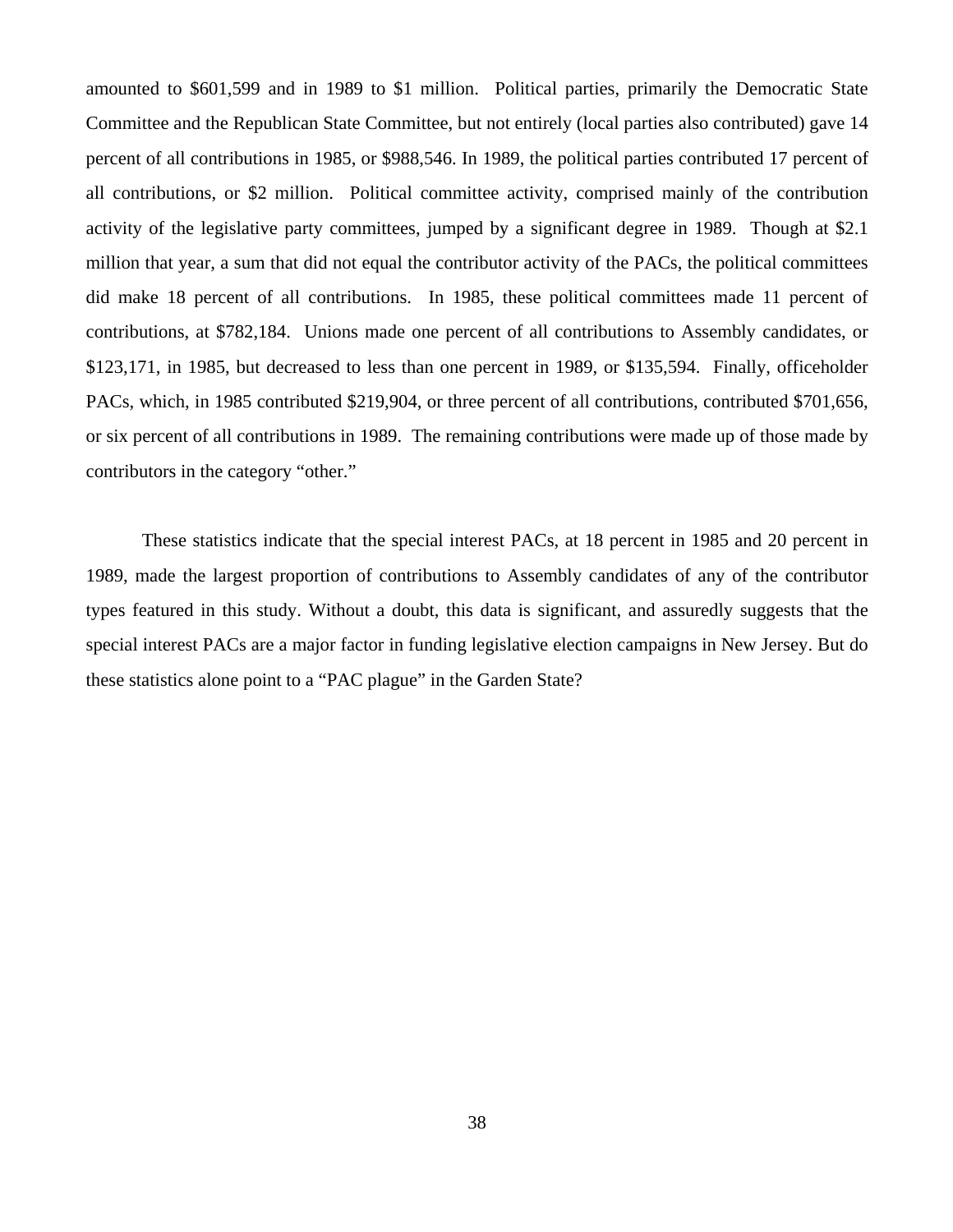The PAC statistics cited above suggest a critical role for the PACs. However, they do not (just as the earlier statistics did riot) substantiate the belief that there is a "PAC plague" in New Jersey that is driving up the cost of legislative elections and undermining the democratic electoral process. In fact, to the contrary, quite a different interpretation of the above data can be made. Though at 20 percent of total contributions in 1989, this PAC percentage to total changed little from 1985, when it stood at 18 percent. Contrast this minimal change to the increases recorded by the political parties, which raised their proportion of total contributions from 14 percent to 17 percent. to that of the officeholder PACs, which increased their proportion from three percent to six percent, and to that of the political committees, which increased their proportion of total contributions from 11 percent to 18 percent. When looking at the data from this perspective, and placing it in the context of all the contributor data presented thus far, it is difficult to arrive at the conclusion that there is a "PAC plague" in New Jersey that it dominating the electoral scene. To be sure, as some might suggest, the PACs do contribute to the political parties and the legislative parties, which, in turn, have taken on an important role in legislative elections. Yet, contrary to what might be believed, the role of the PACs in bank rolling these entities will be shown to be less than expected. In a word, while the PAC activity is significant, the data thus far does not justify the notion that a "PAC plague" exists in the State or that these entities are the villains that some might believe. As noted above, the PACs seem to be following a trend, not leading one.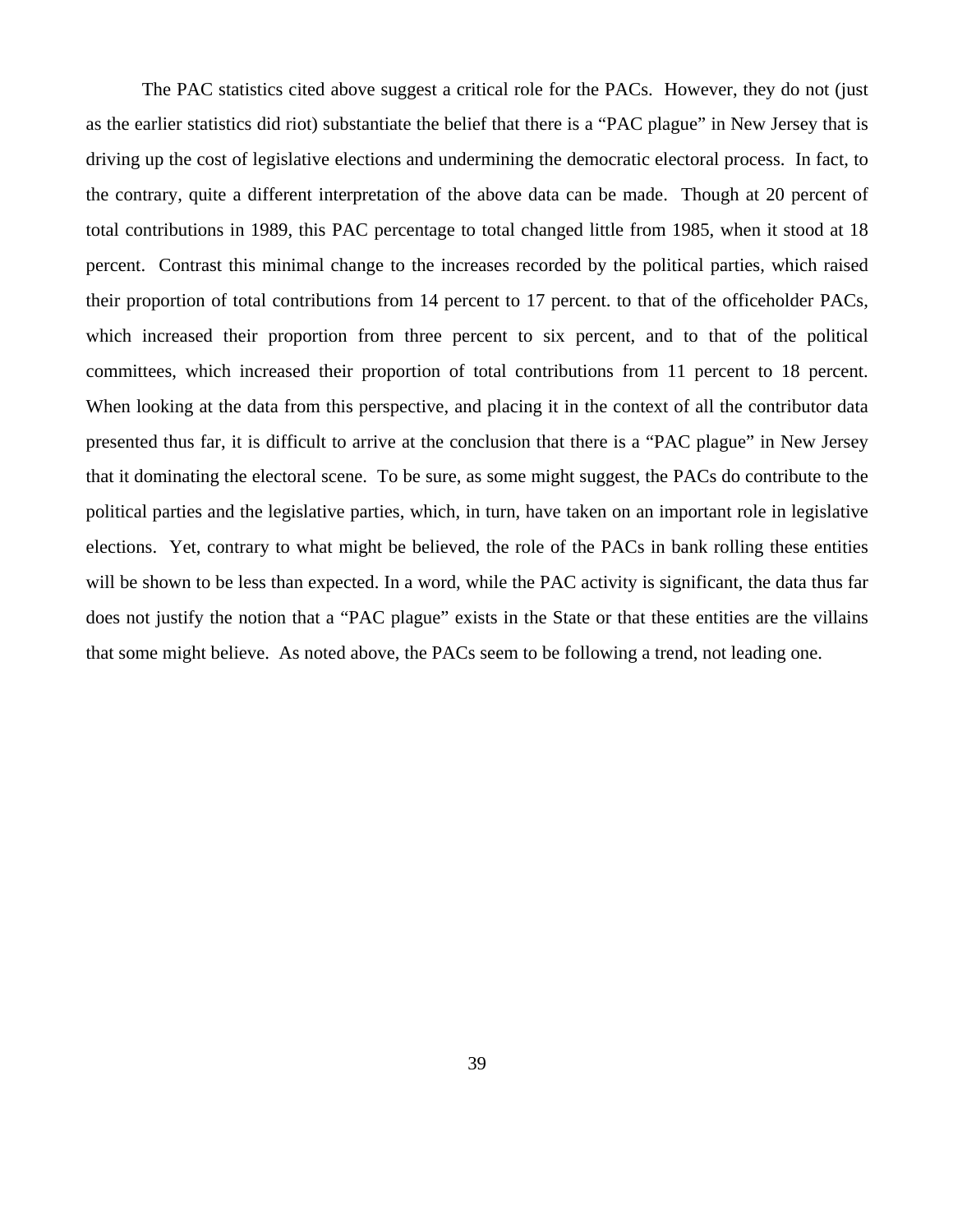#### **PACs Lag Behind Other Contributor Types In Fueling Increase In Assembly Contributions**

Before concluding that a "FAG plague" is more myth than reality, however, it is necessary to look at one more set of data. Between the Assembly general elections of 1985 and 1989 there was an increase in contributions to Assembly candidates of \$4.3 million. The special interest *PACs* accounted for 23 percent of that overall increase. Having contributed \$2.3 million directly to Assembly candidates in 1989, the PACs increased their contribution activity by \$1 million from \$1.3 million in 1985. It goes without saying that the contribution activity by the PACs represented a significant proportion of the overall increase in contributions to Assembly candidates.

Certain other contributors, however, the political committees and the political parties in particular, either bested or about equalled the PACs with respect to the proportion of overall contributions to Assembly candidates that could be attributed to them (Table 6). The political parties, having increased their contribution activity between 1985 and 1989 by \$1 million also accounted for 23 percent of the overall increase in contributions to the candidates for Assembly. As noted earlier, the political parties had made \$988,546 in contributions in 1985 and \$2 million in 1989. Political committees did even better. Their proportion of the overall increase in contributions to Assembly candidates was 30 percent. The political committees contributed \$1.3 million more in 1989 than they did in 1985. In 1985, they contributed \$782,184, and in 1989 they contributed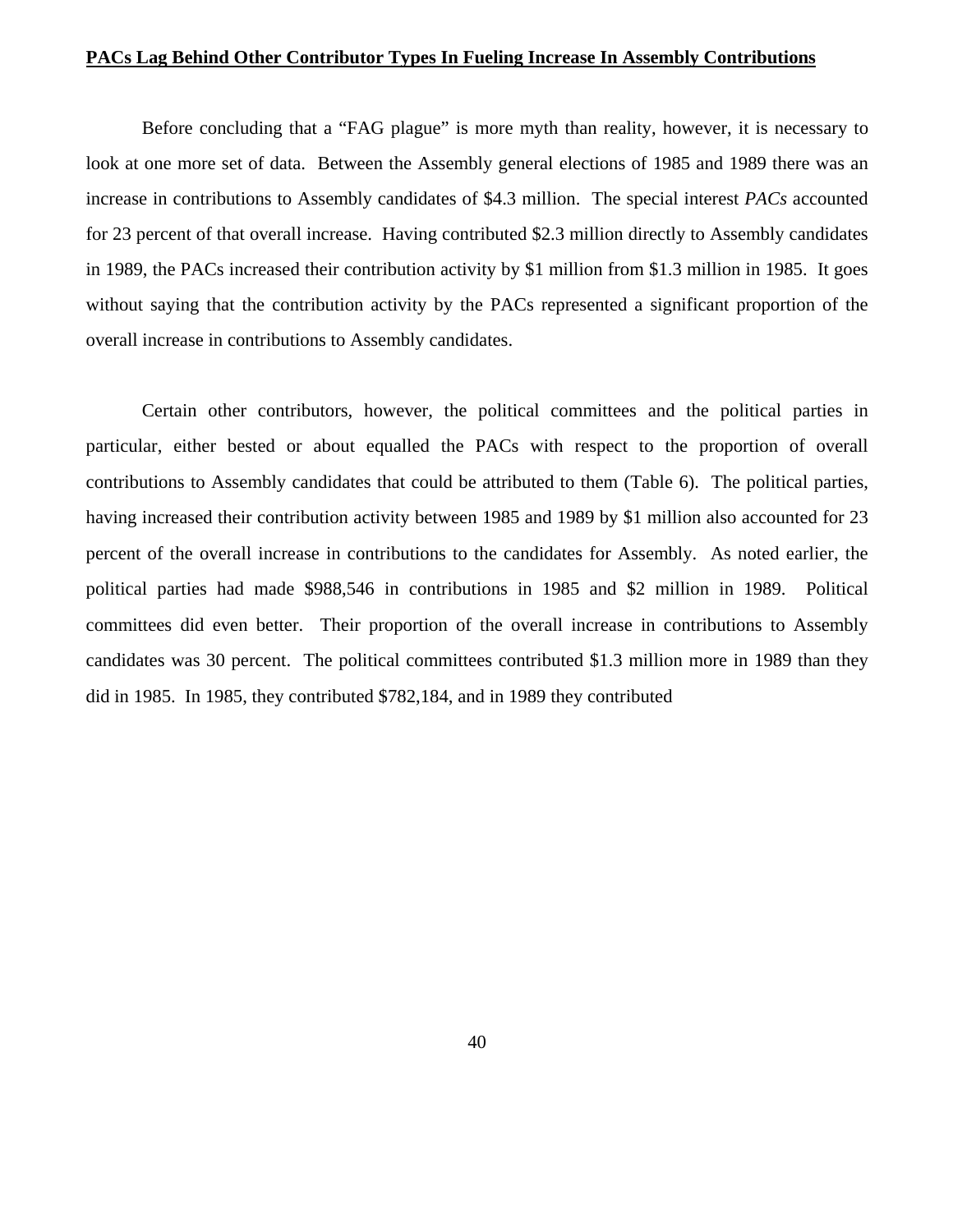\$2.1 million. Contributions from unions, officeholder PACs, and businesses accounted for a proportion of the overall increase in contribution activity of less than one percent, 12 percent, and nine percent respectively. Unions, contributing \$123,171 in 1985 and \$135,594 in 1989, increased their contributions by only \$12,423. Officeholder PACs, at \$219,904 in 1985 and \$701,656 in 1989, increased their totals by \$481,752. And, businesses contributed \$601,599 in 1985 and \$1 million in 1989, for an increase of approximately \$400,000 during this four-year span. Finally, contributions by individuals accounted for only two percent of the overall increase in contributions to Assembly candidates between 1985 and 1989. In 1989, individual contributions amounted to \$885,538 compared with \$819,538 in 1985, for an increase of just \$66,000.

#### **Table 6**

#### **Proportion of Increase in Contributions by Contributor Type: 1985 and 1989**

| <b>Type</b>         | Percent |
|---------------------|---------|
| <b>PACs</b>         | 23%     |
| Individual          | 2       |
| <b>Business</b>     | 9       |
| Union               |         |
| Officeholder        | 12      |
| Party               | 23      |
| Political committee | 30      |
| Other               |         |
| Total               |         |

source: ELEC data

 In discussing this same statistical material relative to PAC activity in the 1983 and 1987 Senate and Assembly general elections in New Jersey, the Trends in Legislative Campaign Financing: 1977- 1987 White Paper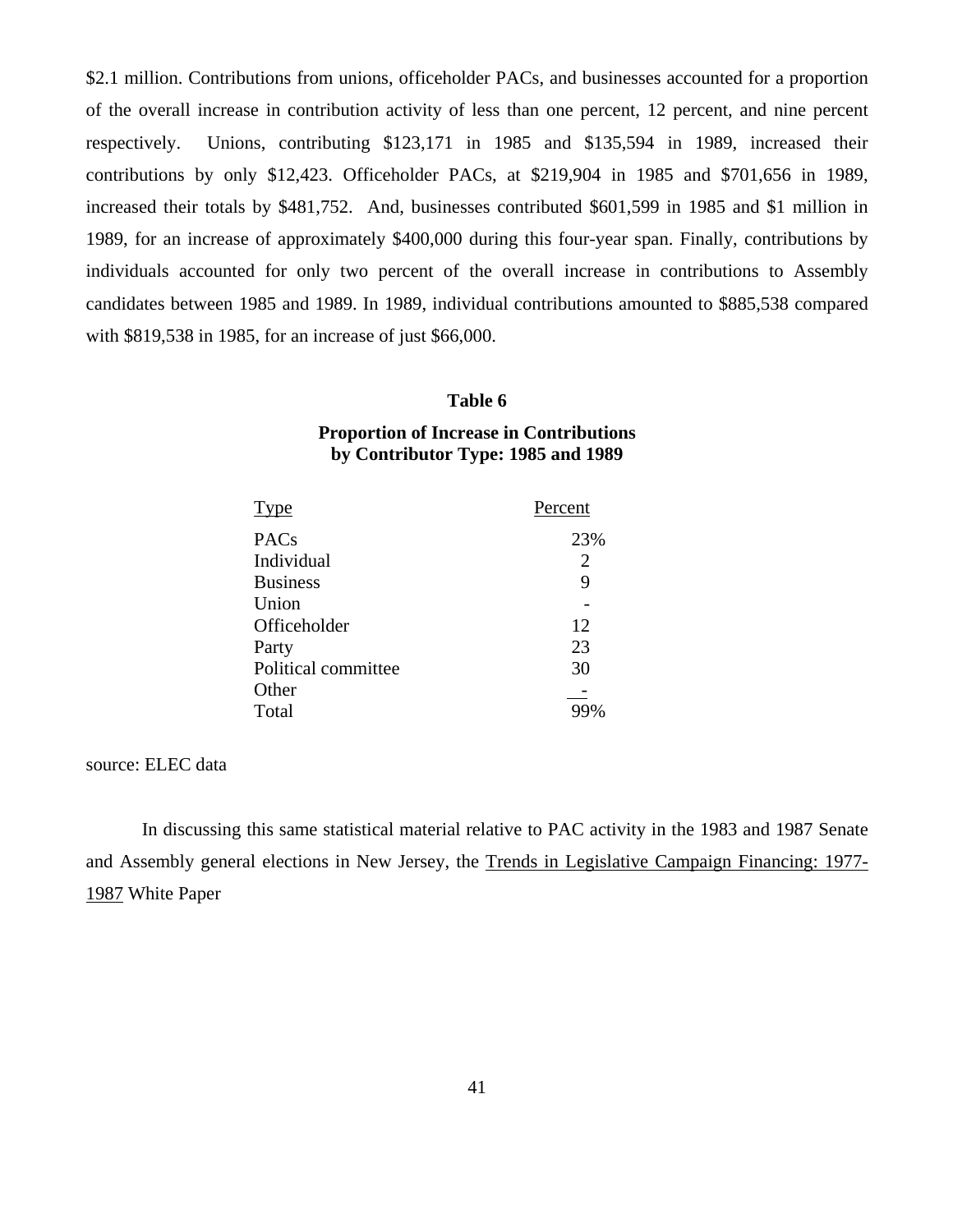concluded that "the PACs clearly were a driving force in the rise in legislative spending in 1987." In that study, the proportion of the increase in receipts by legislative candidates attributable to the special interest PACs between 1983 and 1987 was 22 percent. Ironically, it was the contributions from individuals in 1987 that accounted for the largest proportion of the overall increase in receipts by legislative candidates of \$5.8 million. Constituting 24 percent of the overall increase in 1987 legislative receipts, individual contributions outdistanced the PACs.

#### **PACs "a" Driving Force Not " the" Driving Force**

 The statistics showing the proportion of the overall increase in Assembly contributions in 1989 over 1985 that is attributed to each contributor type lead to the conclusion that the special interest PACs definitely played an important part in financing those elections. Just as suggested in the Trends in Legislative Campaign Financing; 1977-1987 White Paper, whose findings on PAC activity corroborates closely with the findings in this paper, the PACs were a driving force in fueling the increases in Assembly spending in 1989. Yet being "a" driving force is different than being "the" driving force. As the data demonstrated in the earlier White Paper published in 1987, and as it demonstrates again in this paper, other contributor types have also contributed significantly to the spending increases. Thus, it is not correct to suggest that in New Jersey the PACs are alone responsible for what many believe to be outrageous increases in campaign spending on legislative campaigns.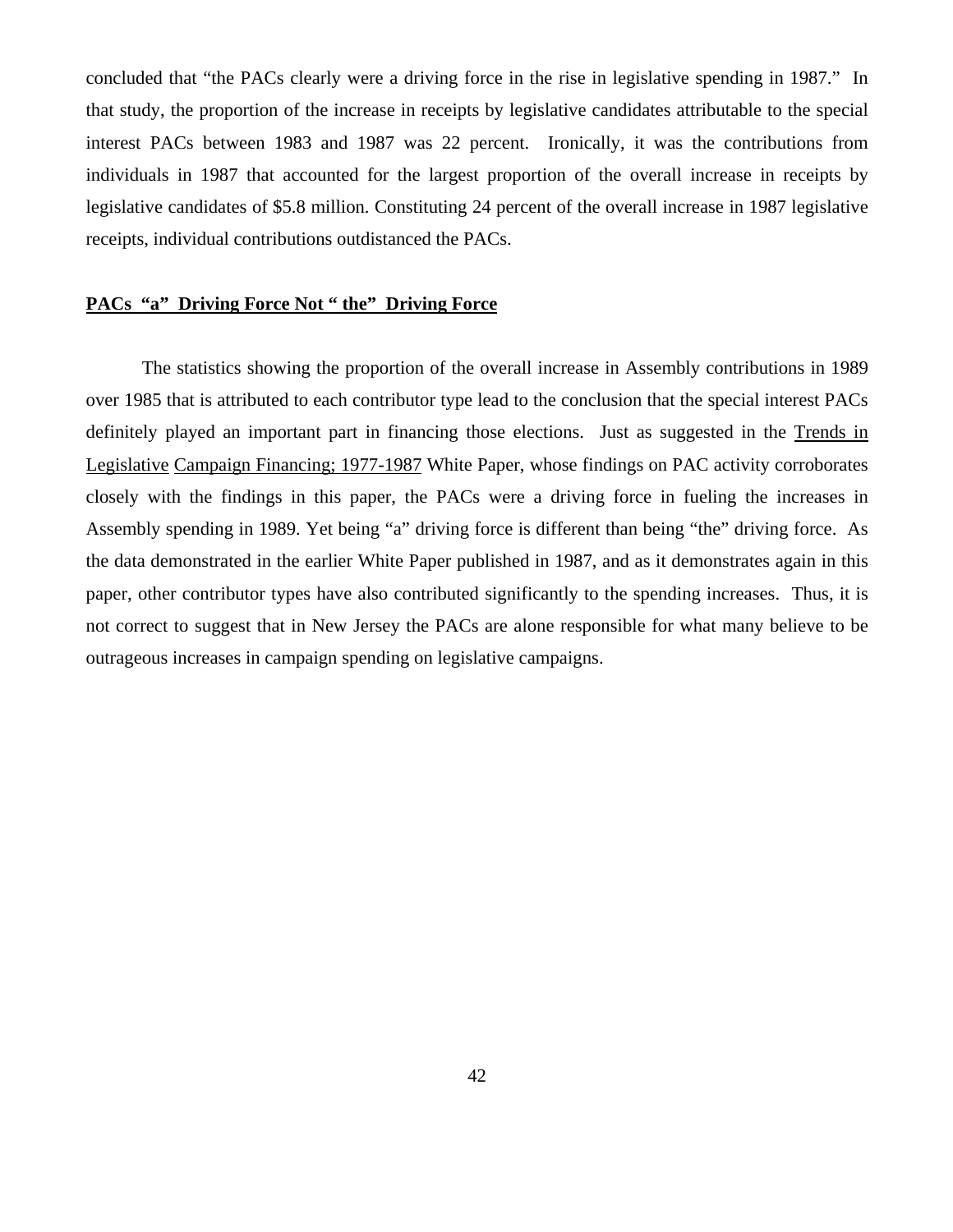It is quite possible that in the future the PACs may be identified as the main force behind increased campaign spending, but as of the 1989 Assembly elections that conclusion cannot be made. A "PAC plague" may exist in Washington, D.C., and it may exist in other states throughout the nation, but in New Jersey the PACs, though absolutely a major part of the finance game, cannot be said to have polluted the campaign finance system. At this juncture, they are following a trend, not leading one.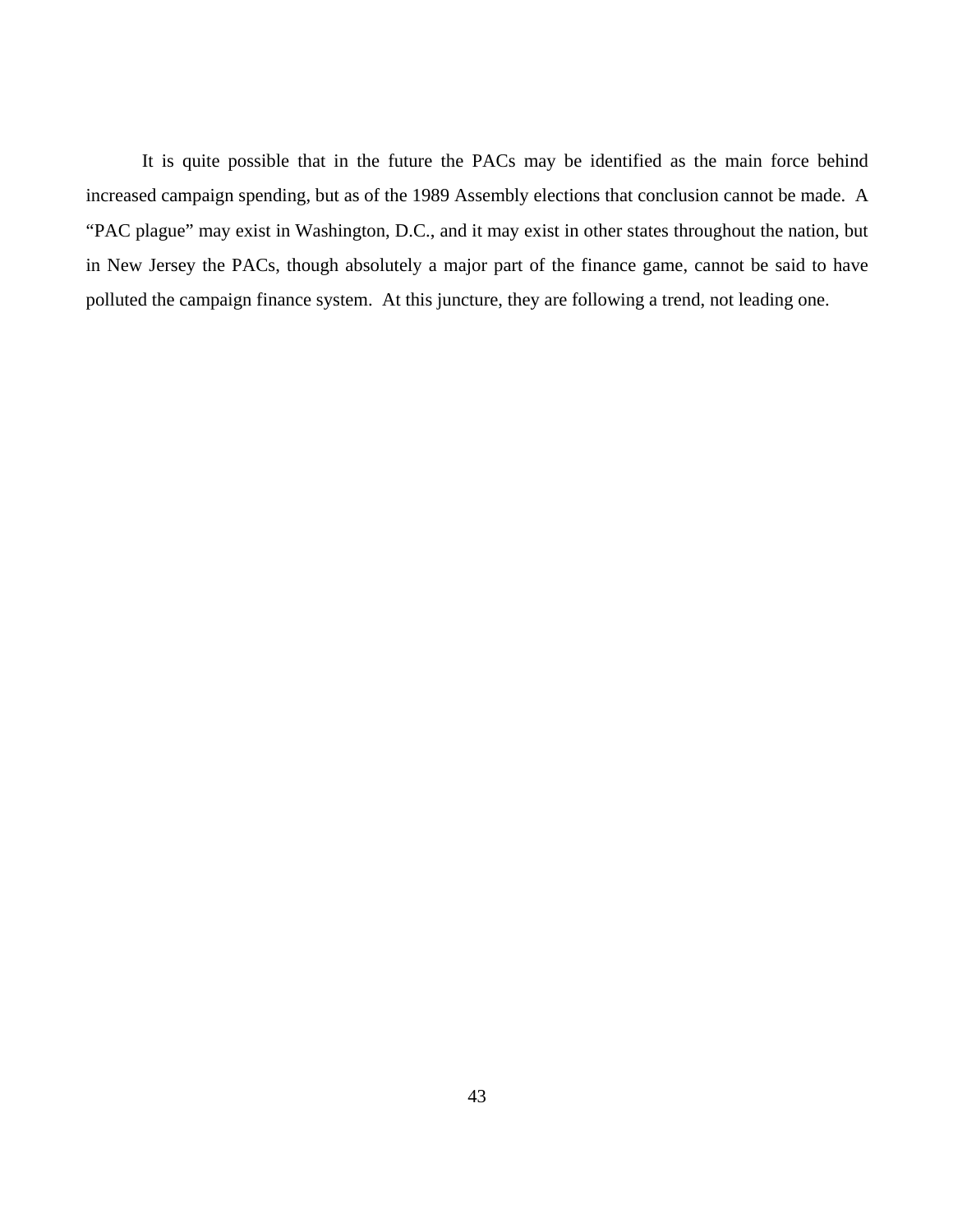#### **FOOTNOTES**

- 1. David L. Boren, "Perspective on Campaigns: A Way Off the Merry-Go-Round," k~. Angeles Times, March 24, 1991, Home Edition Section: Opinion, p. 5.
- 2. Ibid.
- 3. Ibid.
- 4. "Bush Drafts Voting Reforms to Outlaw PACs, Remap Districts," (Newark) Star-Ledger, June 30, 1989, p. 5.
- 5. "Bush Considers Curbs on Political Interests," Investors' Daily, June 29, 1989, p. 1.
- 6. Richard L. Berke, "Senate Approves Bill to Limit Campaign Spending," The New York Times, May 24, 1991, p. A18.
- 7. Ibid.
- 8. New Jersey Election Law Enforcement Commission Data.
- 9. New Jersey Election Law Enforcement Commission, White Paper Number Two; Trends in Legislative Campaign Financing: 1977-1987, May, 1989, p. 16.
- 10. Mark S. Hoffman, ed., The World Almanac and Book of Facts 1991. (New York: Pharos Books, 1990), p. 112.
- 11. Consulted the McCann/Ericson media cost index.
- 12. See New Jersey Election Law Enforcement Commission, Gubernatorial Cost Analysis Report, June, 1988, p. 23.

All of the statistical material relative to campaign financial information contained in this chapter is derived from New Jersey Election Law Enforcement Commission data.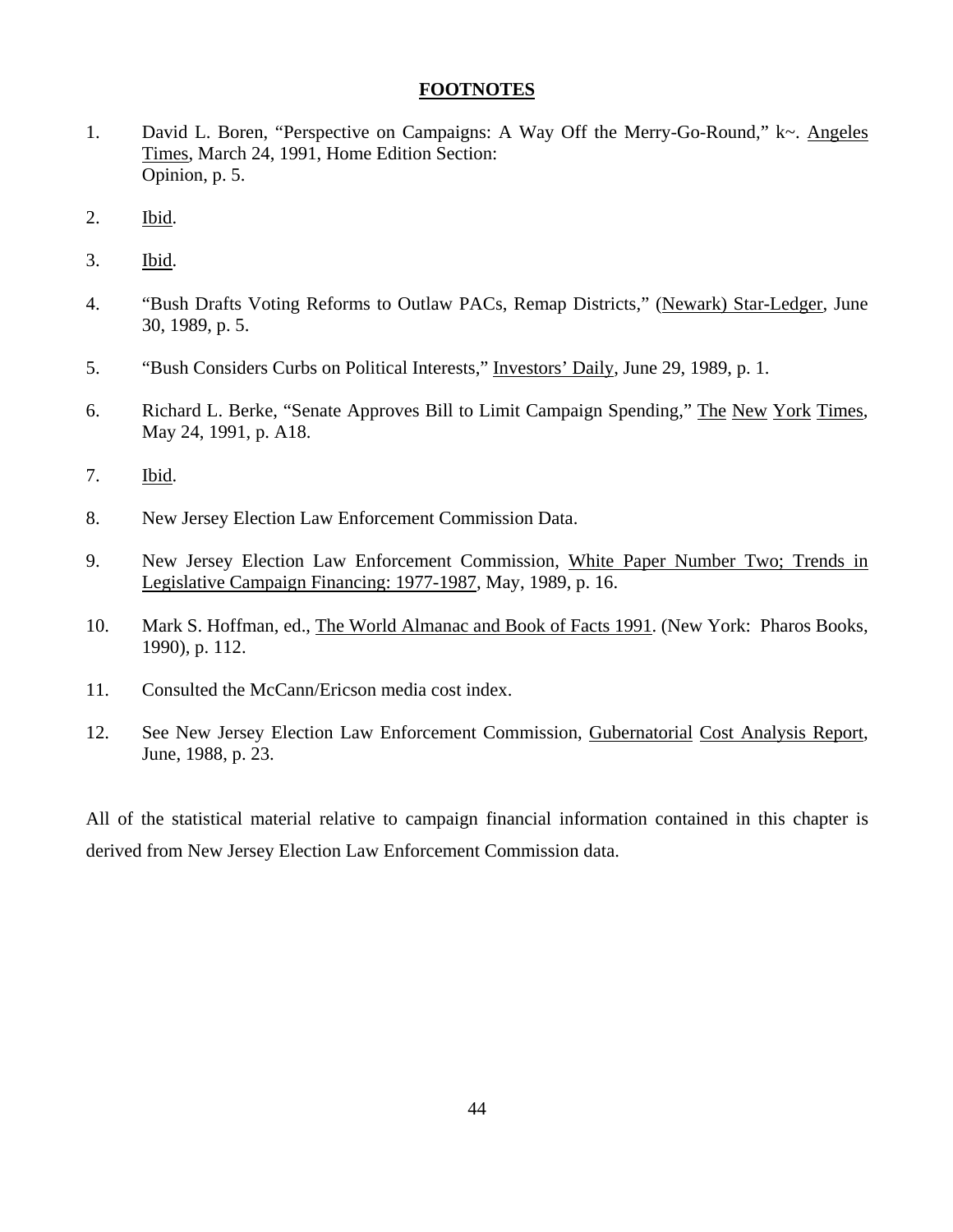#### **CHAPTER III**

#### **The Flow Of PAC Money**

 There is little doubt that contributions are made by PACs to help special interest lobbyists working with them gain access to elected officials so that they, the lobbyists, can express their views on policy matters and in so doing influence the process. Whether a PAC is business, labor or ideological in orientation, its contributions must work toward opening doors to officials so that the interest represented by the PAC can be voiced, and, hopefully, from their point of view, advanced.

 To that end, there would be a pattern to their giving that is discernable. Though some PACs may give to candidates that simply espouse their views, whether or not those candidates have a chance of winning, by and large the PACs dollar strategy is based upon practical politics. In other words, they fund candidates that in their estimation have the best chance of success.

 The statistics relative to PAC spending patterns in the Assembly general elections of 1985 and 1989 bear this premise out. As will be shown, the PACs in New Jersey put their money where they thought it would do the most good. They provided the bulk of their funds to incumbents, for instance, who, incidentally, in most cases turned out to be the winners. In 1985, 81 percent of the incumbents were returned to office and in 1989, 96 percent were returned.<sup>1</sup> They also provided significant funding to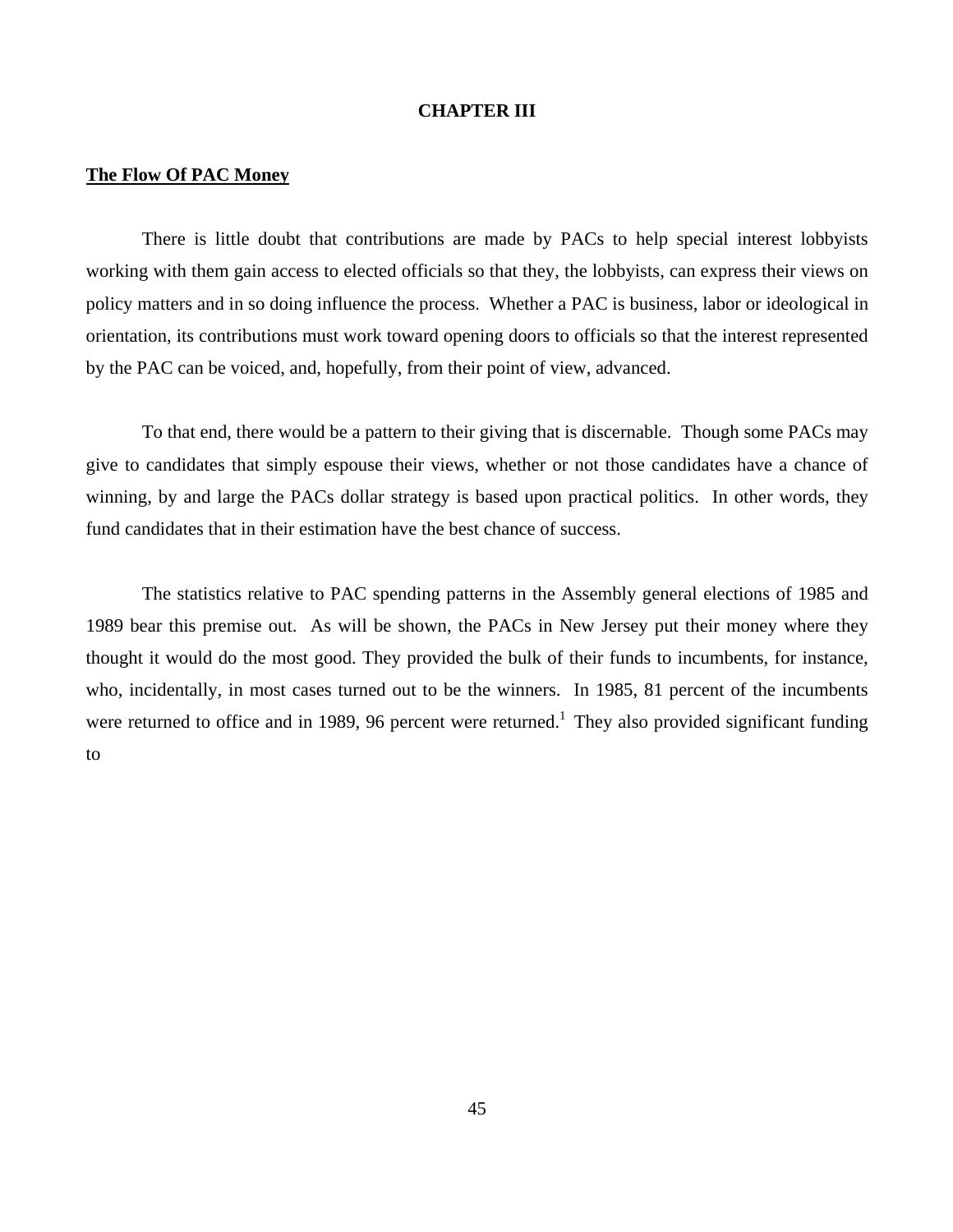candidates in those districts which were targeted as competitive. In a word, the political action committees did not throw away their money, they invested it wisely. Verification of this fact can be seen in the way that the PACs overwhelmingly supported winners in these elections as opposed to losers.

 As Table 7 indicates, the special interest political action committees were very skillful in doling out their money, providing most of it to those candidates that eventually won.

| Year | Table 7                                            |            |  |  |  |
|------|----------------------------------------------------|------------|--|--|--|
|      | <b>PAC Contributions to Winners: 1985 and 1989</b> |            |  |  |  |
|      | Contributions*                                     | Percentage |  |  |  |
| 1985 | $\sqrt{9}$                                         | 69%        |  |  |  |
| 1989 | 1.9                                                | 83         |  |  |  |

\* in millions of dollars

source: ELEC data

 The special interest PACs gave \$914,187 to winners of Assembly elections in 1985 and \$1.9 million to them in 1989. In other words, winners received 69 percent of the funds in 1985 and 83 percent of them in 1989. Losers, on the other hand, received only \$367,132 in 1985 and only \$450,805 in 1989.

 These findings corroborate those relative to the Senate and Assembly elections of 1983 and 1987. In 1983, the winners of the Senate and Assembly contests received \$1.2 million from PACs, or 80 percent of the PAC contributions. In 1987, the PAC contributions to winners amounted to \$2.2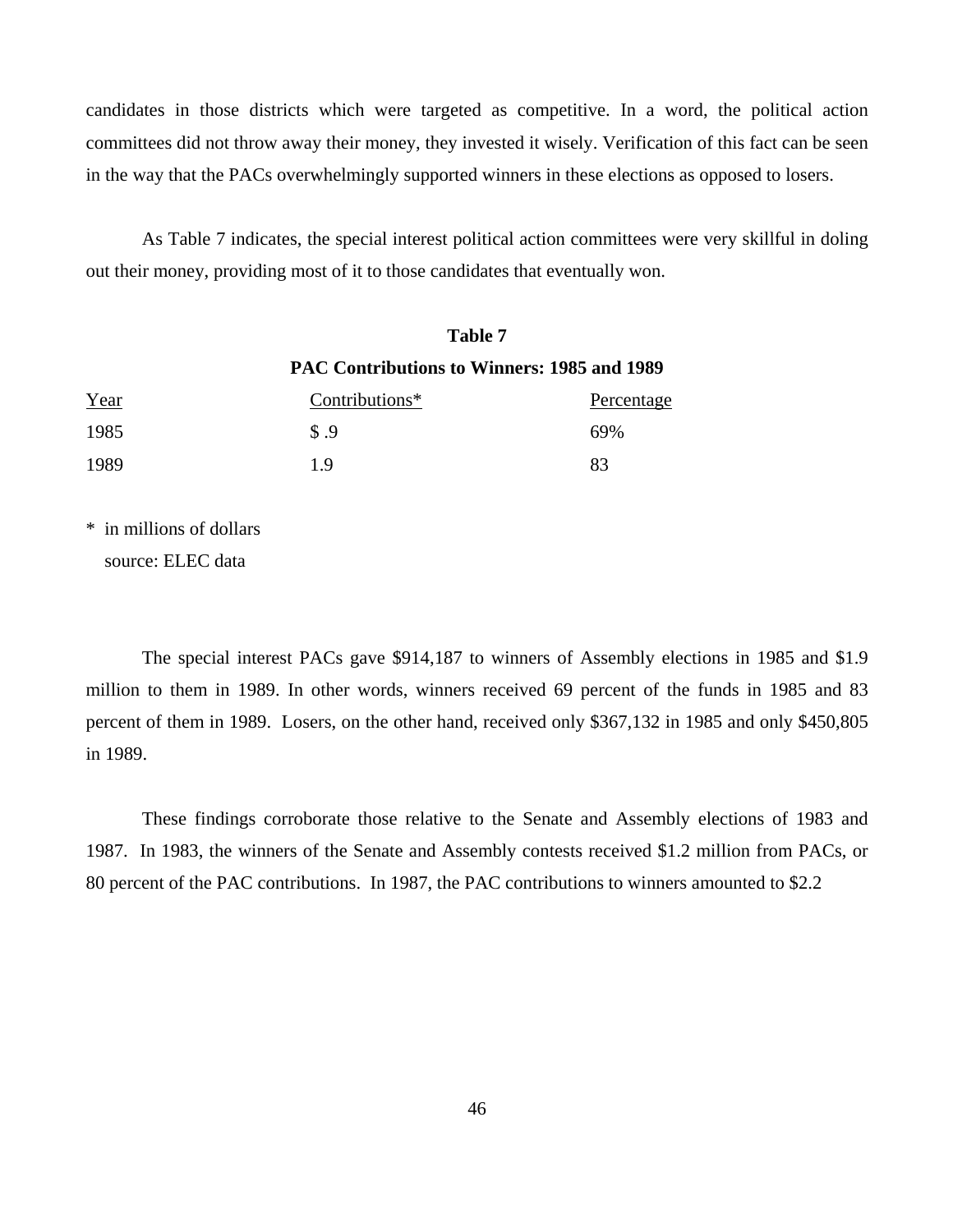million, or 79 percent of their contributions. Losers received only \$273,487 from PACs in 1983 and only \$528,552 in 1987.

#### **PACs Support Incumbents**

 The PACs were good at choosing the winners of the Assembly contests of 1985 and 1989. But how did they go about accomplishing this goal. First, as shown in Table 8, they had a very clear strategy of funding incumbents, who as noted above, had a very high winning percentage.

# **Table 8 PAC Contributions to Incw.bents: 1985 and 1989**

|      |     |                | Percentage of |
|------|-----|----------------|---------------|
| Year | NO. | Contributions* | Contributions |
| 1985 | 78. | \$1.1          | 85%           |
| 1989 | 75. | 1 X            |               |

\* in millions of dollars source: ELEC data

 Incumbents received \$1.1 million from the special interest PACs in 1985, or 85 percent of all contributions made to general election election candidates in that year. The 1985 challengers received only \$151,907. In 1989, while receiving 78 percent of all PAC contributions, incumbents raised \$1.8 million from the special interests. Challengers in 1989 received only \$534,515 from the PACs.

 These findings parallel those recorded in the earlier study Trends in Legislative Campaign Financing: 1977-1987. In that study, it was found that incumbents candidates for Senate and Assembly in 1983 received \$1.2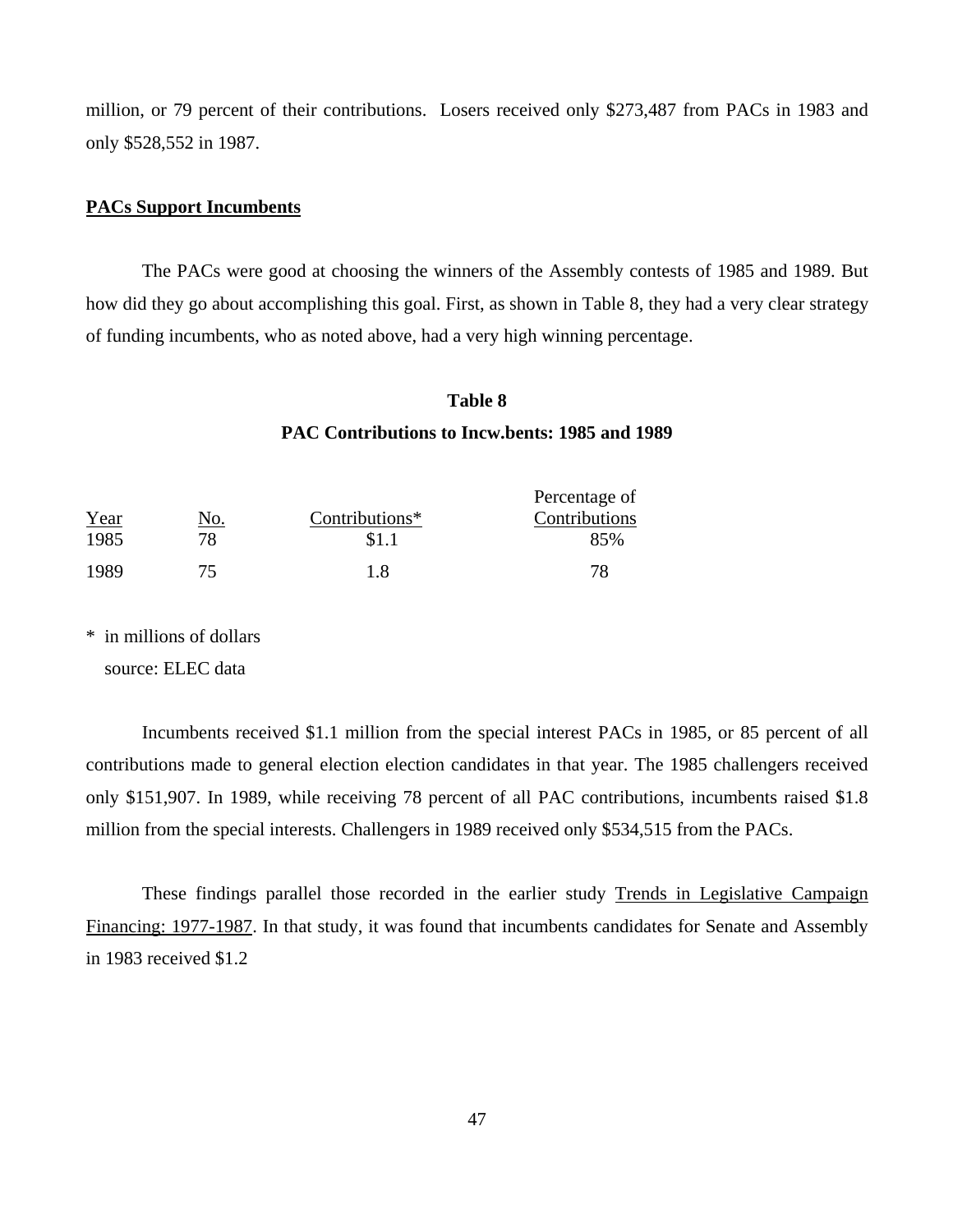million, or 80 percent of the contributions from special interest PACs. Later, in 1987, the PACs contributed \$2.0 million, or 71 percent of their funds to incumbents.<sup>2</sup>

#### **More PAC Money To Candidates In Targeted Districts**

 Beyond giving to incumbents, the PAC strategy embraced funding those candidates, incumbent and challenger, who ran in targeted districts (see Table 9). In 1985, there were 18 targeted districts and in 1989 there were ten targeted ones. These districts were generally regarded as competitive and ones that were targeted either by the Republican or Democratic parties as districts where seats could be won, adding to the parties' overall numbers. These districts were either open in terms of not having an incumbent running or simply considered competitive because of local factors making the incumbent vulnerable.

# **Table 9 PAC Contributions in Targeted Districts: 1985 and 1989**

|      |               |         | Percentage of |
|------|---------------|---------|---------------|
| Year | No. Districts | Amount* | Contributions |
| 1985 |               | S .8    | 62%           |
| 1989 |               |         |               |

\* in millions of dollars

source: ELEC data

 In 1985, the PACs contributed \$800,178 to candidates in targeted districts. Thus, in the 18 districts marked for special attention, the PACs made 62 percent of their total contributions. Interestingly, challengers received a high proportion of their PAC contributions in these targeted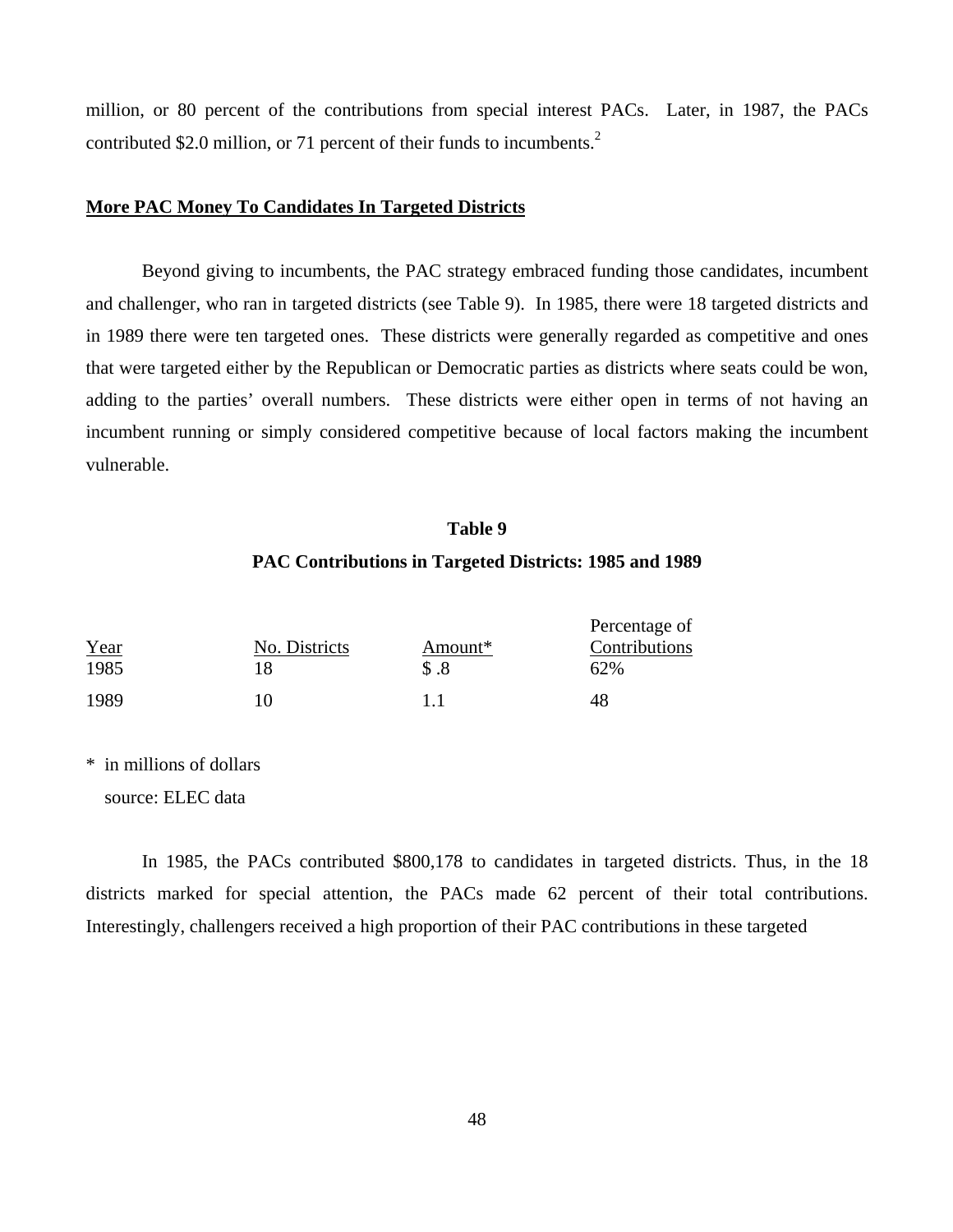districts. At \$112,472, challengers in the targeted districts received 74 percent of challenger PAC funds. Challengers in the other 22 districts received only \$39,435, or 26 percent of PAC funds donated to challengers.

 The same pattern emerged in 1989 as well. Candidates in the ten targeted districts received \$1.1 million, or 48 percent of the total PAC contributions made. Moreover, challengers received \$398,991 in the targeted districts, or 75 percent of all PAC funds they received. This figure compares quite favorably to the \$135,524 they received in the remaining 30 districts.

 The statistics make it clear that the PACs strategize well in their attempts to utilize their money effectively. They fund incumbents and they spend in districts considered competitive. By supporting winners, they have achieved a very important goal: access to officeholders. From a practical standpoint, it would do little good for the PACs to support candidates who never make it to public office. Their access to key decision makers would be severely limited.

 Despite what appears to be a clear "pick the winner" strategy by the PACs, is this approach materially different from that of other contributor types? Whether intentional or not, money from other contributor types seems to flow in the same direction as does the PAC's money (see Table 10).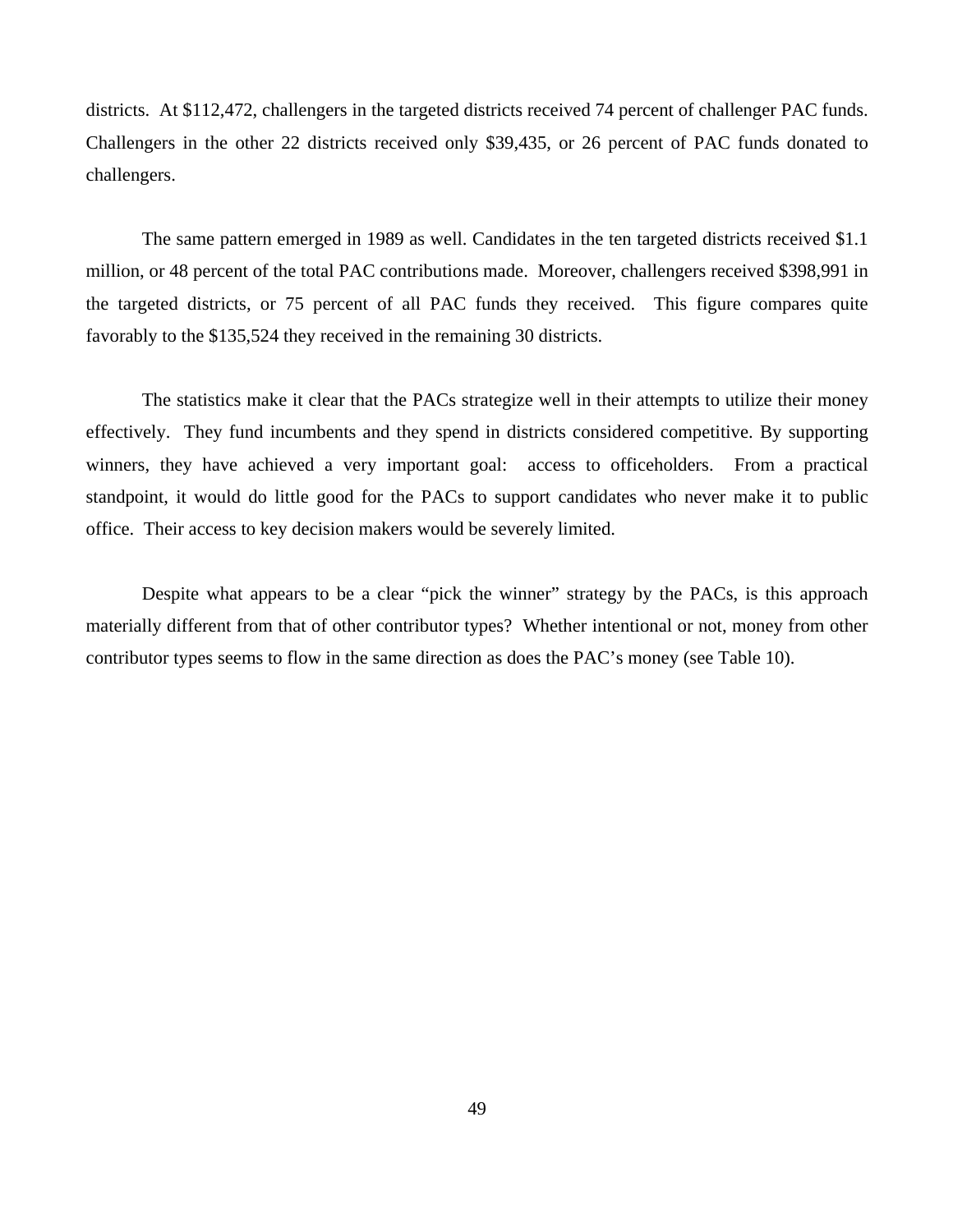#### **Table 10 Contributions to Winners by Non-PAC Contributors: 1985 and 1989**

| Year      |            | Year          |            |
|-----------|------------|---------------|------------|
| 1985      | Percentage | 1989          | Percentage |
| \$509,289 | 62%        | 589,356<br>\$ | 67%        |
| 370,281   | 62         | 719,333       | 72         |
| 55,125    | 45         | 112,604       | 83         |
| N/A       | N/A        | 575,369       | 82         |
| 659,224   | 67         | 1,087,864     | 55         |
| 516,241   | 66         | 1,307,114     | 62%        |
| N/A       | N/A        | N/A           | N/A        |
|           |            |               |            |

this information not available for 1985

\*\* cannot determine category "other" because contributions under \$100 have not been categorized source: ELEC data

For example, 1985 winners received \$3.5 million, or 67 percent of the contributions made by contributors other than the PACs. This figure does not include contributions of under \$100. As Table 10 shows, winners received \$509,289 from individuals, \$370,281 from businesses, \$659,224 from political parties, \$516,241 from political committees, and \$55,125 from unions. Losers, on the other hand, received only \$1.8 million. They received \$310,422 from individuals, \$231,318 from businesses, \$329,322 from political parties, \$265,943 from political committees, and \$68,046 from unions. This information is not available for officeholder PACs in 1985.

In 1989, the same pattern existed. Overall winners received \$5.9 million, or 68 percent of all contributions made by contributors other than the PACs. Winners received \$589,356 from individuals, \$719,333 from businesses, \$l.l million from political parties, \$1.3 million from political committees, \$575,369 from officeholder PACs, and \$112,604 from unions. Losers received only \$2.8 million. They received \$296,182 from individuals,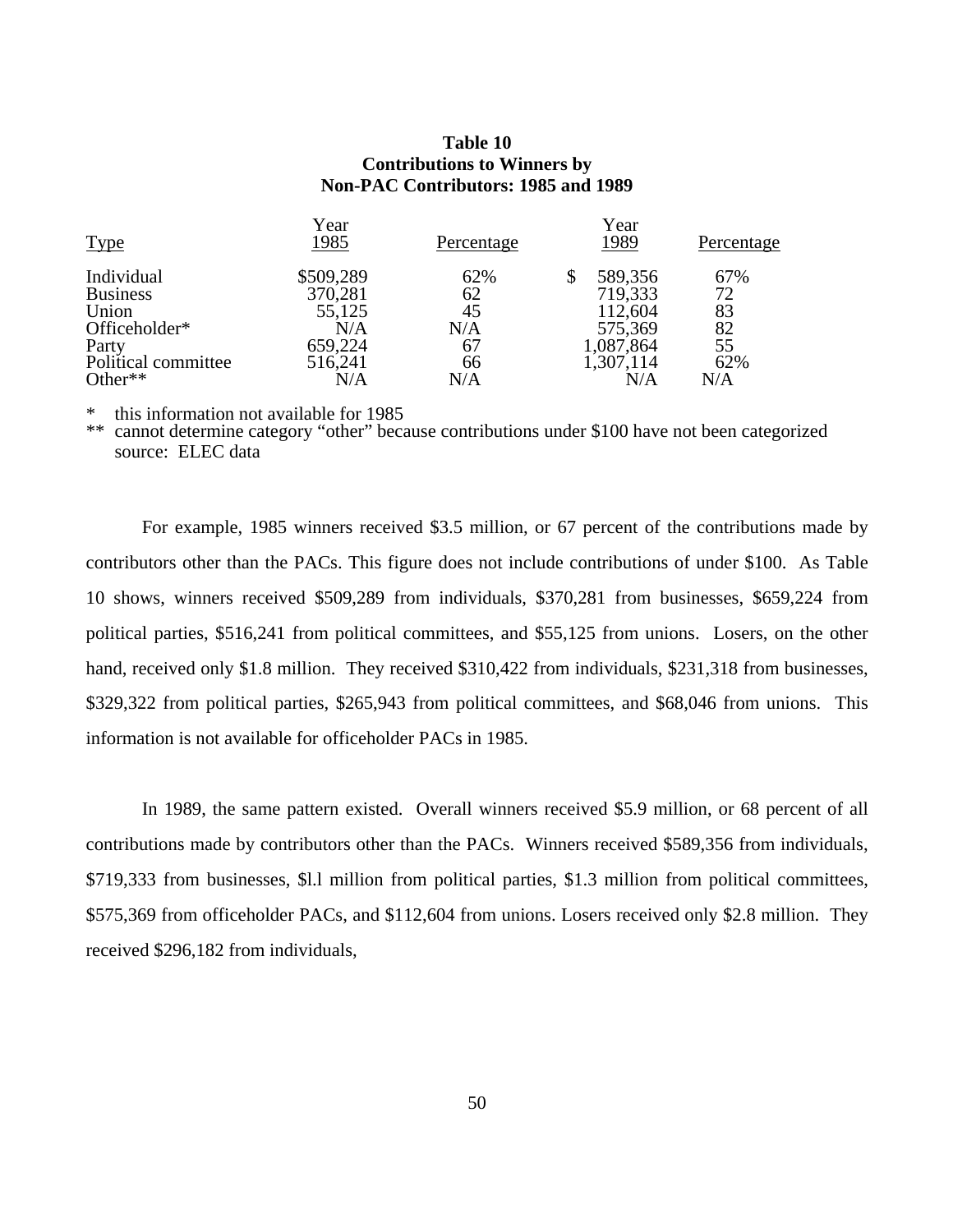\$282,449 from businesses, \$890,070 from political parties, \$801,135 from political committees, \$126,287 from officeholders PACs, and \$22,990 from unions.

#### **Non-PAC Contributors Support Incumbents**

Other contributor types displayed the same pattern of giving as the special interest PACs when it came to funding incumbents. In 1985, incumbents received 64 percent of the contributions made by contributors other than the special interest PACs, or \$3.4 million. Again, this figure does not include contributions of under \$100. Table 11 indicates that incumbents received \$559,876 from individuals, \$416,324 from businesses, \$409,034 from political parties, \$469,310 from political committees, and \$110,335 from unions. Detailed information on officeholder PACs is not available for 1985. In that same general election of 1985, challengers received \$1.9 million. They received \$259,835 from individuals, \$185,275 from businesses, \$579,511 from political parties, \$312,874 from political committees, and \$12,836 from unions.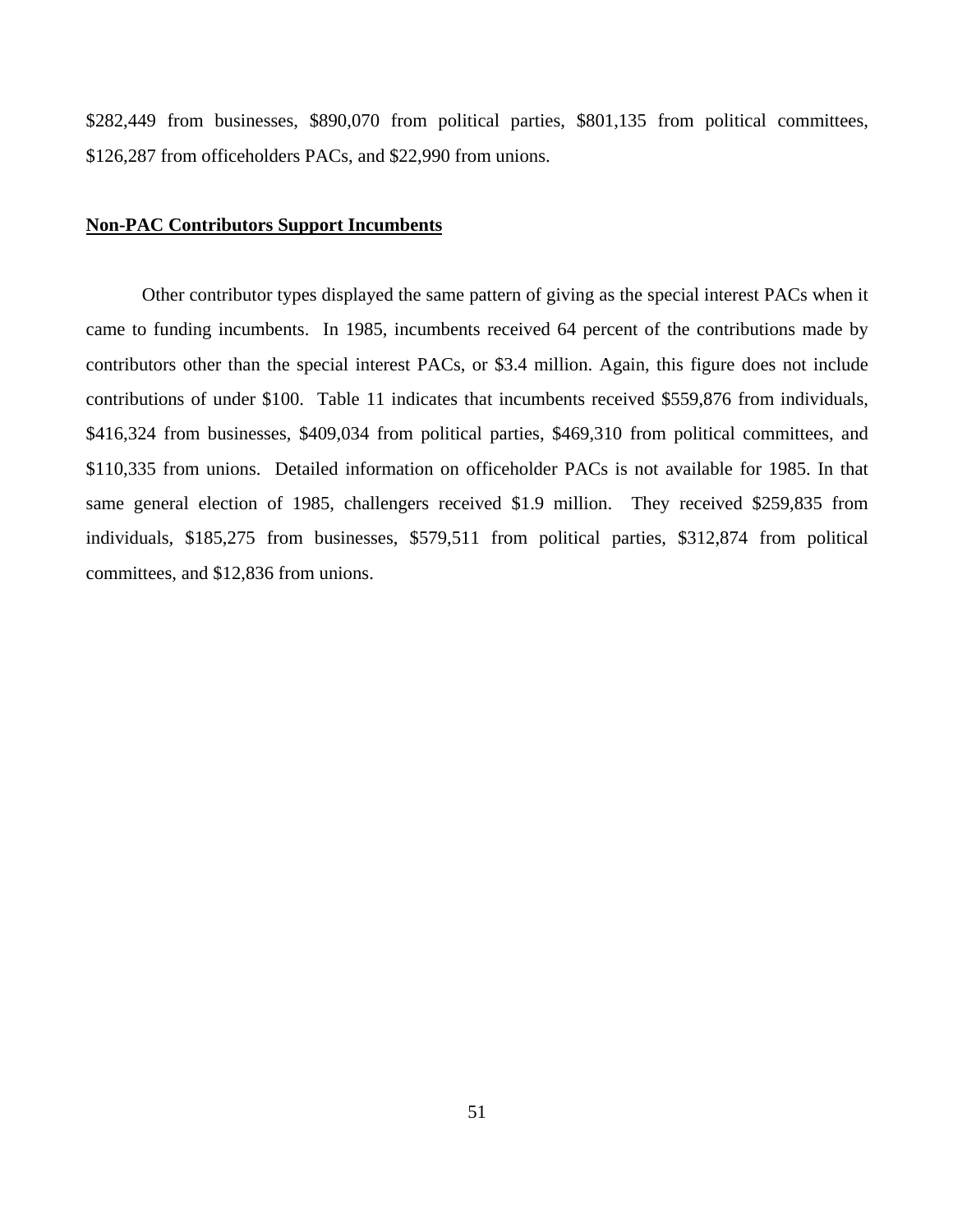#### **Table 11 Contributions to Incumbents by Contributor Types Other Than PACs: 1985 and 1989**

| <b>Type</b>         | <u>Year</u> |            | <u>Year</u> |            |
|---------------------|-------------|------------|-------------|------------|
|                     | <u>1985</u> | Percentage | 1989        | Percentage |
| Individual          | \$559,876   | 68%        | \$511,499   | 58%        |
| <b>Business</b>     | 416,324     | 69         | 664,668     | 66         |
| Union               | 110,335     | 90         | 107,079     | 79         |
| Officeholder*       | N/A         | N/A        | 452,324     | 64         |
| Party               | 409,034     | 41         | 929,628     | 47         |
| Political committee | 469,310     | 60         | 1,180,619   | N/A        |
| Other $**$          | N/A         | N/A        |             |            |

this information is not available for 1985

\*\* cannot determine category "other" because contributions under not been categorized source: ELEC data

 In 1989, incumbent Assembly candidates also received a larger amount of money than challengers from contributors other than the PACs. Not including contributions of under \$100, incumbents received \$5.2 million, or 59 percent of all the contributions made by contributors other than the PACs. They received \$511,499 from individuals, \$664,668 from businesses, \$929,628 from political parties, \$1.2 million from political committees, \$452,324 from officeholder PACs, and \$107,079 from unions, Challengers received a total of only \$2.6 million from non-PAC contributors. They received \$374,038 from individuals, \$337,114 from businesses, \$1 million from political parties, \$927,630 from political committees, \$249,332 from officeholder PACs, and \$28,515 from unions.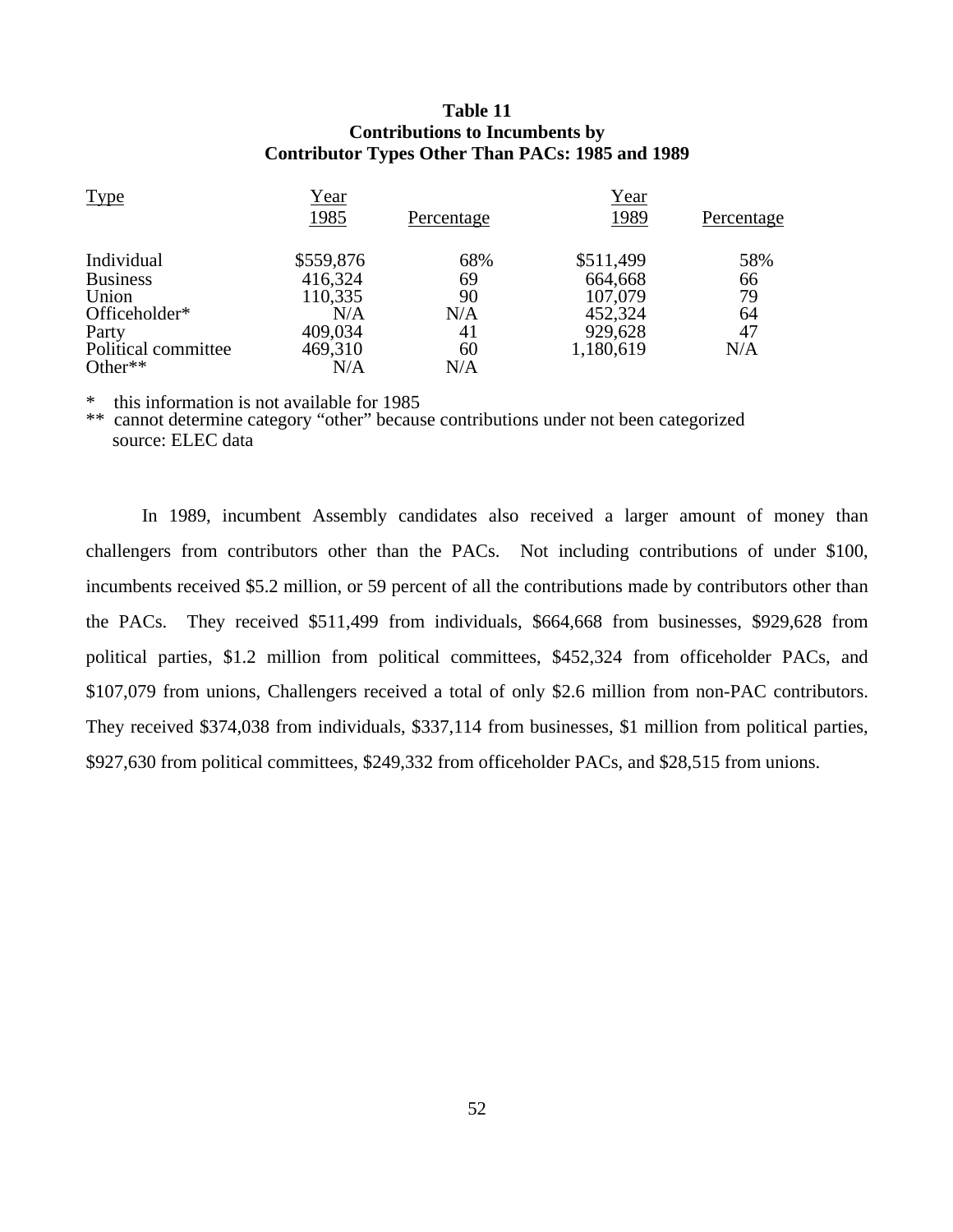#### **Targeted Districts Receive More Funds From Non-PAC Contributions**

 Finally, as shown in Table 12, non-PAC contributors funded candidates in the targeted districts at a significant rate. In 1985, candidates in the 18 targeted districts received 72 percent of the non-PAC contributor donations, or \$3.8 million. In 1989, candidates in the ten targeted districts received 65 percent of the contributions made by non-PAC contributors, or \$5.1 million. A~in, these ftgiii~es do not include contributions of under \$100.

# **Table 12 Non-PAC Contributions in Targeted Districts: 1985 and 1989**

| Year | No. Districts | Amount* | Percentage of<br>Contributions |
|------|---------------|---------|--------------------------------|
| 1985 | 18            | \$3.8   | 72%                            |
| 1989 | 10            | 5.1     | 65                             |

\* in millions of dollars

source: ELEC data

#### **Flow of Money Same For PACs And Non-PAC Contributors**

 The data relative to the dollar flow in the Assembly general elections of 1985 and 1989 demonstrate that there was little difference between the PACs and other contributor types in terms of funding winners, incumbents, and candidates in targeted districts. While a case may be made that the PACs undertook a clear-cut strategy in terms of funding those candidates expected to win, and that this strategy proved successful, it is equally important to note that the money from other contributor types flowed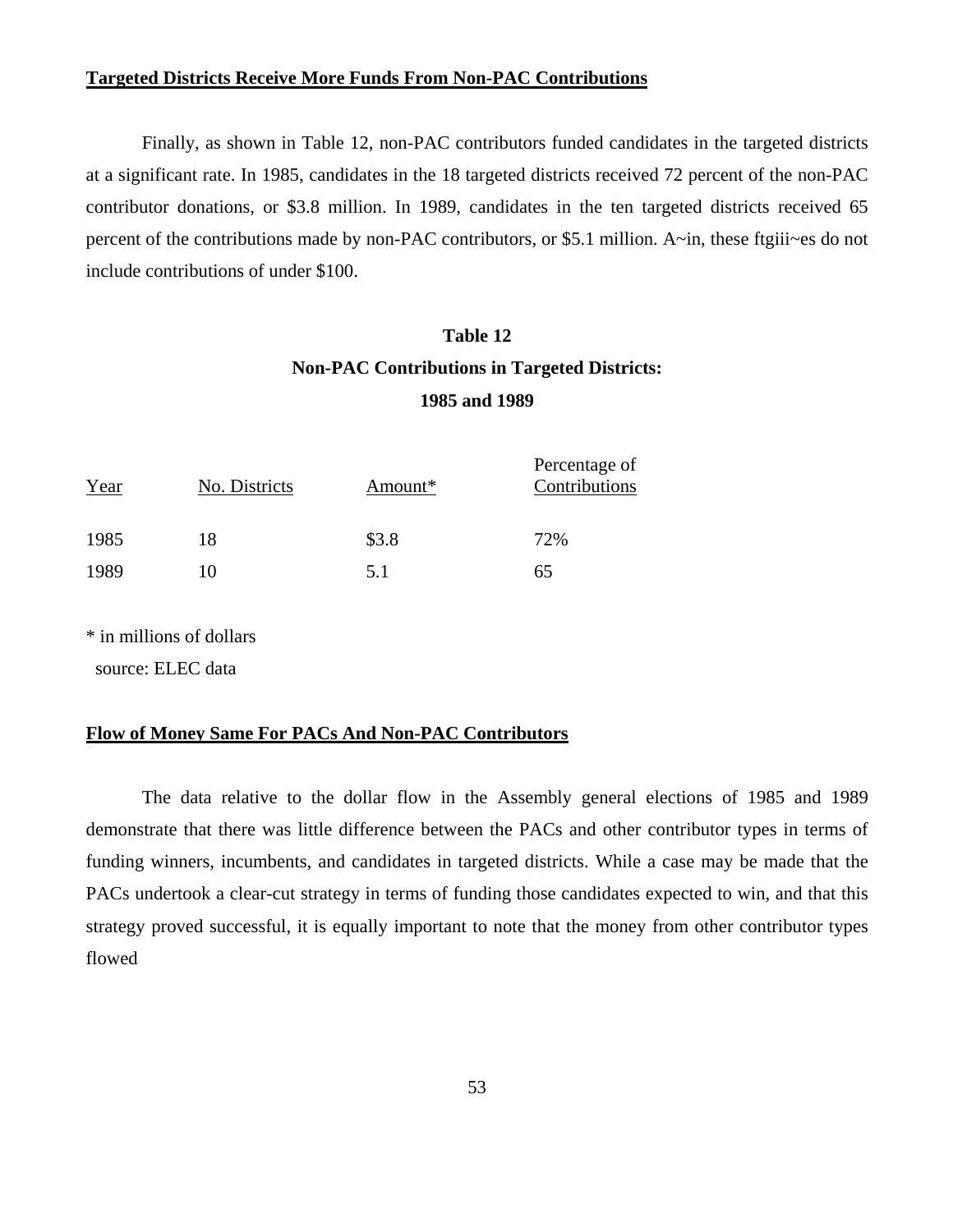in the same direction. Thus, the PACs are not distinguishable from other contributor types in this regard either, demonstrating that any overall strategy by the PACs to fund candidates with the best chance of winning would not necessarily result in their dominating the process of campaign finance and elections, and thereby the process of government.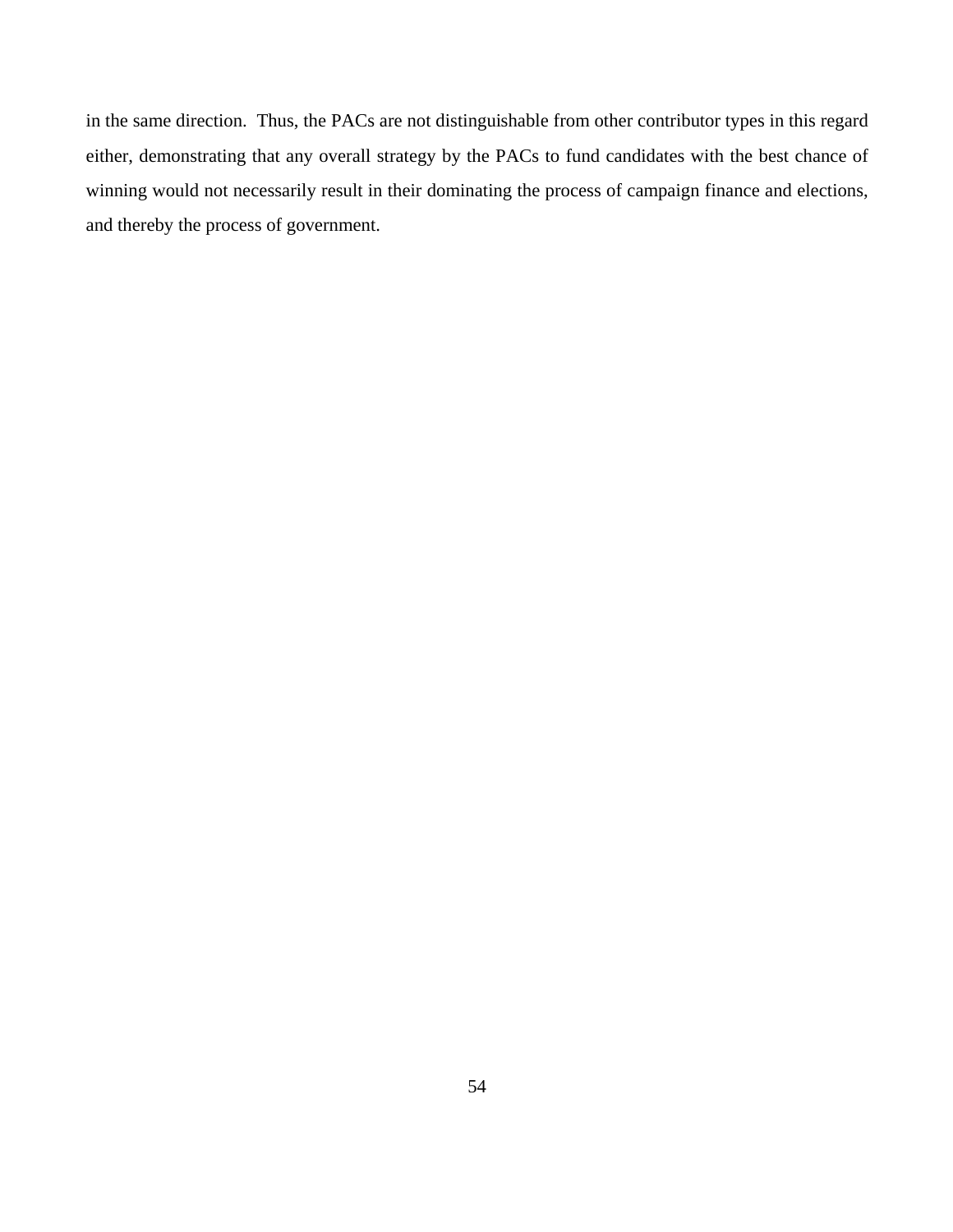# **FOOTNOTES**

- 1. See statistics compiled by the New Jersey Division of Elections, Department of State.
- 2. New Jersey Election Law Enforcement Commission, White Paper Number Two: Trends in Legislative Campaign Financing: 1977-1987, May, 1989, pp. 17-18.

All of the statistical material contained in this chapter is derived from New Jersey Election Law Enforcement Commission data.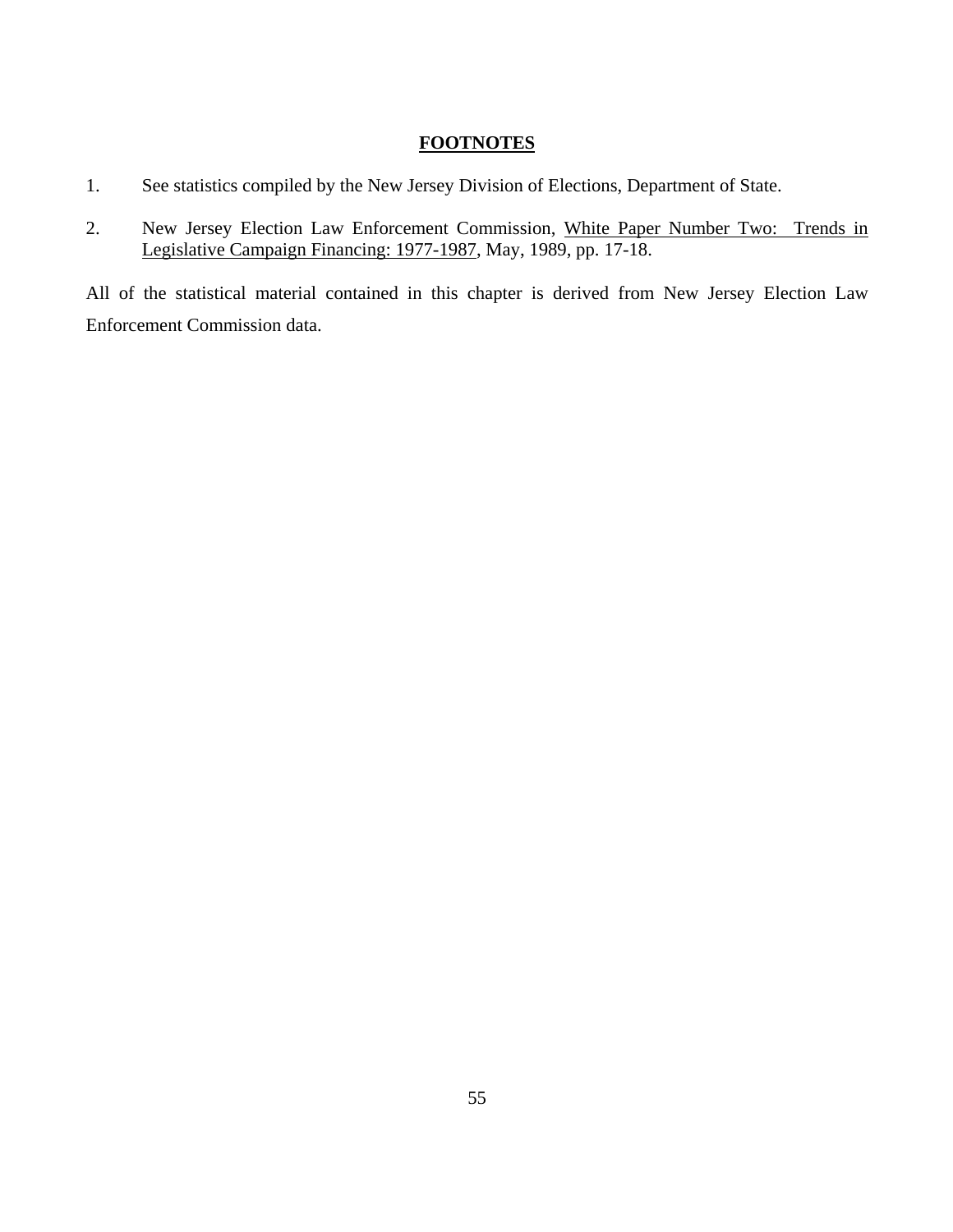#### **CHAPTER IV**

#### **Parties and Legislative Parties Financially Active**

In Chapter Two, it was revealed that the political parties and the political committees played a significant part in increasing Assembly general election campaign spending between 1985 and 1989. The political party committees increased their contributions by \$1 million during this period, accounting for 23 percent of the overall increase in contributions to candidates for Assembly. The political committees, on the other hand, increased their contributor activity by \$1.3 million. They were responsible for 30 percent of the increase in Assembly contributions between 1985 and 1989. Moreover, this activity may actually be somewhat understated because the candidates may not always have assumed, for reporting purposes, contributions made to them by the political parties and political committees in the form of expenditures made on their behalf. In other words, the amounts reported by the parties and PACs as having been contributed to candidates - that is candidates at all electoral levels seem to suggest more involvement in the financing of campaigns than might be suggested in the candidate's reports. It should be emphasized, however, that candidates are not necessarily required to report, as contributions, expenditures that the parties and committees purportedly spent on their behalf and are not in violation of the disclosure laws. At any rate, the statistics demonstrate that the political parties and political committees are very much involved in the campaign finance business. They show, moreover, that much benefit has been derived by candidates for the Legislature from this activity. Not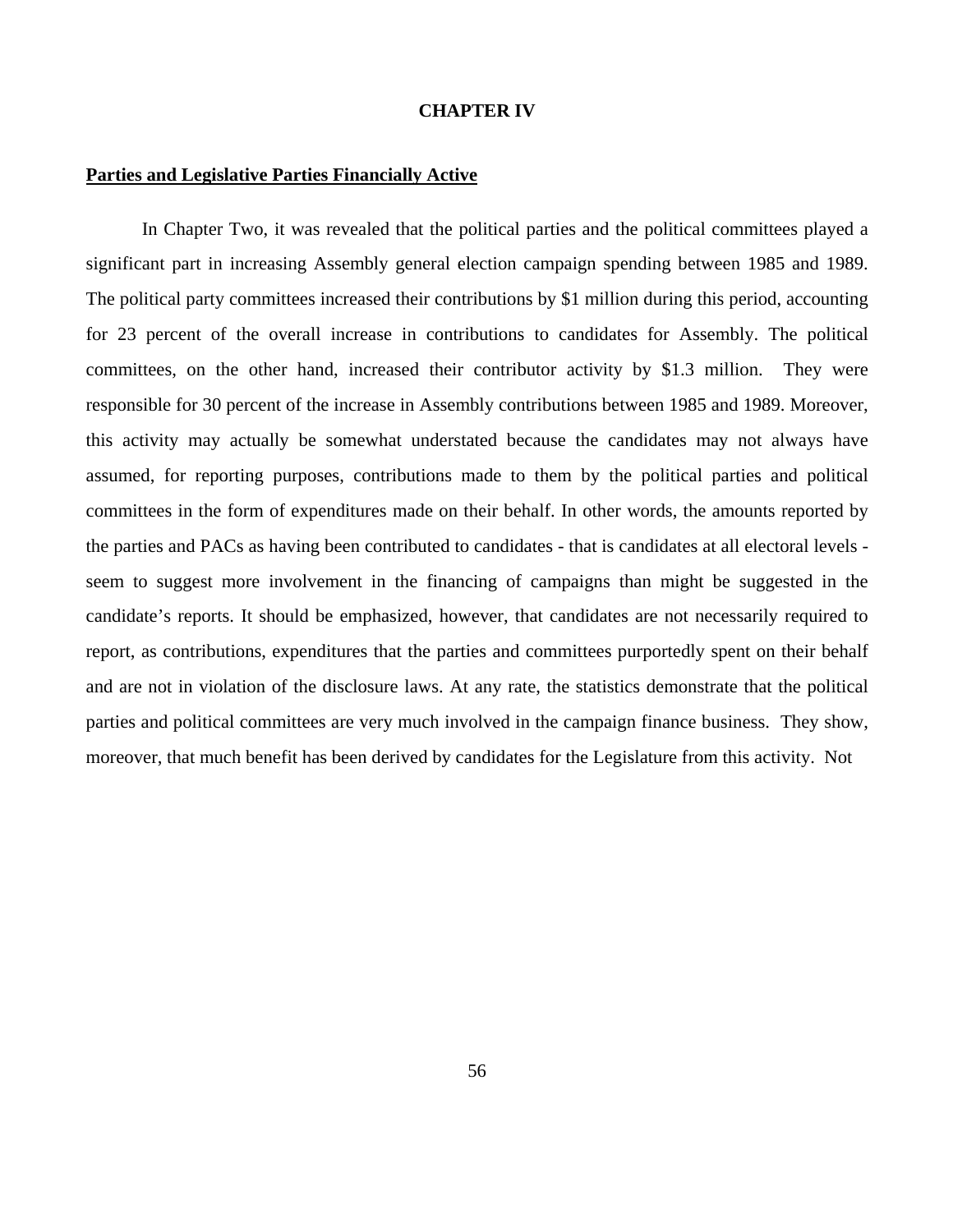only have candidates benefitted directly front contributions to them, but also from spending by the entities for generic advertising, polls, and voter registration activity, etc.

Though not all, much of the financial activity undertaken by these entities, especially as it pertains to the Assembly elections of 1985 and 1989, can be attributed to the state party committees and the legislative party committees. The Trends In Legislative Campaign Financing; 1977-1987 White Paper, in discussing the role of the state political party committees in the Senate and Assembly elections of 1983 and 1985, states:

*In recent years, there have been some very interesting developments taking place relative to the state's political party system; and these developments can most readily be observed in terms of campaigns for the Legislature . . . . There has been a shift in influence in these campaigns from the party organizations at the county level to the party organizations at the state level.*

The overall financial activity of the Democratic and Republican State Committees in 1985 and 1989 corroborate the findings of the 1989 White Paper. Certainly, overall financial activity increased, with higher expenditure amounts recorded in 1989 over 1985 (see Table 13). These expenditures, whether to provide direct contributions to the candidates or to cover the costs of polling, voter registration, and get-out-the-vote efforts, etc., certainly benefited Assembly candidates as well as other candidates.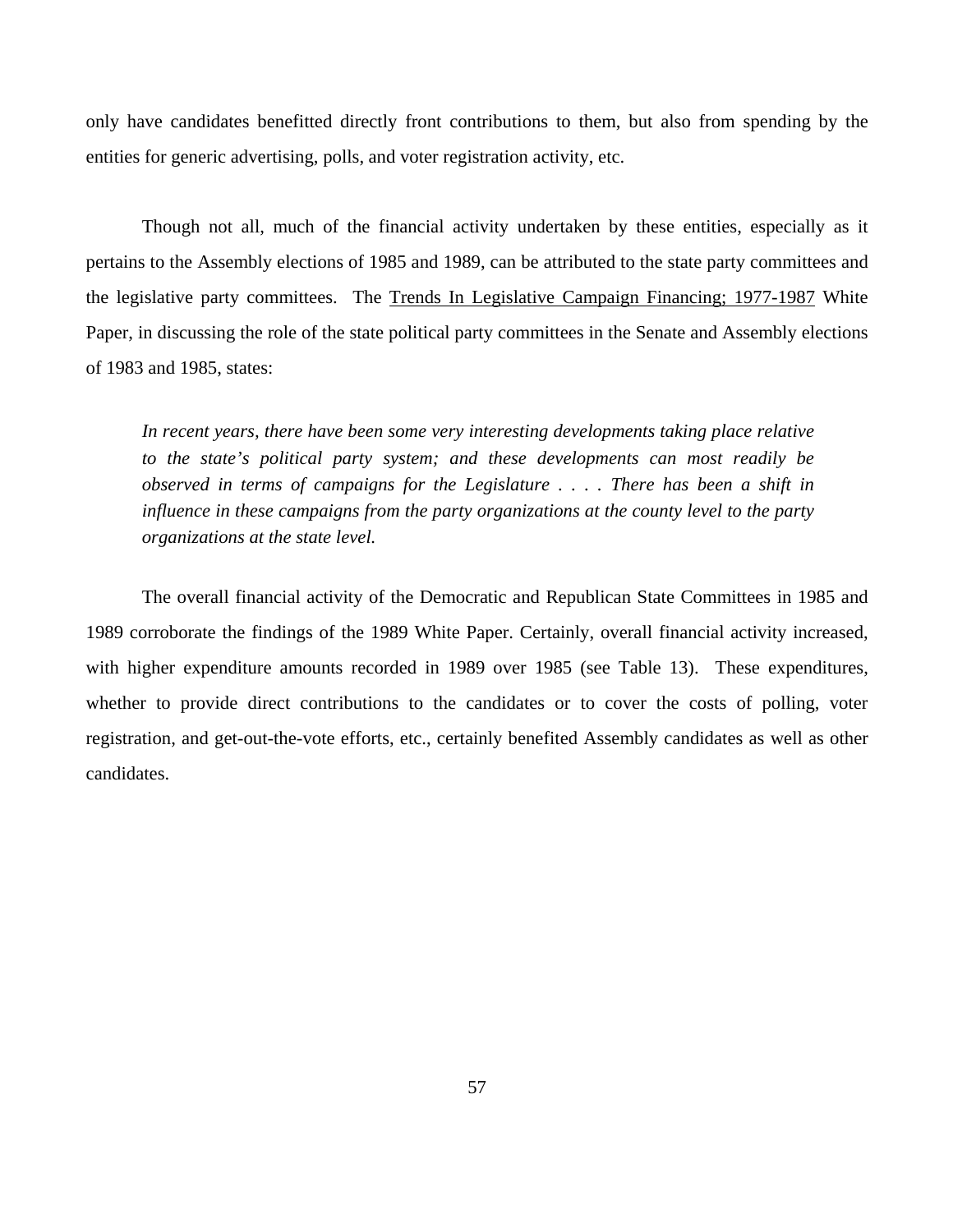## **Table 13 Financial Activity by State** Party **Committees: 1985 and 1989**

|                                   | 1985        |            | 1989          |               |  |
|-----------------------------------|-------------|------------|---------------|---------------|--|
|                                   | Receipts*   | Exp.       | Receipts*     | Exp.          |  |
| <b>Democratic State Committee</b> | <b>S</b> .9 | \$1.0      | $\text{\$}.9$ | $\text{\$}.9$ |  |
| <b>Republican State Committee</b> | 4.0         | <u>4.4</u> | <u>4.7</u>    | <u>4.8</u>    |  |
| Total                             | \$4.9       | \$5.4      | \$5.6         | \$5.7         |  |
| * in millions of dollars          |             |            |               |               |  |

source: ELEC data

 In 1989, total receipts reported by the Democratic State Committee and the Republican State Committee amounted to \$5.6 million, a 14 percent increase over 1985 when they equaled \$4.9 million. Expenditures rose by 6 percent, from \$5.4 million to \$5.7 million. Because the Democratic legislative party committee. Campaign '89, whose financial activity was enormous, was operated under the aegis of the Democratic State Committee, the financial activity of the Democratic State Committee per sé in 1989 proved to be considerably less than that of its counterpart, the Republican State Committee. Nevertheless, the Democratic State Committee still recorded \$903,830 in receipts and made \$887,046 in expenditures. In 1985, this committee reported \$926,406 in receipts and \$1 million in expenditures. The Republican State Committee in 1989 had receipts of \$4.7 million and expenditures of \$4.8 million. Republican party receipts in 1985 amounted to \$4 million and expenditures to \$4.4 million.

 The legislative party committees, be they PACs or political committees formed basically by the party leadership in the Legislature, also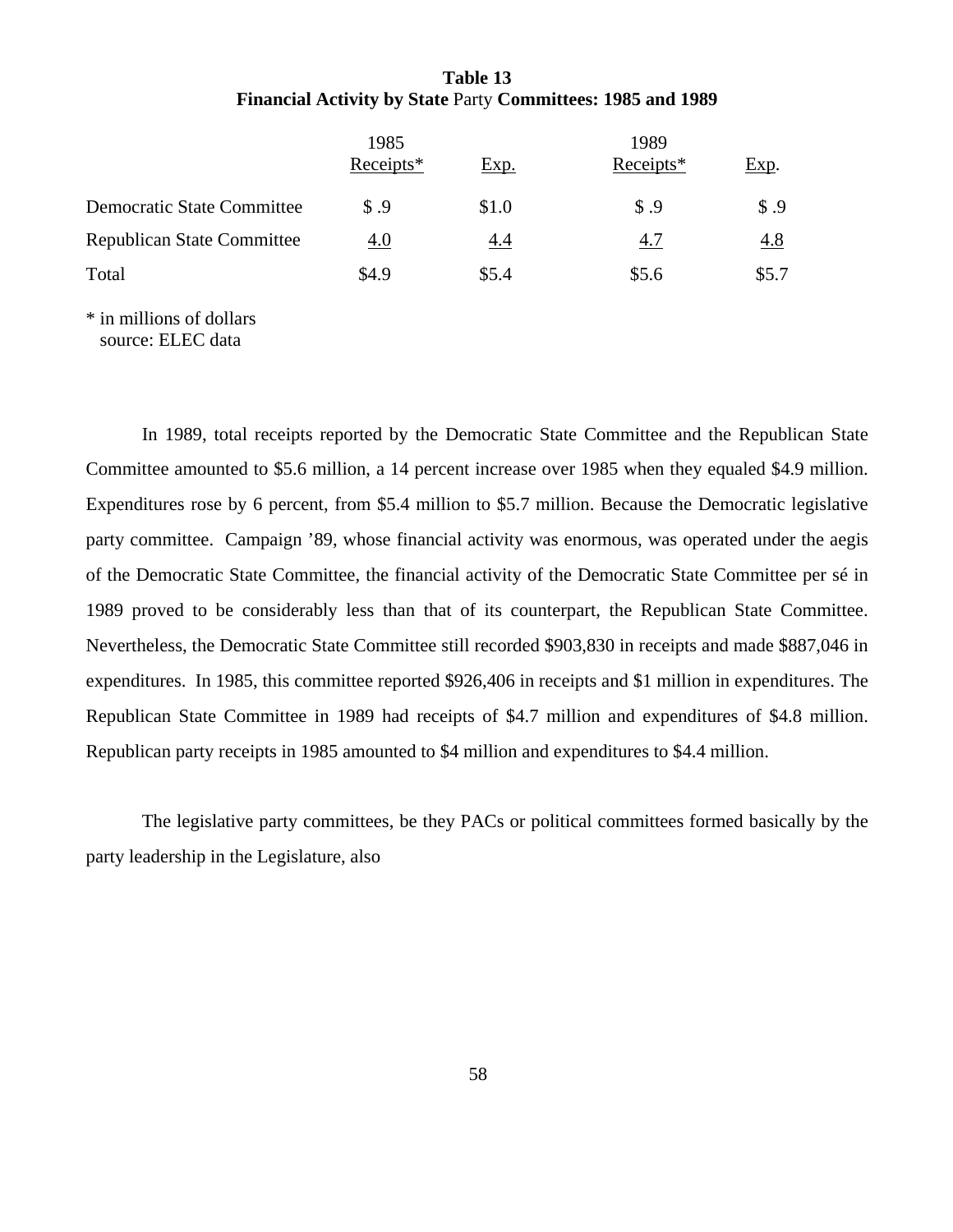participated heavily in the 1985 and 1989 general elections for Assembly, impacting substantially the spending capability of the candidates.

 As shown in Table 14, Campaign '89 and Assembly Republican Majority '89 reported receipts of \$10.9 million. This figure represents a 1,457 percent increase over 1985, when total receipts for their 1985 counterparts, the Democratic Legislative Campaign Committee and Republican Majority '85, reached \$695,935. Expenditures by the Legislative Party Committees in 1989 grew by 1,443 percent, from \$737,520 to \$10.8 million.

# **Table 14**

#### **Financial Activity by Legislative Party Committees: 1985 and 1989**

|            | 1985        |                      | 1989       |        |  |
|------------|-------------|----------------------|------------|--------|--|
|            | $Receipts*$ | <u>Exp.</u>          | Receipts*  | Exp.   |  |
| Democratic | $\$\cdot3$  | $\$\cdot3$           | \$9.6      | \$9.5  |  |
| Republican | <u>.4</u>   | $\cdot$ <sup>4</sup> | <u>1.3</u> | 1.3    |  |
| Total      | \$.7        | \$.7                 | \$10.9     | \$10.8 |  |

\* in millions of dollars

source: ELEC Data

 In 1989, Campaign '89 raised \$9.6 million and spent \$9.5 million compared with the 1985 Democratic Legislative Campaign Committee, which raised \$315,638 and spent \$344,385.

 The Assembly Republican Majority '89 Committee raised \$1.3 million and spent \$1.3 million whereas Republican Majority '85 raised \$380,567 and spent \$393,135.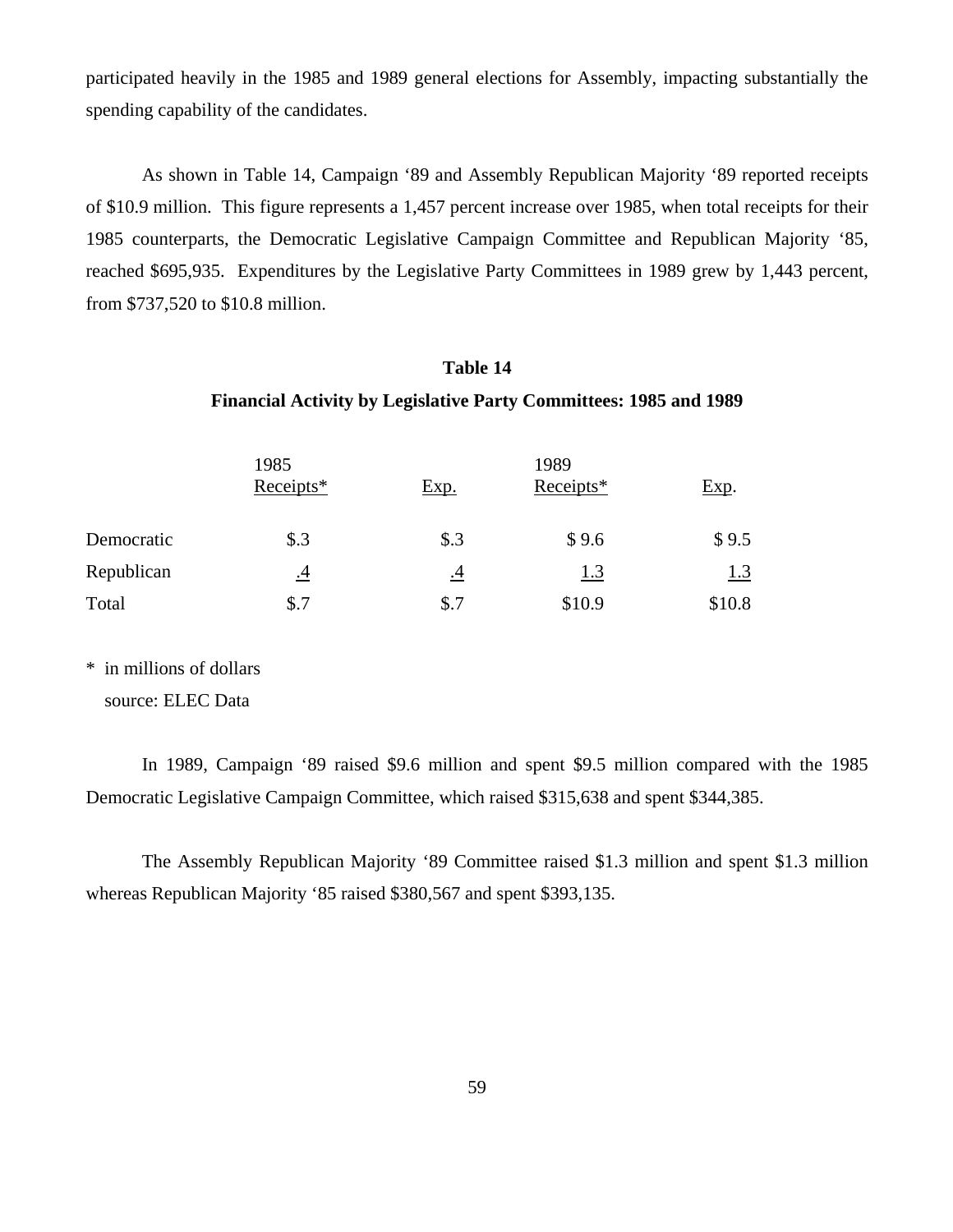In 1985, and especially in 1989, the Democratic and Republican State Committees and the legislative party committees provided significant financial help to Assembly general election candidates. But who funded them? Was it the PACs? If a "PAC plague" truly exists in New Jersey, then surely much of the money raised by these party-oriented entities derived from the political action committees. But did it? The following pages will explore this question as part of the study's effort to place the role of the special interest PACs in New Jersey in its proper perspective. Certainly part and parcel of a campaign finance system dominated by the PACs is the existence of large amounts of PAC contributions to the political parties and the legislative party committees. By funding these party players in a major way, the PACs would essentially be making indirect contributions to the candidates for the Assembly, who benefit substantially from the activities of the state committees and the legislative party committees.

#### **PAC Contribution Amounts To Party Entities Vary**

 As will be shown, PAC financial activity relative to the groups in question varied. Moreover, in neither 1985 or 1989 can the special interest PACs be said to be the dominant force behind the funding of the state political parties or the legislative party committees. Only once did the proportion of all contributions made to any one of the party-oriented groups by the PACs exceed 30 percent. Mostly, the PAC proportion of total contributions hovered between 11 and 17 percent. Once, it even sunk as low as two percent. Table 15 profiles PAC activity relative to the state parties and the legislative party committees in both 1985 and 1989.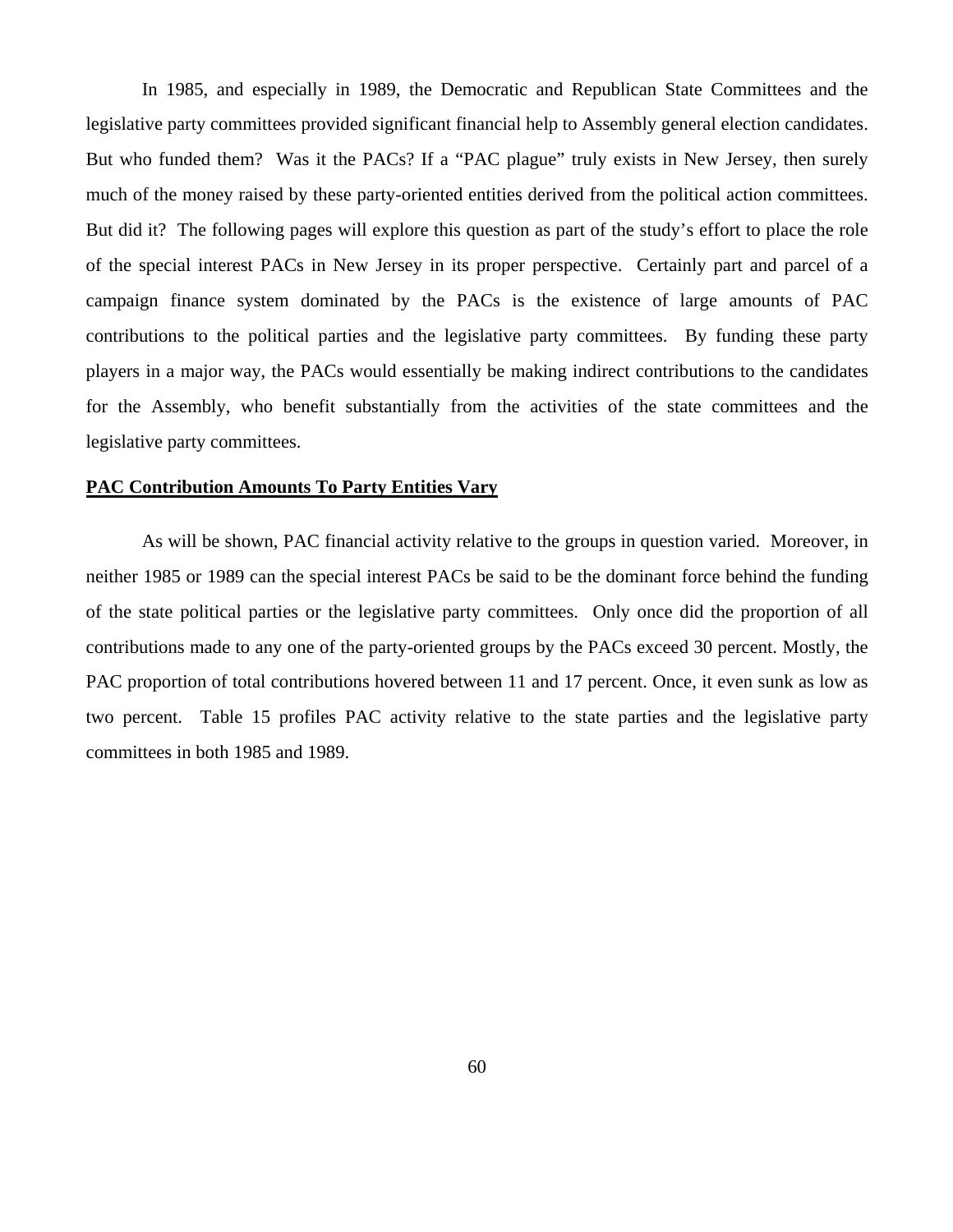## **Table 15 Amount and Proportion of Contributions to State Party Committees and Legislative Party Committees Made by PACs: 1985 and 1989**

|                          | 1985      |                |             | 1989       |  |
|--------------------------|-----------|----------------|-------------|------------|--|
| Party                    | Amount    | Percent        | Amount      | Percent    |  |
| Democratic               | \$42,685  | 17%            | \$19,600    | 2%         |  |
| Republican               | 82,850    | $\overline{2}$ | 254,700     | <u> 11</u> |  |
| Total                    | \$125,535 | 3%             | \$274,300   | 9%         |  |
| <b>Legislative Party</b> |           |                |             |            |  |
| Democratic               | \$79,500  | 33%            | \$979,208   | 11%        |  |
| Republican               | 53,545    | <u>14</u>      | 210,075     | <u>16</u>  |  |
| Total                    | \$133,045 | 21%            | \$1,189,283 | 11%        |  |
| source: ELEC data        |           |                |             |            |  |

In 1985, the PACs gave \$125,535 to the state parties. This amount represented 3 percent of the total contributions made to the party committees. The Democratic State Committee raised \$42,685, or 17 percent of its total contributions from the special interest political action committees and the Republican State Committee raised \$82,850, or 2 percent of its contributions from the PACs.

The percentage of total contributions to the parties by the PACs remained low in 1989 as well. Overall, the PACs contributed \$274,300 to the state parties, or 9 percent of total contributions. The Democratic State Committee received \$19,600 from the PACs, or 2 percent of total contributions and the Republican State Committee received \$254,700, or 11 percent of total contributions, from the PACs.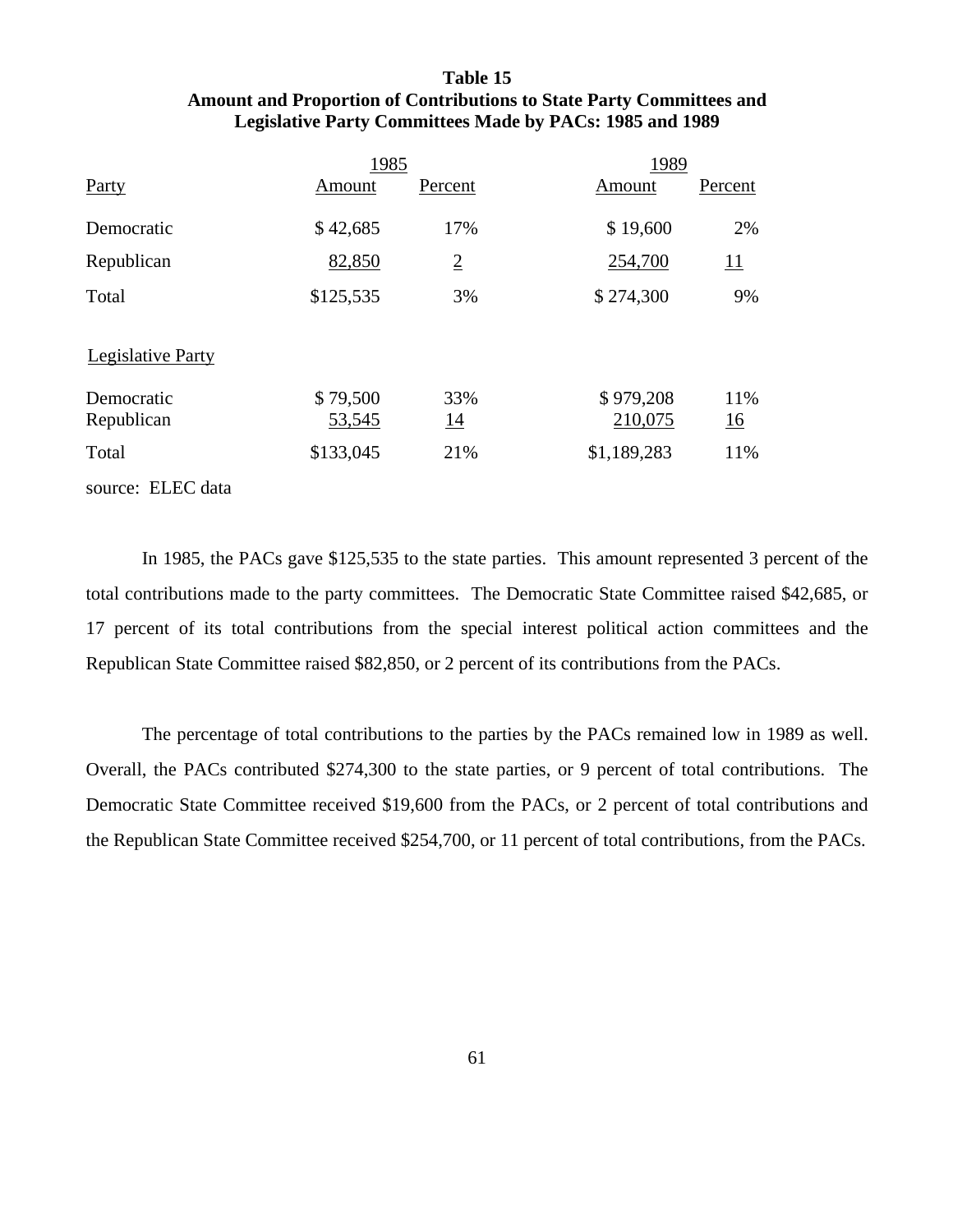In 1985, the legislative party committees raised \$133,045, or 21 percent of their total contributions from the PACs. The PACs contributed \$79,500 to the Democratic legislative campaign committee, or 33 percent of the contributions received by this committee. Republican Majority '85 received \$53,545 from the political action committees, or 14 percent of its total contributions.

 Campaign '89, the Democratic legislative party committee in 1989, did receive \$979,208 from the PACs. However, this amount still only represents 11 percent of the contributions made to the committee. The PACs made 16 percent of the contributions to Assembly Republican Majority '89, but the total amount of \$210,075 was less than that collected by the Democratic legislative party committee. In total, the PACs contributed \$1.2 million to legislative party committees in 1989, or 11 percent of all contributions made to these committees.

 The data cited above indicate that the special interest PACs, though contributing to the party entities, by no means constituted the dominant force behind the funding of the state committees and the legislative party committees in either 1985 or 1989. As shown earlier, their direct activity relative to candidates for the Assembly was much stronger than their activity relative to the party committees.

 Looking at the financial activity of other types of contributors vis-a-vis the party entities will verify the fact that the PAC role in funding the state committees, and the legislative party committees, was not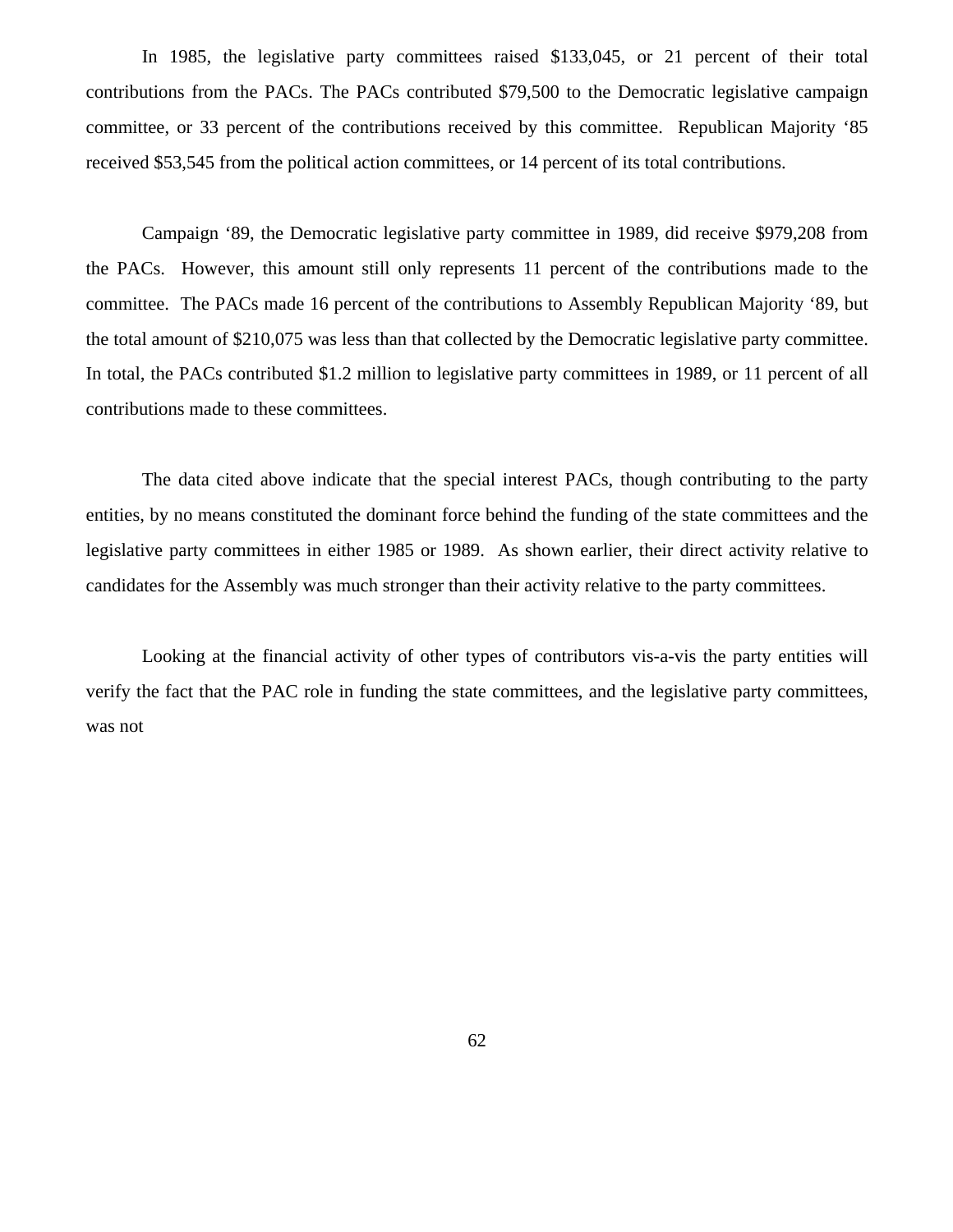the dominant one. In fact, this comparison will show other contributor types to be, at least in certain instances, much more central to the financing of the party entities than the PACs.

#### **Non-PAC Contributions Often Exceed The PACs**

When considering contribution activity toward the state committees in 1985 (see Table 16), the data show that other contributor types were much more significant than PACs in the financing of the state political party committees. For instance, businesses made 39 percent of all contributions, for a total of \$1.4 million. Individuals made 25 percent of the contributions, at \$924,286. Contributions from other party entities, be they national party organizations or local party organizations, made 13 percent of all contributions to the state committees, at \$492,062. The special interest PACs, as noted above, contributed 3 percent of the funds, or \$125,535. Unions contributed \$45,140, or one percent of the funds and officeholder PACs contributed \$8,305, or zero percent. All others, including contributors who made contributions of \$100 or less, contributed \$695,350, or 19 percent of all contributions.

Essentially, the same pattern emerged in 1989. Businesses made 49 percent of all contributions to the state party committees, or \$1.5 million. Individual contributors comprised 23 percent of all contributions, at \$728,661. Again, the PACs made nine percent of the contributions, at \$274,300. Other party sources gave \$214,541, or 7 percent of all contributions. Unions contributed \$17,200, or one percent of all funds, and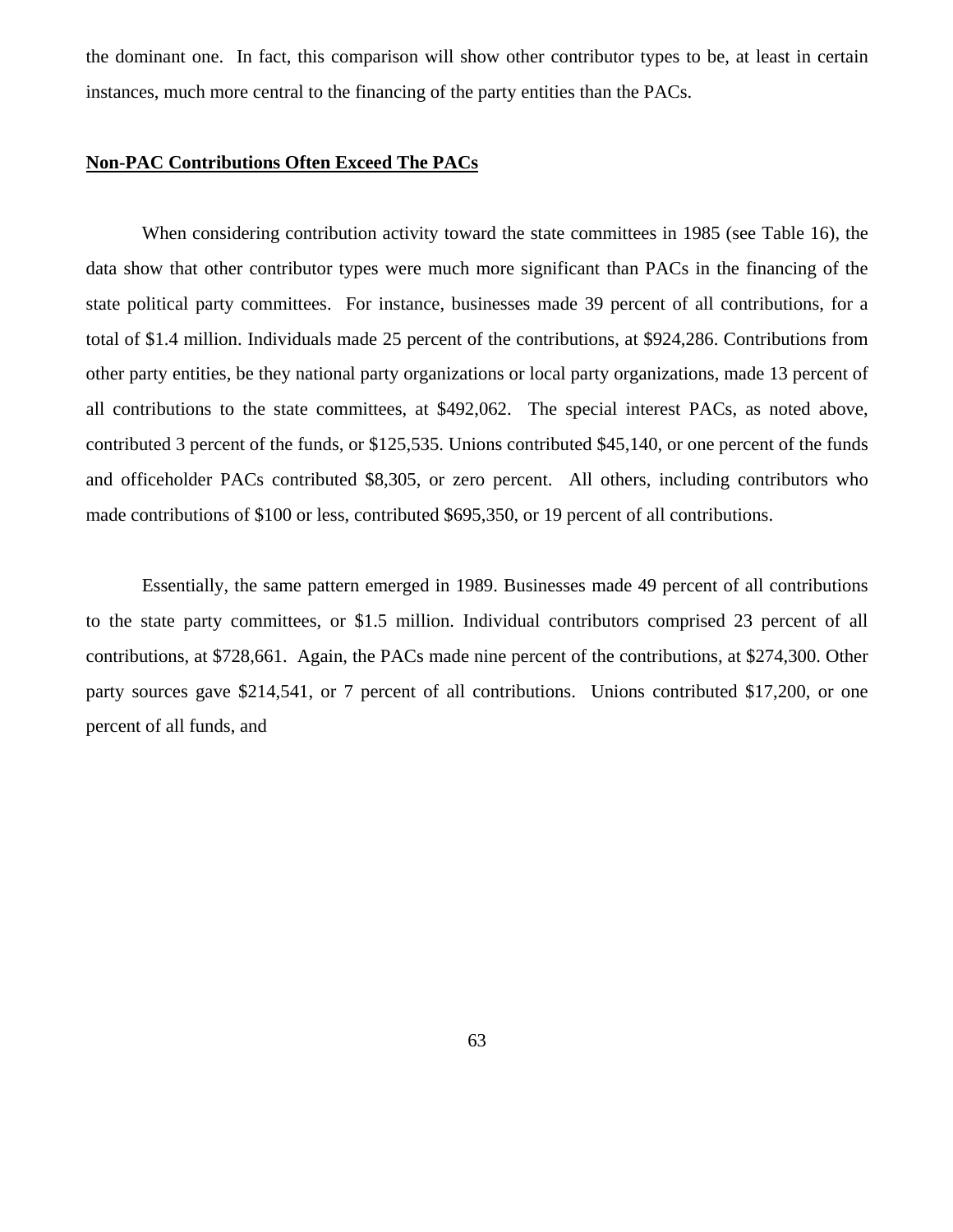officeholder PACs contributed \$67,190, or two percent of all funds. All others contributed \$292,374, or nine percent of all funds.

| Table 16                                                     |
|--------------------------------------------------------------|
| <b>Proportion of Contributions to State Party Committees</b> |
| by Contributor Type: 1985 and 1989                           |

|                 | Year | Year           |
|-----------------|------|----------------|
| <b>Type</b>     | 1985 | 1989           |
| <b>PAC</b>      | 3%   | 9%             |
| Individual      | 25   | 23             |
| <b>Business</b> | 39   | 49             |
| Union           |      | 1              |
| Party           | 13   | 7              |
| Officeholder    |      | $\overline{2}$ |
| Other           | 19   | 9              |
| Total           | 100% | 100%           |

source: ELEC Data

 As shown in Table 17, the 1985 legislative party committees, the Democratic Legislative Campaign Committee, and Republican Majority '85, also witnessed non-PAC contributors making larger contribution amounts than the PACs.

# **Table 17 Proportion of Contributions to Legislative Party Committees by Contributor Type: 1985 and 1989**

|                 | Year           | Year |
|-----------------|----------------|------|
| <b>Type</b>     | 1985           | 1989 |
| <b>PAC</b>      | 21%            | 11%  |
| Individual      | 29             | 24   |
| <b>Business</b> | 25             | 34   |
| Union           | $\overline{2}$ | 2    |
| Party           | 11             | 11   |
| Officeholder    | 5              | 4    |
| Other           | 6              | 14   |
| Total           | 99%            | 100% |

Source: ELEC Data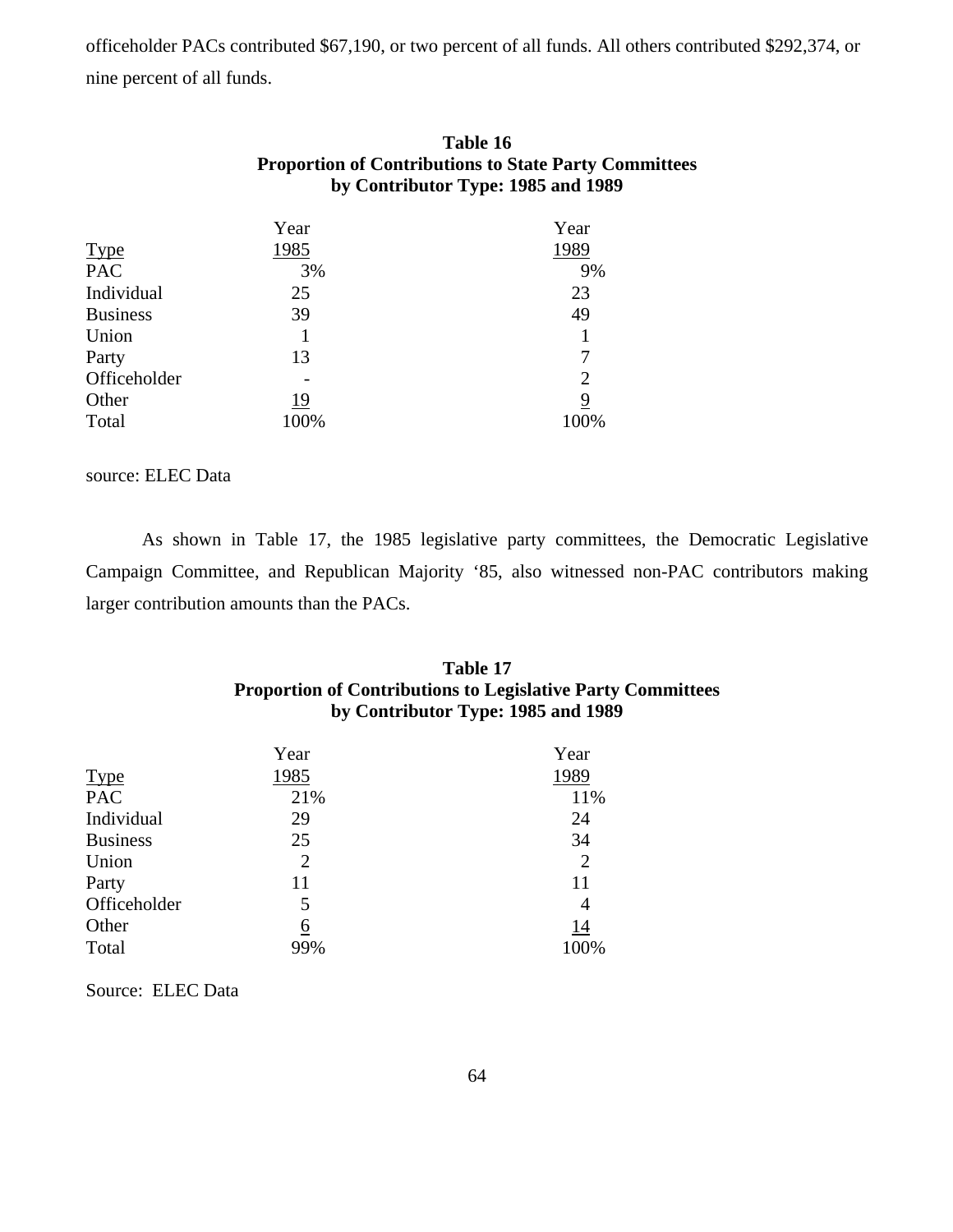In 1985, individual contributors made the most contributions to the legislative party committees. Individual contributors made 29 percent of all contributions, or \$180,752. Businesses provided 25 percent of all contributions, or \$155,845. The PACs, as noted above, made 21 percent of all contributions, or \$133,045. Other party organizations provided 11 percent of the contributions, or \$70,673, and officeholder PACs five percent, or \$29,979. Unions contributed \$14,500, or two percent of the contributions. All other contributions, including those that were less than \$100, constituted the remaining contributions.

 Finally, in 1989, other contributor types again outdistanced the PACs in terms of contributions made to the legislative party committees. Businesses, for instance, made 34 percent of all contributions to these entities in 1989, at \$3.6 million. Individual contributors provided 24 percent of the funds, or \$2.5 million. Other party organizations, at 11 percent, contributed \$1.2 million. Again, the PACs made 11 percent of the contributions, or \$1.2 million. Officeholder PACs made four percent of all contributions, or \$458,063, and unions made \$190,765, or two percent of all contributions. All others made \$1.4 million, or 14 percent of all contributions.

## **PACs Lag Behind Non-PAC Contributors In Fueling Increases In Contributions To Party Entities**

 The fact that the special interest PACs were no more the dominant contributor to the state party entities than they were to Assembly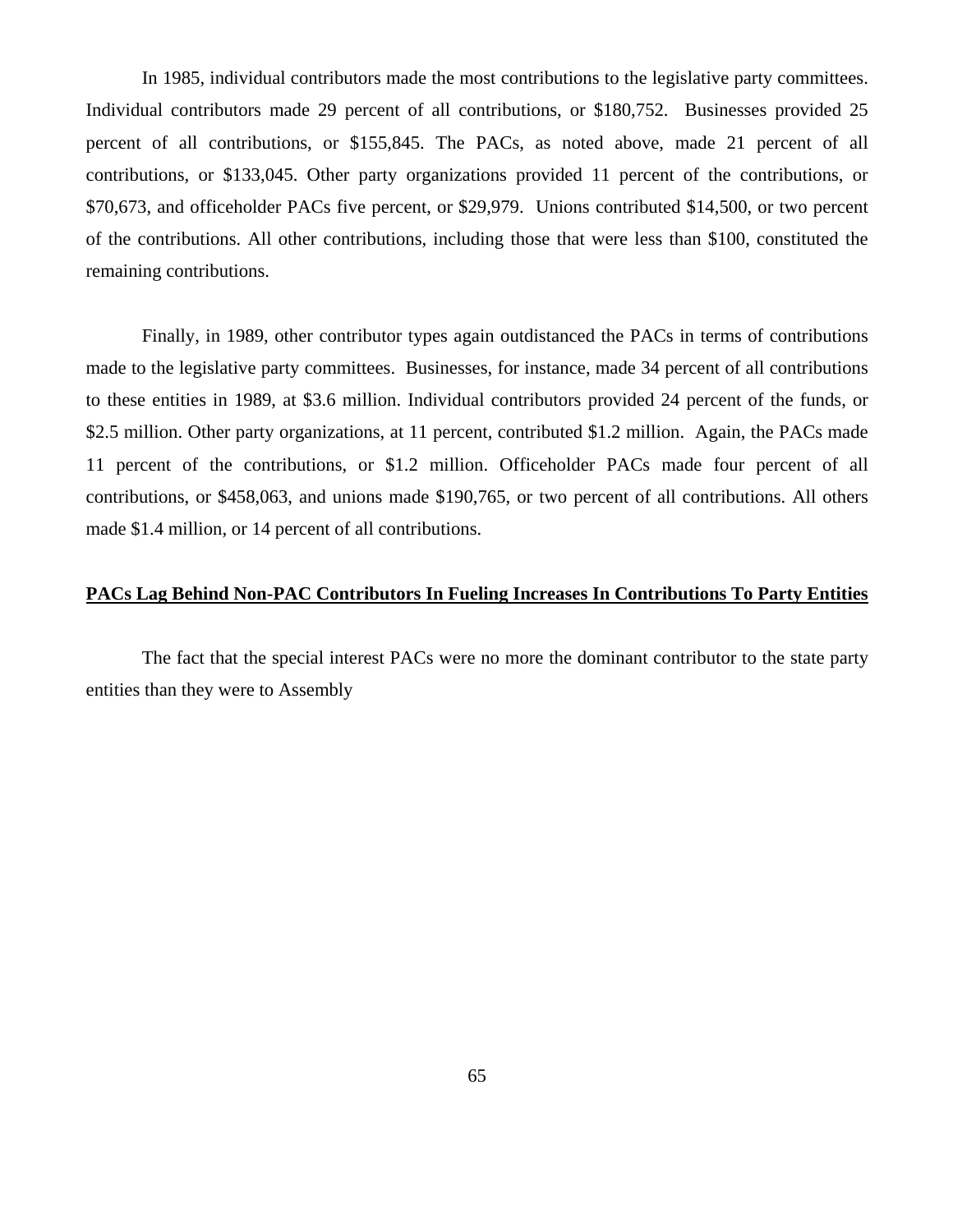candidates is essentially corroborated by analyzing the data dealing with the proportion of increase or decrease in total contributions to these entities represented by the PACs.

Total contributions to the state political party committees decreased by \$613,215 from 1985 to 1989. Indeed, the special interest PACs did not contribute to this decrease in total contributions; they actually increased their activity vis-a-vis the Democratic and Republican State Committees by \$148,765, the most of any contributor type. Businesses and officeholder PACs also increased their activity relative to these committees by \$83,197 and \$58,885 respectively. Other contributor types were responsible for the decline in total contributions made to the state committees in 1989. Contributors of \$100 or less accounted for 64 percent of the total decrease by contributing \$390,392 less than in 1985. Other party organizations, be they national or local in scope, by reducing their contributions by \$277,521, represented 45 percent of the decrease. Individuals, down by \$195,625, accounted for 32 percent of the decrease; unions, off by \$27,940, made up 5 percent of the decrease; and all other contributor types represented the remaining proportion of reduced contributor activity.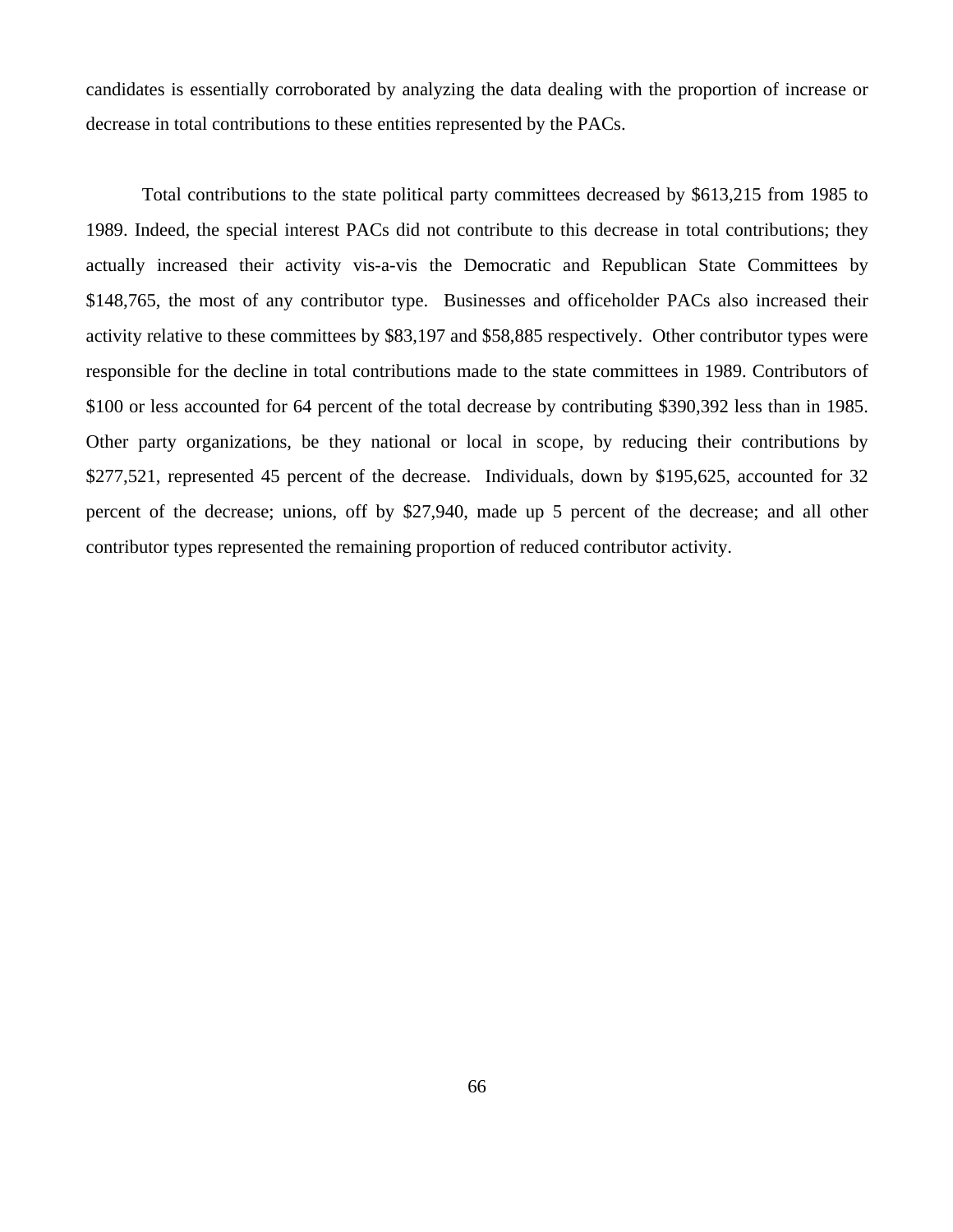PAC contributions to the state party committees in 1989, even though they increased while contributions by most other contributor types declined, should not be viewed as significant and certainly should not be pointed to as evidence that the political action committees are becoming more of a factor i~ terms of providing soft money to candidates. It is true that they increased their contributions by 119 percent, to \$274,300 in 1989. Yet, this total amount is considerably less than the \$1.5 million contributed by businesses and the \$728,661 contributed by individuals. Thus, while the PACs did raise their contribution levels relative to the state parties in 1989 over 1985, this fact, when placed in the framework of their overall giving, cannot be used to suggest that the PACs are a dominant contributor to the state party committees, and through them, indirectly to the candidates.

 An analysis of this data dealing with the proportion of increase or decrease in contributions to the legislative party committees which is attributable to each contributor type better illustrates the fact that the PACs were not the dominant factor in funding these party oriented entities, which, in turn, had so much involvement in the Assembly campaigns.

 The legislative party committees in 1989 showed an enormous increase in financial activity over 1985. Contributions to these committees, due in large part to the intense activity of Campaign 89, increased by \$9.9 million. The proportion of the increase attributable to the PACs was 11 percent. In 1989, these entities contributed approximately \$1 million more to the legislative party committees than in 1985. This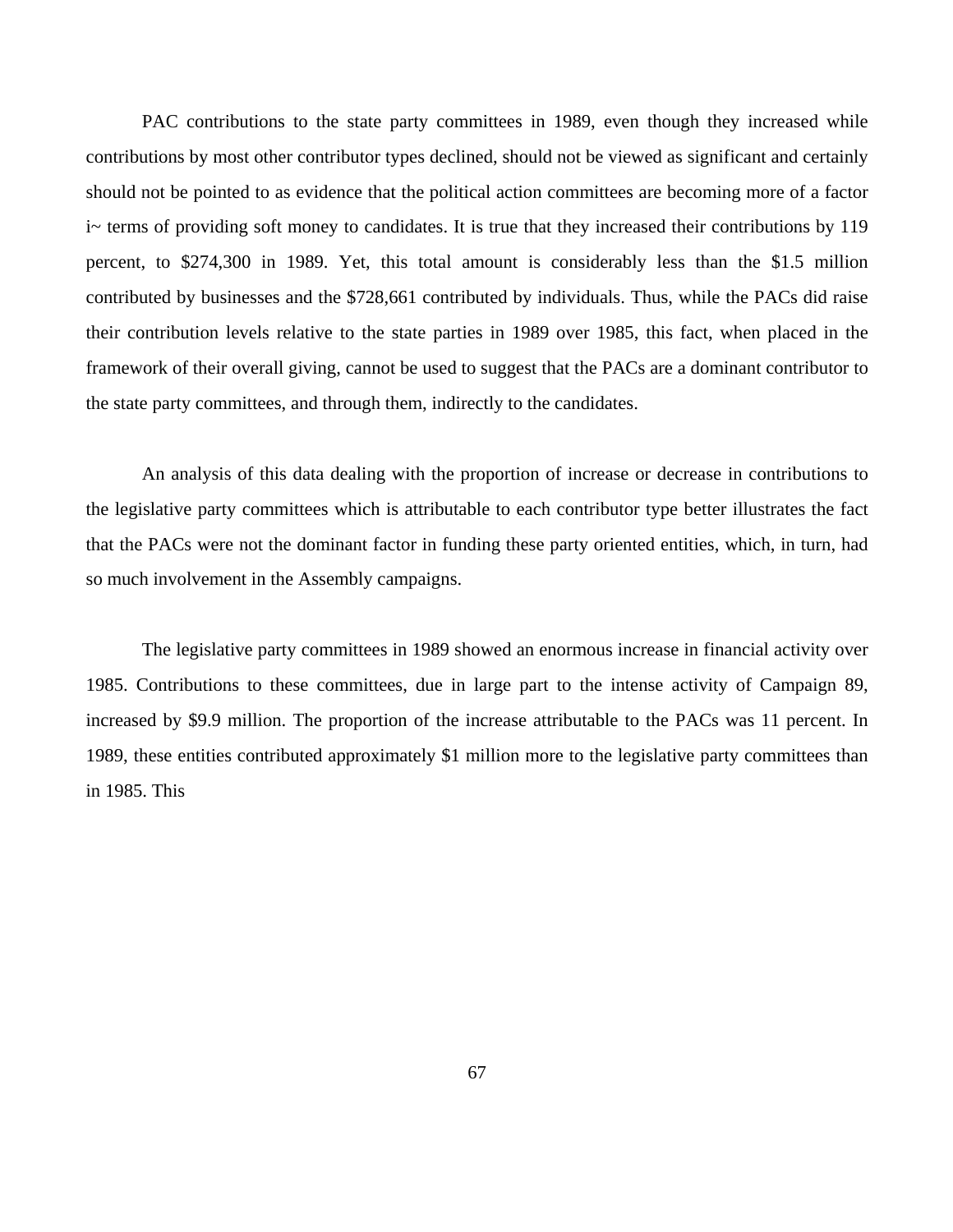proportion is equal to that of the parties, who increased their activity by \$1.1 million, but less then the proportion of the increase attributable to businesses and individuals. The increase in business contributions amounted to \$3.4 million, representing 35 percent of the increase in total contributions. The increase in individual contributions reached \$2.3 million, or 23 percent of the overall increase. Unions and officeholder PACs accounted for two and four percent of the total increase. Unions increased their activity by \$176,265 and officeholder PACs by \$428,084. Other contributors provided the remaining proportion. Thus, again, while the PACs certainly contributed a substantial amount to the legislative party committees, other contributor types contributed as much or substantially more to these entities and were responsible to a greater degree for the enormous increase in their activity than were the PACs (see Table 19).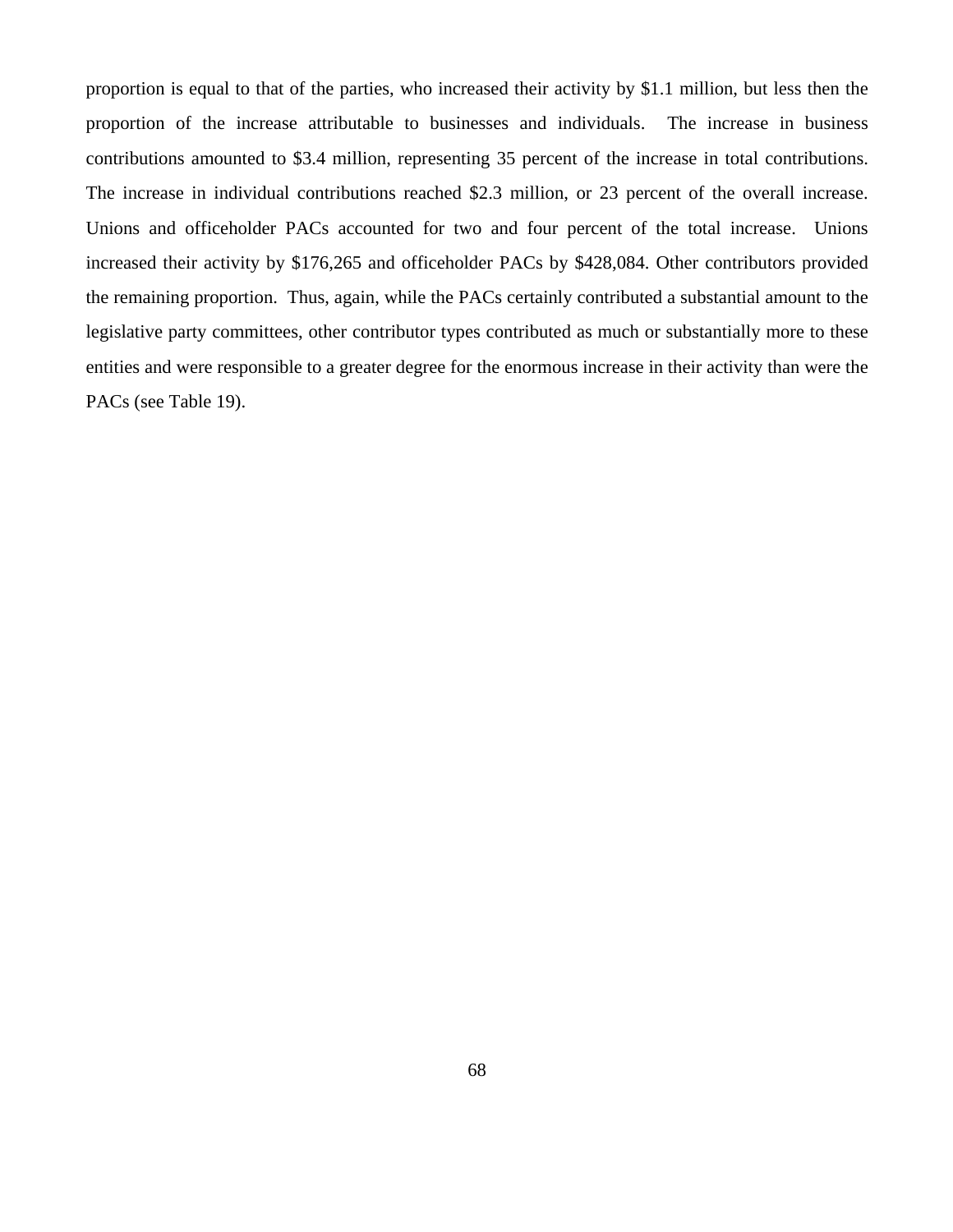### **Table 18 ftoportion of Increase in Contributions to Legislative Party Coiilttee by Contributor Type: 1985 and 1989**

| Type                                                                                                  | Percent                                      |
|-------------------------------------------------------------------------------------------------------|----------------------------------------------|
| <b>PAC</b><br>Individual<br><b>Business</b><br>Union<br>Party<br>Officeholder<br>Under \$100<br>Other | 11%<br>23<br>35<br>$\overline{2}$<br>4<br>14 |
| Total                                                                                                 | 100%                                         |

source: ELEC Data

### **The PACs Are Not The Dominant Contributor To Party Entities**

 The Democratic and Republican state party committees, along with the party-oriented committees established by legislative leaders, were a vital part of the campaign process in the Assembly elections of 1985 and 1989. As shown in Trends in Legislative Campaign Financing: 1977-1987, they were an increasingly important factor in that period as well. For that reason, they are a vital part of this paper; an analysis of their sources of funding being important to the purpose of this study, which is to cast the proper perspective on the role of the PACs in order to contribute in a beneficial way to the efforts to bring about reasoned and effective campaign finance reform in New Jersey.

 In terms of providing funding to the party entities, which in turn played key roles in the Assembly general elections of 1985, the special interest PACs were less of a factor than they were relative to providing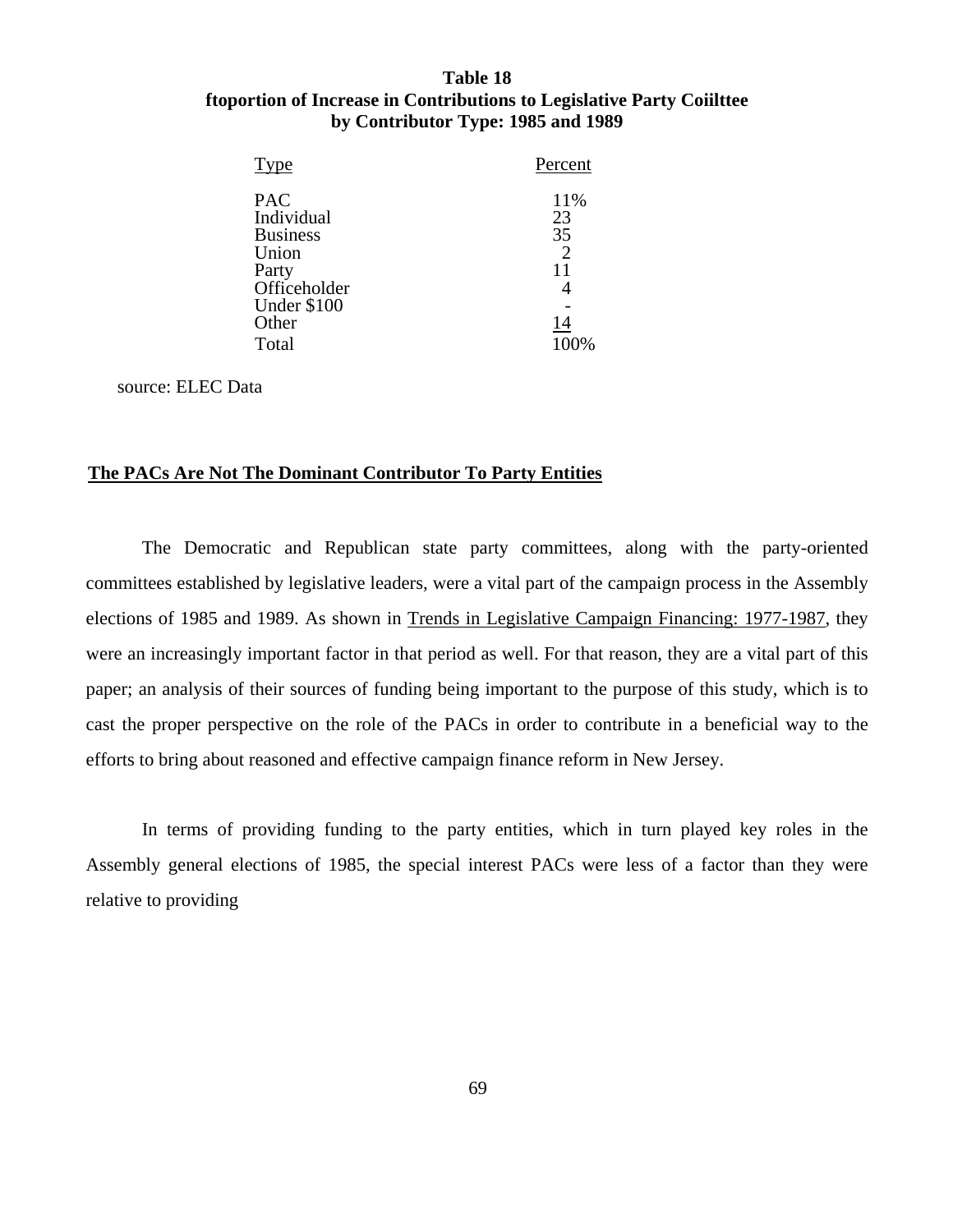funds directly to the candidates. An important factor, though not the lone driving force behind the increase in the financial activity of Assembly candidates, the PACs certainly were not the dominant contributor to the party entities. Moreover, they cannot even be classified as a driving force behind the funding efforts of these entities. Thus, in searching for evidence of a "PAC plague" in New Jersey via the financial activity of the PACs toward the party entities, the data points to the opposite conclusion. In a word, the PACs have not been the chief financial backers of the state party committees or the legislative party committees. As shown in this chapter, other contributor types, including businesses, individuals, and national and local party organizations, have equalled and outpaced the PACs. Certainly the political action committees cannot be said to be the driving force behind the increase in legislative spending as a result of their secondary activity relative to the party entities. While the PACs have increased their contributions to the party entities, so too, in most instances, have other contributor types, often to a greater extent than the political action committees. Thus, the analysis of secondary PAC activity corroborates the earlier findings espoused in this paper - that a "PAC plague" has not been found to exist in New Jersey.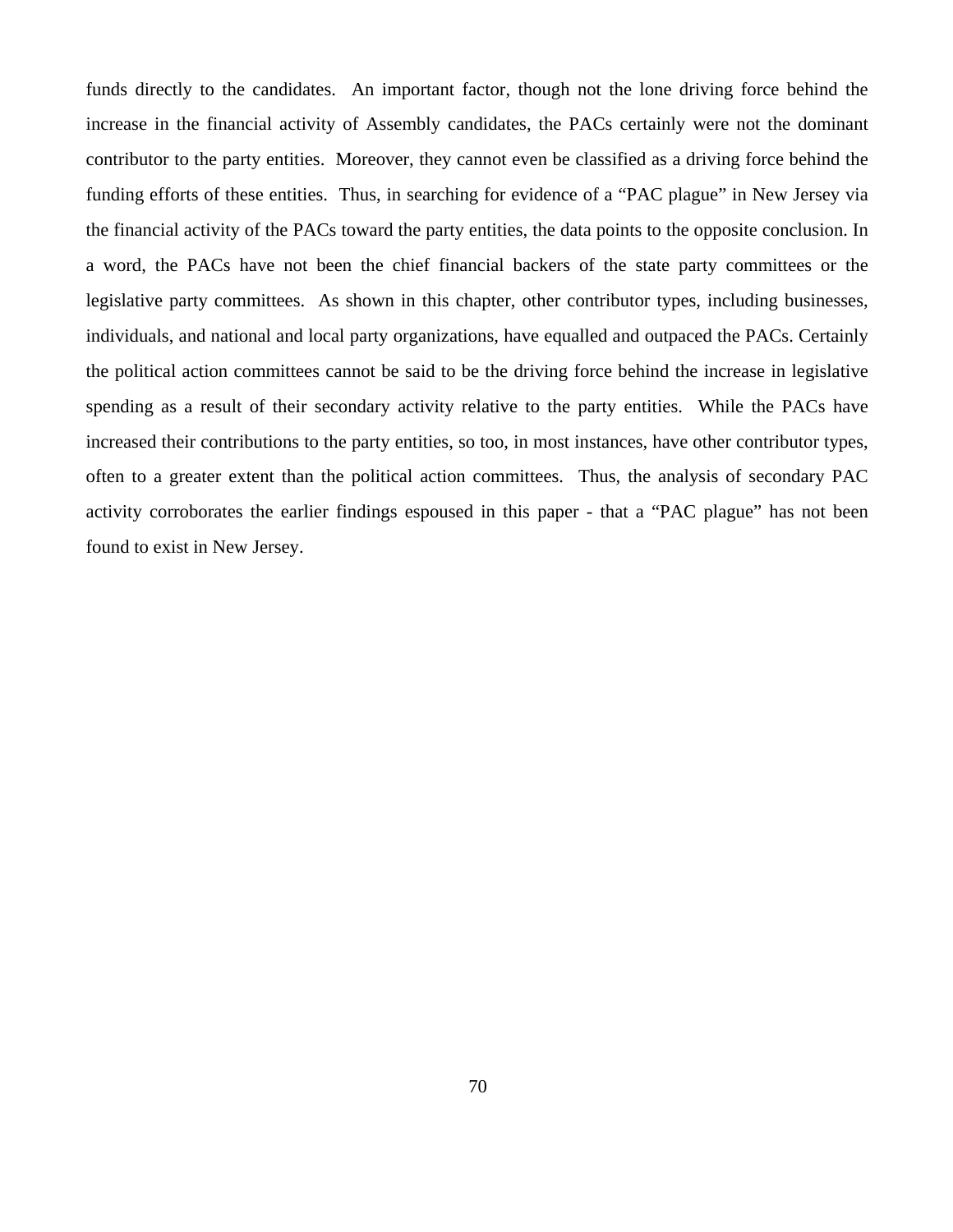### **FOOTNOTES**

# 1. New Jersey Election Law Enforcement Commission, White Paper Number Two: Trends in Legislative Campaign Financing; 1977-1987, May, 1989, P. 28.

The statistical information contained in this chapter was calculated manually from reports submitted to the New Jersey Election Law Enforcement Commission.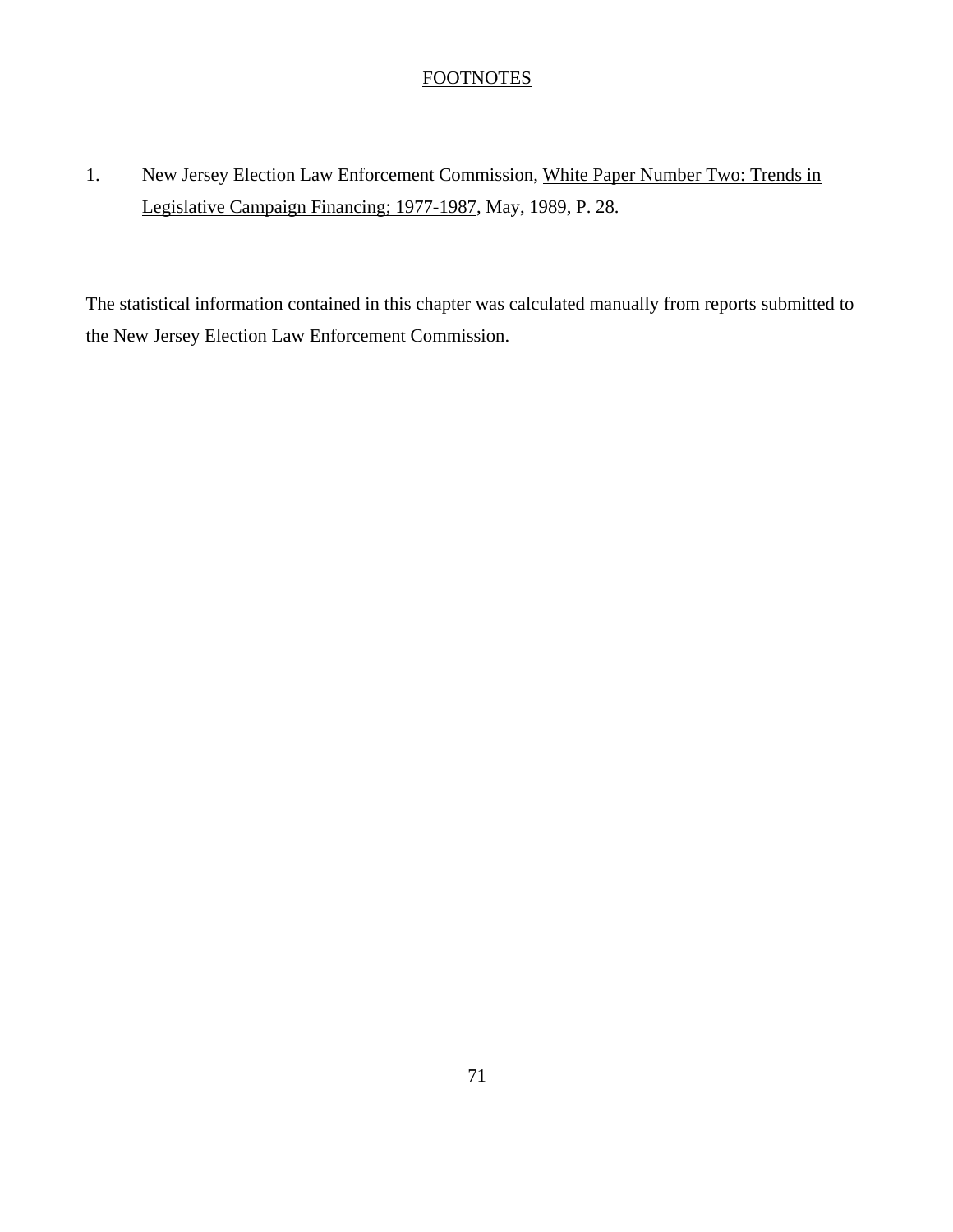### **CHAPTER V**

### **New Jersey Not Plagued By PACs**

 The statistics presented in previous chapters have led to the conclusion that there is not a "PAC plague" in New Jersey. Special interest political action committees have not been the dominant source of contributions to legislative candidates, either of Assembly candidates in 1985 and 1989, the focus of this paper, or of Senate and Assembly candidates in 1983 and 1987, the object of an earlier study. Neither can these groups be shown to be the chief financial backers of the state party committees or the legislative party committees, which, themselves, have significantly impacted the legislative campaign process. In a word, contrary, perhaps, to popular thought, the PACs have not been the driving force behind the continuing escalation in campaign costs associated with legislative elections. Certainly, as has been shown, they are "a" factor, but not "the" factor. There are other contributor types that clearly are as responsible, if not more responsible, for helping to perpetuate a trend in legislative campaign financing that has been continually upward.

 These findings do not suggest, however, that reforms to the campaign finance system, especially as they would affect the political action committees, are unnecessary. Even though the PACs do not absolutely, and thoroughly, dominate the campaign finance scene, they became a major player in the 1980's and will continue to be so in the future. As such, their role deserves attention in terms of the formulation of recommendations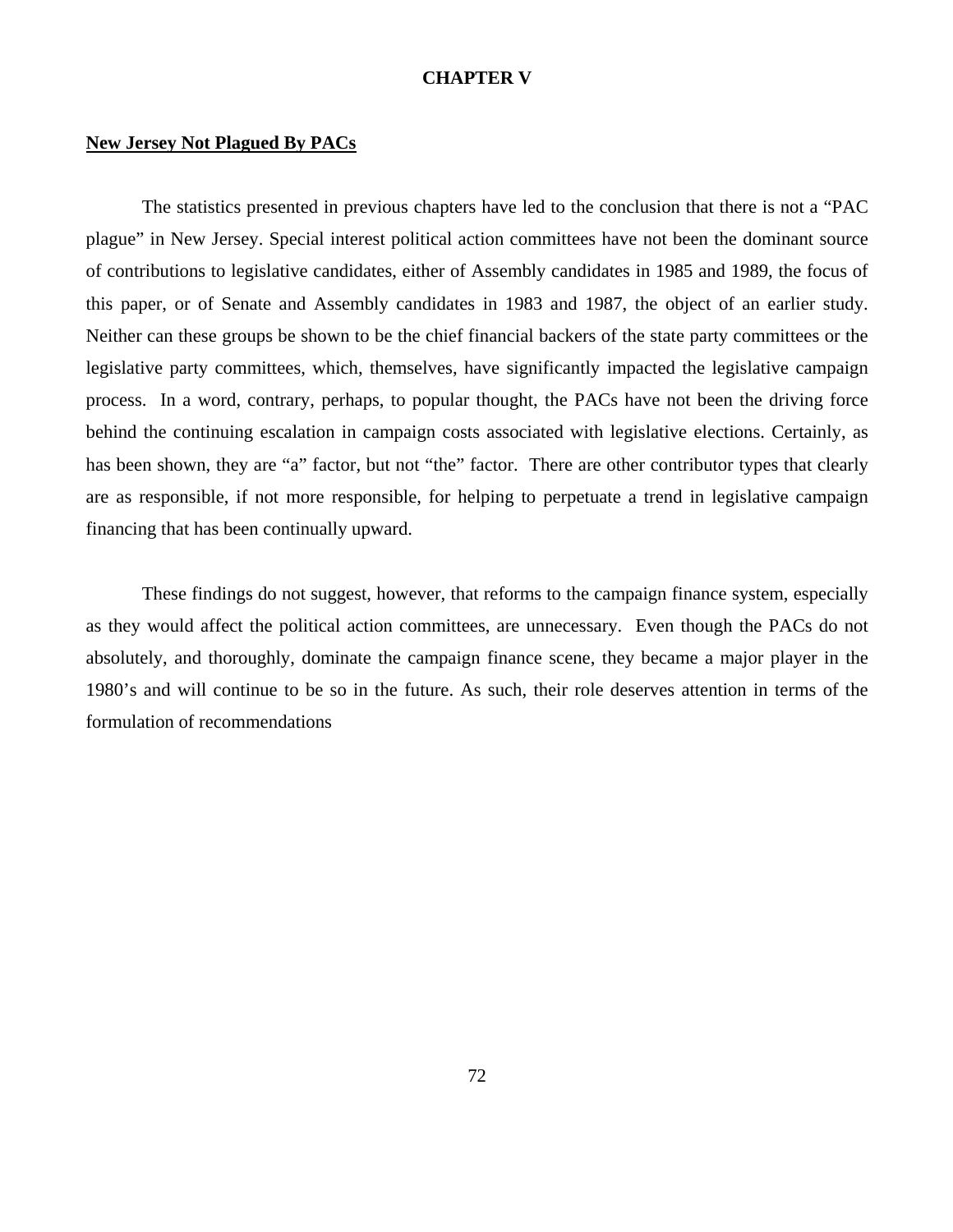that serve to keep the special interests they represent under control, thereby preventing undo influence by them from being exerted. At the same time, these recommendations must serve to protect the First Amendment right of people to join together and form committees to advance their political and economic interests. Moreover, in terms of campaign disclosure, it is important to design reforms that enhance, rather than inhibit the ability of citizens to know what interests are funding their elected officials; in other words, to better track the interest source of the contributions to candidates. Finally, in order to enforce this comprehensive disclosure approach, it is critical that the agency charged with the responsibility for enforcement be provided with adequate funding to do the job.

### **Abolishing PACs Neither Desirable Nor Constitutional**

Obviously, from the conclusions drawn from this study, the paper does not share the view espoused by some that political action committees should be abolished. As noted above, proposals, at least on the federal level, do exist to do just that. It is the opinion of this paper that such a course of action would be unconstitutional. Moreover, it would be inimical to the electoral and democratic processes and it would hurt disclosure. People should have a right to organize themselves into groups for the purpose of advancing interests that are important to them. And, they should have a right to contribute money to candidates, political parties, etc., as part of that effort to voice their opinions and press their political and economic interests. As long as these efforts, in so far as they include financial activity, are fully and properly disclosed, as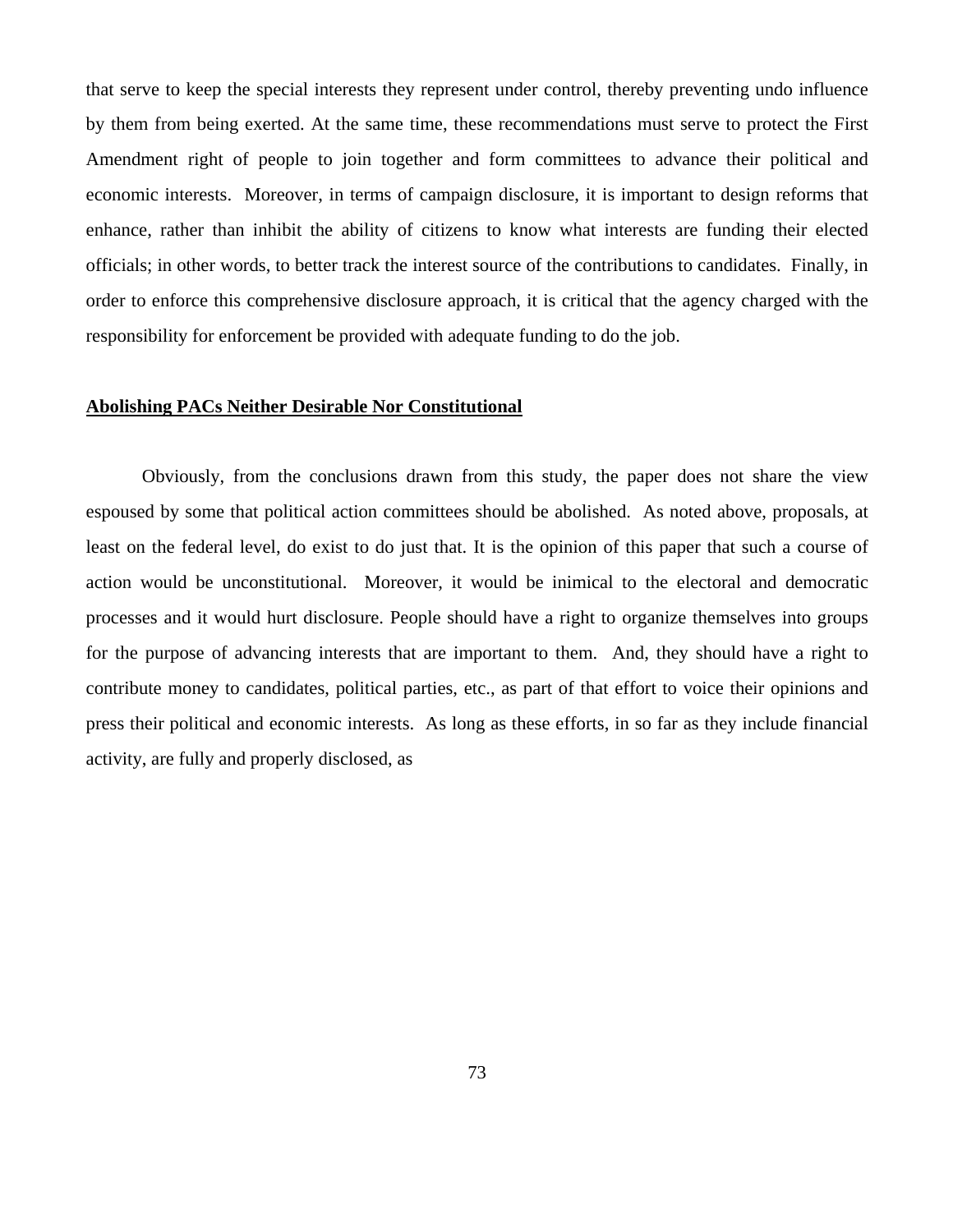well as limited in a reasonable manner, they only contribute to a desirable vitality in a democracy.

Rather than abolish political action committees, campaign reforms should be enacted that would actually result in more PACs being formed. Instead of enhancing the power and influence of certain special interests, reforms that encourage the formation of PACs would serve to dilute the power and influence of existing political action committees. This result would be so because a larger pool of these committees would hold in it more special interests competing with each other than is currently the case. Moreover, contrary to hurting disclosure, a further proliferation of PACs would actually aid it.

In ELEC White Paper Number One, Contributions Limits and Prohibited Contributions, the Commission called for a prohibition on contributions from all corporations and unions.<sup>1</sup> In other words, the ban on making contributions no longer would be limited to just the regulated industries as in existing law. No longer could corporate or union funds be used to support candidates and political parties. Federal law, which has been found to be constitutional, places a ban on corporate and union political contributions. This prohibition stems back to 1907, when certain corporations were subject to the prohibition, through 1971, when the "Federal Elections Campaign Act" prohibited all corporations and unions from making contributions to candidates.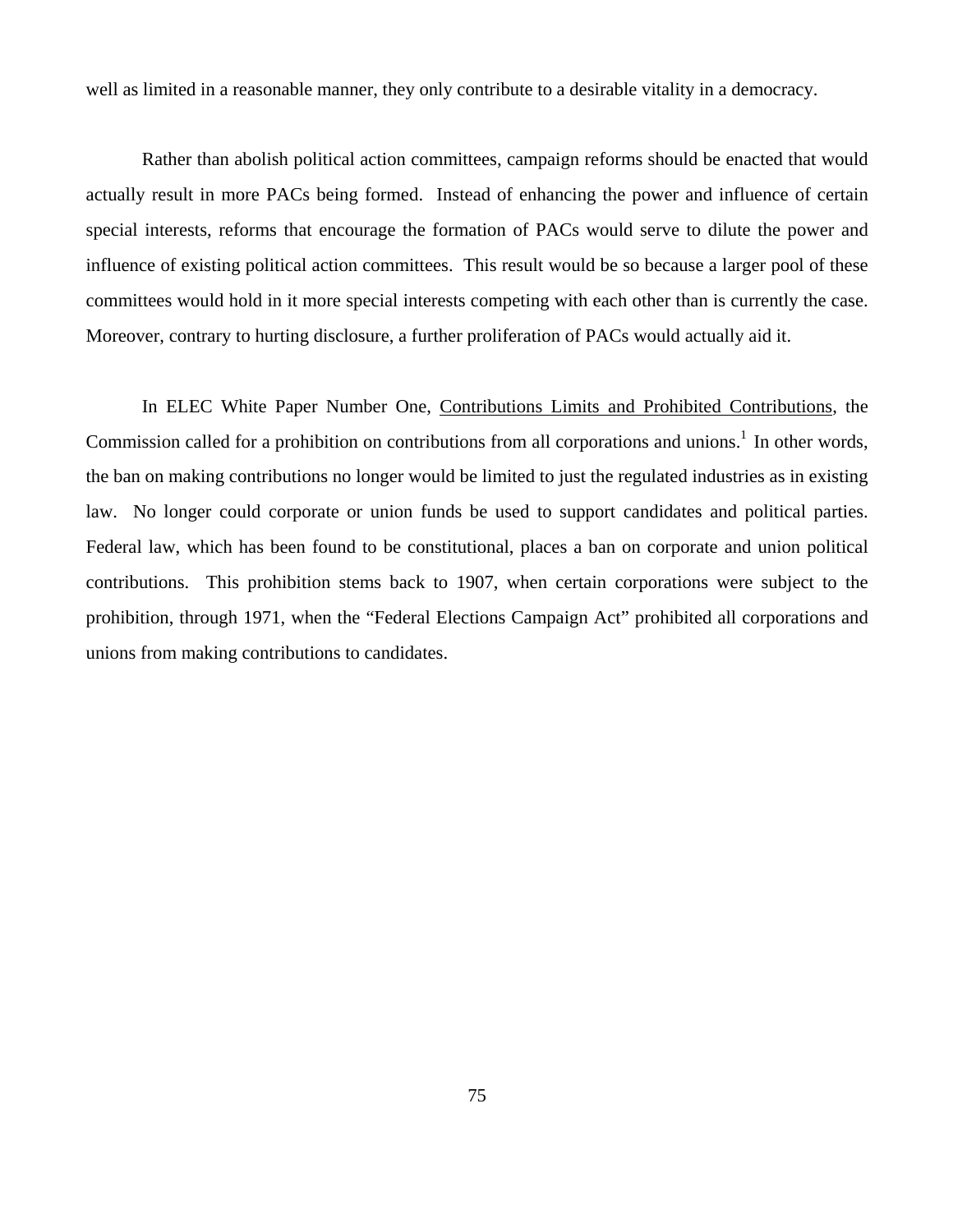Of course, employees of corporations and members of unions would be permitted to form voluntary funds, or PACs, for the purpose of advancing their economic and political interests. Under federal law, corporate and union funds are allowed to be used for administering PACs; in other words, to establish them and maintain them administratively. Under the provisions in New Jersey law that prohibit regulated industries from making contributions, the use of corporate funds for administrative purposes is disallowed. It is the preference of this paper that the federal system be followed because the Commission sees no benefit in restricting corporations and unions from creating PACs so long as the corporate and union Treasury money does not go directly to candidates. Yet, there are solid arguments on both sides of this issue and the Commission would not object strongly if these expenditures were not permitted under a new campaign finance scheme.

 A ban on corporate and union contributions would encourage the formation of PACs by employees and members of corporations and unions that do not already have political action committees. At the same time that this prohibition would result in a proliferation of PACs, it would also result in better disclosure. Unlike corporations and unions, which do not have to file reports with the Commission, PACs are subject to a quarterly filing responsibility and are required to disclose all of their financial activity, including their receipts, expenditures, and direct contributions to candidates. These new PACs coming into the system as the result of a ban on corporate and union giving would be subject to these same filing requirements.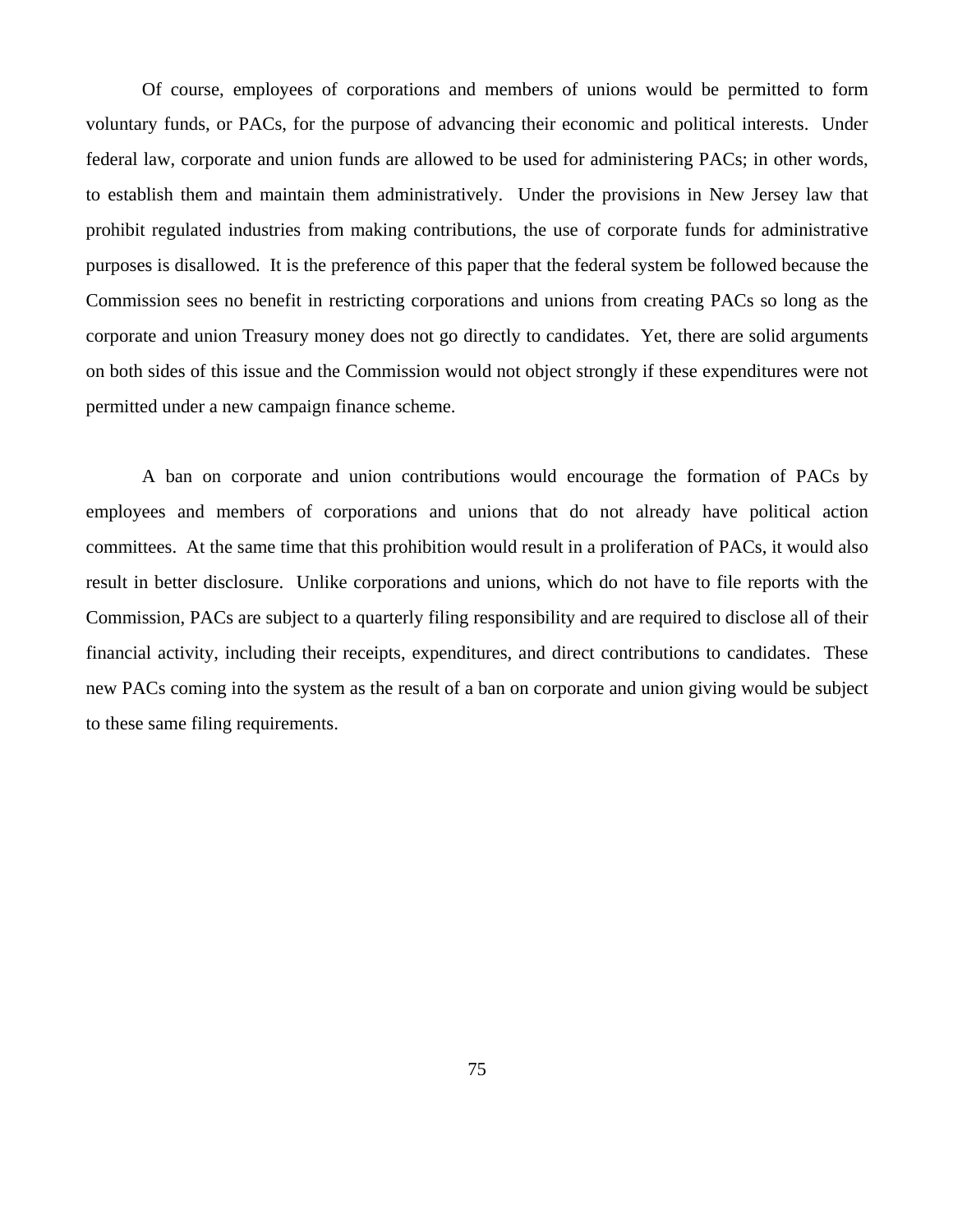Naturally, much of the money now contributed to candidates and political party entities by businesses and unions would be rechanneled through the new political action committees. Overall financial activity by the PACs would therefore increase significantly. Yet, these additional PAC funds would be raised from individuals, not from corporate or union treasuries. Moreover, this special interest money would be more easily traceable. Indeed, the public would be better served because disclosure would be enhanced, the ability to analyze the source of special interest money increased, and the influence of certain special interests diminished because of competition from others. Finally, though bundling and other indirect means of corporate giving, etc., would not be eliminated by these reforms, as a practical matter, they would be lessened because employee and member political activity would be channeled through the PACs. In the final analysis, an increase in the number of PACs would actually broaden participation in the political process by the citizenry.

### **A PAC Registration Program For All Croups Should Be Established**

Of course, any type of reform that actually encourages the formation of PACs must be accompanied by reforms that tighten the rules on those groups. Such reforms would include the establishment of a registration program for PACs and stronger rules that would heighten disclosure of their activity, protect against consumer fraud, and better regulate the use of their money. This registration program could simply be represented by an expansion of the current registration program. Currently, the law requires only those PACs that conduct employee payroll deduction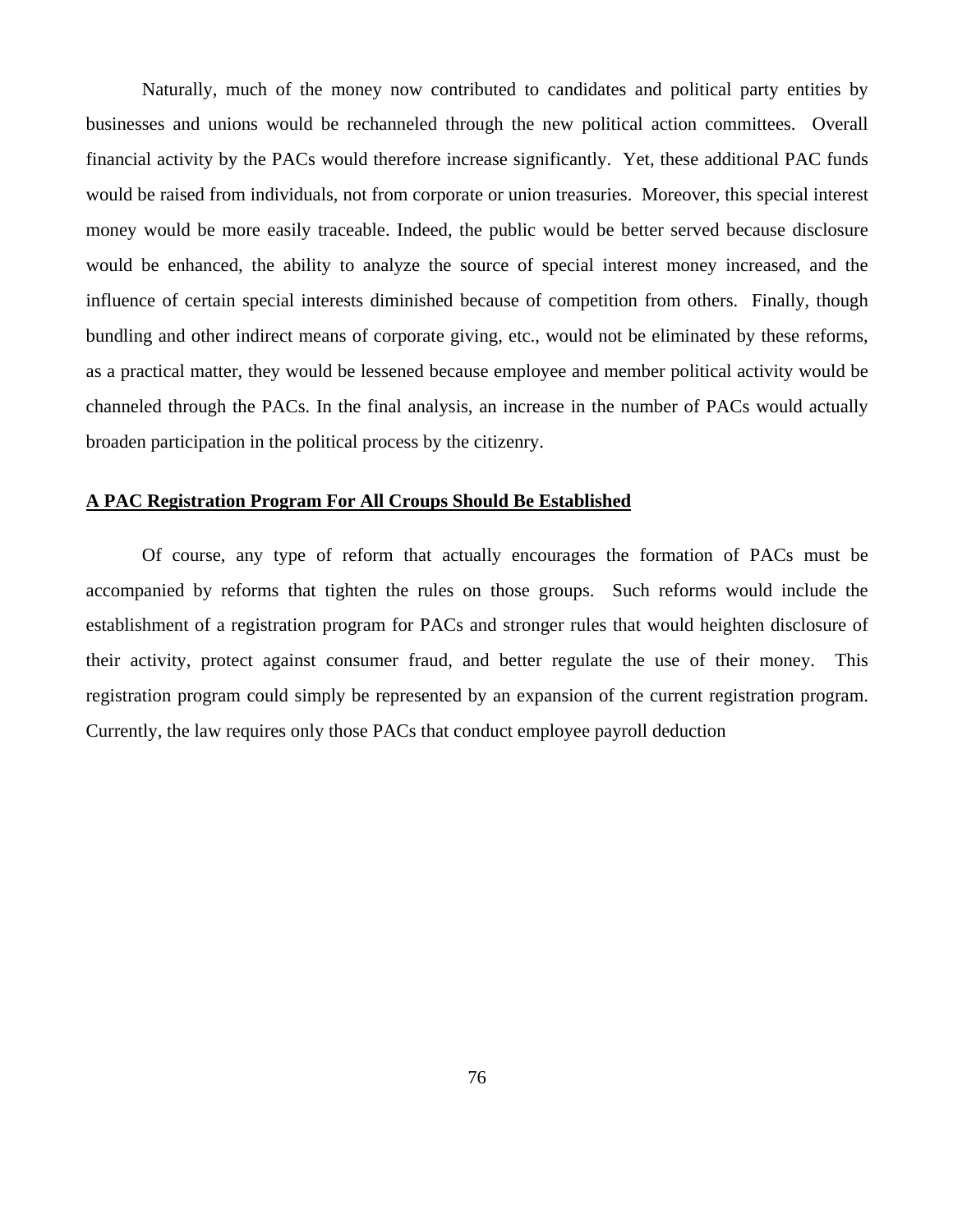programs to participate in a registration program. Under the reforms envisioned in this paper, these registration requirements would be extended to sill PACs active in New Jersey.

The Commission, as well as the Ad Hoc Commission on Legislative Ethics and Campaign Finance, have both urged the establishment of a registration program for PACs that would require the groups to better identify the interest they represent. Under this program, a PAC would register with the Election Law Enforcement Commission. It would state its purpose, and list the names, addresses, occupations and employers of all of its officers. This information, in turn, would enable the public to have a better idea about the special interest being advanced by the political action committee in question. It would eliminate those instances when a PAC is formed, calls itself "Citizens for a Cleaner World," and gives no indication to the public that the members of the PAC are employees of X and Y Waste Disposal International Corporation. As noted above, this type of registration program has been enacted for those groups conducting payroll deduction programs.<sup>2</sup>

### **The Rules Governing PAC Activity Should Be Tightened**

Along with the registration program, PACs should be subject to tighter controls on their activity, including protections for contributors. First, strict statutory guidelines should be enacted which would limit the use of PAC funds to campaigns and election related activities. Personal use of PAC funds should be clearly and uncategorically prohibited. Second, just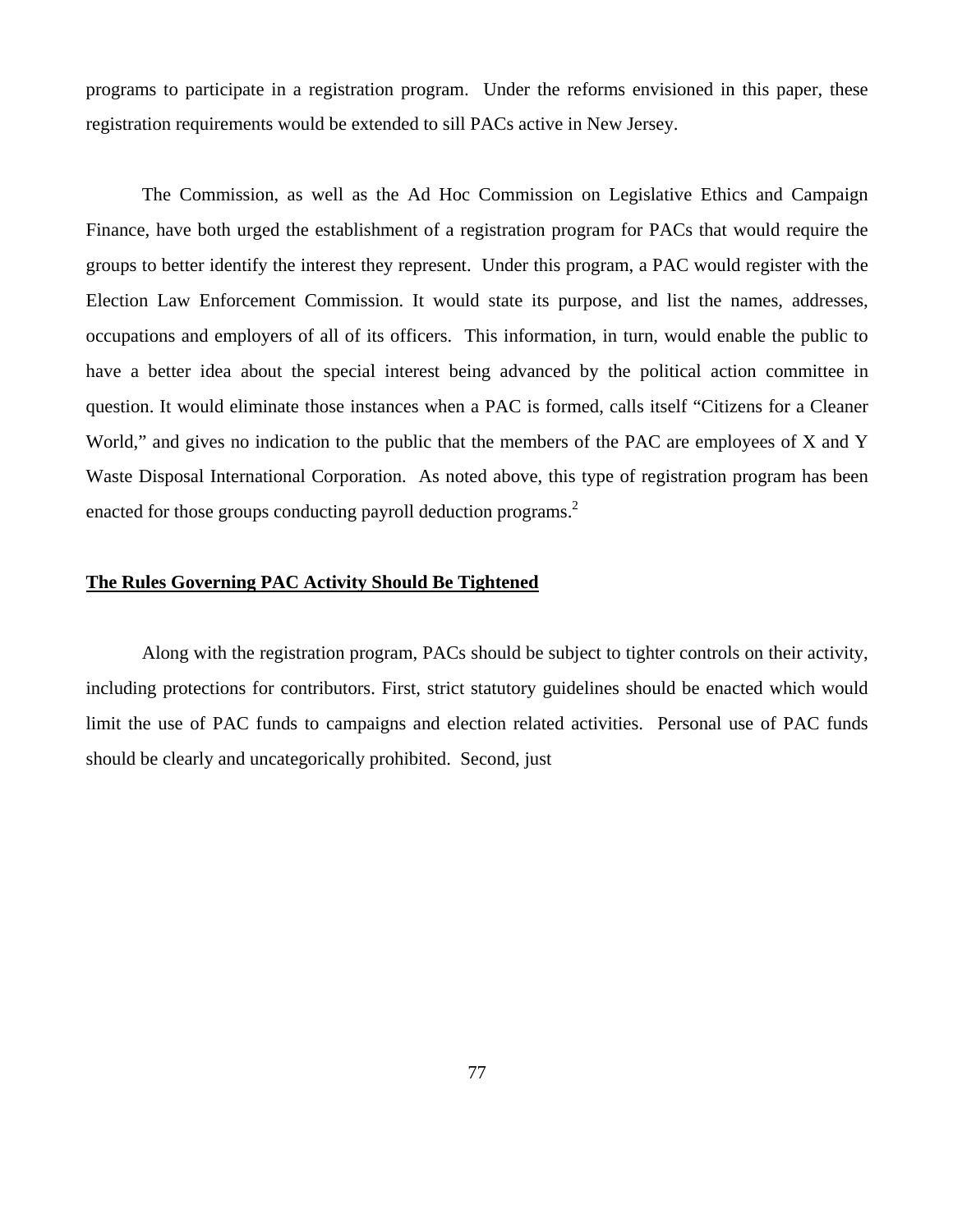like charities, PACs should be required to disclose the amount of money they spend on administration and show it as a percentage of their budget. This information should be provided to their contributors and should be done so at least on a yearly basis. Finally, PACs should be required to provide contributors a means of input into how the PAC money will be spent. Enhanced participation by contributors will help to avoid those situations whereby contributors believe their money will be spent on certain candidates and in certain ways, but in reality it is spent on wholly different purposes.<sup>3</sup>

The tightening of the rules on disclosure as well as the rules on financial accountability will strengthen the public<sup>1</sup>s trust in the process. It will allow for a better tracking of the sources of campaign money and provide for a more accurate and complete picture of the extent of special interest money in the process. It will ensure that contributors have a certain knowledge of how their money is being spent and will provide the public with the confidence that the activities of the PACs are clearly out in the open.

### **PACs Should Be Subject To Contribution Limits**

In addition to tightening the rules that apply to the activities of the political action committees, it is also in the interest of the public to limit the ability of the PACs to influence the course of elections and government policy-making in so far as money can be said to be able to influence these processes. Obviously, the way to do this is to impose a system of contribution limits that would very definitely include the PACs.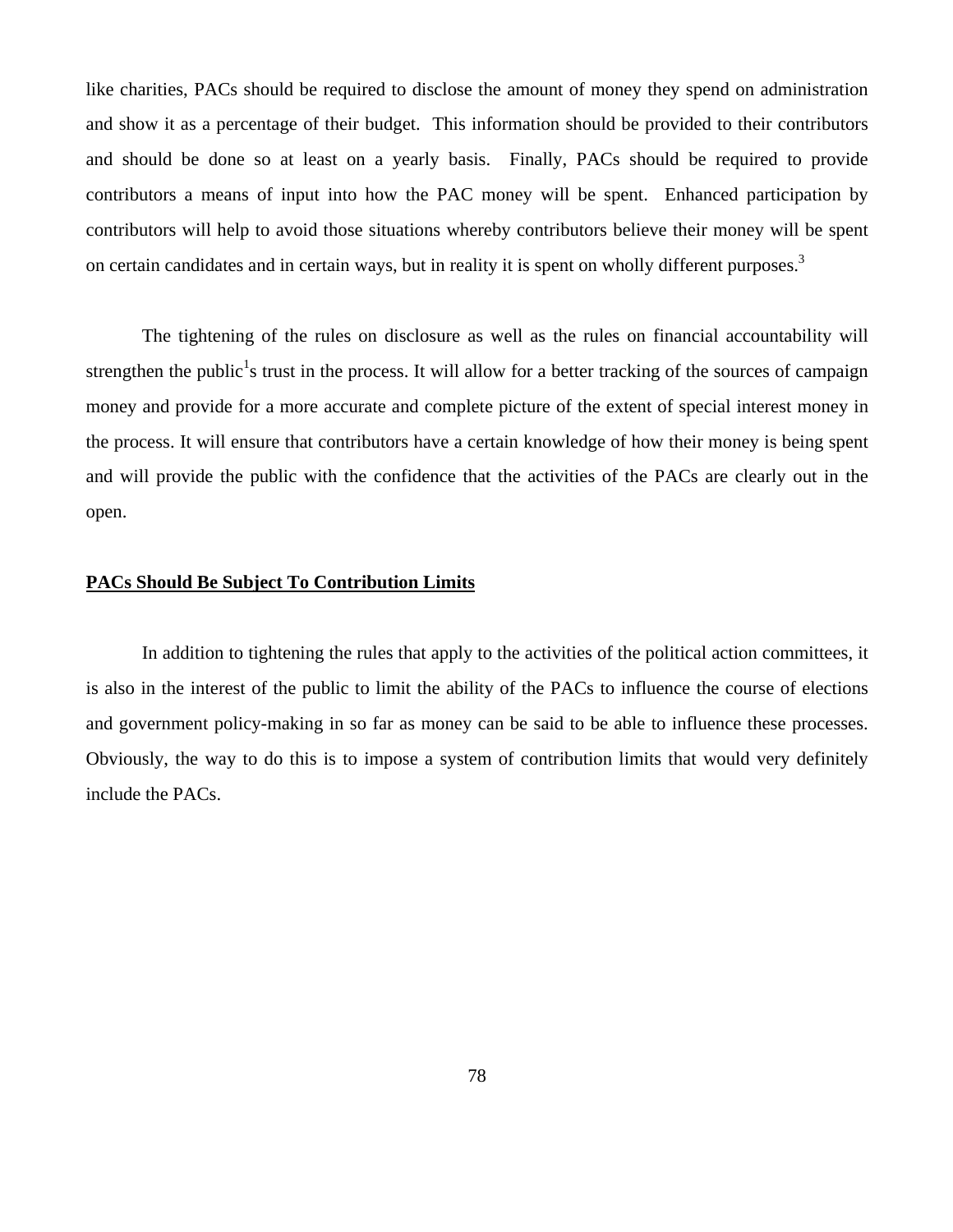In its first White Paper, the Election Law Enforcement Commission proposed that the Campaign Act be amended to impose a system of contribution limits. The Commission stipulated, however, that it was critical that reasonable contribution limits be imposed. The limits should "be low enough to prevent any appearance of impropriety yet high enough to withstand any constitutional challenge on the grounds that it did not permit candidates to raise adequate funds to get their message to the voters or contributors to exercise their First Amendment rights."4

 Later, the Ad Hoc Commission on Legislative Ethics and Campaign Finance, in its comprehensive 1990 report, recommended a system of contribution limits, an important part of which applied to the political action committees. In its report, the Ad Hoc Commission said of contribution limits:

*Although the Commission recognizes the merits of the argument made by several witnesses that contribution limits will not stop the flow of money into political campaigns, the Commission believes that such limits are essential and that they serve two purposes: (1) to limit the amount of money, and therefore, the potential influence, that any single, large contributor or group or contributors may have over a particular candidate; and, (2) to help alleviate public fears that large amounts of money are contributed by one person or group to the campaigns* of *public officials in order to influence their actions.5*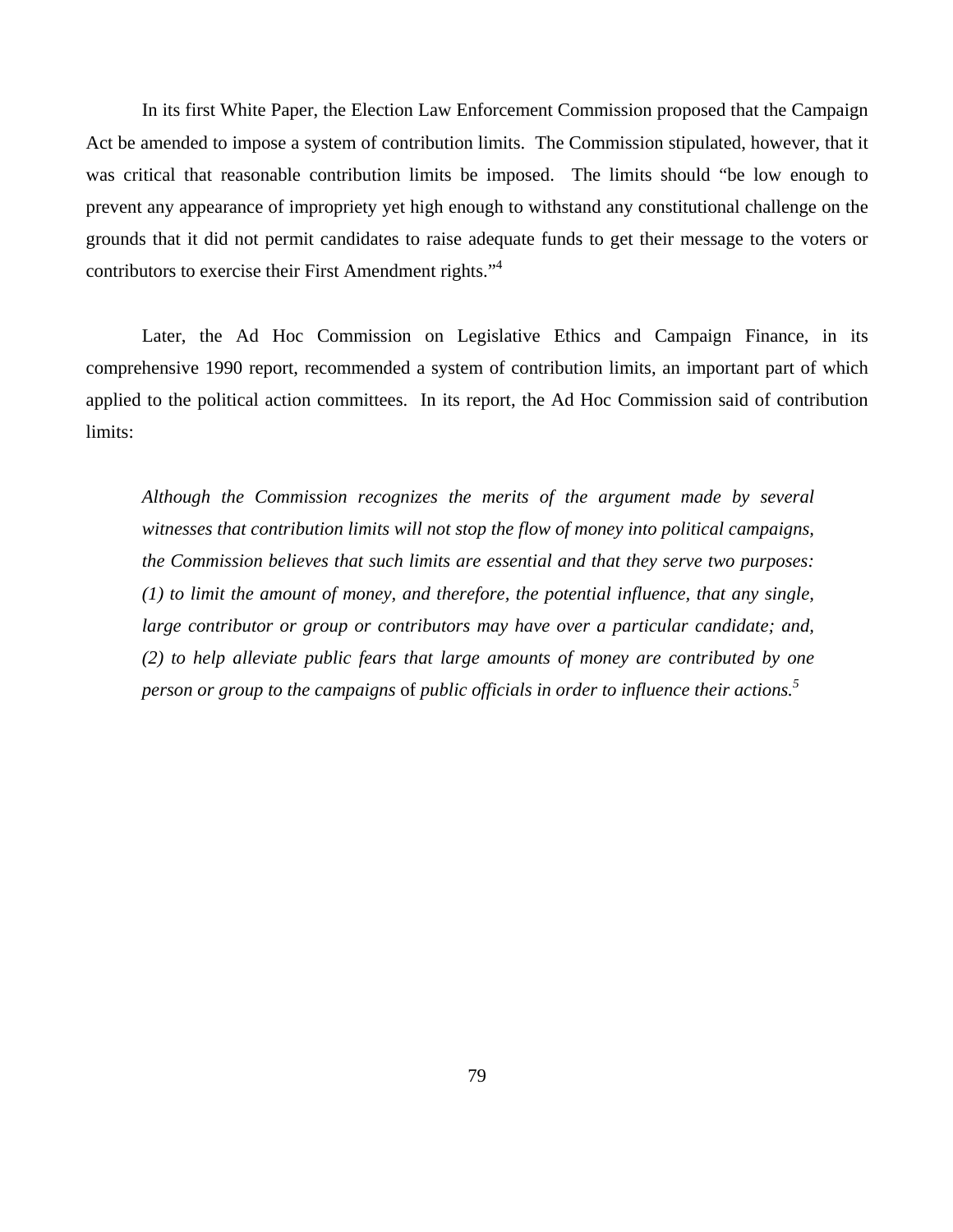The PACs should be subject to contribution limits, as should every other type of contributor. While the PAC limit should not be set higher than the limit that political parties must adhere to, for instance, it should be set higher than the limit applicable to individual contributors. The limit on the PACs should be set lower than the parties because the parties represent a broad spectrum of interests as opposed to the narrow interest represented by the PACs. The limit on the PACs should be higher than for individual contributors because the PACs are comprised of many individual contributors who in turn make smaller donations to it.

 This philosophy was followed by the Ad Hoc Commission when it proposed a very comprehensive system of contribution limits. In it the PACs would be subject to a \$5,000 contribution limit per election to individual candidates, a \$5,000 per year limit on contributions they can make to other committees, a \$25,000 per year limit on contributions to the state party committees, a \$10,000 per year limit on contributions to the county party committees, and a \$5,000 per year limit on contributions to municipal party committees. The Ad Hoc Commission would also place restrictions on contributions made by others to the PACs. $<sup>6</sup>$ </sup>

 In a word, reasonable contribution limits for the political action committees would go far toward limiting the influence the PACs may potentially have over the electoral system. They would also go far in the direction of boosting public confidence in the fact that the campaigns are not being unduly influenced by escalating amounts of special interest campaign dollars. Contribution limits are a constitutional means of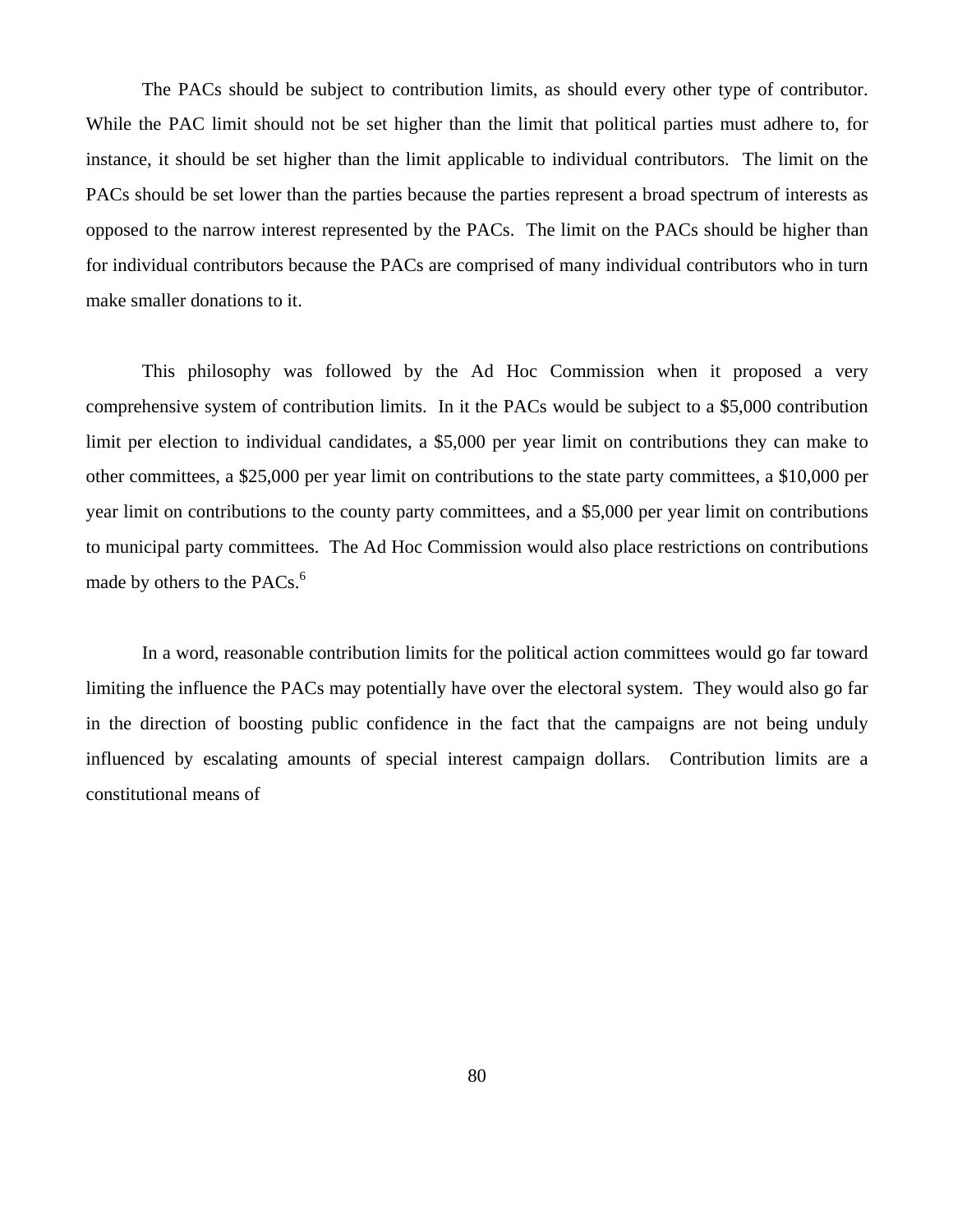protecting the public interest frog the potentially harmful effects of uncontrolled financial activity by the PACs (as well as other contributors) in legislative as well as other elections in New Jersey.

### **PACs Should Pay Filing Fees**

All of the above proposals are meritorious and should be enacted. However, along with these reforms a filing fee on PACs should be enacted to help defray the costs of enforcing the PAC contribution limits and the tightened disclosure laws. Because these entities represent private, special interests and not the general public, it is justifiable to introduce a filing fee system that would offset the expenditure of taxpayer's money made for the purpose of enforcing the campaign financial disclosure laws. Under the proposed reforms, PACs would proliferate and certainly become the driving force behind campaign spending, generating even more work for the Commission than they do already. Moreover, these entities benefit from the services provided by ELEG as they are frequent users of the Commission's information system. As a result, it is reasonable to propose that they help pay for the cost of the administration of the reform proposals.

In ELEC White Paper Number Four: Ideas for an Alternate Funding Source, a fee program is discussed in detail. The proposal made in that paper should be seriously considered for incorporation in any reform program.<sup>7</sup>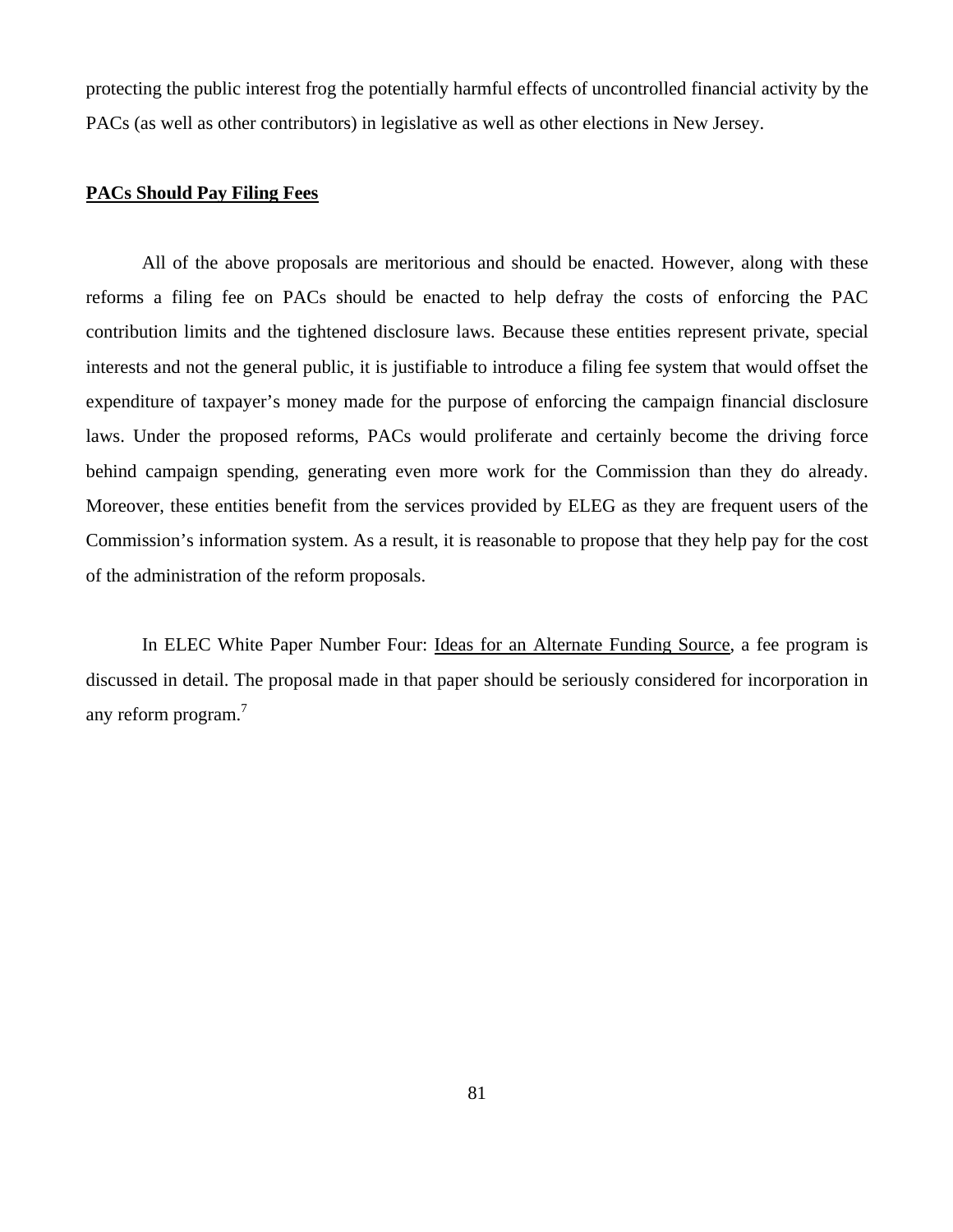In Conclusion, the special interest PACs are not plaguing the electoral landscape in New Jersey as some might think. However, while opposing their elimination, it is still nevertheless important that the rules governing their activities be tightened to bring about more complete disclosure and governance of their activities. Moreover, it is essential that contribution limits be imposed to reduce any real or potential undue influence over the process. Finally, it is important that the agency enforcing the reform proposals be able to charge PAC filing fees in order to be able to do its job. In these very specific, yet farsighted ways, public confidence in the electoral system can be enhanced while at the same time the constitutional right of citizens to band together to advance their economic or ideological cause can be protected.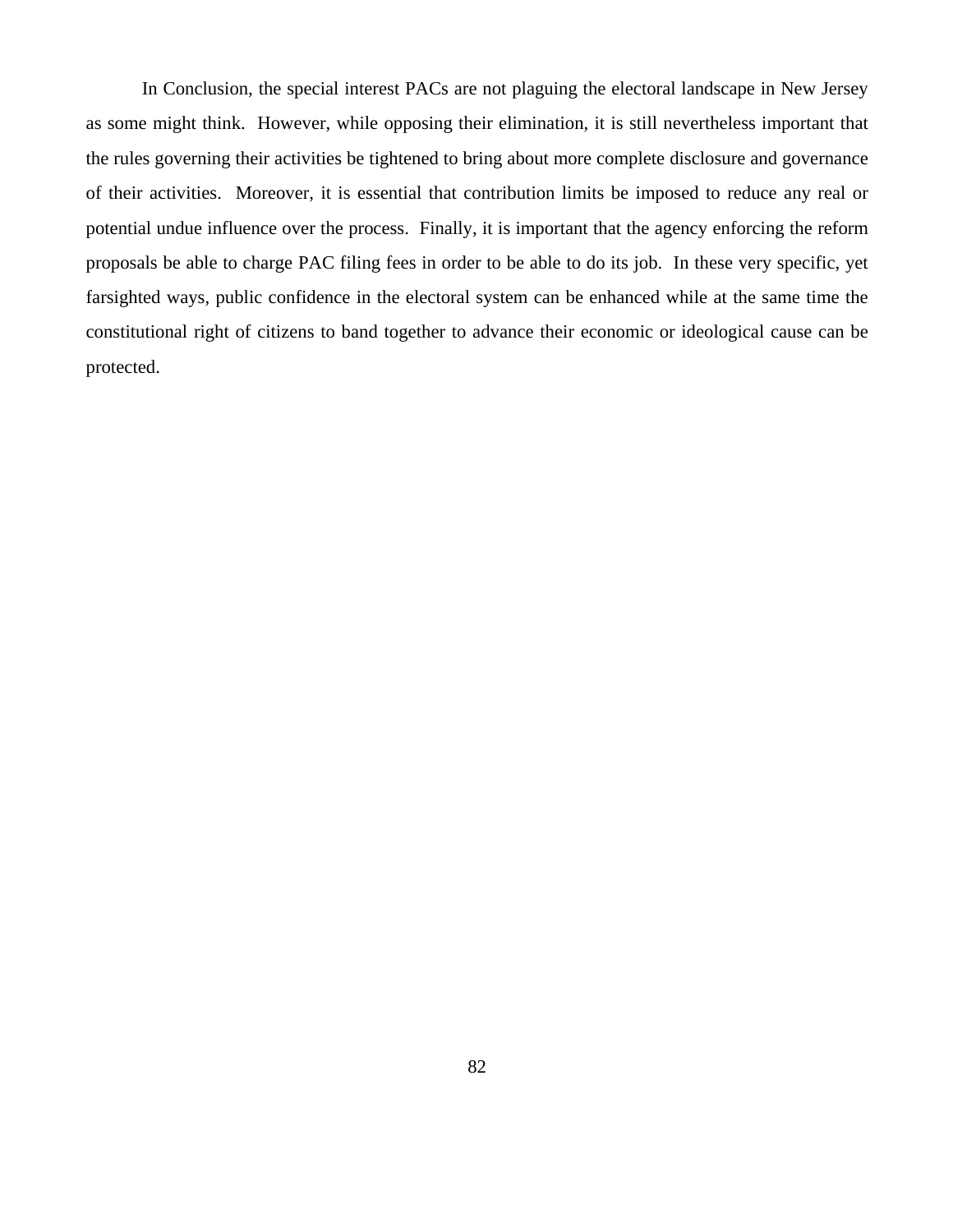### **FOOTNOTES**

- 1. For a detailed discussion of this issue, see New Jersey Election Law Enforcement Commission, White Paper Number One: Contribution Limits and Prohibited Contributions, October, 1988, pp. 9-18.
- 2. S-895 (Cowan).
- 3. See Bill Schluter, "Commentary: Contributions Don't Affect Votes? Don't You Believe It!," Governing, August, 1990, p. 98, and "Common Cause in New Jersey Strives to Reform Campaign Disclosure Laws," Atlantic City Press, September 9, l990, p. F4.
- 4. White Paper Number One, p. 8.
- 5. Ad Hoc Commission on Legislative Ethics and Campaign Finance, Findings And Recommendations of the Ad Hoc Commission on Legislative Ethics and Campaign Finance, October 22, 1990, p. 10.
- 6. Ibid., pp. 9-15.
- 7. See New Jersey Election Law Enforcement Commission, White Paper Number Four: Ideas For An Alternate Funding Source, December, 1989, specifically pp. 17-30.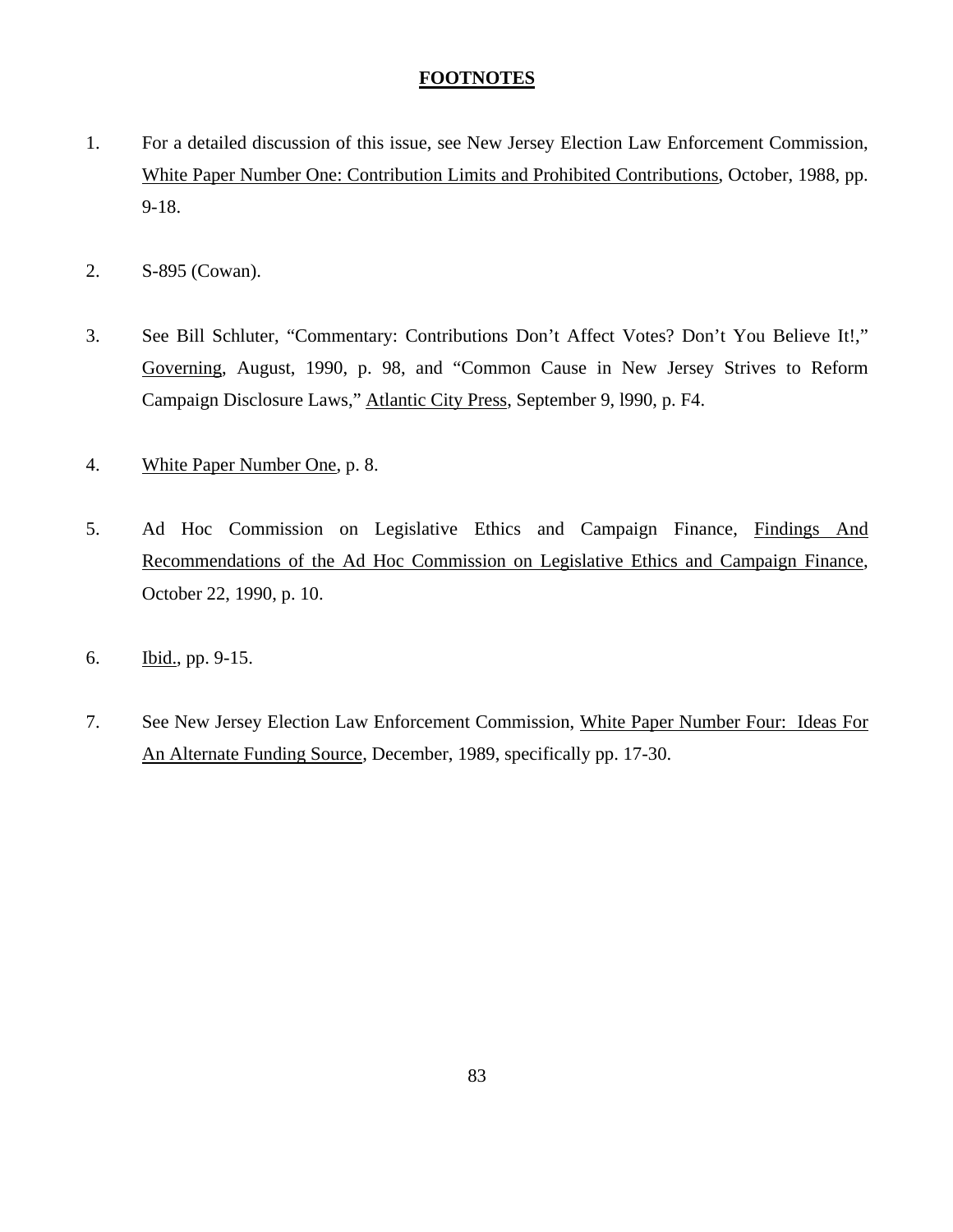### **CONCLUSION**

### **Changing Nature Of Campaigns Is Impetus Behind Increased Campaign Spending**

 In terms of campaign financing in New Jersey, the decade of the 1980's may be remembered in two ways: it was the time during which campaign spending increased significantly and a time when the PACs matured into a political force. Spending by legislative candidates, for instance, went from \$8.3 million in the 1983 Senate and Assembly general elections to \$11.5 million in the 1987 elections. Relatively slight in the early 1980's, PAC financial activity rose to \$4.4 million in 1987, and even higher, to \$7 million, by the end of the decade.

 The fact that these two developments occurred simultaneously might lead to the conclusion that higher campaign spending resulted from the increased activity by the PACs. In other words, the political action committees, through their support for the fundraising endeavors of candidates, caused the escalation in campaign spending. Indeed, as has been noted throughout this paper, some would believe that New Jersey's electoral process has been beset with a "PAC plague." Nothing could be further from the truth!

 Campaign spending, especially as it pertains to legislative elections, increased rapidly because of the changing nature of campaigns, not because of political action committees. Campaigns became increasingly candidate-centered, as opposed to party-centered, as they used to be. As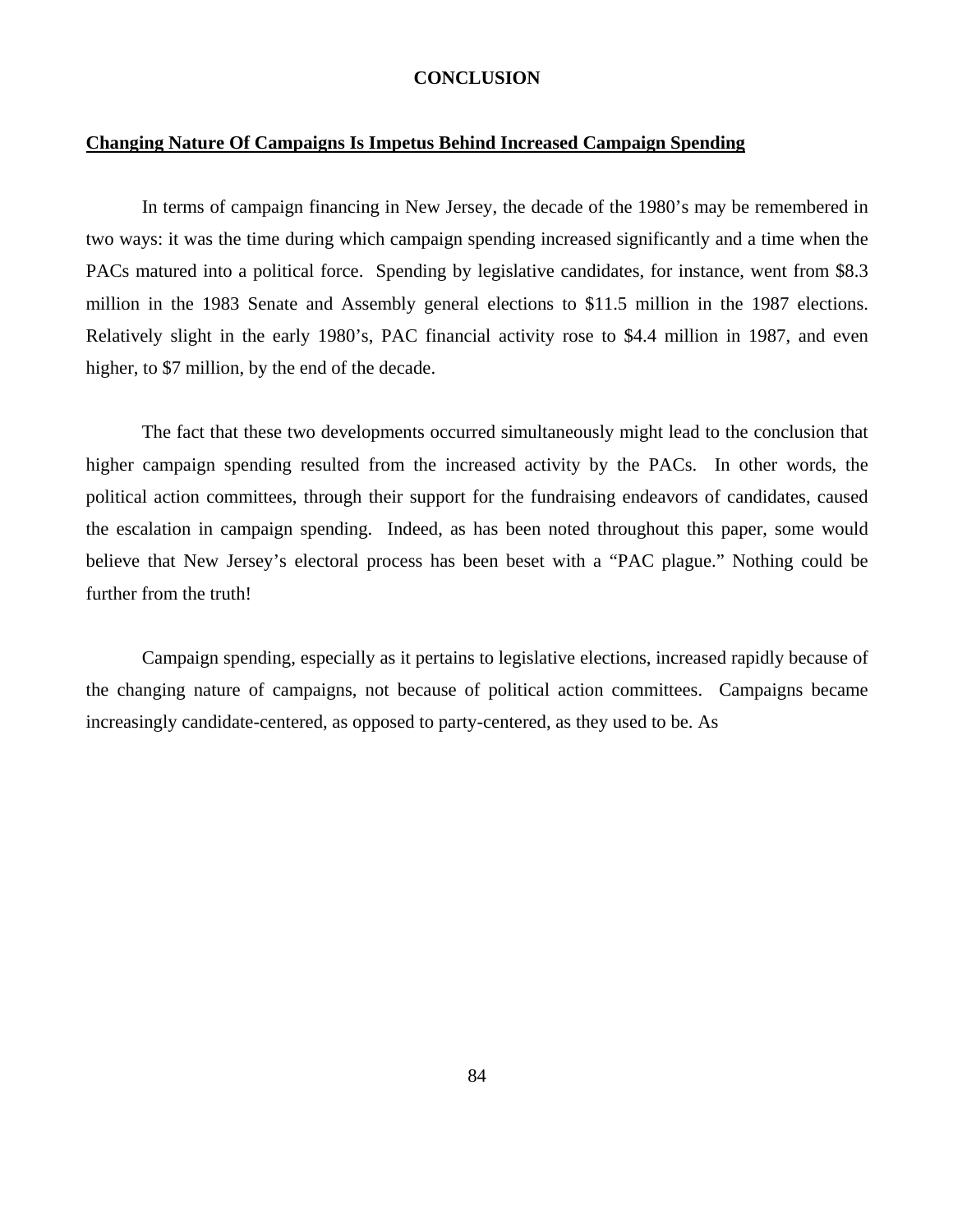campaigns became less reliant on volunteers to reach voters, and more reliant on mass communication techniques, money to pay for this new approach became more important than ever before. This phenomenon then, the changing nature of campaigns, less reliance on people, and more reliance on technology, is the real impetus behind the increase in campaign spending, not the PACs nor any other contributor type. To suggest otherwise is to put the "cart before the horse." The need for money is paramount in campaigns because of the weakening of the party system and the greater dependency on mass media to run effective campaigns. In their desire to have the means to run effective campaigns, candidates have turned to the PACs, and other contributors - and they have obliged.

### "PAC Plague": More Myth Than Reality

The underpinning for this conclusion is found in the data presented in the report, which has focused upon the Assembly general elections of 1985 and 1989. Special interest political action committees gave \$1.3 million to Assembly candidates in 1985 and \$2.3 million to these candidates in 1989. This increase was mirrored by the increase in *PAC* contributions to Senate and Assembly candidates in the general elections of 1983 and 1987. In 1983, Senate and Assembly candidates received \$1.5 million from the PACs and in 1987 they received \$2.8 million.

While certainly these increases are significant, and indicate that the PACs played a strong role in the financing of the legislative elections, they do not suggest that the PACs have dominated the process. **Other**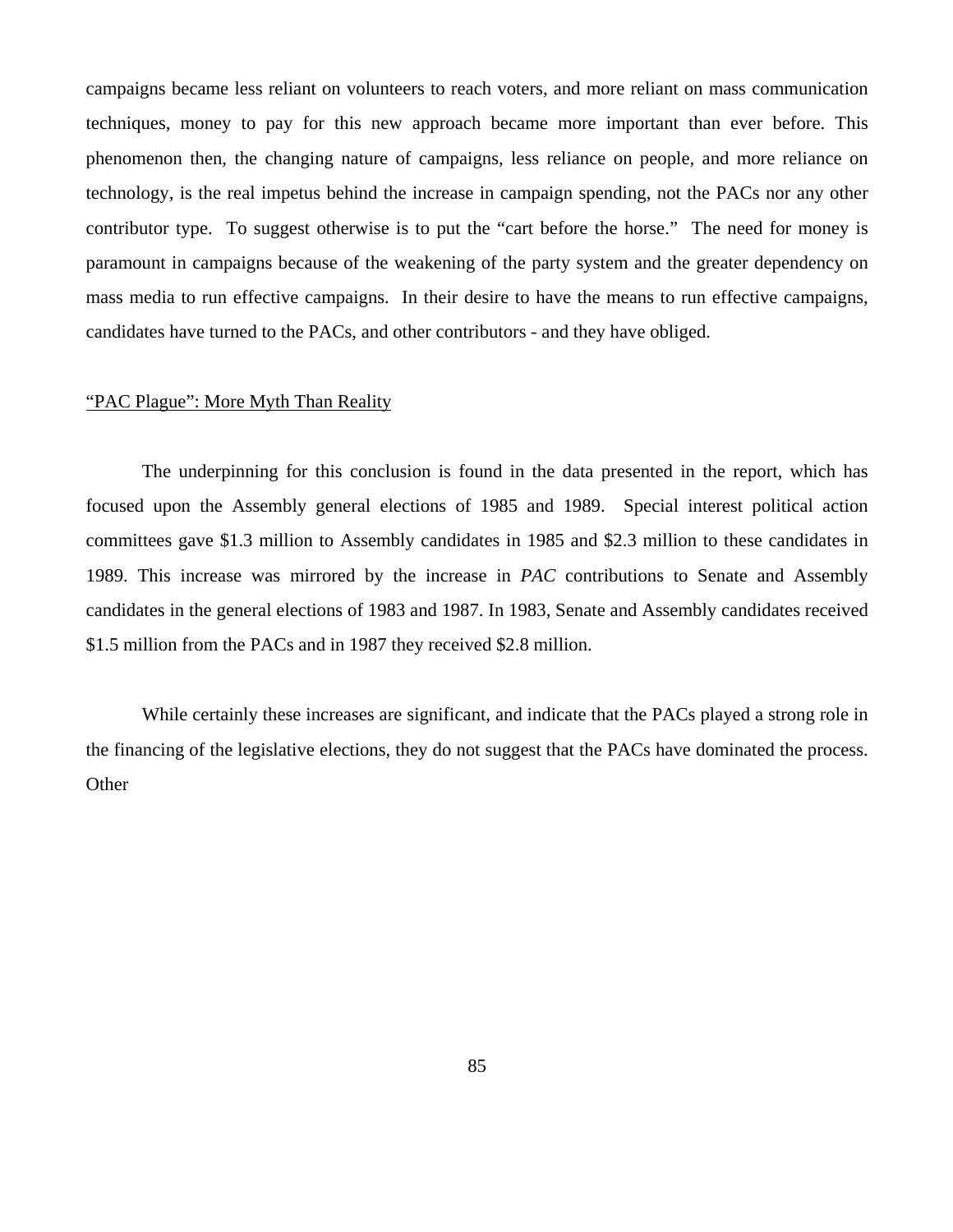contributor types showed increases in contribution activity that equaled or surpassed that of the PACs. Whereas the PACs increased their activity by 77 percent, contributions from businesses increased by 67 percent, from officeholder PACs by 250 percent, from political parties by 100 percent, and from political committees by 163 percent. Both the political parties and the political committees increased their total contributions by over \$1 million, with the increase of \$1.3 million by the political committees the most of any contributor type. Union contributions remained about the same.

To be sure, the special interest PACs made the greatest proportion of total Assembly contributions of any contributor type in both 1985 and 1989. But, at 18 percent in 1985 and 20 percent in 1989, their proportion of total contributions did not change very much. Contrast these statistics with the political parties, which increased their proportionate share from 14 percent to 17 percent, and with the political committees, which increased their proportion from 11 percent to 18 percent, and it is again evident that the PACs, while without doubt a force in the financing of the Assembly elections, did not dominate the process.

A final set of data corroborates the conclusion that a "PAC p1ague~ is more myth than reality. In terms of the overall increase in campaign financial activity by general election Assembly candidates in 1989 over 1985, the PACs do not dwarf other contributors types. For instance, the political parties accounted for 23 percent of the overall increase in contributions to the candidates for Assembly, which equalled the proportion of the increase realized by the PACs. Political committees, moreover,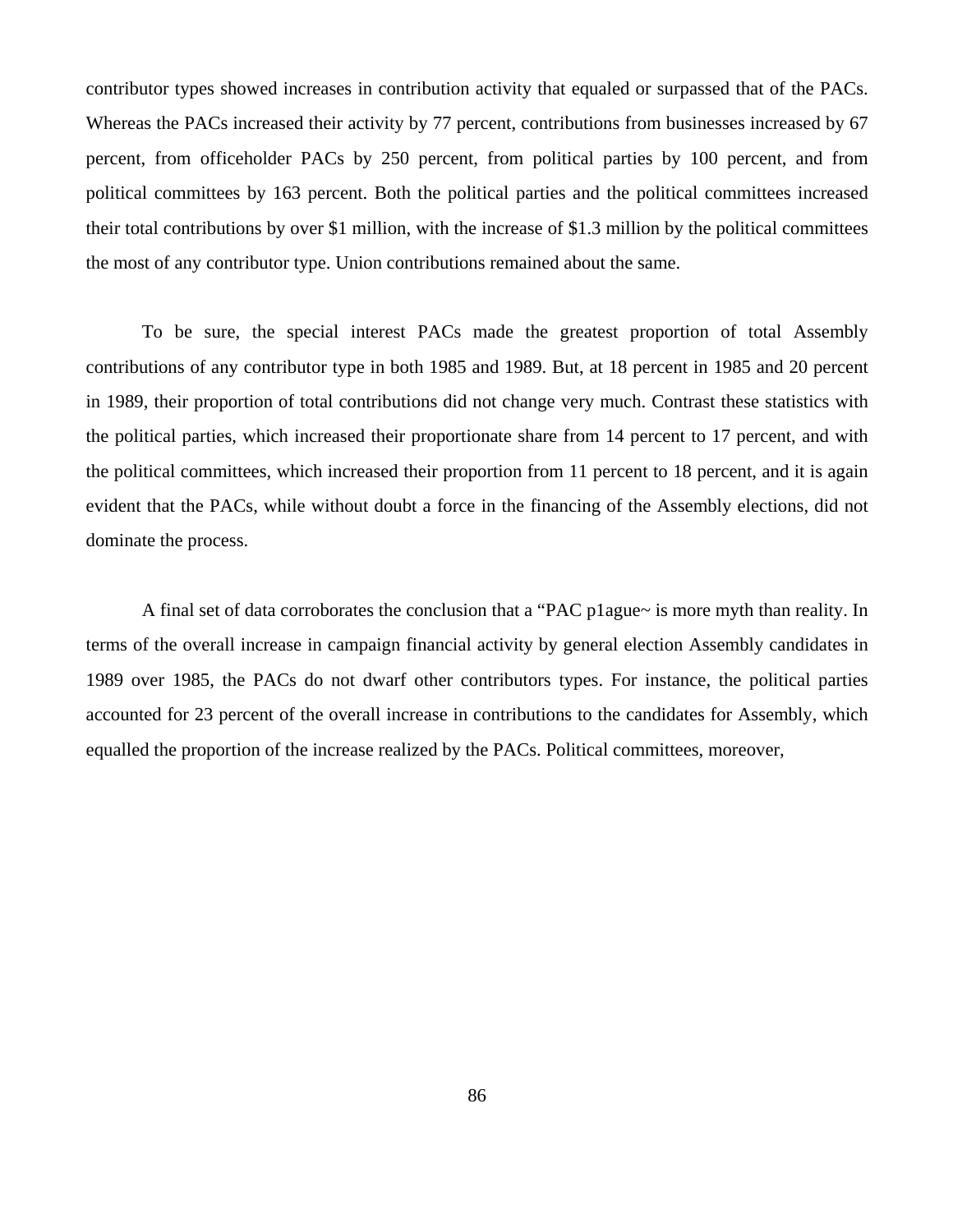accounted for 30 percent of the increase, considerably more than did the PACs.

### **PACs Do Not Dominate Giving To Parties**

To further explode the myth of a "PAC plague," the paper looked at the relationship between the special interest PACs and the political parties and the legislative party committees. In other words, the paper analyzed the extent of PAC contributions to the party entities to determine the special interest's impact on these groups, which were major players in funding Assembly elections. If the PACs were the dominant contributors to the party entities, which in turn contributed large sums to the candidates, then perhaps this fact would be "grist for the mill" in terms of the argument that the PACs were the driving force behind the increase in Assembly spending.

Indeed, the PACs were shown not to be the principal fundraising vehicle of the party entities. As a matter of fact, their activity relative to candidates directly exceeded their activity relative to the party entities. Moreover, businesses, individuals, and local and national political organizations more often than not exceeded the PACs in terms of contributions to the party entities. Once the PAC proportion of contributions to party entities rose beyond 30 percent, once it descended to as low as two percent, mostly it remained at between 11 and 16 percent.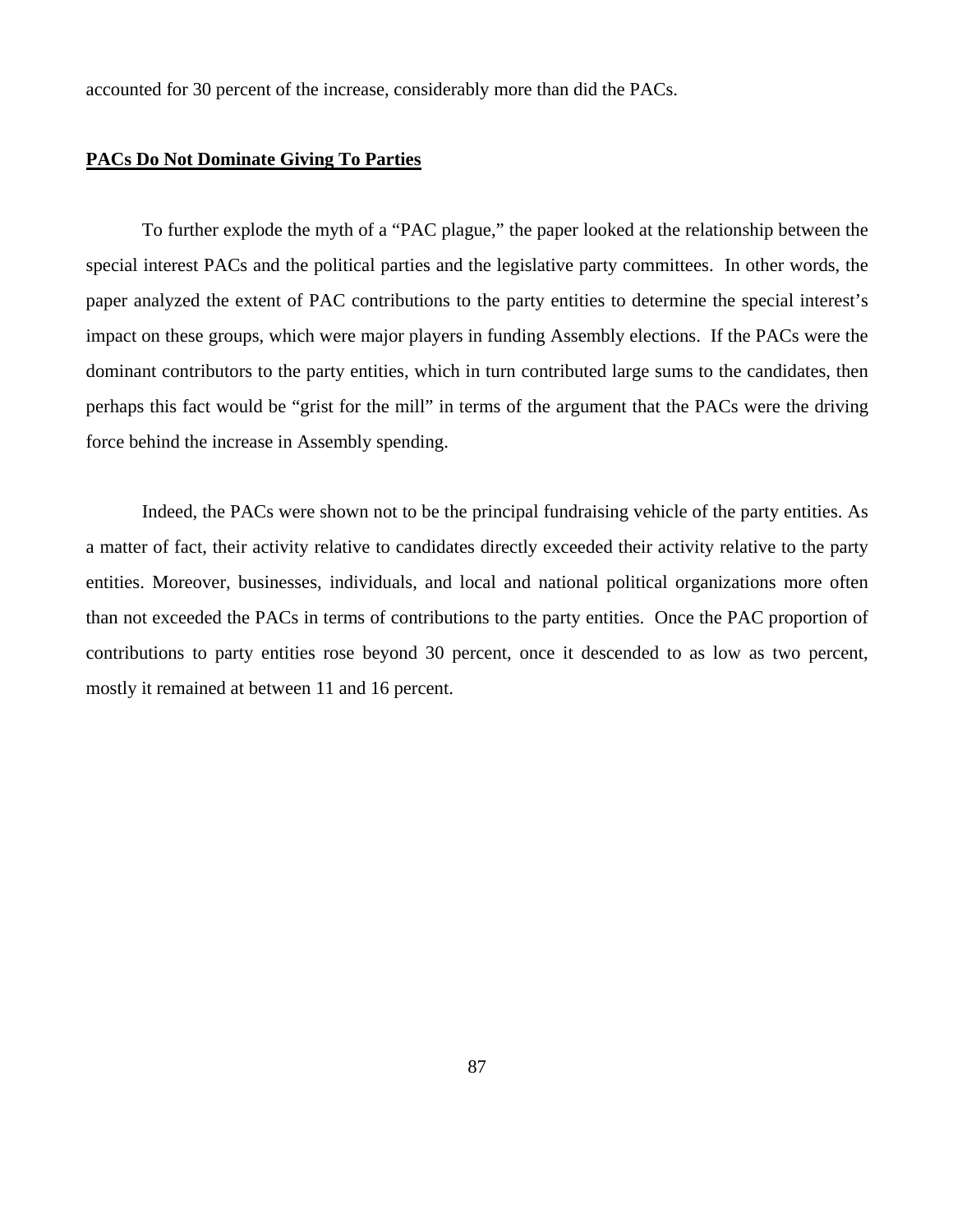### **PACs As Well As Non-PAC Contributors Fund Incumbents And Winners**

 The PACs did not display any pattern of giving that was much different from other contributor types. Most of their dollars went to incumbents and to those in targeted districts. They chose well, for the bulk of their money went to winners. Similarly, other contributor types displayed the same basic penchant for supporting incumbents (most of whom were winners) and candidates in targeted districts. Non-PAC contribution money flowed inevitably toward winners. Essentially, whether by design or not, the money flowed in ways that would do the most good for the interests of the contributor.

#### **PAC Rules Should Be Strengthened**

 While the paper concludes that a "PAC plague" does not exist in New Jersey, and, like every other contributor type, the PACs are following a trend, not leading it, the study does not seek to trivialize their impact, nor suggest that nothing needs to be done to limit their role in the campaign process. Indeed, several suggestions are made which are designed to enhance disclosure and limit the influence of PAC money, thereby enhancing confidence in the system.

 The recommendation is made that, instead of abolishing PACs, their establishment should be encouraged so as to enhance disclosure of campaign financial activity. A proliferation of the PACs could be brought about by the introduction of a ban on corporate and union contributions, which is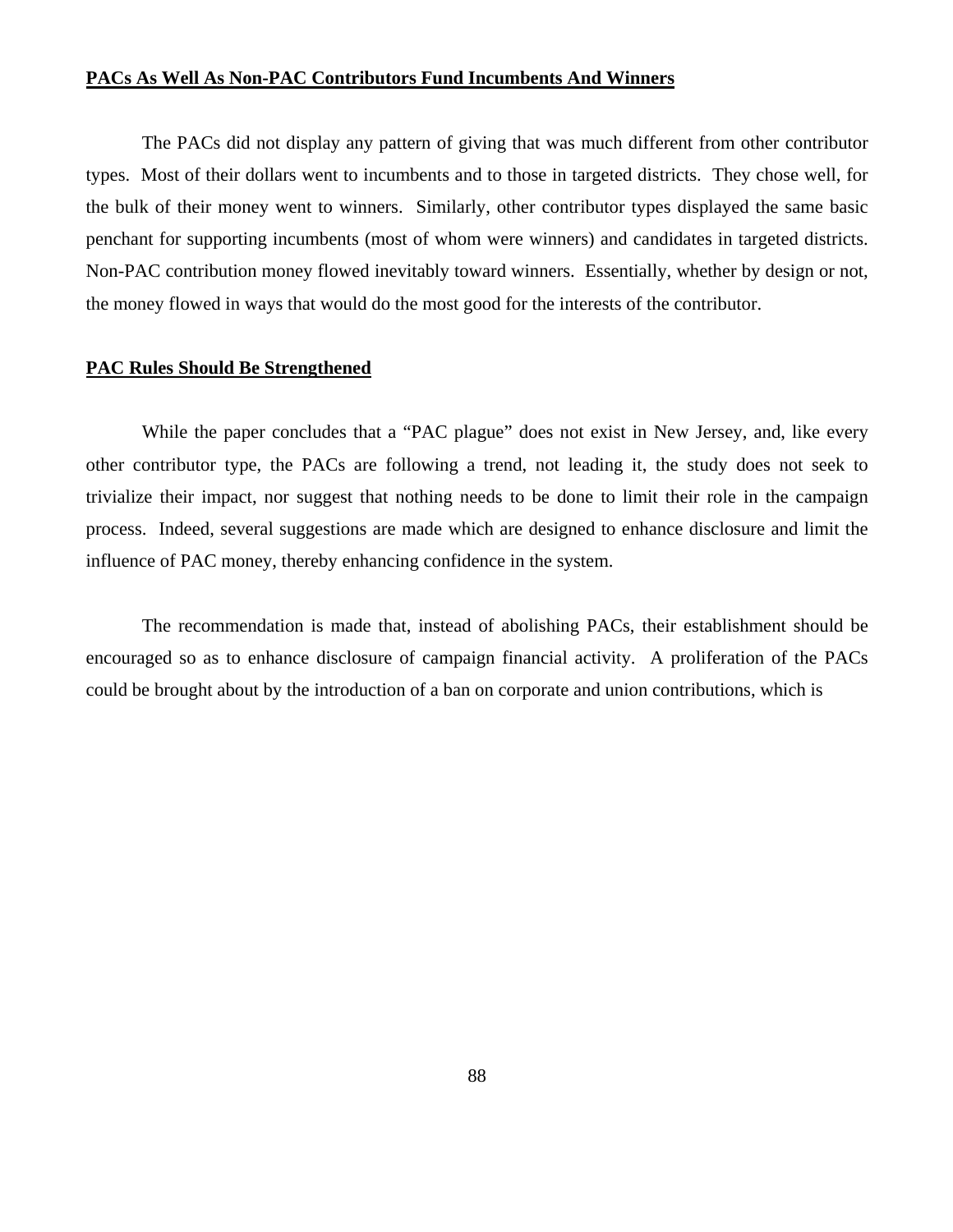already done on the federal level and deemed to be constitutional. Such a development would actually have the effect of decreasing the influence of individual PACs because more PACs, many with a competing interest, would be established. Further, disclosure, which is truly in the public interest, would be improved because companies would be more inclined to have their employees form PACs, and disinclined to undertake indirect ways of funding candidates. Because of this, the special interest source of candidate contributions would be more apparent.

 The enhanced disclosure aspect of the increase in the numbers of PACs would be assisted by the expansion of the PAC registration program recently passed by the Legislature and signed into law by Governor Jim Florio to include all PACs, not just ones that implement payroll deduction plans. This program would include consumer fraud protections and it would enhance disclosure by requiring all PACs to register with the Election Law Enforcement Commission, listing their purpose, and the names, addresses, occupations and employers of all of their officers.

### **Contribution Limits Needed**

 The financial activity of the PACs, and concomitantly their potential influence over the process, could be curtailed by the imposition of contribution limits that would affect their giving as well as their fundraising efforts. Along the lines of the recommendations made by the Ad Hoc Commission on Legislative Ethics and Campaign Finance, a system of contribution limits should be established which would include limits on the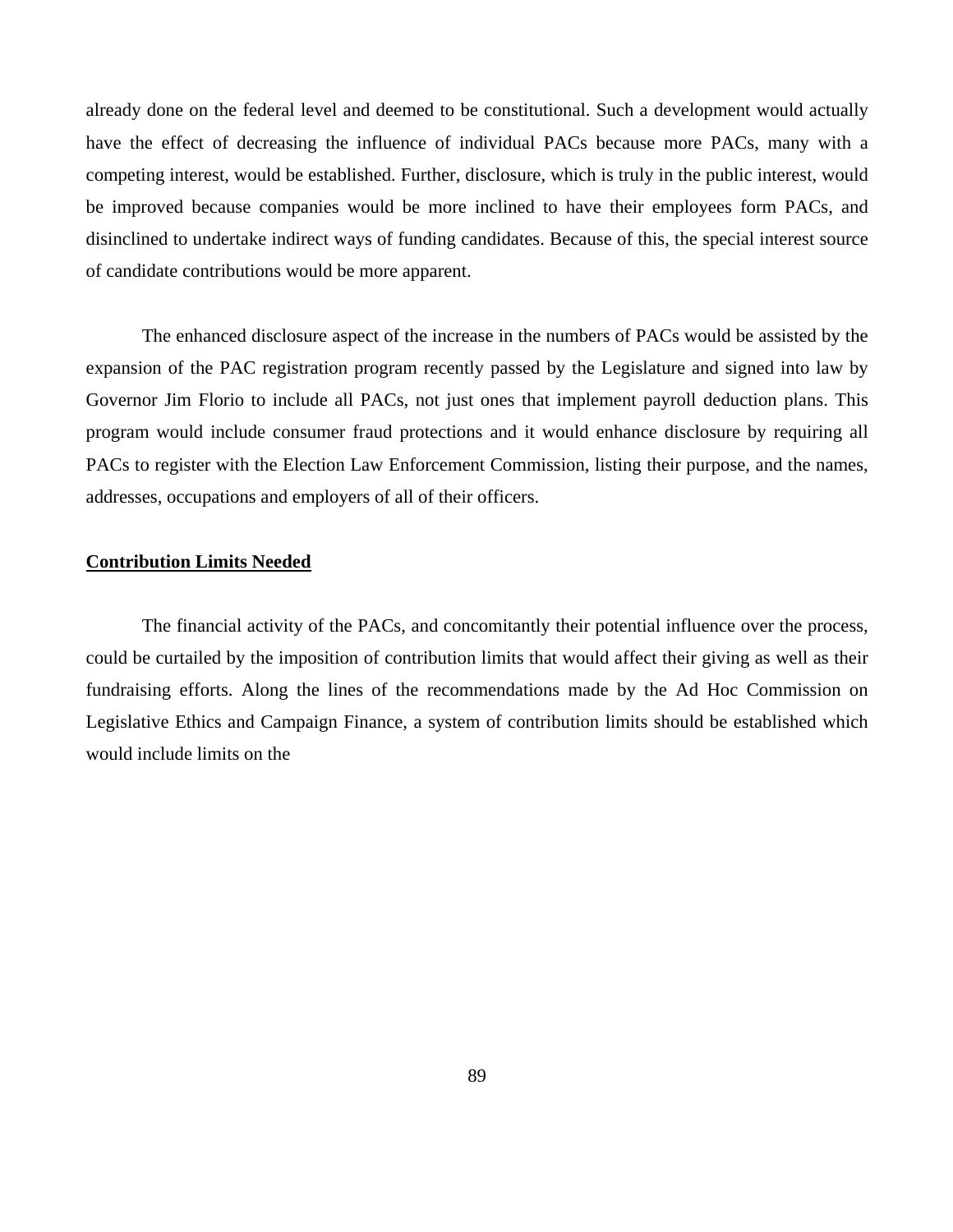contributions made by the PACs and limits on the contributions made by others to the PACs. Contribution limits, in combination with an increase in the number of PACs, which would bring more competition into the system, would effectively curtail the influence of any individual PAC. This approach, rather than one which would simply seek to abolish the PACs, an act which would be of dubious constitutionality at any rate, would greatly improve disclosure and instill more confidence in the electoral system.

### **Adequate Funding Needed**

 Finally, in order to implement the recommended changes effectively, adequate agency funding levels are of paramount importance. This goal could be met through a system of filing fees imposed on the PACs, which are designed to cover the cost of administering the reforms as well as to offset the cost to taxpayers of such an effort.

 In conclusion, the political action committees cannot be said to be the reason that the cost of financing Assembly elections, indeed legislative elections in general, has gone up dramatically during the 1980's. Their financial activity, while robust, has not been different from other contributor types. They can be said to be following a trend, brought about by the changing nature of campaigns, rather than leading one. Clearly, as political financing expert Professor Herbert E. Alexander suggests, "there is room in the political system for ... PACs."<sup>1</sup>